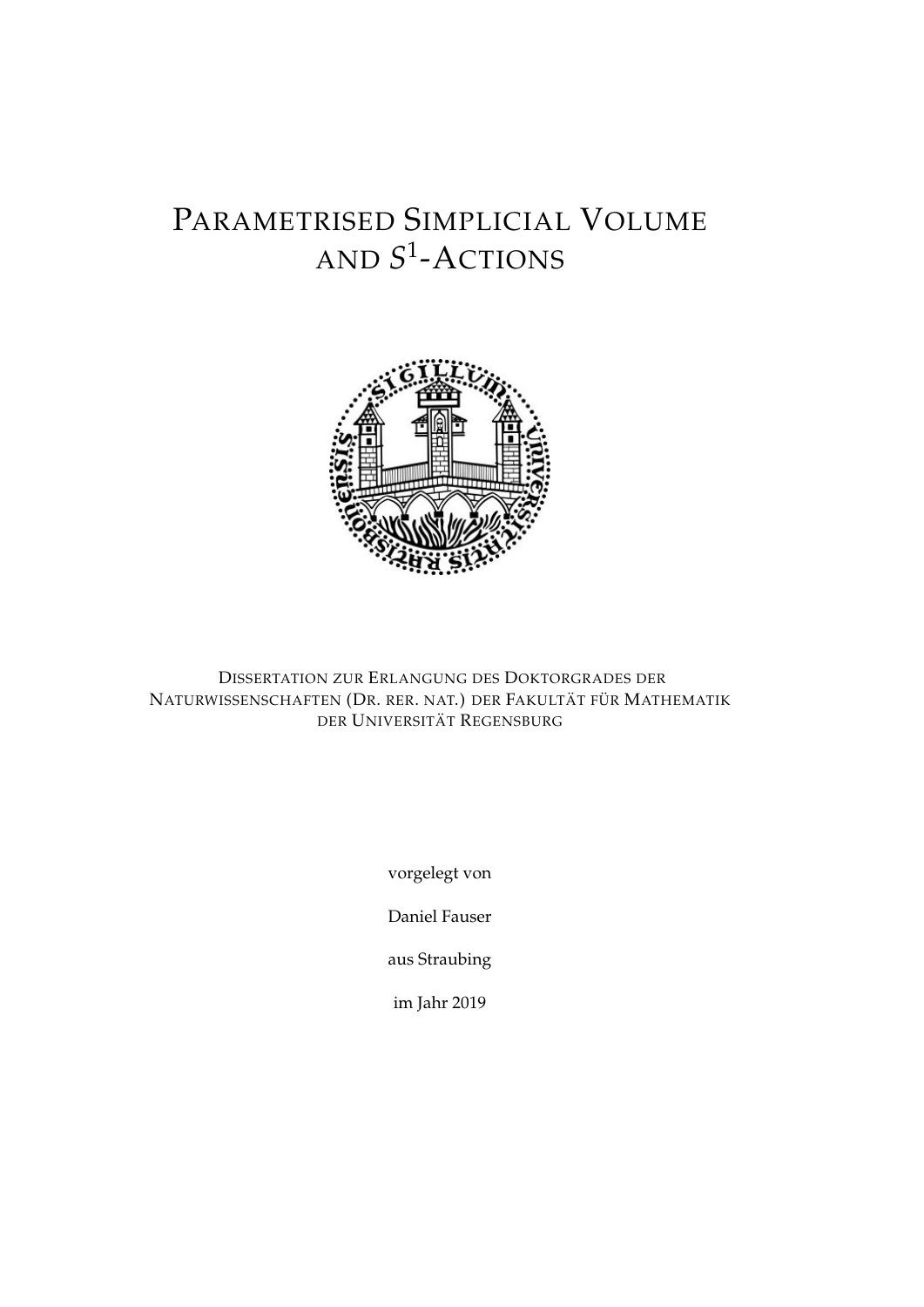| Promotionsgesuch eingereicht am: | 17.04.2019                                     |  |
|----------------------------------|------------------------------------------------|--|
| Die Arbeit wurde angeleitet von: | Prof. Dr. Clara Löh                            |  |
|                                  |                                                |  |
| Prüfungsausschuss:               | Prof. Dr. Harald Garcke<br>Prof. Dr. Clara Löh |  |
|                                  | Prof. Dr. Roman Sauer                          |  |
|                                  | Prof. Dr. Bernd Ammann                         |  |
|                                  |                                                |  |
|                                  | Prof. Stefan Friedl (PhD)                      |  |
| Termin Promotionskolloqium:      | 27.06.2019                                     |  |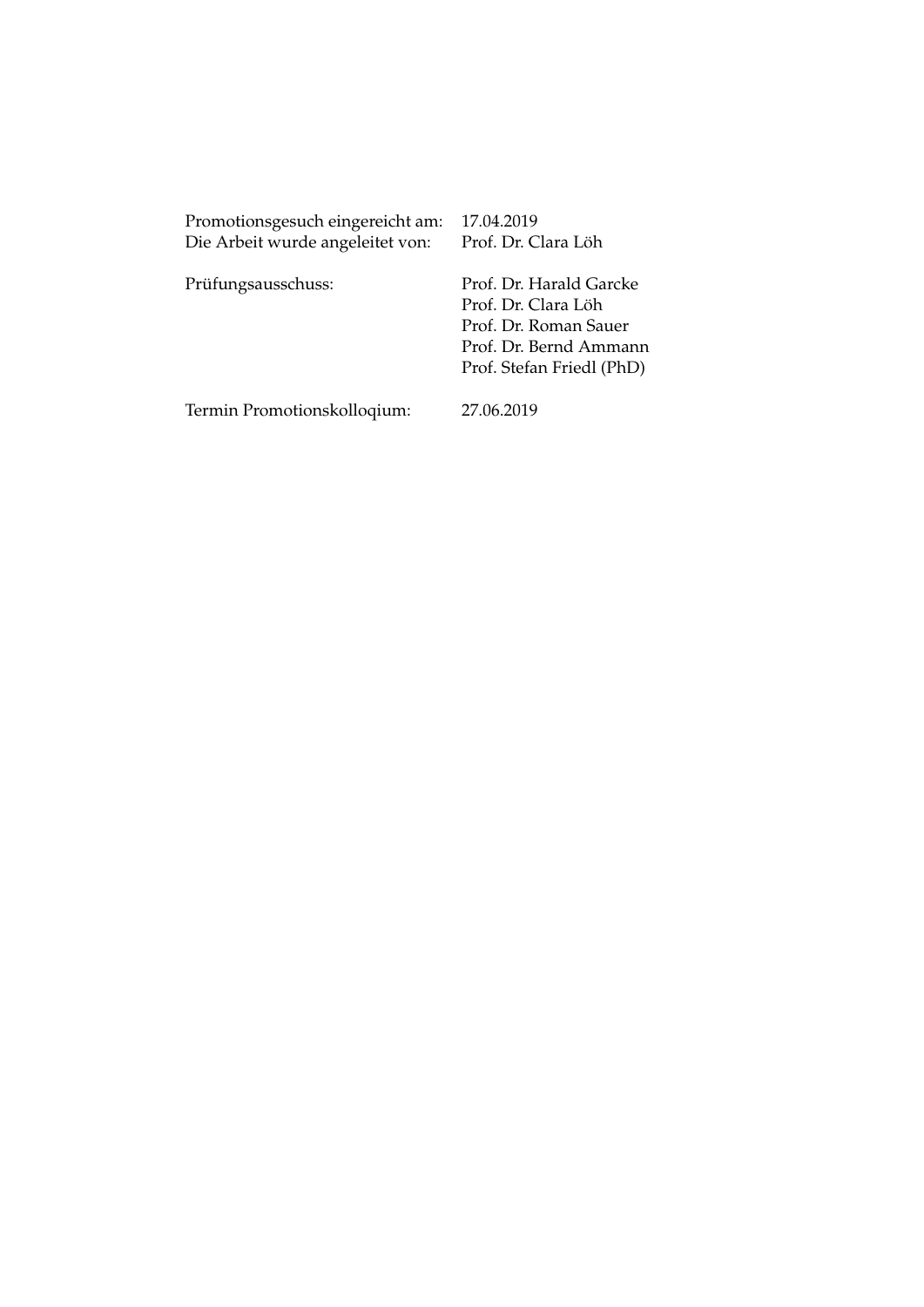## Introduction

The simplicial volume is a homotopy invariant of oriented closed connected manifolds introduced by Gromov [\[24\]](#page-83-0). Given an oriented closed connected manifold *M* the *simplicial volume of M* is defined by

$$
||M|| := \inf\{|c|_1 | c \text{ is an } \mathbb{R}\text{-fundamental cycle of } M\},
$$

where  $|\cdot|_1$  is the  $\ell^1$ -norm on the singular chain complex  $C_*(M;\mathbb{R})$  with real coefficients that is given by

$$
\left|\sum_{j=1}^k a_j \cdot \sigma_j\right|_1 := \sum_{j=1}^k |a_j|
$$

on singular chains (in reduced form).

There are interesting connections between simplicial volume and Riemannian geometry: For Riemannian manifolds the ratio of the simplicial volume to the Riemannian volume only depends on the isometry type of the Riemannian universal covering of the manifold [\[24,](#page-83-0) Section 2.3][\[44,](#page-85-0) p. 6.9][\[6,](#page-82-0) [17,](#page-83-1) [34,](#page-84-0) [33\]](#page-84-1). For example, this ratio for hyperbolic oriented closed connected *n*-manifolds is known to be 1/*vn*, where  $v_n$  is the maximal volume of an ideal geodesic *n*-simplex in hyperbolic *n*space [\[24,](#page-83-0) Section 2.2][\[44,](#page-85-0) Theorem 6.2]. This directly implies that two homotopy equivalent closed hyperbolic manifolds have the same volume, which is the key for Gromov's alternative proof of Mostow rigidity [\[40\]](#page-84-2). Recall that Mostow rigidity states that every homotopy equivalence between hyperbolic oriented closed connected *n*-manifolds with  $n \geq 3$  is homotopic to an isometry.

Another interesting connection between simplicial volume and Riemannian geometry is the following: Let *M* be a smooth oriented closed connected manifold *M*. Then, the *minimal volume of M* is given by

$$
\min vol(M) := \inf_{g} vol(M, g),
$$

where *g* runs through all complete Riemannian metrics on *M* such that all sectional curvatures lie in the closed interval between  $-1$  and 1 and where vol $(M, g)$  denotes the Riemannian volume of *M* with respect to *g*. Gromov proved that the simplicial volume yields a lower bound for the minimal volume [\[24,](#page-83-0) p. 12][\[2,](#page-82-1) Théorème D]; more precisely for all  $n \in \mathbb{N}$  there exists a constant const<sub> $n \in \mathbb{R}_{\geq 0}$  with</sub>

$$
||M|| \leq \text{const}_n \cdot \text{minvol}(M)
$$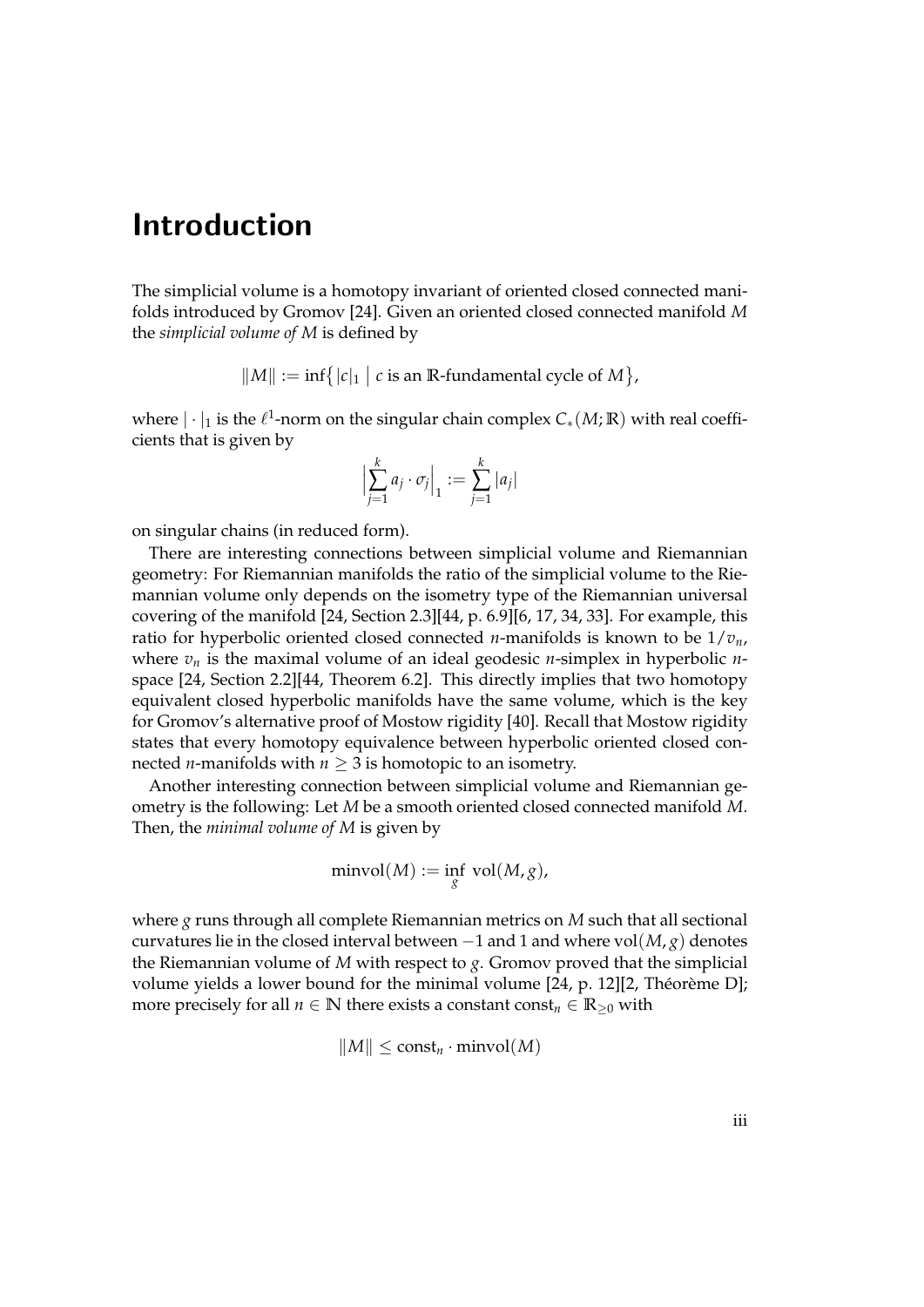for all smooth oriented closed connected *n*-manifolds *M*. This inequality also holds (with different constants) if one replaces the simplicial volume by the  $L^2$ -Bettinumbers: For all  $n \in \mathbb{N}$  there is a constant const<sub> $n \in \mathbb{R}_{\geq 0}$  such that</sub>

$$
\sum_{i=0}^{n} b_i^{(2)}(M) \leq \text{const}_n \cdot \text{minvol}(M)
$$

holds for all smooth oriented closed connected *n*-manifolds *M*. This follows from a statement of Gromov [\[23,](#page-83-2) Section 5.33] which has been proven in detail by Sauer [\[42\]](#page-85-1). For the definition and basic properties of L<sup>2</sup>-Betti numbers we refer to the literature [\[38\]](#page-84-3).

Whether also simplicial volume yields an upper bound for the L<sup>2</sup>-Betti numbers is an open question which was asked by Gromov [\[22,](#page-83-3) p. 232].

<span id="page-3-0"></span>**Question 1** (Gromov's question)**.** *Let M be an aspherical oriented closed connected manifold. Does then vanishing of the simplicial volume of M imply that all L*<sup>2</sup> *-Betti numbers of M are zero? In particular, do we have*

$$
||M|| = 0 \implies \chi(M) = 0?
$$

In general, the question is wide open but there are some cases for which the answer is known to be affirmative, for example for smooth manifolds with vanishing minimal volume. One method to try to answer Gromov's question to the positive is to introduce integral approximations of the simplicial volume.

#### Integral Approximations of the Simplicial Volume

One integral approximation of the simplicial volume is the *stable integral simplicial volume* that is given by

$$
\|M\|_{\mathbb{Z}}^{\infty} := \inf \{ \| \overline{M} \|_{\mathbb{Z}} / d \mid \overline{M} \longrightarrow M \text{ is a } d \text{-sheeted covering} \}
$$

for an oriented closed connected manifold *M*. Here,  $\|\overline{M}\|_{\mathbb{Z}}$  denotes the integral simplicial volume that is defined analogously to the simplicial volume but with integral coefficients instead of real coefficients (see Section [1.1\)](#page-12-0). Stable integral simplicial volume yields an upper bound for the L<sup>2</sup>-Betti numbers because integral simplicial volume bounds the  $L^2$ -Betti numbers from above [\[43,](#page-85-2) Corollary 5.6] and *L* 2 -Betti numbers are multiplicative with respect to coverings. In order to answer Gromov's question to the positive it therefore helps to investigate the connection between simplicial volume and stable integral simplicial volume.

In general, manifolds do not satisfy *integral approximation*, i.e.  $||M||_{\mathbb{Z}}^{\infty} = ||M||$ , for example  $\|S^2\|_{\mathbb{Z}}^{\infty} = \|S^2\|_{\mathbb{Z}} = 2 > 0 = \|S^2\|$ , but it is reasonable to ask whether aspherical manifolds *M* with residually finite fundamental group satisfy integral approximation. Surfaces satisfy integral approximation [\[37,](#page-84-4) Example 6.2], but in this generality the question was answered to the negative: Francaviglia, Frigerio and Martelli [\[16,](#page-83-4) Theorem 5.2] showed that there is a gap between the simplicial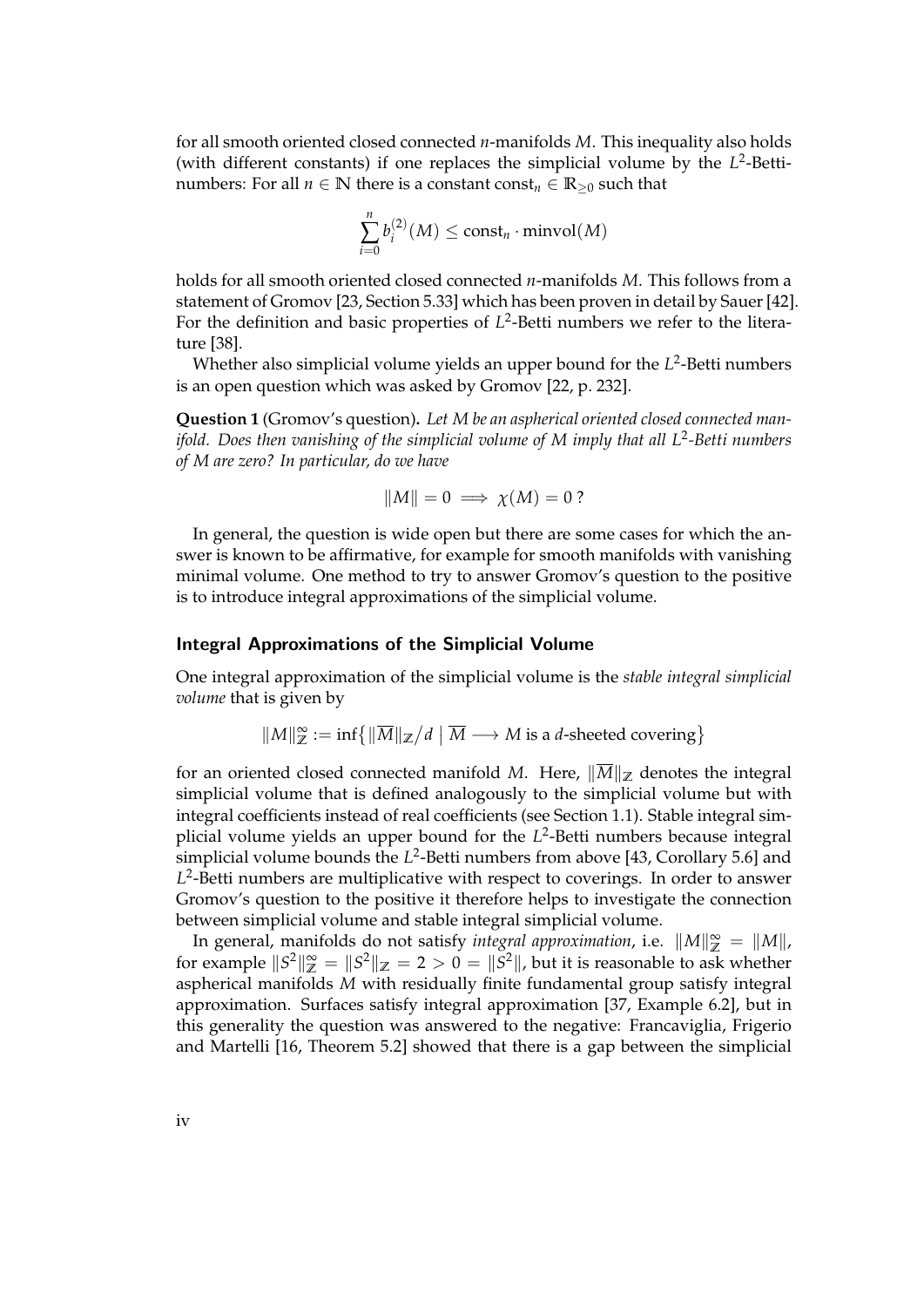volume and the stable integral simplicial volume of hyperbolic oriented closed connected manifolds of dimension  $\geq 4$ . However, if we additionally assume  $||M|| = 0$ , the question for having integral approximation is again open. We will see examples for manifolds with vanishing simplicial volume that satisfy integral approximation later.

Another example for an integral approximation of simplicial volume is the *integral foliated simplicial volume* (written as  $|M|$  for a manifold *M*) that combines the rigidity of integral coefficients with the flexibility of  $\mathbb{Z}$ -valued functions on stanrigidity of integral coefficients with the flexibility of **Z**-valued functions on standard probability spaces that are equipped with a measure preserving action of the fundamental group of the manifold (see Section [1.2.2](#page-16-0) for the definition). The integral foliated simplicial volume fits into the sandwich [\[37\]](#page-84-4)

$$
||M|| \leq ||M|| \leq ||M||^{\infty}_{\mathbb{Z}}
$$

and it also yields an upper bound for the  $L^2$ -Betti numbers, i.e., for all  $n \in \mathbb{N}$  there exists a constant const*<sup>n</sup>* such that

$$
\sum_{i=0}^{n} b_i^{(2)}(M) \leq \text{const}_n \cdot |M|
$$

holds for all oriented closed connected *n*-manifolds *M*. The latter was already suggested by Gromov [\[23,](#page-83-2) Remark (e) on p. 307] and verified by Schmidt [\[43\]](#page-85-2). Schmidt also asked whether  $||M|| = |M|$  holds for all aspherical oriented closed con-<br>pected manifolds M [43, p. 65] and an affirmative answer would imply an affirnected manifolds *M* [\[43,](#page-85-2) p. 65] and an affirmative answer would imply an affirmative answer to Gromov's question. Löh and Pagliantini proved the equality for hyperbolic oriented closed connected 3-manifolds [\[37,](#page-84-4) Theorem 1.1] and Frigerio, Löh, Pagliantini and Sauer improved this result to the statement that hyperbolic 3-manifolds satisfy integral approximation but they also adapted the arguments of Francaviglia, Frigerio and Martelli in the case of stable integral simplicial volume to show that there is also a gap between the simplicial volume and the integral foliated simplicial volume of hyperbolic oriented closed connected manifolds of dimension  $\geq$  4 [\[19,](#page-83-5) Theorem 1.8]. Again, if we additionally assume  $||M|| = 0$ , Schmidt's question is open.

## A Refined Version of Gromov's Question

By Schmidt's bound of the L<sup>2</sup>-Betti numbers in terms of integral foliated simplicial volume we know that an affirmative answer to the following refined version of Gromov's question would imply an affirmative answer to Gromov's question.

<span id="page-4-0"></span>**Question 2** (Gromov's question refined [\[19,](#page-83-5) Question 1.12])**.** *Let M be an aspherical oriented closed connected manifold. Does then vanishing of the simplicial volume of M imply vanishing of the integral foliated simplicial volume M of M? I.e., do we have*

$$
||M|| = 0 \implies |M| = 0 ?
$$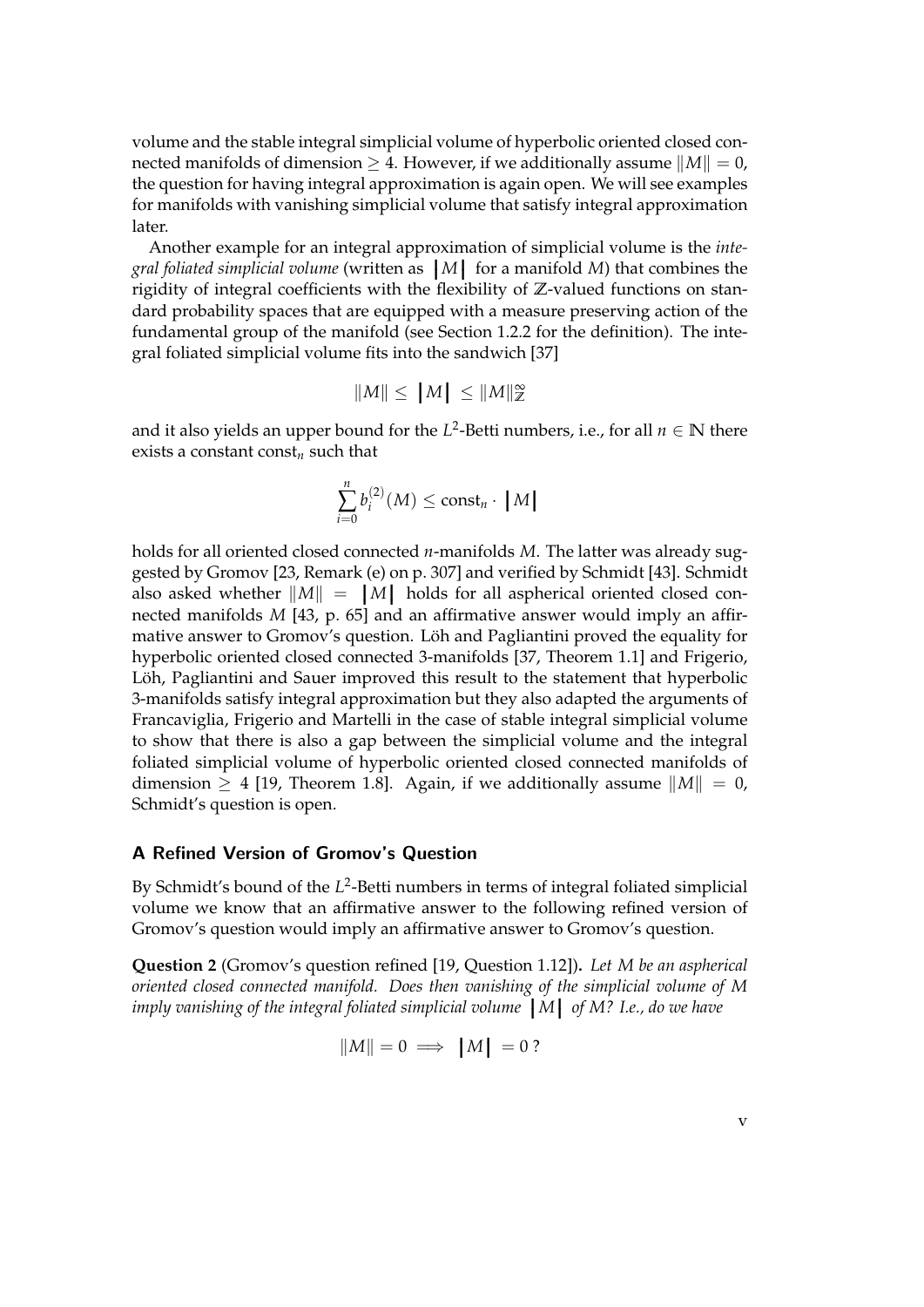An affirmative answer to the refined version of Gromov's question is known for the following examples of oriented closed connected manifolds:

- Seifert 3-manifolds with infinite fundamental group [\[37,](#page-84-4) Proposition 8.1],
- aspherical manifolds with amenable fundamental group [\[19,](#page-83-5) Theorem 1.9],
- aspherical Riemannian manifolds with vanishing minimal volume [\[3,](#page-82-2) Corollary 1.9],
- smooth manifolds with non-trivial smooth *S* 1 -action such that all orbits are  $\pi_1$ -injective [\[12\]](#page-83-6) (see Theorem [3\)](#page-5-0),
- smooth manifolds that are the total space of a smooth  $S^1$ -bundle over a smooth manifold where all fibres are  $\pi_1$ -injective in the total space [\[13,](#page-83-7) Proposition 4.2] (see Theorem [5\)](#page-6-0) and
- generalised graph manifolds in the sense of the work of Friedl, Löh and the author [\[13\]](#page-83-7) (see Theorem [3.3.6\)](#page-43-0).

Actually, all the cited results are stronger than stated above and even imply integral approximation (i.e., also  $\|M\|_\mathbb{Z}^\infty = 0$ ) for (aspherical) manifolds with residually finite fundamental group.

Furthermore, the answer to Question [2](#page-4-0) would be affirmative if the integral foliated simplicial volume was functorial on aspherical oriented closed connected manifolds (see Theorem [2.2.2\)](#page-30-0).

## Integral Foliated Simplicial Volume and S<sup>1</sup>-Actions

In this work, we focus on the vanishing of the integral foliated simplicial volume of smooth manifolds with non-trivial *S* 1 -action and smooth manifolds that are the total space of a smooth *S* 1 -bundle. First, let *M* be a smooth oriented closed connected manifold with a non-trivial smooth  $S^1$ -action. Then*,* it is a classical result independently proved by Gromov [\[24,](#page-83-0) p. 41] and Yano [\[47\]](#page-85-3) that the simplicial volume of *M* vanishes. The main purpose of this work is to show that the answer to the refined version of Gromov's question is affirmative for smooth manifolds with non-trivial *S* 1 -action, i.e., that also the integral foliated simplicial volume of *M* vanishes. More precisely, we prove the following statement.

<span id="page-5-0"></span>**Theorem 3** (integral foliated simplicial volume and *S* 1 -actions [\[12\]](#page-83-6))**.** *Let M be a smooth oriented compact connected manifold (possibly with boundary) with a non-trivial smooth*  $S^1$ -action. We assume that all orbits are  $\pi_1$ -injective in M. Then  $|M,\partial M| = 0$ .

This directly implies the following corollary for aspherical manifolds using a result on the structure of non-trivial *S* 1 -actions on aspherical closed manifolds of Lück [\[38,](#page-84-3) Corollary 1.43]. Note that this corollary also follows from Braun's estimate of the integral foliated simplicial volume in terms of the minimal volume [\[3,](#page-82-2) Corollary 5.6].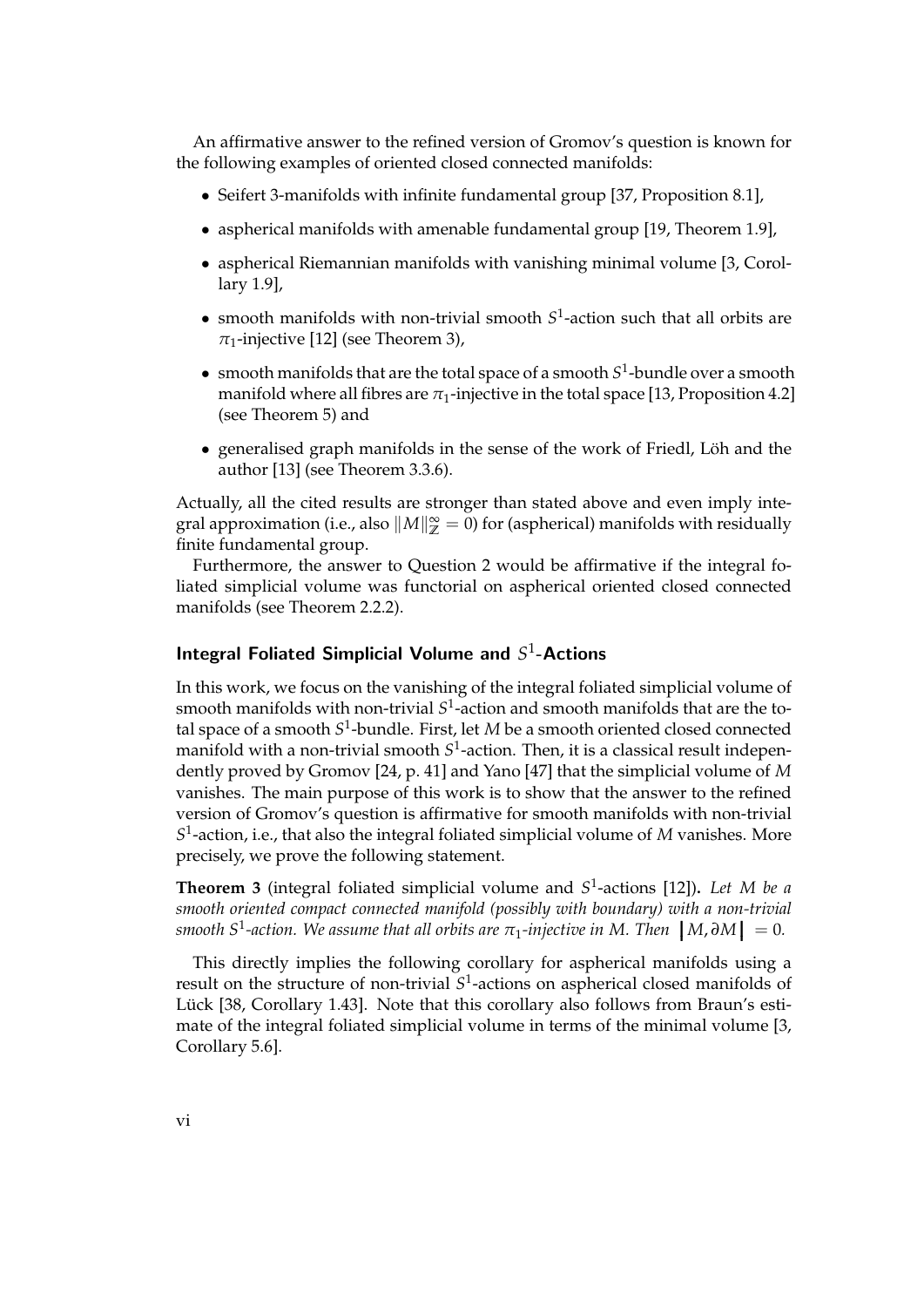<span id="page-6-1"></span>**Corollary 4** ([\[12\]](#page-83-6))**.** *Let M be an aspherical oriented closed connected smooth manifold with a* non-trivial smooth  $S^1$ -action. Then  $|M| = 0$ .

The idea of the proof of Theorem [3](#page-5-0) is to adapt Yano's proof [\[47\]](#page-85-3) in the classical setting such that it fits to the parametrised setting and also works for compact manifolds with boundary.

Since the proof idea of Theorem [3](#page-5-0) turns out to also work for smooth manifolds that are the total space of a smooth *S* 1 -bundle, we get the following result.

<span id="page-6-0"></span>**Theorem 5** (integral foliated simplicial volume of *S* 1 -bundles [\[13,](#page-83-7) Prop. 4.2])**.** *Let M be a smooth oriented compact connected manifold that is the total space of a smooth S*<sup>1</sup>  *bundle p* : *M* −→ *B over a smooth oriented compact connected manifold B. We assume that all fibres are*  $\pi_1$ *-injective in M. Then we have*  $|M, \partial M| = 0$ .

Actually, we will prove stronger versions of the stated results (i.e., Theorem [3,](#page-5-0) Corollary [4](#page-6-1) and Theorem [5\)](#page-6-0): In the situation of these results we even have that if  $\pi_1(M)$  is residually finite then also  $\|M, \partial M\|_{\mathbb{Z}}^{\infty} = 0$  holds (see Corollary [4.4.1\)](#page-64-0).

## Organisation of this Work

In Chapter [1,](#page-12-1) we recall the definition of simplicial volume and integral foliated simplicial volume. More precisely, we introduce normed chain complexes and define the induced  $\ell^1$ -semi-norm in homology in Section [1.1,](#page-12-0) which leads to various simplicial volumes. In Section [1.2,](#page-14-0) we define normed chain complexes with twisted coefficients and eventually introduce the integral foliated simplicial volume. Furthermore, we discuss the local criterion for parametrised (relative) fundamental cycles. Finally, we recall the definition of singular homology with local coefficients in Section [1.3.](#page-21-0) This yields an alternative description of integral foliated simplicial volume, which we will use in the proofs of Theorem [3](#page-5-0) and Theorem [5.](#page-6-0)

Chapter [2](#page-28-0) is all about functoriality of some invariants related to the simplicial volume and whether and how functoriality affects the relation to simplicial volume. More precisely, in Section [2.1,](#page-28-1) we show that there exist finite functorial semi-norms on singular homology with real coefficients that are exotic in the sense that they are not carried by the  $\ell^1$ -semi-norm. Afterwards, in Section [2.2,](#page-30-1) we prove that if the integral foliated simplicial volume was functorial on aspherical manifolds, then it would carry the simplicial volume on aspherical manifolds, i.e., the answer to Question [2](#page-4-0) would be positive.

Then, in Chapter [3,](#page-32-0) we begin by recalling the uniform boundary condition (UBC) and classical results by Matsumoto and Morita [\[39\]](#page-84-5) in Section [3.1.](#page-32-1) In Section [3.2,](#page-33-0) we repeat the proof of Löh and the author  $[14]$  that the parametrised chain complex of tori with respect to an essentially free parameter space satisfies parametrised UBC, which we need for the proofs of Theorem [3](#page-5-0) and Theorem [5.](#page-6-0) At the end of this chap-ter, we state more results of Löh and the author [\[14\]](#page-83-8) and exhibit glueing formulas for parametrised simplicial volumes as an application of the uniform boundary condition (see Section [3.3\)](#page-39-0).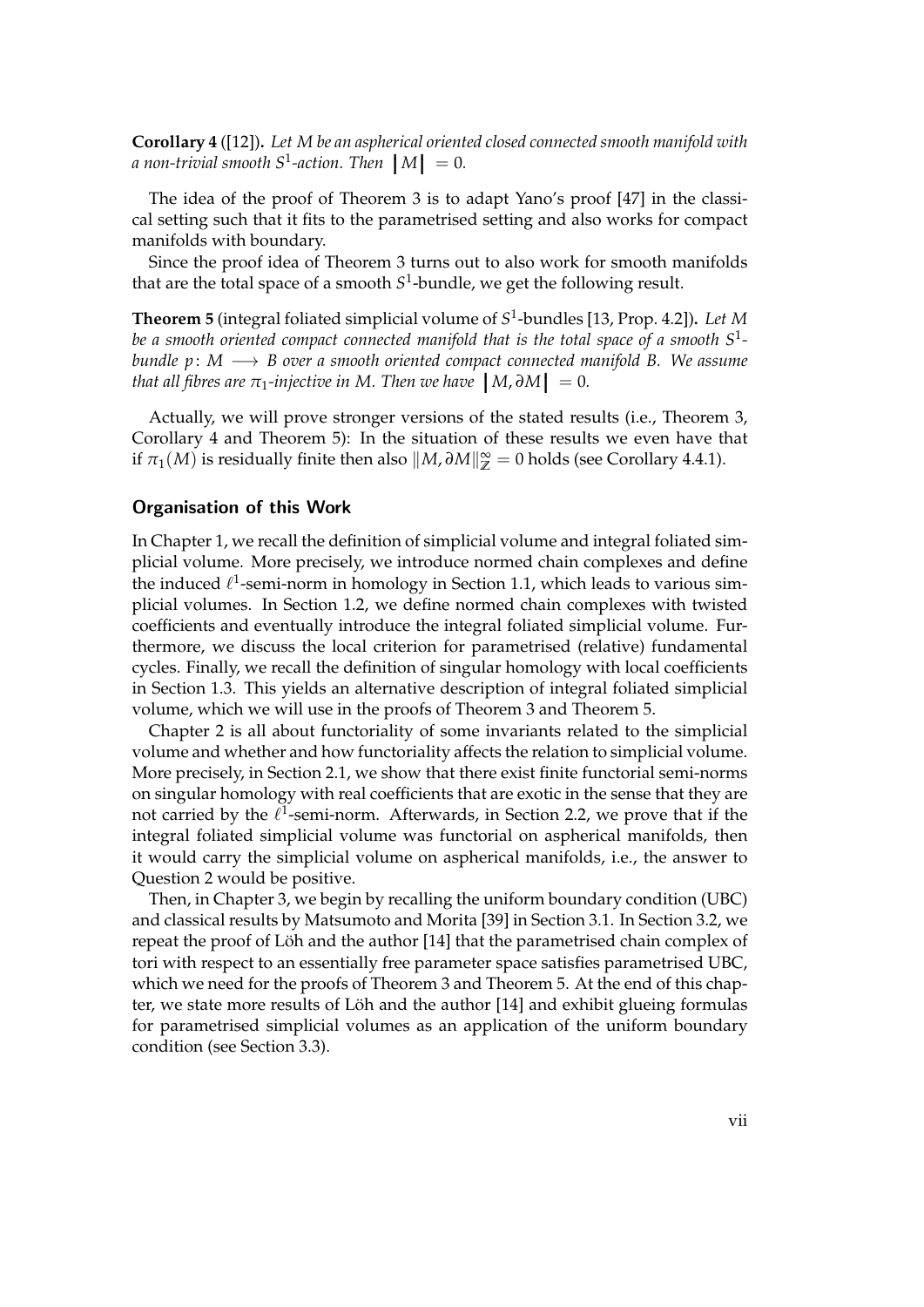Finally, in Chapter [4](#page-44-0) we prove Theorem [3](#page-5-0) and Theorem [5.](#page-6-0) The proofs can be decomposed into two parts: The deconstruction step and the filling step. We give a unified proof for the filling step in both cases in Section [4.1.](#page-45-0) Afterwards, we discuss the deconstruction step for the case of  $S<sup>1</sup>$ -actions in Section [4.2](#page-54-0) and the deconstruction step for the case of  $S^1$ -bundles in Section [4.3.](#page-62-0) In the end, we give some applications of Theorem [3](#page-5-0) and Theorem [5](#page-6-0) in Section [4.4.](#page-64-1)

In Appendix [A](#page-68-0) we recall basic definitions and results on smooth compact Lie group actions on smooth compact connected manifolds. In particular we summarise the properties of smooth *S* 1 -actions that we need in the proof of Theorem [3.](#page-5-0)

Then, in Appendix [B](#page-72-0) we define hollowings and manifolds with corners in detail, that are the main technical tools needed for the deconstruction step in both of the the proofs of Theorem [3](#page-5-0) and Theorem [5.](#page-6-0)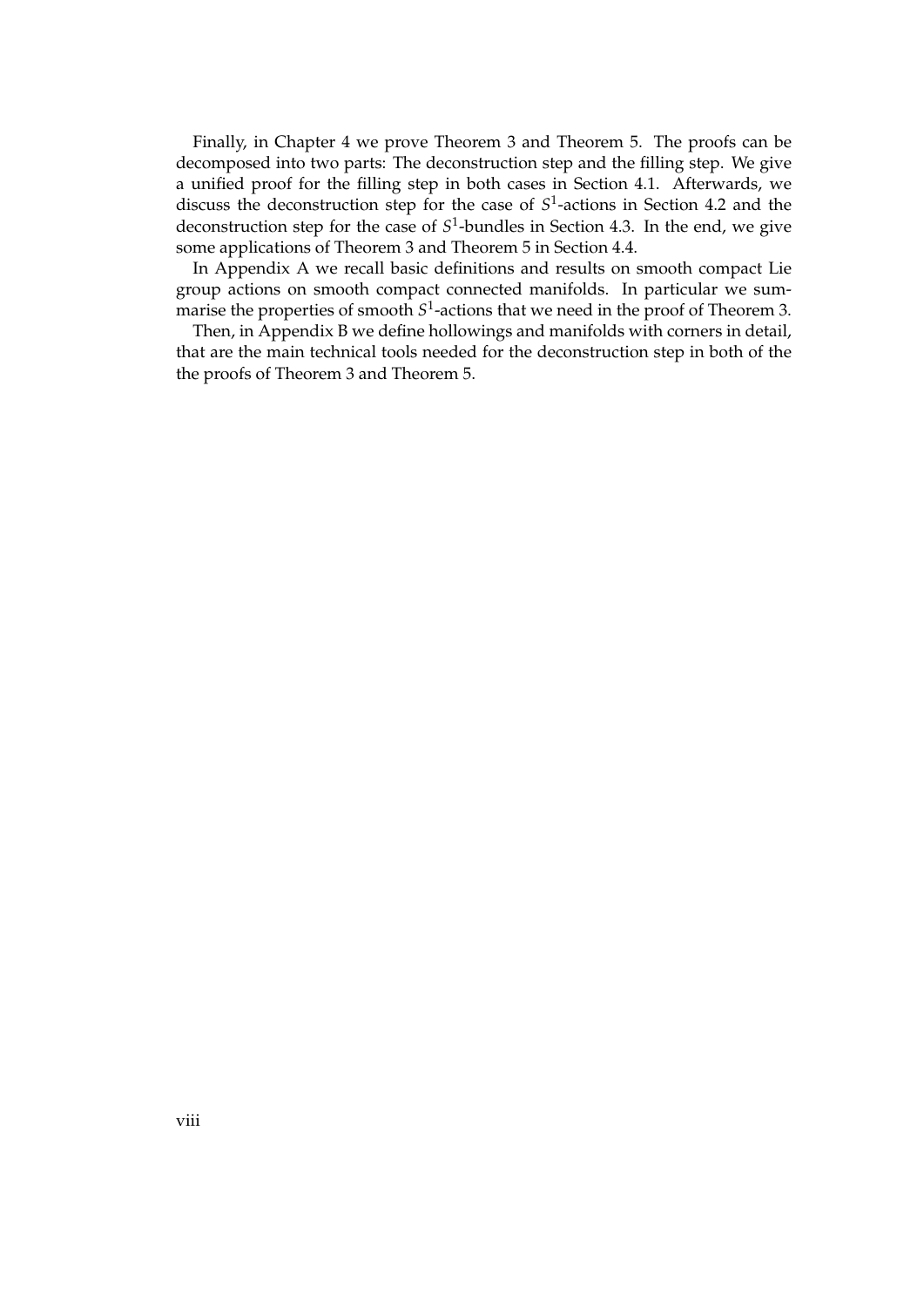## Acknowledgements

First of all, I want to thank my supervisor Prof. Dr. Clara Löh to whom I already looked up in the course Analysis I in my bachelor studies. I am grateful for her guidance from my bachelor thesis on, where I could have a first glimpse on her research, through my masters, where she aroused my interest in simplicial volume, until my doctoral studies, where she let me take part at her research. I am thankful that she not only offered me an interesting PhD project, but also was there to answer my questions and even to take intermediate steps with me together that I could not have taken on my own.

I am grateful to Prof. Dr. Roman Sauer for serving as a referee and to his former PhD student Dr. Sabine Braun for helpful discussions.

Moreover, I want to thank the CRC 1085 *Higher Invariants* for supporting me as an associate member and paying for my travel expenses during my doctoral studies.

Then, I want to thank my colleagues Marco Moraschini, PhD, and Johannes Witzig for proofreading my thesis and giving many helpful suggestions and corrections. Thanks to Johannes also for the pleasant time in our common office with many nice conversations and discussions. Moreover, thanks to Marco and my colleague Jose-Pedro Quintanilha for their Inkscape mini-course that allowed me to ´ draw the pictures in this thesis.

Next, I want to thank all of the participants of the famous LKS-seminar (or also LKW-seminar if one wants :), and in particular Prof. Stefan Friedl, PhD, and his PhD students Gerrit Herrmann, Johanna Meumertzheim and Enrico Toffoli, for the inspiring working atmosphere, but also the many nice conversations and discussions during lunch and coffee breaks.

I am thankful to Prof. Dr. Bernd Ammann and to his PhD student Jonathan Glöckle for answering my questions concerning manifolds with corners.

Last but not least, I want to thank my family and friends for always being there for me, enjoying life with me in good times and encouraging me in not so good times. Special thanks to my parents for their unconditional love and their support, in particular during my studies. I am especially grateful to my wife Miriam for sharing her life with me and sharing mine with all that comes with it.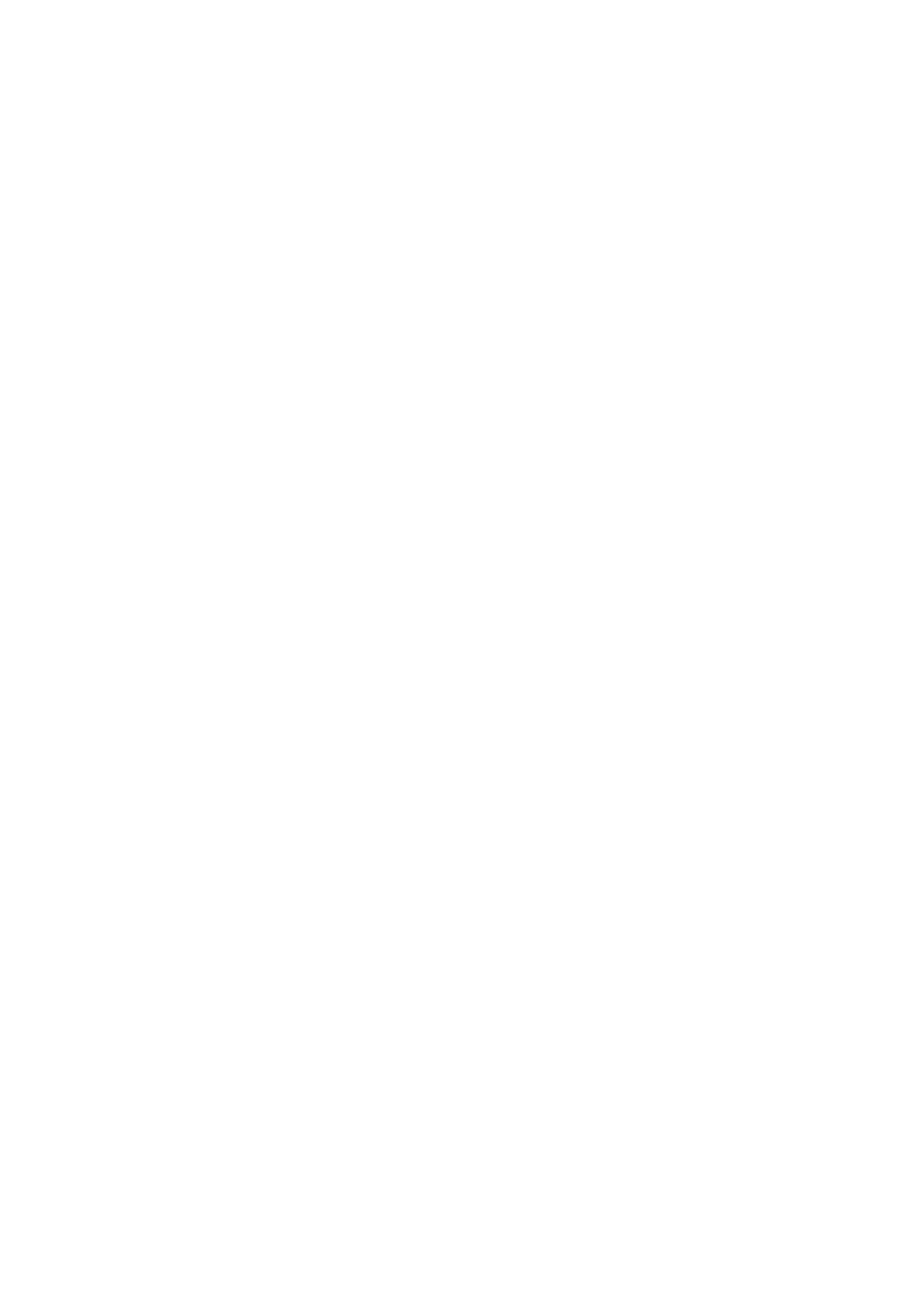# **Contents**

|              | 1. Simplicial Volumes                                                                                                                                                                                                                                                                         | $\mathbf{1}$            |
|--------------|-----------------------------------------------------------------------------------------------------------------------------------------------------------------------------------------------------------------------------------------------------------------------------------------------|-------------------------|
| 1.2.         | 1.1. Normed Chain Complexes and Simplicial Volumes<br>Simplicial Volume and Twisted Coefficients                                                                                                                                                                                              | $\mathbf{1}$<br>3       |
| 1.3.         | Singular Homology with Twisted Coefficients and Simplicial<br>1.2.1.<br>Integral Foliated Simplicial Volume<br>1.2.2.<br>The Local Criterion for Parametrised Fundamental Cycles<br>1.2.3.<br>Simplicial Volume and Local Coefficients<br>Singular Homology with Local Coefficients<br>1.3.1. | 3<br>5<br>6<br>10<br>10 |
|              | 1.3.2.<br>Integral Foliated Simplicial Volume via Local Coefficients<br>1.3.3.                                                                                                                                                                                                                | 12<br>14                |
|              | The Local Criterion for Parametrised Fundamental Cycles with<br>1.3.4.                                                                                                                                                                                                                        | 15                      |
|              | 2. Exotic Finite Functorial Semi-Norms, URC-Manifolds                                                                                                                                                                                                                                         |                         |
|              | and Gromov's Question                                                                                                                                                                                                                                                                         | 17                      |
| 2.2.         | Gromov's Question and Functoriality of the Integral Foliated Simpli-                                                                                                                                                                                                                          | 17                      |
|              | 2.2.1.                                                                                                                                                                                                                                                                                        | 19<br>19<br>20          |
| 3.1.<br>3.2. | 3. The Uniform Boundary Condition<br>The Uniform Boundary Condition for the Singular Chain Complex.<br>The Uniform Boundary Condition and the Parametrised Chain Com-                                                                                                                         | 21<br>21                |
|              | The Filling Lemma and the Lifting Lemma<br>3.2.1.<br>3.2.2.                                                                                                                                                                                                                                   | 22<br>23<br>25          |
| 3.3.         | More Results on the Uniform Boundary Condition and Applications<br>3.3.1. More Results on the Uniform Boundary Condition<br>Application: Glueing Results for Parametrised Simplicial Vol-<br>3.3.2.                                                                                           | 28<br>28                |
|              |                                                                                                                                                                                                                                                                                               | 29                      |
|              | 4. Integral Foliated Simplicial Volume and $S^1$ -Actions                                                                                                                                                                                                                                     | 33                      |
| 4.1.         | 4.1.1.                                                                                                                                                                                                                                                                                        | 34<br>35<br>37          |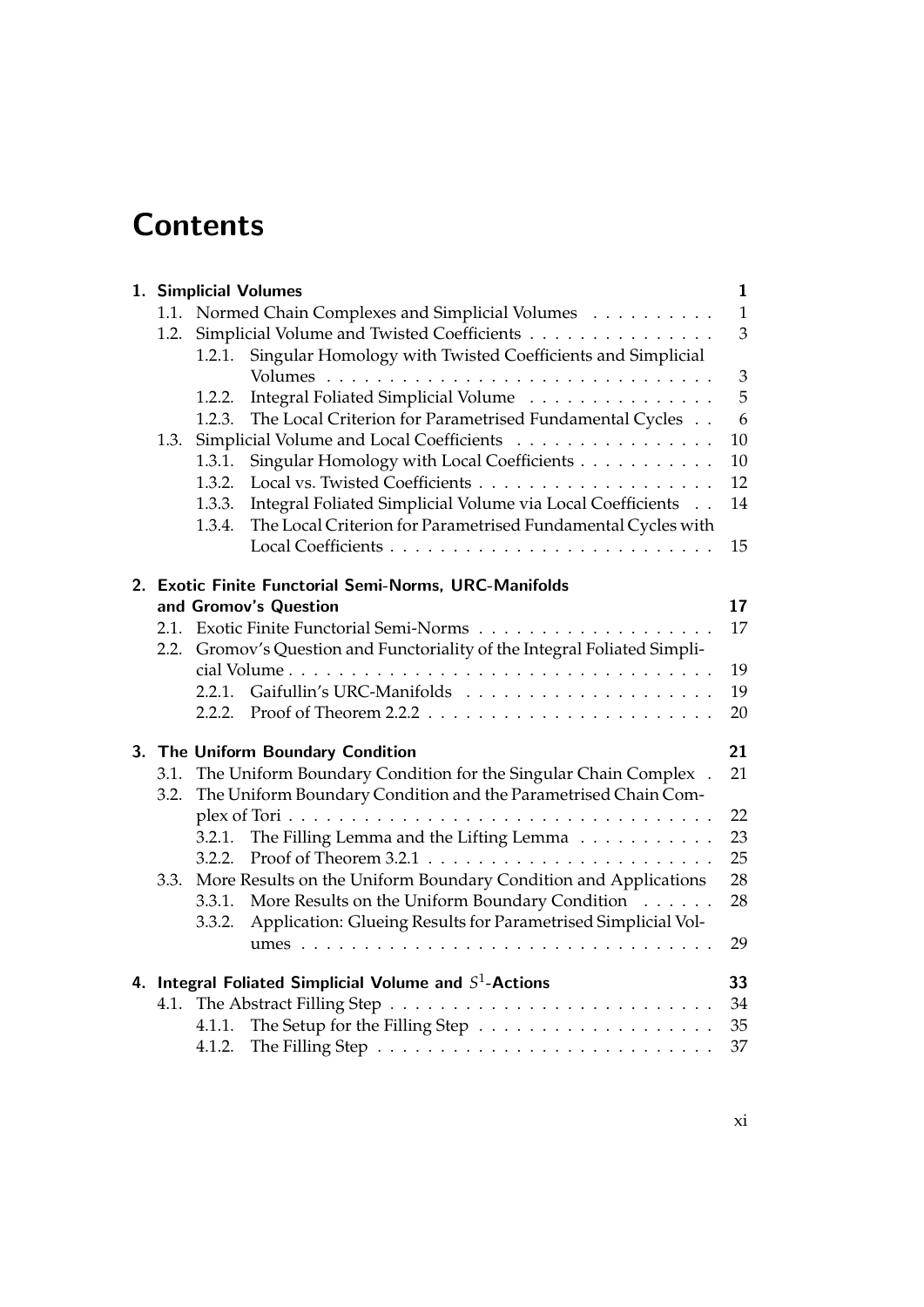## Contents

|  | 4.2. The Deconstruction Step for the Case of $S^1$ -Actions 43 |    |
|--|----------------------------------------------------------------|----|
|  | 4.3. The Deconstruction Step for $S^1$ -Bundles 51             |    |
|  |                                                                |    |
|  | A. A Survey on Smooth Lie Group Actions                        | 57 |
|  |                                                                |    |
|  |                                                                |    |
|  |                                                                |    |
|  | <b>B. Manifolds with Corners and Hollowings</b>                | 61 |
|  |                                                                |    |
|  |                                                                |    |
|  | B.3. Equivariant Hollowings at the Boundary 67                 |    |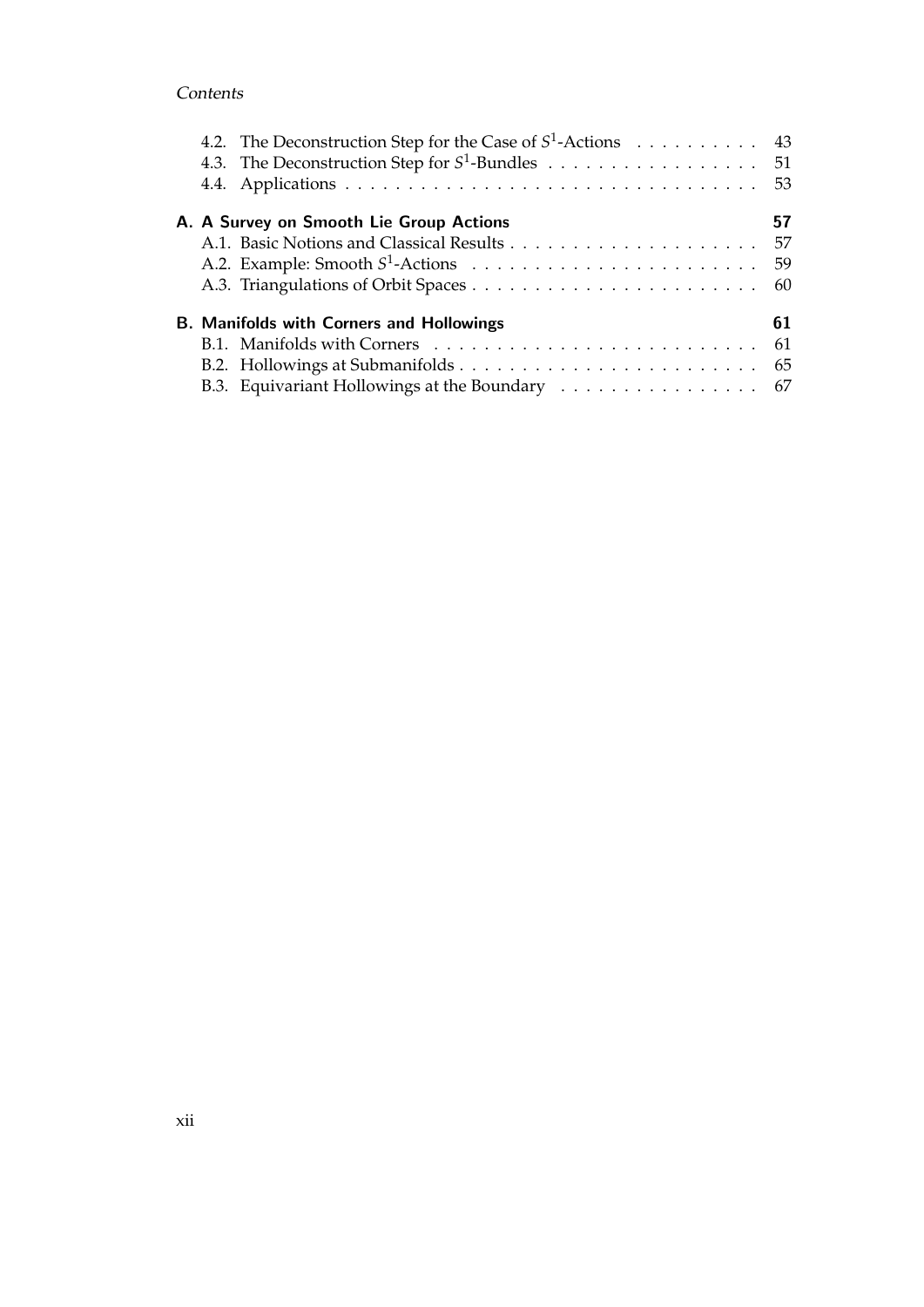<span id="page-12-1"></span>Given a triangulable oriented closed connected manifold, one way of measuring its "complexity" is by the minimal number of simplices needed to triangulate the manifold. In the late 70's, Gromov came up with the idea to relaxate this to "triangulations" by singular simplices and to count the arising simplices with weights, more precisely to sum the absolute values of the weights of the simplices in a singular chain with real coefficients that represents the real fundamental class of the manifold in homology. Taking the infimum of this number for all real fundamental cycles of a manifold gives rise to a homotopy invariant called *simplicial volume* (also *Gromov invariant* or *Gromov norm*) [\[24\]](#page-83-0).

Replacing the reals **R** by other coefficients like the integers **Z** leads to other versions of simplicial volume like *integral simplicial volume*, which are introduced in Section [1.1.](#page-12-0)

Also twisted coefficients can be used to define variants of the simplicial volume. This leads to the definition of integral foliated simplicial volume, which is explained in Section [1.2.](#page-14-0)

In Section [1.3,](#page-21-0) we explain how to define simplicial volumes via local coefficients and we will obtain an alternative description of integral foliated simplicial volume.

## <span id="page-12-0"></span>1.1. Normed Chain Complexes and Simplicial Volumes

In this section, we recall normed chain complexes and induced semi-norms on homology. We will directly work with the relative singular chain complex to obtain the definition of the relative simplicial volume. We follow the work of Löh and the author [\[14,](#page-83-8) Section 2].

**Definition 1.1.1** ((semi-)normed abelian group)**.** A *normed abelian group* is an abelian group *A* together with a *norm on A*, i.e., a map  $|\cdot|: A \longrightarrow \mathbb{R}_{\geq 0}$  with the following properties:

- 1. We have  $|x| = 0$  if and only if  $x = 0$  for all  $x \in A$ .
- 2. For all  $x, y \in A$ , we have  $|x + y| \le |x| + |y|$ .
- 3. For all  $x \in A$ , we have  $|-x| = |x|$ .

If the map  $|\cdot|$  does not satisfy the first condition but the condition  $|0| = 0$  and 2. and 3., we call | · | a *semi-norm on A* and *A* a *semi-normed abelian group*.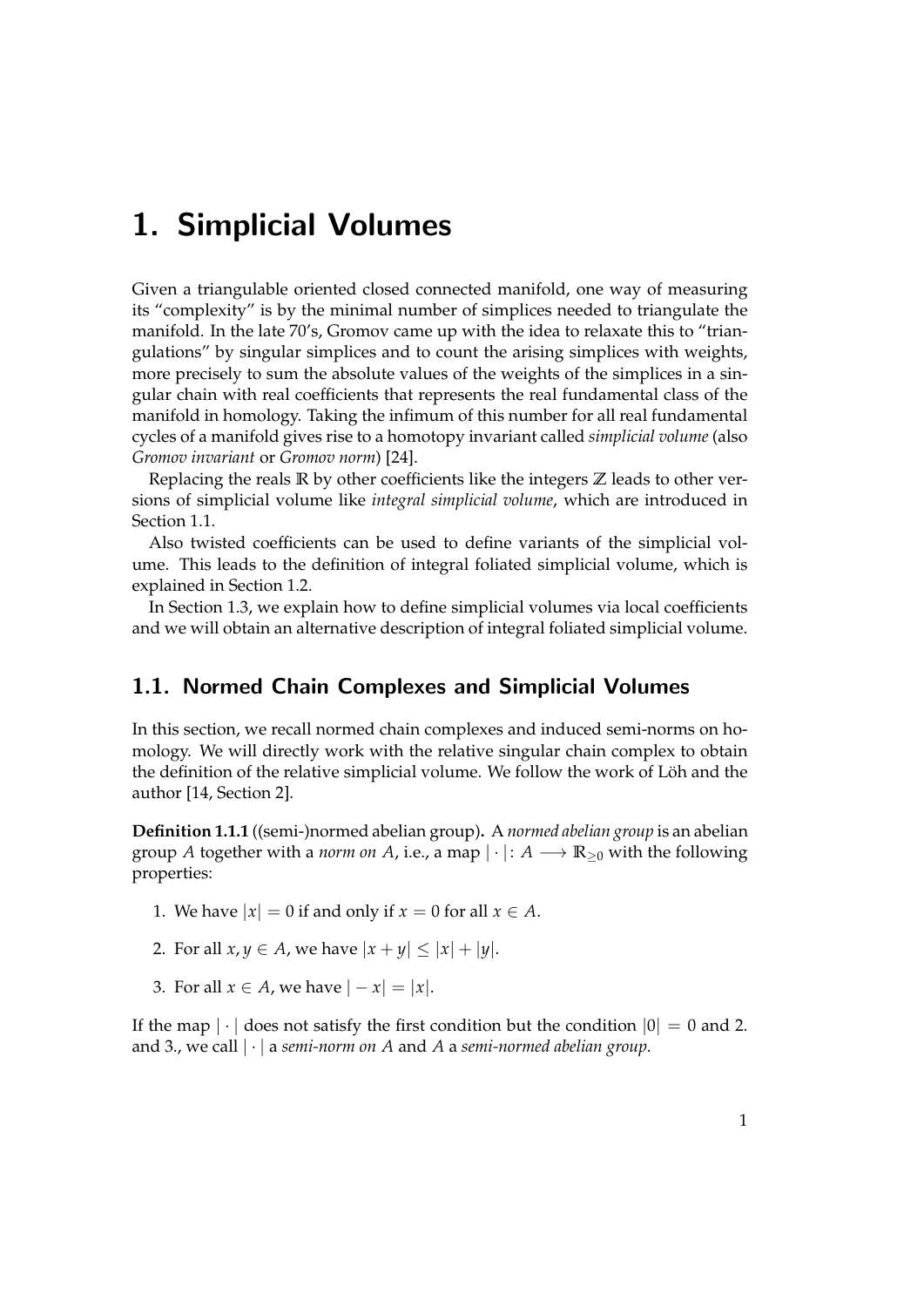A homomorphism  $f: A \longrightarrow B$  between (semi-)normed abelian groups  $(A, | \cdot |_A)$ and  $(B, |\cdot|_B)$  is called *bounded*, if there exists a constant  $C \in \mathbb{R}_{\geq 0}$  such that for all  $x \in A$  we have  $|f(x)|_B \leq C \cdot |x|_A$ .

**Definition 1.1.2** ((semi-)normed chain complex)**.** A *(semi-)normed chain complex (of abelian groups)* is a chain complex in the category of (semi-)normed abelian groups together with bounded group homomorphisms.

*Remark* 1.1.3*.* A (semi-)normed chain complex is nothing but a chain complex in the category of abelian groups, where we endow every chain group with a (semi-)norm such that all boundary maps are bounded.

*Example* 1.1.4 ( $\ell$ <sup>1</sup>-norm on the singular chain complex). Let *A* be an abelian group with norm  $|\cdot|_A$ . For a topological space *X*, the singular chain complex  $C_*(X;A)$ becomes a normed chain complex via the  $\ell^1$ -*norm* that is given by

$$
|\cdot|_{1,A}\colon C_n(X;A)\longrightarrow \mathbb{R}_{\geq 0}
$$

$$
\sum_{i=1}^k a_i \cdot \sigma_i \longmapsto \sum_{i=0}^k |a_i|_A
$$

for all  $n \in \mathbb{N}$ . Here, we assume that  $\sum_{i=1}^{k} a_i \cdot \sigma_i$  is in *reduced form*, i.e.,  $\sigma_i \neq \sigma_j$ if  $i \neq j$ . Note that chain maps that are induced by continuous maps are norm non-increasing.

If  $Y \subset X$  is a subspace, the quotient norm

$$
C_n(X,Y;A) = C_n(X;A)/C_n(Y;A) \longrightarrow \mathbb{R}_{\geq 0}
$$
  

$$
c + C_n(Y;A) \longmapsto \inf\{|c - d|_{1,A} \mid d \in C_n(Y;A) \subset C_n(X;A)\}
$$

on  $C_*(X, Y; A)$  induced by the  $\ell^1$ -norm is also denoted by  $|\cdot|_{1,A}.$ 

**Definition 1.1.5** (induced semi-norm on homology). Let  $(C_*, \partial_*)$  be a normed chain complex. Then the *induced semi-norm in homology* is given by

$$
H_n(C_*,\partial_*) \longrightarrow \mathbb{R}_{\geq 0}
$$
  

$$
\alpha \longmapsto \inf\{|c| \mid c \in C_n, \partial c = 0, [c] = \alpha\}
$$

for all  $n \in \mathbb{N}$ .

*Example* 1.1.6 ( $\ell^1$ -semi-norm on singular homology). Let *A* be a normed abelian group. For a pair of topological spaces  $(X, Y)$ , the  $\ell^1$ -norm on the singular chain complex *C*∗(*X*,*Y*; *A*) induces a semi-norm on singular homology *H*∗(*X*,*Y*; *A*), the  $\ell^1$ *-semi-norm,* which we denote by  $\|\cdot\|_{1,A}.$ 

**Definition 1.1.7** (simplicial volumes)**.** Let *M* be an oriented compact connected manifold. Let *A* be a normed abelian group together with a group homomorphism *i* :  $\mathbb{Z} \longrightarrow A$ . Then the *A-simplicial volume of M* is defined by

$$
\|M,\partial M\|_A:=\|[M,\partial M]_A\|_{1,A}\;,
$$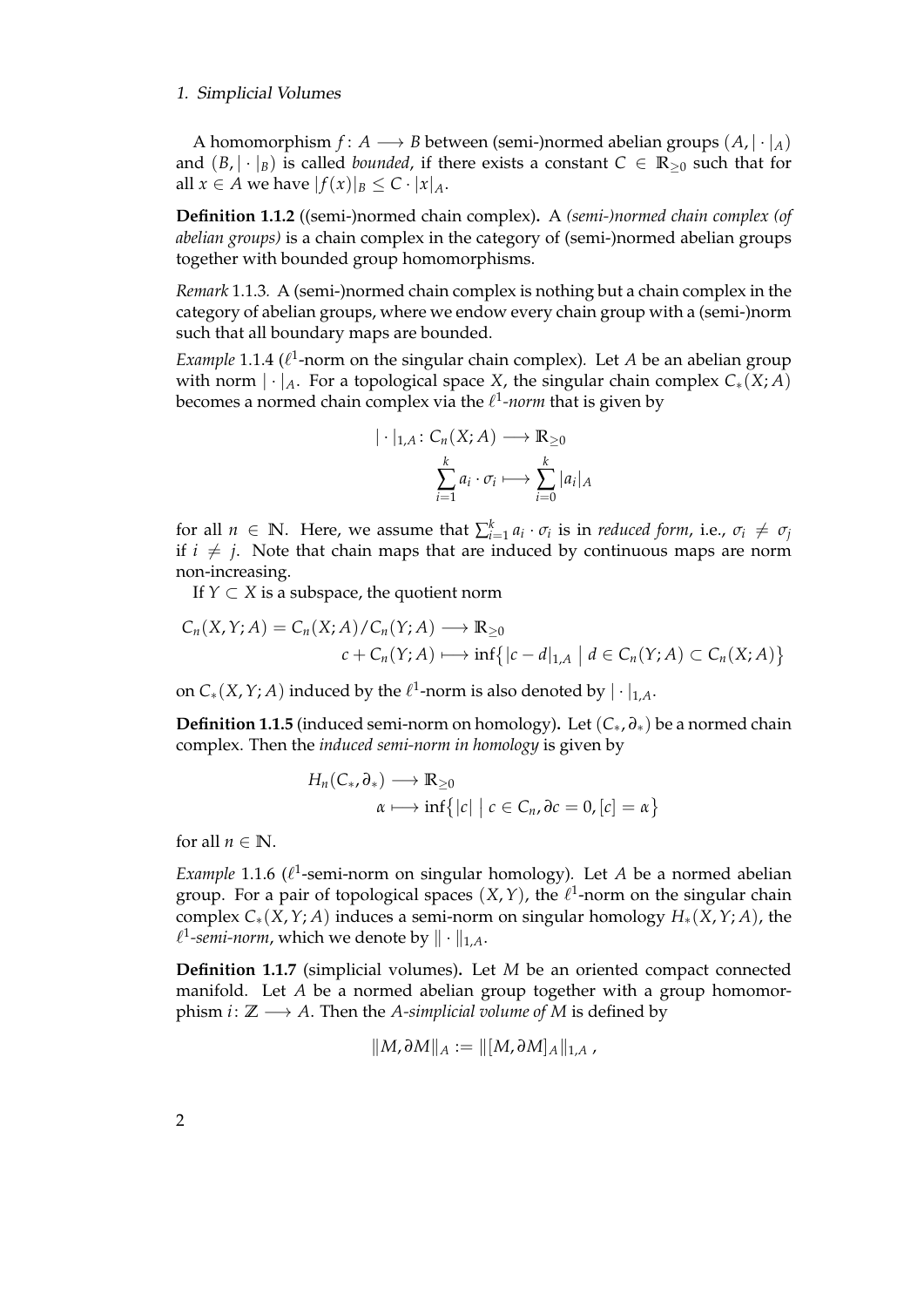where [*M*, *∂M*]*<sup>A</sup>* denotes the image of [*M*, *∂M*] under the change of coefficients map  $H_n(M, \partial M; \mathbb{Z}) \longrightarrow H_n(M, \partial M; A)$  induced by *i*. If  $\partial M = \emptyset$ , we write

$$
||M||_A := ||M, \partial M||_A.
$$

The definition of *A*-simplicial volumes in general depends on the group homomorphism *i*. For  $A = \mathbb{R}$  and *i* the inclusion  $\mathbb{Z} \subset \mathbb{R}$  the definition of the *A*-simplicial volume coincides with the definition of the simplicial volume in the introduction. We also call **Z**-simplicial volume (with *i* the identity) *integral simplicial volume*.

## <span id="page-14-0"></span>1.2. Simplicial Volume and Twisted Coefficients

In this section, we introduce simplicial volumes that are defined via singular homology with twisted coefficients. We mainly follow the work of Löh and the author [\[14,](#page-83-8) Section 2.1].

In Section [1.2.1,](#page-14-1) we recall the definition of singular homology with twisted coefficients and the corresponding twisted  $\ell^1$ -norm and we explain how we get simplicial volumes out of this. Using special twisted simplicial volumes we introduce integral foliated simplicial volume in Section [1.2.2.](#page-16-0) Finally, we prove a local criterion in Section [1.2.3](#page-17-0) which characterises parametrised fundamental cycles.

## <span id="page-14-1"></span>1.2.1. Singular Homology with Twisted Coefficients and Simplicial Volumes

We now recall the definition of singular homology with twisted coefficients together with the twisted  $\ell^1$ -norm and obtain twisted simplicial volumes in the end. Actually, we repeat the procedure of Section [1.1](#page-12-0) with the difference that we replace the abelian group *A* by a **Z**Γ-module for a countable group Γ. Here, **Z**Γ denotes the group ring of Γ over **Z**.

**Definition 1.2.1** (normed **Z**Γ-module)**.** Let Γ be a group. A *normed right-***Z**Γ*-module* is a right-**Z**Γ-module *A* together with a semi-norm on *A* (as an abelian group) that is Γ*-invariant*, i.e.,  $|a \cdot \gamma| = |a|$  for all  $a \in A$  and all  $\gamma \in \Gamma$  (or equivalently, the homomorphism  $\cdot \gamma$ : *A* → *A* is norm non-increasing for all  $\gamma \in \Gamma$ ).

<span id="page-14-2"></span>**Definition 1.2.2** (singular homology with twisted coefficients)**.** We say that a topological space *M admits a universal covering*, if it is connected, locally path-connected and semi-locally simply connected. Let *M* be a topological space that admits a universal covering  $q: \widetilde{M} \longrightarrow M$  and let  $\Gamma := \pi_1(M)$ . Let *A* be a normed right- $\mathbb{Z}\Gamma$ module. Then

$$
C_*(M;A):=A\otimes_{\mathbb{Z}\Gamma}C_*(M;\mathbb{Z})
$$

together with the boundary maps id*<sup>A</sup>* ⊗ *∂*<sup>∗</sup> becomes a semi-normed chain complex of abelian groups via the  $\ell^1$ -semi-norm induced by the semi-norm on  $A$ , i.e., the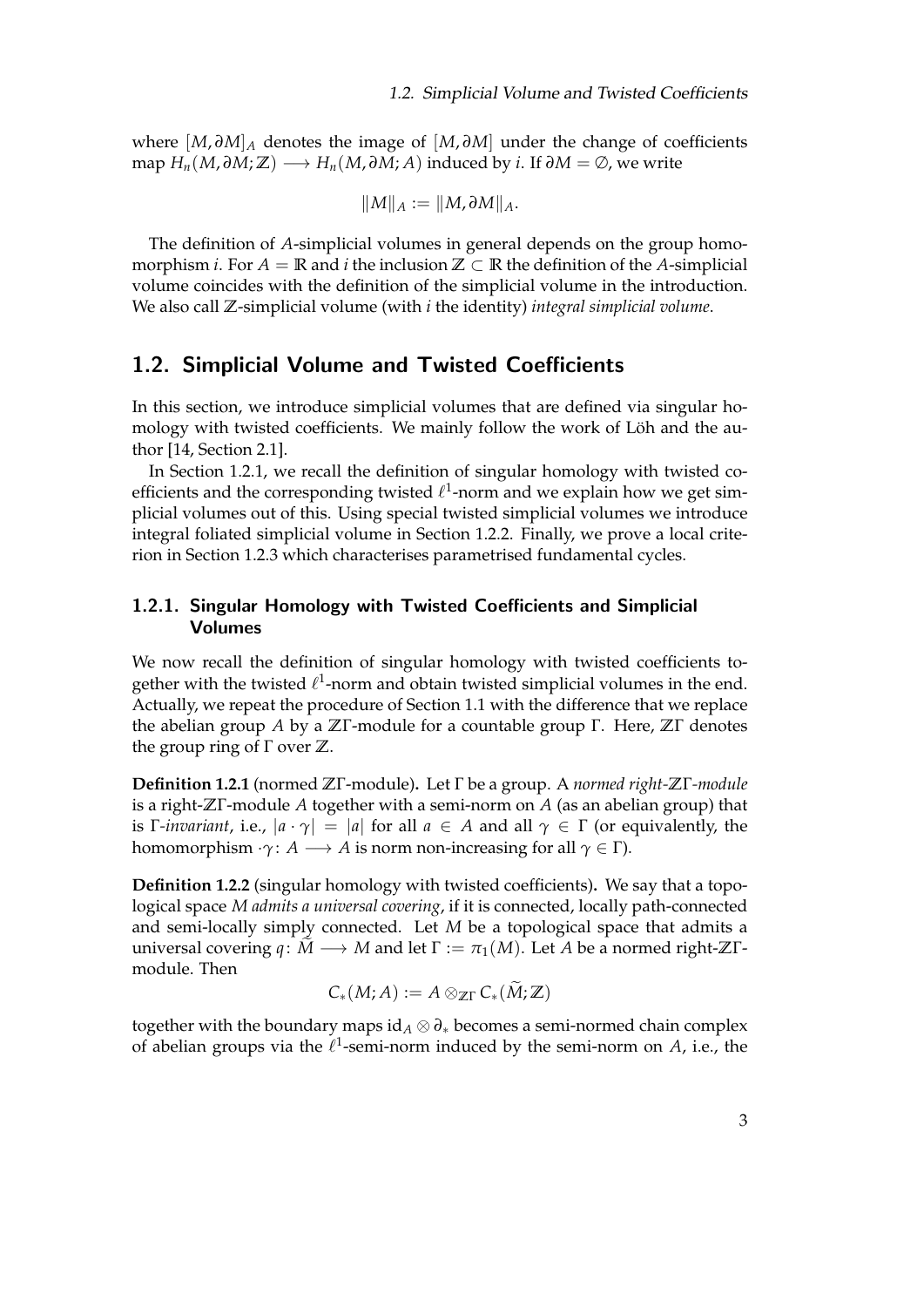semi-norm

$$
|\cdot|_{1,A}\colon C_n(M;A)\longrightarrow \mathbb{R}_{\geq 0}
$$

$$
\sum_{i=1}^k a_i\otimes \sigma_i\longmapsto \sum_{i=1}^k |a_i|_A.
$$

Here, we assume that  $\sum_{i=1}^k a_i\otimes \sigma_i$  is in *reduced form,* i.e.,  $q\circ \sigma_i\neq q\circ \sigma_j$  if  $i\neq j$  and we consider the left-action of  $\Gamma$  on  $C_n(\widetilde{M}; \mathbb{Z})$  induced by the deck transformation action of Γ on *M*.

Let *U*  $\subset$  *M* be a subspace. Then we define

$$
C_*^M(U;A) := A \otimes_{\mathbb{Z}\Gamma} C_*\left(q^{-1}(U); \mathbb{Z}\right)
$$

and the relative chain complex

$$
C_*(M, U; A) := C_*(M; A) / C_*^M(U; A) \cong A \otimes_{\mathbb{Z}\Gamma} C_*\big(\widetilde{M}, q^{-1}(U); \mathbb{Z}\big).
$$

Here, the last isomorphism follows from compatibility of tensor products with quotients and the definition of the boundary operators. Then,  $C_*(M, U; A)$  together with the induced boundary maps becomes a semi-normed chain complex of abelian groups via the quotient norm of  $|\cdot|_{1,A}$ . Let

$$
H_*(M, U; A) := H_*(C_*(M, U; A));
$$

we write  $\|\cdot\|_{1,A}$  for the induced semi-norm on  $H_*(M, U; A)$ .

*Remark* 1.2.3*.* Let *A* be a right-**Z**Γ-module with trivial Γ-action. Then for all topological spaces *M* that admit a universal covering  $q: \overline{M} \longrightarrow M$  there are mutually inverse homomorphisms

$$
A \otimes_{\mathbb{Z}\Gamma} C_n(\widetilde{M};\mathbb{Z}) \longrightarrow A \otimes_{\mathbb{Z}} C_n(M;\mathbb{Z}) \qquad A \otimes_{\mathbb{Z}} C_n(M;\mathbb{Z}) \longrightarrow A \otimes_{\mathbb{Z}\Gamma} C_n(\widetilde{M};\mathbb{Z})
$$

$$
a \otimes \widetilde{\sigma} \longmapsto a \otimes q \circ \widetilde{\sigma} \qquad b \otimes \tau \longmapsto b \otimes \widetilde{\tau},
$$

where  $\tilde{\tau}$  is a *q*-lift of  $\tau$ . In the following, we will identify these two expressions and write  $C_n(M; A)$  for both of them. We act analogously in the relative case.

**Definition 1.2.4** (simplicial volume with twisted coefficients)**.** Let *M* be an oriented compact connected *n*-manifold with fundamental group Γ. Let *A* be a normed right-**Z**Γ-module together with a **Z**Γ-linear map *i* : **Z** −→ *A* (where we consider the trivial Γ-action on **Z**). Then the *relative A-simplicial volume of M* is given by

$$
||M,\partial M||_A:=||[M,\partial M]_A||_{1,A},
$$

where [*M*, *∂M*]*<sup>A</sup>* denotes the image of [*M*, *∂M*] under the change of coefficients map  $H_n(M, \partial M; \mathbb{Z}) \longrightarrow H_n(M, \partial M; A)$  induced by *i*. If  $\partial M = \emptyset$ , we write

$$
\|M\|_A:=\|M,\partial M\|_A.
$$

4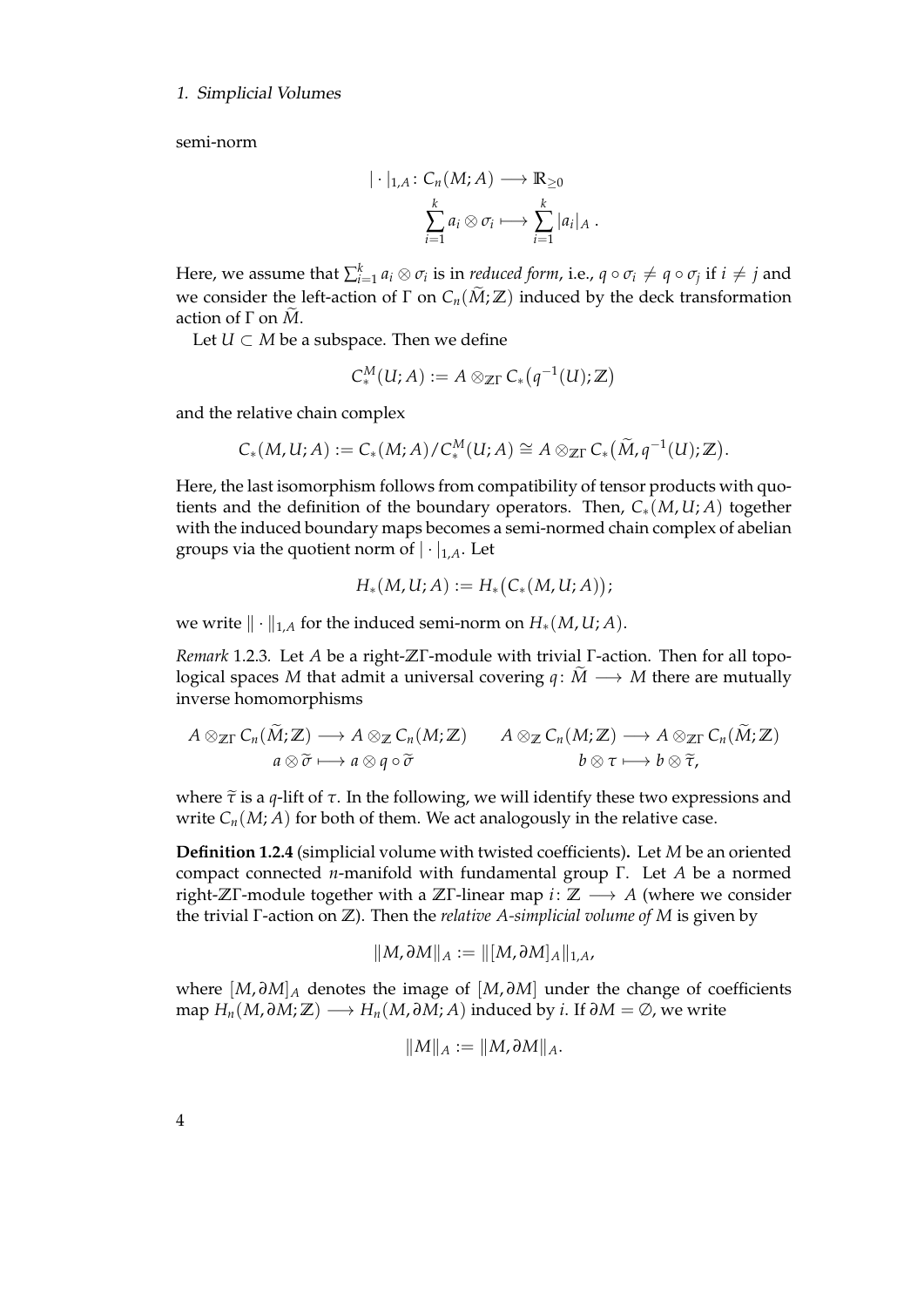#### <span id="page-16-0"></span>1.2.2. Integral Foliated Simplicial Volume

We are now prepared to define parametrised simplicial volumes as a special case of simplicial volumes with twisted coefficients. This leads to the definition of integral foliated simplicial volume.

We first introduce the twisted modules that we work with and fix some notation, which we will use in the following.

**Definition 1.2.5** (standard Γ-space, essentially free)**.** Let Γ be a countable group. A *standard* Γ *space*

$$
\alpha=\Gamma\curvearrowright (X,\mu)
$$

is a standard Borel probability space  $(X, \mu)$  (e.g., the unit interval with the Lebesgue measure) together with a measurable left-Γ-action which is measure preserving.

A standard Γ-space is said to be *essentially free* if the Γ-action is free almost everywhere.

For the definition of standard Borel probability spaces we refer to the literature [\[29\]](#page-84-6).

Let Γ be a countable group and let  $\alpha = \Gamma \sim (X, \mu)$  be a standard Γ-space. We write  $L^{\infty}(\alpha, \mathbb{Z}) := L^{\infty}(X, \mu, \mathbb{Z})$  for the quotient of the abelian group of all bounded measurable maps  $X \longrightarrow \mathbb{Z}$  by the subgroup of all bounded measurable maps *X* −→ **Z** that are zero almost everywhere. Here, we equip **Z** with the discrete *σ*-algebra.

**Definition 1.2.6.** Let *M* be a topological space that admits a universal covering and such that  $\Gamma := \pi_1(M)$  is countable. Let  $\alpha = \Gamma \sim (X, \mu)$  be a standard Γ-probability space. Then *L* <sup>∞</sup>(*α*, **Z**) becomes a normed right-**Z**Γ-module via the right-Γ-action that is given by

$$
(f \cdot \gamma)(x) := f(\gamma \cdot x)
$$

for all  $\gamma \in \Gamma$  and all  $x \in X$  and the  $\Gamma$ -invariant semi-norm

$$
L^{\infty}(\alpha, \mathbb{Z}) \longrightarrow \mathbb{R}_{\geq 0}
$$

$$
f \longmapsto \int_X |f| \, d\mu.
$$

We write  $A := L^{\infty}(\alpha, \mathbb{Z})$ . The *Γ*-invariant semi-norm induces an  $\ell^1$ -semi-norm on the so-called *α-parametrised chain complex*  $C_*(M; \alpha) := C_*(M; A)$  and a semi- $\mathsf{norm} \mathbin{\mid} \cdot \mathbin{\mid}_{1,\alpha} := \mathbin{\mid} \cdot \mathbin{\mid}_{1,L^\infty(\alpha,\mathbb{Z})} \text{ in homology } H_*(M;\alpha) := H_*(M;A) \text{ as it is explained}$ in Definition [1.2.2](#page-14-2) (and analogously for the relative versions). We have a canonical inclusion of  $\mathbb{Z}$  into  $L^{\infty}(\alpha, \mathbb{Z})$  as the constant functions.

**Definition 1.2.7** ((relative) parametrised fundamental cycle)**.** Let *M* be an oriented compact connected *n*-manifold with fundamental group Γ. Let  $α = Γ \sim (X, μ)$  be a standard Γ-space. Then we also write [*M*, *∂M*] *α* := [*M*, *∂M*]*L*∞(*α*,**Z**) for the so-called *relative α-parametrised fundamental class of M* (that is the image of [*M*, *∂M*] under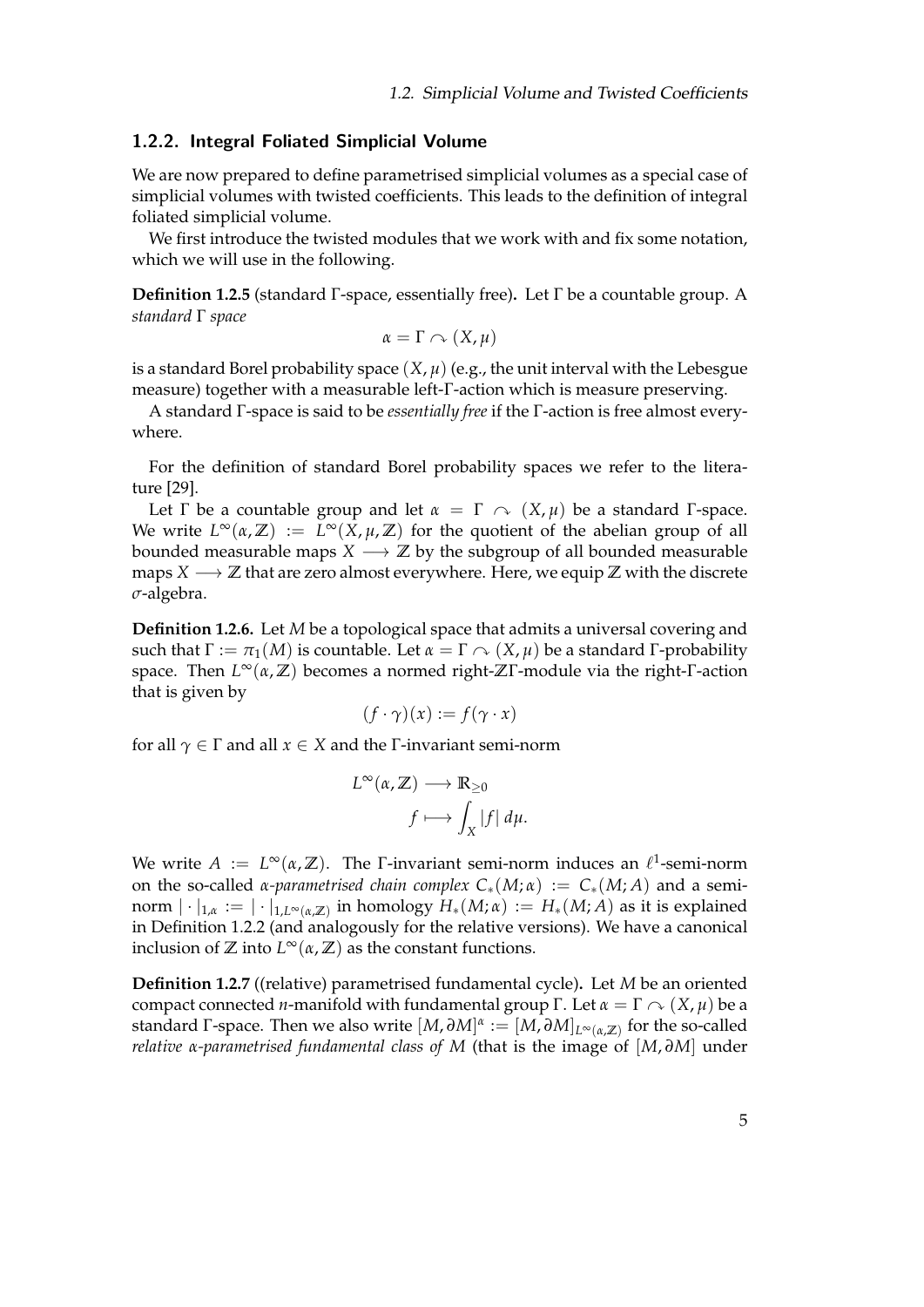the change of coefficients map  $H_n(M, \partial M; \mathbb{Z}) \longrightarrow H_n(M, \partial M; \alpha)$  induced by the inclusion of  $\mathbb Z$  into  $L^{\infty}(\alpha,\mathbb Z)$ ). If  $\partial M = \emptyset$ , we also write  $[M]^{\alpha} := [M,\partial M]^{\alpha}$ . A cycle in *Cn*(*M*, *∂M*; *α*) representing [*M*, *∂M*] *α* is called a *relative α-parametrised fundamental cycle of M*.

**Definition 1.2.8** (relative integral foliated simplicial volume)**.** Let *M* be an oriented compact connected *n*-manifold with fundamental group Γ. Then the *relative integral foliated simplicial volume of M* is given by

$$
|M,\partial M| := \inf_{\alpha} |M,\partial M|^{\alpha},
$$

where *α* runs through all standard Γ-spaces and

$$
\left\|M,\partial M\right\|^{\alpha}:=\left\|\left[M,\partial M\right]^{\alpha}\right\|_{1,\alpha}
$$

is also called the *relative α-parametrised simplicial volume of M*.

If *∂M* = ∅, we also write

$$
|M|^{\alpha} := |M,\partial M|^{\alpha} \text{ and } |M| := |M,\partial M|.
$$

## <span id="page-17-0"></span>1.2.3. The Local Criterion for Parametrised Fundamental Cycles

In this section, we prove that for a parametrised cycle being a parametrised fundamental cycle is a local property by introducing a local criterion, which characterises parametrised fundamental cycles (see Proposition [1.2.15\)](#page-20-0). We follow the work of the author [\[12,](#page-83-6) Section 3.3].

Let *M* be an oriented compact connected *n*-manifold and let  $U \subset M$  be an embedded open *n*-ball in *M* such that the closure  $\overline{U}$  lies in the interior  $M^{\circ}$  of *M*. In the classical setting of **Z**-coefficients we have isomorphisms

$$
H_n(M, \partial M; \mathbb{Z}) \stackrel{\cong}{\longrightarrow} H_n(M, M \setminus U; \mathbb{Z}) \stackrel{\cong}{\longleftarrow} H_n(\overline{U}, \partial \overline{U}; \mathbb{Z})
$$

that are induced by the according inclusions. By definition, the images of  $[\overline{U}, \partial \overline{U}]_{\mathbb{Z}}$ and  $[M, \partial M]$ <sub>Z</sub> coincide in  $H_n(M, M \setminus U; \mathbb{Z})$ . This gives us a local criterion for relative fundamental cycles of *M* in the following sense: Let  $c \in C_n(M, \partial M; \mathbb{Z})$  be a cycle. Then *c* is a relative fundamental cycle of *M* if and only if *c* represents the image of  $[\overline{U}, \partial \overline{U}]_{\mathbb{Z}}$  in  $H_n(M, M \setminus U)$ .

In practice, this criterion can be used for example as follows: We start with a relative fundamental cycle *c* of *M*. If we perform some changes to *c* that do not affect the simplices of *c* that have non-trivial intersection with *U* in a way that we obtain a relative cycle  $c' \in C_n(M, \partial M; \mathbb{Z})$ , then we know that  $c' = c$  holds in  $C_n(M, M \setminus U; \mathbb{Z})$ . Therefore, by the local criterion, also  $c'$  is a relative fundamental cycle of *M*.

Keeping this in mind, we will now prove a local criterion for parametrised relative fundamental cycles.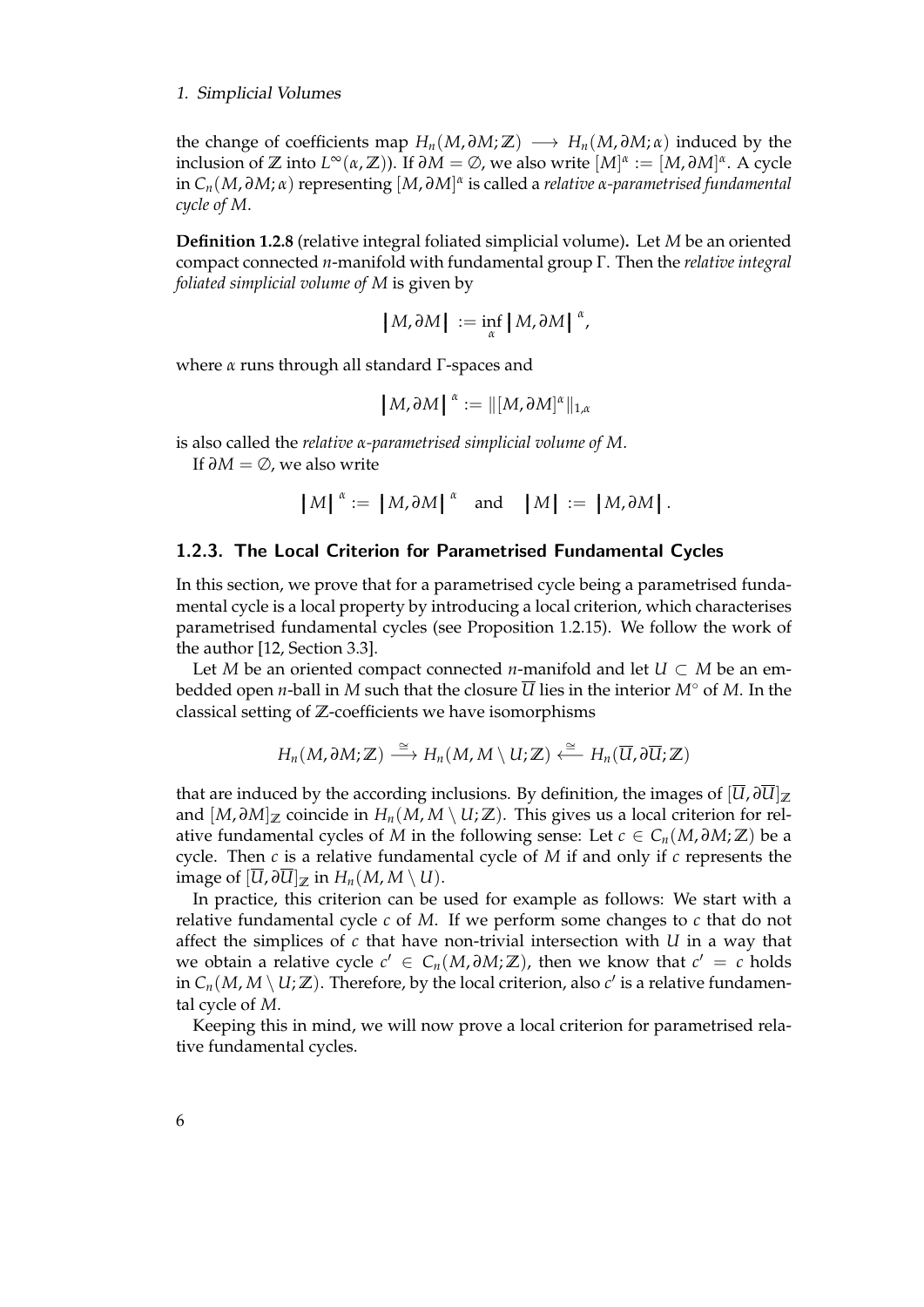**Definition 1.2.9** ((co)invariants)**.** Let Γ be a group and let *A* be a right-**Z**Γ-module. Then the Γ*-invariants* and Γ*-coinvariants* are defined by

$$
A^{\Gamma} := \{ x \in A \mid \forall_{g \in \Gamma} \ x \cdot g = x \} \quad \text{and} \quad A_{\Gamma} := A/B,
$$

where *B* is the subgroup of *A* generated by  $\{a \cdot g - a \mid g \in \Gamma, a \in A\}$ . Note that the inherited Γ-actions on *A* <sup>Γ</sup> and *A*<sup>Γ</sup> are trivial.

<span id="page-18-1"></span>**Lemma 1.2.10.** *Let* Γ *be a countable group. Let*  $\alpha = \Gamma \sim (X, \mu)$  *be a standard* Γ-space. *We write*  $A := L^{\infty}(\alpha, \mathbb{Z})$ . Then, the canonical homomorphism  $A^{\Gamma} \longrightarrow A_{\Gamma}$  from the Γ*-invariants to the* Γ*-coinvariants is injective.*

*Proof.* Let  $f \in A^{\Gamma}$  be non-trivial. Then there exists a *Γ*-invariant measurable subset  $Y \subset X$  with positive measure such that

$$
f|_Y \ge 1
$$
 or  $f|_Y \le -1$ .

Integration over the Γ-invariant set *Y* yields a map

$$
\int_Y \cdot d\mu \colon A^{\Gamma} \longrightarrow \mathbb{R},
$$

which factors through the canonical map  $A^{\Gamma} \longrightarrow A_{\Gamma}$  since  $\mu$  is  $\Gamma$ -invariant. Now, assume for a contradiction that  $[f] = 0$  in  $A_{\Gamma}$ . Then

$$
0=\left|\int_Y f\,d\mu\right|\geq \mu(Y)>0,
$$

which is impossible.

<span id="page-18-0"></span>**Lemma 1.2.11.** *Let M be an oriented compact connected manifold with fundamental group* Γ*. Let A be a right* **Z**Γ*-module. Then we have*

$$
H^0(M;A) \cong A^{\Gamma}
$$

*as* **Z***-modules.*

*Proof.* Recall the definition of the cochain complex with twisted coefficients:

$$
C^*(M;A) := \mathrm{Hom}_{\mathbb{Z}\Gamma}(C_*(\widetilde{M};\mathbb{Z}),A);
$$

here, we consider *A* as a left **Z**Γ-module via the involution on Γ, i.e.,

$$
\gamma \cdot a := a \cdot \gamma^{-1}.
$$

The coboundary operator is given by  $\delta^*(f) := f \circ \partial_*$  for all  $f \in C^*(M; A)$ . Then we have  $H^0(M;A)=\ker\delta^0.$  We define a map  $\varphi\colon A^\Gamma\longrightarrow H^0(M;A)$  as follows: For all  $a \in A^{\Gamma}$  we define

$$
\varphi(a): C_0(\tilde{M}; \mathbb{Z}) \longrightarrow A
$$

$$
\tilde{M} \ni x \longmapsto a.
$$

7

 $\Box$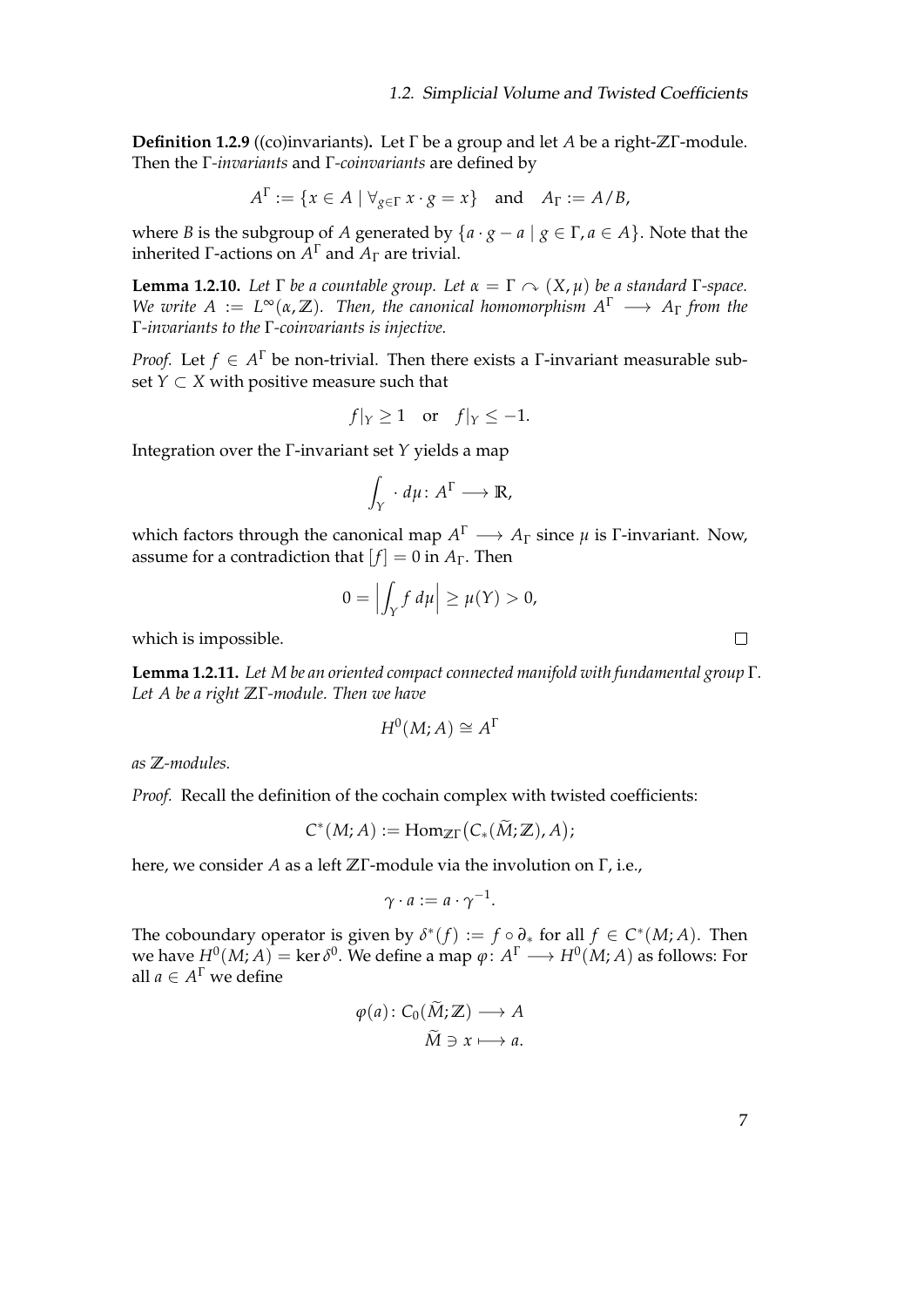Then, *ϕ*(*a*) is indeed a **Z**Γ-homomorphism since *a* is Γ-invariant and *ϕ*(*a*) ∈ ker *δ* 0 , because for all  $\eta \in \mathsf{map}(\Delta^1, \widetilde{M})$  we have

$$
\delta(\varphi(a))(\eta) = \varphi(a)(\partial \eta) = \varphi(a)(\eta(e_1) - \eta(e_0)) = a - a = 0.
$$

Here, *e<sup>i</sup>* denotes the *i*-th vertex of the standard *n*-simplex in **R***n*+<sup>1</sup> .

Since  $\varphi$  is obviously injective, it is left to show that  $\varphi$  is also surjective. Let  $f \in$  $\ker \delta^0$ . Then *f* is constant on the points of  $\widetilde{M}$  because  $\widetilde{M}$  is path-connected: Let  $x, y \in \widetilde{M}$  $\widetilde{M}$ . Then there exists a path  $\eta$  from *x* to *y* and we have

$$
0 = \delta(f)(\eta) = f \circ \partial \eta = f(y) - f(x).
$$

Moreover, the value of *f* on points in  $\tilde{M}$  is  $\Gamma$ -invariant, since

$$
f(x) = f(\gamma^{-1} \cdot x) = \gamma^{-1} \cdot f(x) = f(x) \cdot \gamma
$$

for all  $x \in \tilde{M}$  and all  $\gamma \in \Gamma$ . Therefore,  $\varphi$  is surjective and the claim follows.  $\Box$ 

<span id="page-19-0"></span>**Lemma 1.2.12.** *Let M be an oriented compact connected manifold and let* Γ *be its fundamental group. Let A be a right* **Z**Γ*-module. Let F be the composition*

$$
A^{\Gamma} \stackrel{\varphi}{\longrightarrow} H^0(M;A) \stackrel{PLD}{\longrightarrow} H_n(M,\partial M;A) \stackrel{j}{\longrightarrow} H_n(M,\partial M;A_{\Gamma}) \stackrel{\psi}{\longrightarrow} A_{\Gamma},
$$

*where φ is the isomorphism defined in the proof of Lemma* [1.2.11,](#page-18-0) PLD *is the Poincaré-Lefschetz-Duality isomorphism with twisted coefficients, j is the change of coefficients map induced by the projection*  $A \longrightarrow A_{\Gamma}$  *and*  $\psi$  *is the classical isomorphism that comes from Poincar´e-Duality (with untwisted coefficients).*

*Then, F equals the canonical projection*  $A^{\Gamma} \longrightarrow A_{\Gamma}$ *, i.e., the upper right square in the diagram Figure [1.1](#page-20-1) commutes.*

*Proof.* Recall the definition of the cap-product:

$$
\cdot \cap \cdot : C^0(M;A) \times C_n(M;\mathbb{Z}) \longrightarrow C_n(M;A)
$$

$$
(\varphi(a), \sigma \colon \Delta^n \longrightarrow M) \longmapsto \varphi(a) ({}_0[\widetilde{\sigma}) \otimes \widetilde{\sigma}]_n = a \otimes \widetilde{\sigma},
$$

where  $\tilde{\sigma}$  is a lift of  $\sigma$  to the universal covering of *M* and  $\tilde{\sigma}|_{n} := \tilde{\sigma}[0, \ldots, n] = \tilde{\sigma}$ and  $_0|\tilde{\sigma} := \sigma[n-0,\ldots,n] = \sigma[n]$ ; here we write

$$
[j_1, \ldots, j_k] \colon \Delta^k \longrightarrow \Delta^n
$$

$$
(t_0, \ldots t_k) \longrightarrow \sum_{i=0}^k t_i \cdot e_{j_i}
$$

for all  $k \leq n$  and  $j_1, \ldots, j_k \in \{0, \ldots, k\}$ . Let  $c \in C_n(M; \mathbb{Z})$  be a relative fundamental cycle of *M*. Then the above composition of maps is given by

$$
a \longmapsto \varphi(a) \longmapsto [\varphi(a) \cap c] = [a \otimes \widetilde{c}] \longmapsto [[a] \otimes c] \longmapsto [a]
$$

for all  $a \in A^{\Gamma}$ , where  $\tilde{c}$  is a lift of *c*. Since we work with Γ-invariants above, the maps do not depend on the choice of the lifts.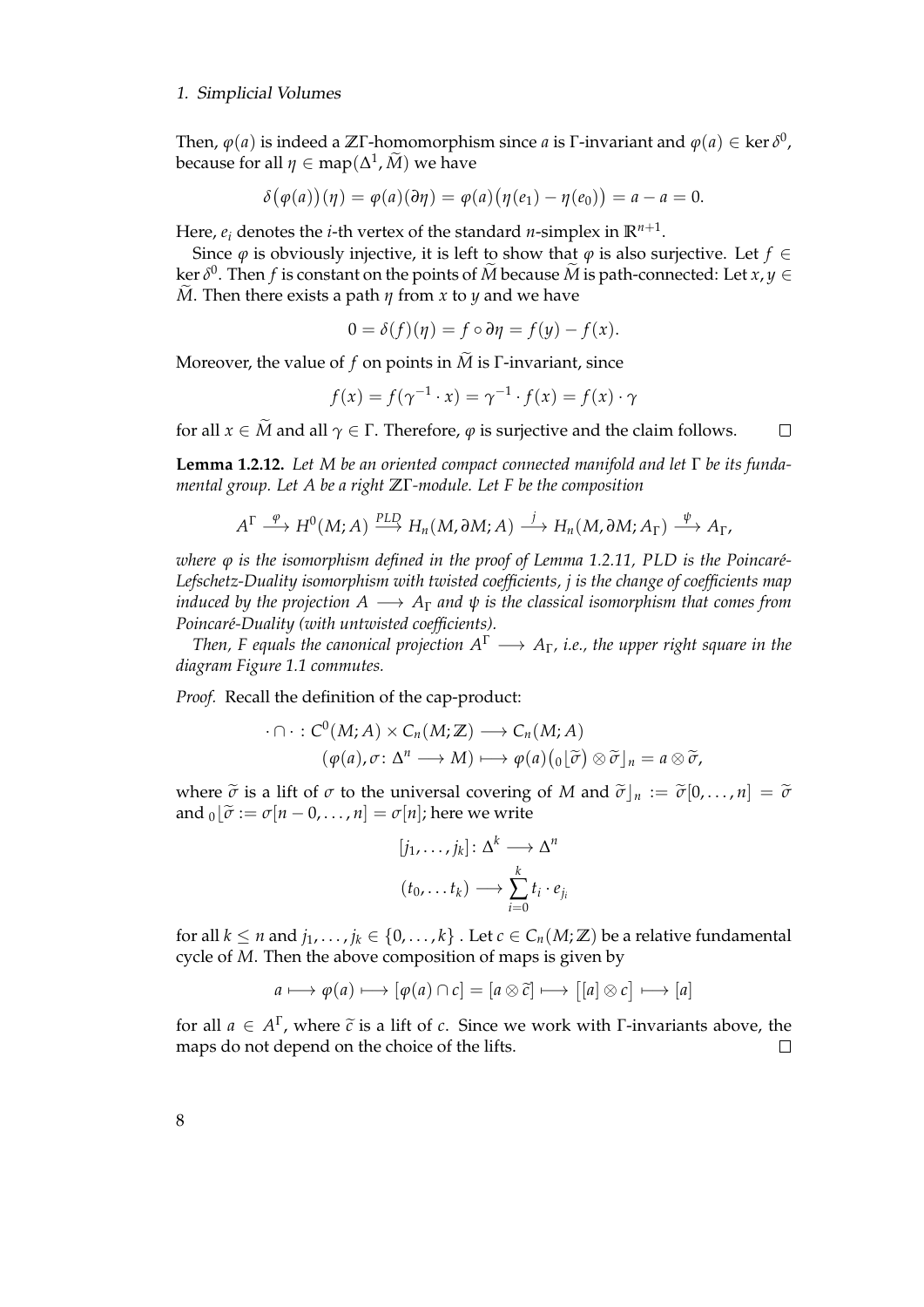$$
H^{0}(M;\alpha) \longleftarrow \qquad \frac{\varphi}{\cong} \qquad A^{\Gamma}
$$
\n
$$
H_{n}(M,\partial M;\mathbb{Z}) \longrightarrow H_{n}(M,\partial M;\alpha) \longrightarrow H_{n}(M,\partial M;A_{\Gamma}) \longrightarrow \frac{\psi}{\cong} A_{\Gamma}
$$
\n
$$
\downarrow \cong \qquad \qquad \downarrow \qquad \qquad \downarrow
$$
\n
$$
H_{n}(M,M \setminus U;\mathbb{Z}) \longrightarrow H_{n}(M,M \setminus U;\alpha) \longrightarrow H_{n}(M,M \setminus U;A_{\Gamma})
$$
\n
$$
\downarrow \cong \qquad \qquad \downarrow
$$
\n
$$
H_{n}(\overline{U},\partial \overline{U};\mathbb{Z})
$$

<span id="page-20-1"></span>Figure 1.1.: Proving the local criterion for parametrised fundamental classes

<span id="page-20-2"></span>**Corollary 1.2.13.** *Let M be an oriented compact connected n-manifold and let* Γ :=  $\pi_1(M)$ *.* Let  $U \subset M$  be an embedded open n-ball in M such that the closure  $\overline{U}$  lies in *the interior*  $M^{\circ}$  *of*  $M$ *. Let*  $\alpha = \Gamma \curvearrowright (X, \mu)$  *be a standard*  $\Gamma$ *-space and let*  $q: \widetilde{M} \longrightarrow M$ *denote the universal covering of M.*

*Then, the map*

$$
G\colon H_n(M,\partial M;\alpha) \mathchoice{\longrightarrow}{\rightarrow}{\rightarrow}{\rightarrow} H_n(M,M\setminus U;\alpha)
$$

*induced by the inclusion*  $(M, \partial M) \subset (M, M \setminus U)$  *is injective.* 

*Proof.* We write  $A := L^{\infty}(\alpha, \mathbb{Z})$ . We consider the composition *F* of homomorphisms

$$
H_n(M, \partial M; \alpha) \stackrel{G}{\longrightarrow} H_n(M, M \setminus U; \alpha) \stackrel{i}{\longrightarrow} H_n(M, M \setminus U; A_\Gamma),
$$

where *i* is the change of coefficients homomorphism induced by the canonical projection  $A \longrightarrow A_{\Gamma}$ . Analogously to the classical local criterion, the homomorphism  $H_n(M, \partial M; A_\Gamma) \longrightarrow H_n(M, M \setminus U; A_\Gamma)$  that is induced by the inclusion is an isomorphism. Then *F* is (up to isomorphism) the canonical projection  $A^{\Gamma} \longrightarrow A_{\Gamma}$ by Lemma [1.2.12](#page-19-0) and the commutativity of the right part of Figure [1.1.](#page-20-1) Therefore, it follows from Lemma [1.2.10](#page-18-1) that *F* is injective and thus, also *G* is injective.

**Definition 1.2.14** (local parametrised fundamental cycles)**.** Let *M* be an oriented compact connected *n*-manifold and let  $\Gamma := \pi_1(M)$ . Let  $U \subset M$  be an embedded open *n*-ball in *M* such that  $\overline{U} \subset M^\circ$ . Let  $\alpha = \Gamma \curvearrowright (X, \mu)$  be a standard Γ-space.

A relative cycle *c* ∈ *Cn*(*M*, *∂M*; *α*) is called a *U-local relative α-parametrised fundamental cycle of M* if *c* represents the image of the class  $[\overline{U}, \partial \overline{U}]_{\mathbb{Z}}$  in  $H_n(M, M \setminus U; \alpha)$ .

<span id="page-20-0"></span>**Proposition 1.2.15** (local criterion for parametrised fundamental cycles)**.** *Let M be an oriented compact connected n-manifold and let*  $\Gamma := \pi_1(M)$ *. Let*  $U \subset M$  *be an embed* $d$ ed open n-ball in M such that  $\overline{U}$  ⊂  $\dot{M}^\circ$ . Let α = Γ  $\curvearrowright$   $(\dot{X}, \dot{\mu})$  be a standard Γ-space and *let*  $c \in C_n(M, \partial M; \alpha)$  *be a relative cycle. Then the following are equivalent:*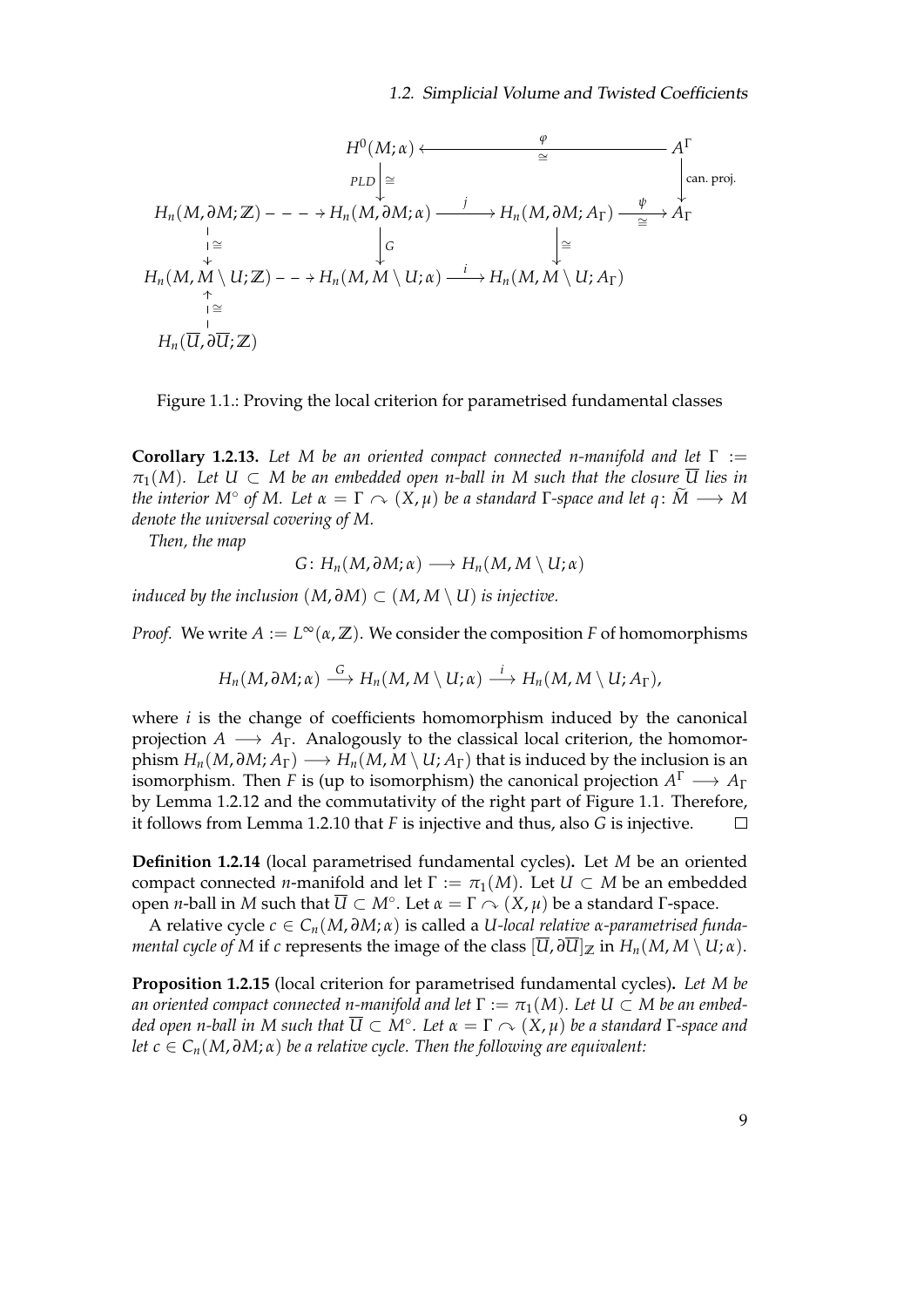- *The relative cycle c is a relative α-parametrised fundamental cycle of M.*
- *The relative cycle c is a U-local relative α-parametrised fundamental cycle of M.*

*Proof.* This directly follows from Corollary [1.2.13](#page-20-2) and the fact that the images of the classes  $[M, \partial M]_{\mathbb{Z}}$  and  $[\overline{U}, \partial \overline{U}]_{\mathbb{Z}}$  in  $H_n(M, M \setminus U; \mathbb{Z})$  coincide (see Figure [1.1\)](#page-20-1).  $\Box$ 

## <span id="page-21-0"></span>1.3. Simplicial Volume and Local Coefficients

In this section, we recall singular homology with local coefficients. We will obtain an alternative way for computing the integral foliated simplicial volume via local coefficients. We will need this characterisation later: In Chapter [4,](#page-44-0) we will mainly work with local coefficients, because then we can avoid dealing with the universal covering and we can work with non-connected spaces. We mainly follow the work of Friedl, Löh, and the author [\[13\]](#page-83-7) in this section.

More precisely, we recall the definition of singular homology with local coefficients in Section [1.3.1.](#page-21-1) Then, in Section [1.3.2,](#page-23-0) we compare singular homology with twisted coefficients to singular homology with local coefficients. In Section [1.3.3,](#page-25-0) we give an alternative definition of integral foliated simplicial volume via local coefficients and finally, in Section [1.3.4,](#page-26-0) we state the local criterion from Section [1.2.3](#page-17-0) in terms of local coefficients.

## <span id="page-21-1"></span>1.3.1. Singular Homology with Local Coefficients

In this section, we recall the definition of singular homology with local coefficients and the corresponding  $\ell^1$ -semi-norm.

**Definition 1.3.1** (normed local system)**.** Let *X* be a topological space. A *normed local*  $(coefficient)$  system on X is a functor  $L: \pi(X) \longrightarrow Mod_{\mathbb{Z}}^{sn}$ .

Here,  $\pi(X)$  denotes the *fundamental groupoid* of *X*, i.e., the category

- whose set of objects is *X*,
- for all  $x, y \in X$ , the set of morphisms from x to y is given by all homotopy classes  $[\gamma]_*$  of paths  $\gamma: x \to y$  from *x* to *y* with respect to homotopies relative to the start and endpoints of the paths
- and the composition is given by the concatenation · ∗ · of paths (representing the corresponding homotopy classes).

Moreover,  $\text{Mod}_{\mathbb{Z}}^{\text{sn}}$  is the category of all semi-normed  $\mathbb{Z}$ -modules together with seminorm non-increasing **Z**-linear maps.

<span id="page-21-2"></span>*Example* 1.3.2*.* Let *X* be a path-connected topological space, let  $x_0 \in X$ . Then we have the following correspondence between normed right- $\pi_1(X, x_0)$ -modules and normed local coefficient systems on *X*.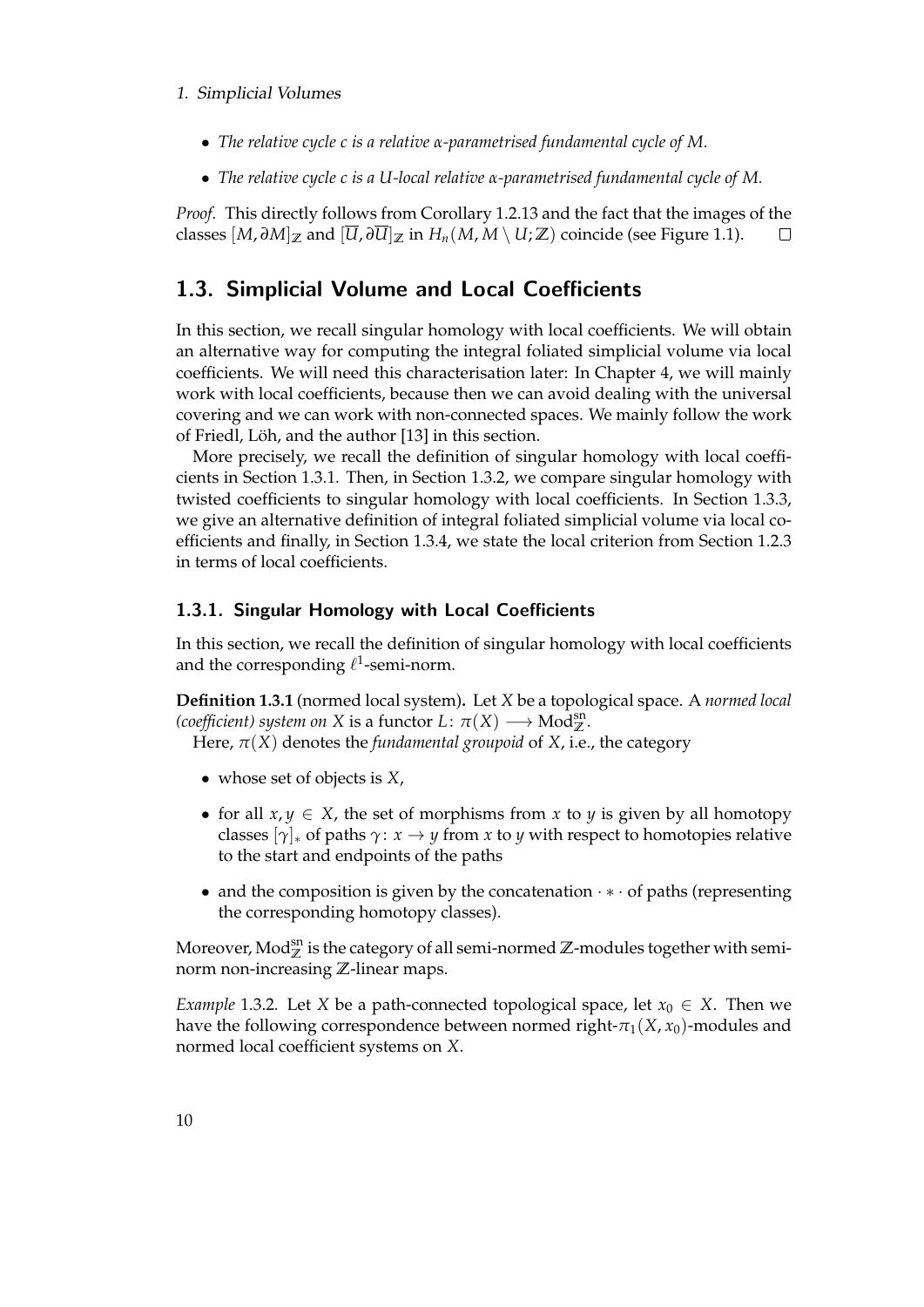Let *A* be a normed right- $\pi_1(X, x_0)$ -module. Then we define the corresponding normed local system *L*<sub>*A*</sub> on *X* as follows: For all  $x \in X$ , we choose a path  $\gamma_x$  from  $x_0$ to *x*, where we set  $\gamma_{x_0} := \text{const}_{x_0}$ . Then we set  $L_A(x) := A$  for all  $x \in X$  and

$$
L_A([\gamma : x \to y]_*) \colon A \longrightarrow A
$$
  

$$
a \longmapsto a \cdot [\gamma_x * \gamma * \gamma_y^{-1}]_*.
$$

Here,  $\cdot^{-1}$  indicates that we reverse the corresponding path.

Conversely, if  $L: \pi(X) \longrightarrow \text{Mod}_{\mathbb{Z}}^{\text{sn}}$  is a normed local system on X then the normed **Z**-module  $L(x_0)$  becomes a normed right- $\pi_1(X, x_0)$ -module via

$$
x \cdot [\gamma]_* := L([\gamma]_*)(x)
$$

for all  $x \in L(x_0)$  and all  $[\gamma]_* \in \pi_1(X, x_0)$ . Indeed, we have

$$
(x \cdot [\gamma]_*) \cdot [\eta]_* = L([\eta]_*)(L([\gamma]_*)(x))
$$
  
= L([\eta]\_\*) \circ L([\gamma]\_\*)(x)  
= L([\gamma \* \eta]\_\*)(x) = x \cdot ([\gamma]\_\* \cdot [\eta]\_\*)

We have  $L_A(x_0) = A$  as normed right- $\pi_1(X, x_0)$ -modules and  $L_{L(x_0)} \cong L$  as normed local coefficient systems on *X*. The first statement is immediate, for the second we consider the following mutually inverse natural transformations

$$
T: L \Longrightarrow L_{L(x_0)} \qquad S: L_{L(x_0)} \Longrightarrow L
$$

given by (norm non-increasing) mutually inverse homomorphisms

$$
T(x) := L([\gamma_x^{-1}]_*) : L(x) \longrightarrow L(x_0) \qquad S(x) := L([\gamma_x]_*) : L(x_0) \longrightarrow L(x)
$$

for all  $x \in X$ .

**Definition 1.3.3** (singular homology with local coefficients)**.** Let *X* be a topological space and let *L* be a normed local system on *X*. Then the *normed singular chain complex of X with local coefficients in L* is given by

$$
C_*(X;L) := \bigoplus_{\sigma \in \text{map}(\Delta^*,X)} L(\sigma(e_0)) \cdot \sigma
$$

with boundary maps

 $\lambda$ 

$$
C_n(X;L) \longrightarrow C_{n-1}(X;L)
$$
  

$$
a \cdot \sigma \longmapsto L(\sigma[0,1])(a) \cdot \partial^0 \sigma + \sum_{i=1}^n (-1)^i \cdot a \cdot \partial^i \sigma
$$

and the  $\ell^1$ -semi-norm  $|\cdot|_{1,L}$  induced by *L*. Here,  $\partial^i \sigma := \sigma[0,\ldots,i-1,i+1,\ldots,n]$ denotes the *i*-th face of  $\sigma$  for all  $i \in \{0, \ldots, n\}$ . If  $Y$  is a subspace of  $X$ , we write

$$
C_*^X(Y;L) := \{c \in C_*(X;L) \mid \text{supp}(c) \subset Y\}
$$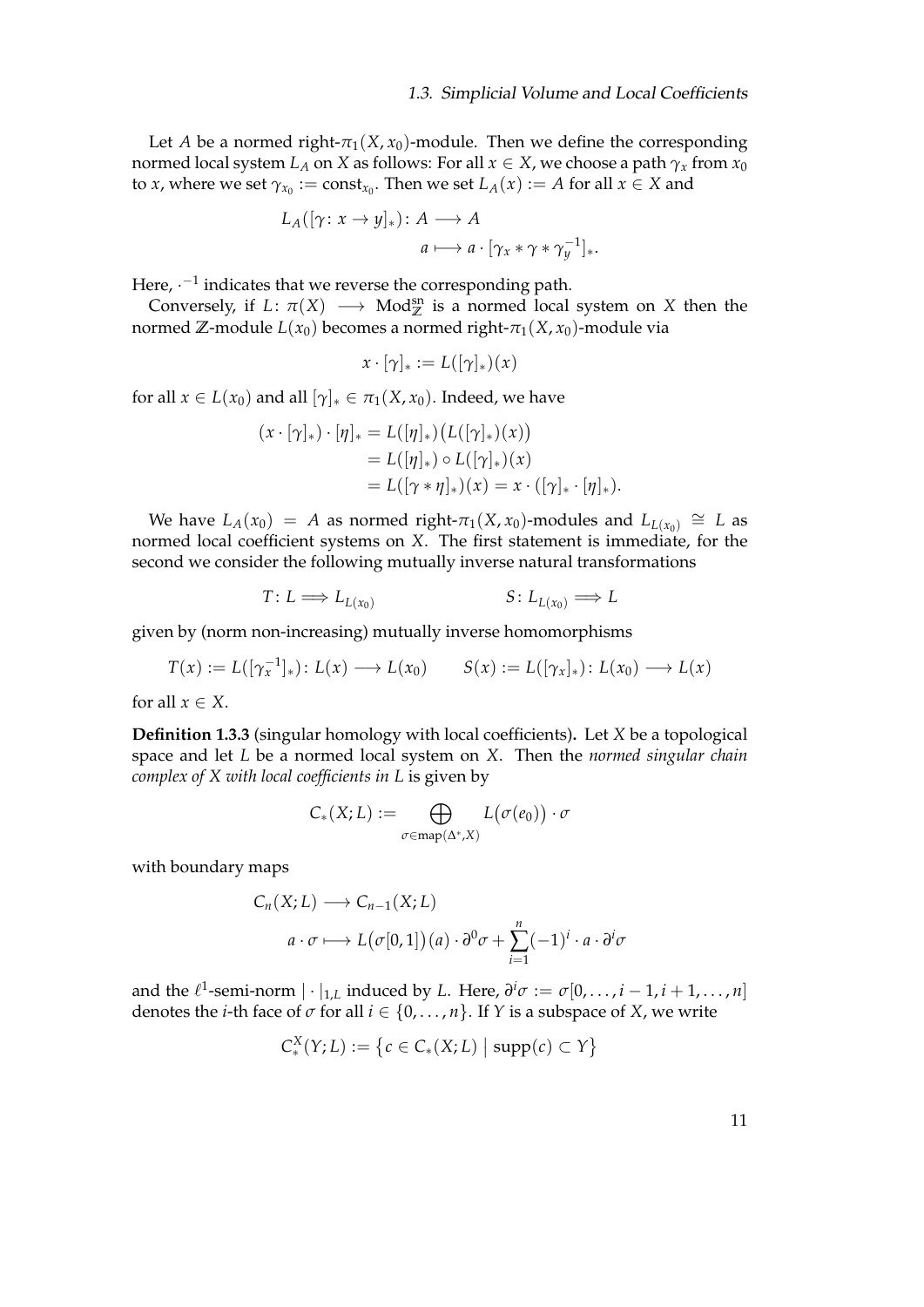and the *normed singular chain complex of X relative to Y with local coefficients in L* is defined by

$$
C_*(X,Y;L) := C_*(X;L)/C_*^X(Y;L)
$$

together with the quotient norm of  $|\cdot|_{1,L}$  (which we again denote by  $|\cdot|_{1,L}$ ). Here, for a chain  $c = \sum_{i=1}^{k} a_i \cdot \sigma_i \in C_n(X; L)$  we define the *support of c* by

$$
\mathrm{supp}(c) := \bigcup_{i=1}^k \mathrm{im}(\sigma_i)
$$

Moreover, we define the *restriction of c to Y* by

$$
c|_Y := \sum_{j \in J} a_j \cdot \sigma_j \in C_n(Y; L|_Y) \subset C_n(X; L),
$$

where  $J \subset \{1, ..., k\}$  is the set of all indices *j* with  $\text{im}(\sigma_j) \subset Y$  and  $L|_Y$  is the restriction of *L* along the inclusion  $Y \subset X$ , i.e.,

$$
L|_Y := L \circ (\pi(Y) \longrightarrow \pi(X)).
$$

Then, *singular homology of X relative to Y with local coefficients in L* is given by

$$
H_*(X,Y;L) := H_*\big(C_*(X,Y;L)\big).
$$

We denote the induced semi-norm on  $H_*(X,Y;L)$  by  $\|\cdot\|_{1,L}$ . If  $Y = \emptyset$  then we  $w$ rite  $H_*(X; L) := H_*(X; Y; L).$ 

## <span id="page-23-0"></span>1.3.2. Local vs. Twisted Coefficients

Now, we compare singular homology with local coefficients to singular homology with twisted coefficients while taking the norms into account.

<span id="page-23-1"></span>**Proposition 1.3.4** (local vs. twisted coefficients)**.** *Let M be a path-connected topological space that admits a universal covering q* :  $\overline{M}$  →  $\overline{M}$ *. Let*  $x_0$   $\in$   $M$ *, let*  $N$   $\subset$   $M$  *be a subspace and let A be a normed right-π*1(*M*, *x*0)*-module. Let D be a set-theoretic fundamental domain of the Deck transformation action of*  $\pi_1(M, x_0)$  *on M*.

*Then we have mutually inverse norm non-increasing chain maps*

$$
f_*\colon C_*(M;A) \longrightarrow C_*(M;L_A) \qquad g_*\colon C_*(M;L_A) \longrightarrow C_*(M;A),
$$
  
\n $a \otimes \sigma \longmapsto a \cdot q \circ \sigma$   $a \cdot \tau \longmapsto a \otimes \tilde{\tau}$   
\nwhere  $\tilde{\tau}$  is the lift of  $\tau$   
\nwith  $\tilde{\tau}(e_0) \in D$ 

*which induce well-defined isometric chain isomorphisms*

$$
C_*(M,N;A)\cong C_*(M,N;L_A)
$$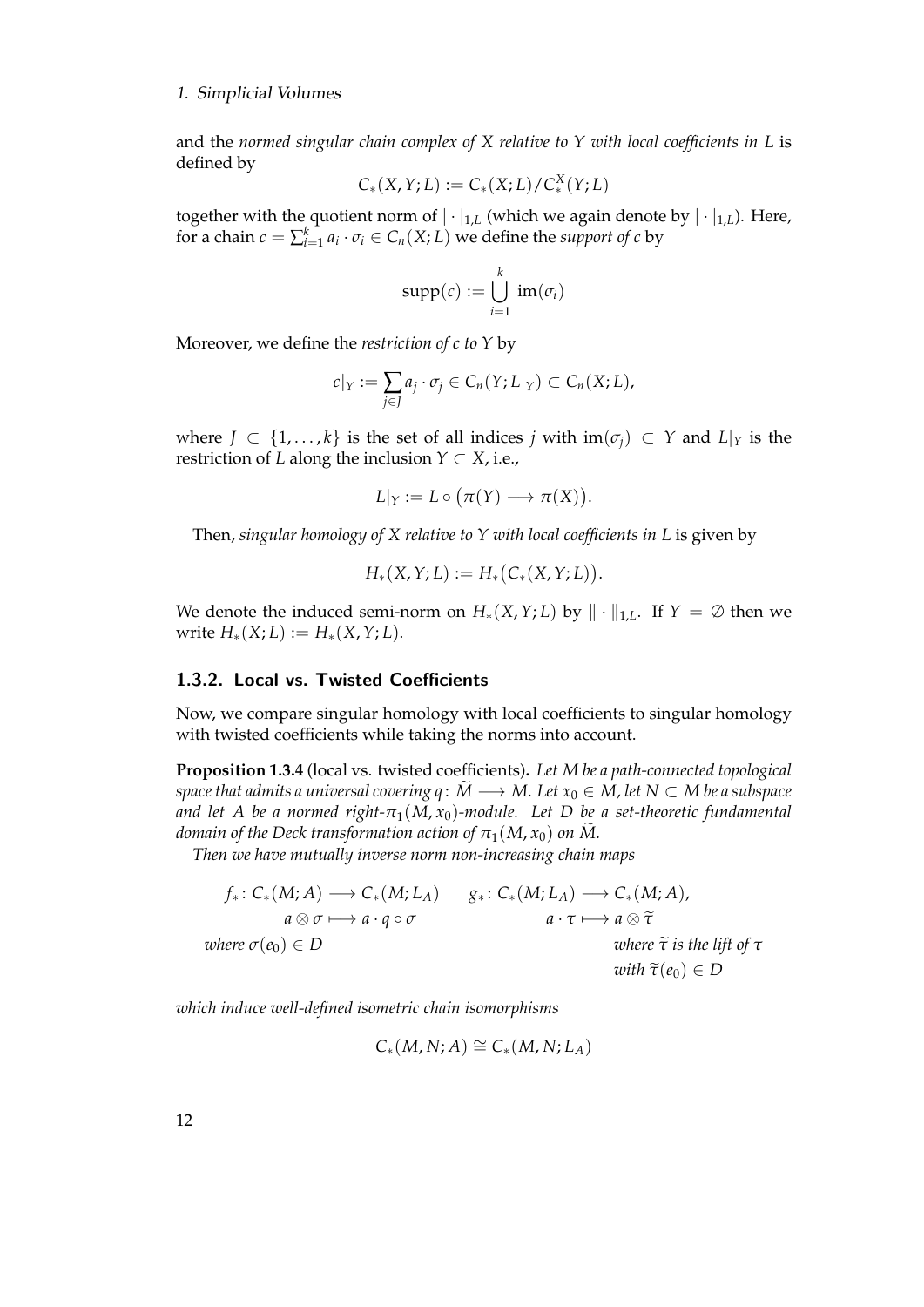*on the quotients. Hence, these chain maps induce an isometric (with respect to the induced semi-norms) isomorphism in homology, i.e.,*

$$
H_n(M;A) \cong H_n(M;L_A) \quad \text{and} \quad H_n(M,N;A) \cong H_n(M,N;L_A)
$$

*for all*  $n \in \mathbb{N}$ *.* 

*Proof.* We only prove that  $f_*$  is a chain map. We require that the family  $(\gamma_x)_{x \in M}$ of paths that is part of the definition of  $L_A$  satisfies the following: For all  $x \in M$ , every *q*-lift of  $\gamma_x$  has its start and endpoint in the same translate of the fundamental domain *D*. More precisely, we define the paths  $\gamma_x$  as follows: Let  $\tilde{x}_0$  be the *q*-lift of *x*<sub>0</sub> in *D*. For all  $\tilde{\chi} \in D$ , let  $\tilde{\gamma}$ <sub>*x*</sub> be a path from  $\tilde{\chi}$ <sub>0</sub> to  $\tilde{\chi}$  in *M*, where we set  $\tilde{\gamma}$ <sub>*x*<sub>0</sub> :=</sub> const<sub>*x*0</sub></sub>. Then, for all  $x \in M$ , we set  $\gamma_x := q \circ \widetilde{\gamma_x}$ , where  $\widetilde{x}$  is the *q*-lift of *x* in *D*.

Let  $n \in \mathbb{N}$ . Let  $a \in A$  and let  $\tilde{\sigma} \in C_n(M;\mathbb{Z})$  with  $\tilde{\sigma}(e_0) \in D$ . We write  $\sigma := q \circ \tilde{\sigma}$ . Then we have

$$
\partial \circ f_n(a \otimes \widetilde{\sigma}) = \partial(a \cdot \sigma)
$$
  
=  $L(\sigma[0, 1])(a) \cdot \partial^0 \sigma + \sum_{i=1}^n (-1)^i \cdot a \cdot \partial^i \sigma$   
=  $(a \cdot [\gamma_{\sigma(e_0)} * \sigma[0, 1] * \gamma_{\sigma(e_1)}^{-1}]) \cdot \partial^0 \sigma + \sum_{i=1}^n (-1)^i \cdot a \cdot \partial^i \sigma.$ 

Now, let  $g \in \pi_1(M, x_0)$  be the unique element with  $\tilde{\sigma}(e_1) \in g \cdot D$ . Then we have

$$
f_{n-1} \circ \partial(a \otimes \widetilde{\sigma}) = f_{n-1}(a \otimes \partial \widetilde{\sigma})
$$
  
=  $f_{n-1}(a \cdot g \otimes g^{-1} \cdot \partial^0 \widetilde{\sigma}) + \sum_{i=1}^n f_{n-1}(a \otimes (-1)^i \cdot \partial^i \widetilde{\sigma})$   
=  $(a \cdot g) \cdot \partial^0 \sigma + \sum_{i=1}^n (-1)^i \cdot a \cdot \partial^i \sigma$ .

Therefore, it remains to prove

$$
g = [\gamma_{\sigma(e_0)} * \sigma[0,1] * \gamma_{\sigma(e_1)}^{-1}] =: h.
$$

It suffices to show  $h \cdot \widetilde{x}_0 \in g \cdot D$ . The path  $\eta := \widetilde{\gamma}_{\widetilde{\sigma}(e_0)} * \widetilde{\sigma}[0,1] * (g \cdot \widetilde{\gamma}_{g^{-1} \cdot \widetilde{\sigma}(e_1)})^{-1}$  is the *q*-lift of  $\gamma_{\sigma(e_0)} * \sigma[0, 1] * \gamma_{\sigma(e_1)}^{-1}$  with  $\eta(0) = \tilde{x}_0$ . Then, by definition, we have  $h \cdot \tilde{x}_0 =$ *η*(1). Moreover, we have that *η*(1) lies in the same translate of *D* as  $\tilde{\sigma}[0,1](1)$  =  $\widetilde{\sigma}(e_1)$ , i.e.,  $\eta(1) \in g \cdot D$ . Hence,  $h \cdot \widetilde{x}_0 \in g \cdot D$  holds. It follows that  $g = h$  and therefore,  $f_*$  is a chain map. therefore, *f*∗ is a chain map.

<span id="page-24-0"></span>*Remark* 1.3.5*.* Let *M* be a path-connected topological space that admits a universal covering  $q: \tilde{M} \longrightarrow M$ . Let  $x_0 \in M$  and let *L* be a normed local system on *M*. For all  $x \in M$ , let  $\gamma_x$  be a path from  $x_0$  to  $x$ , where we set  $\gamma_{x_0} := \text{const}_{x_0}$ . Then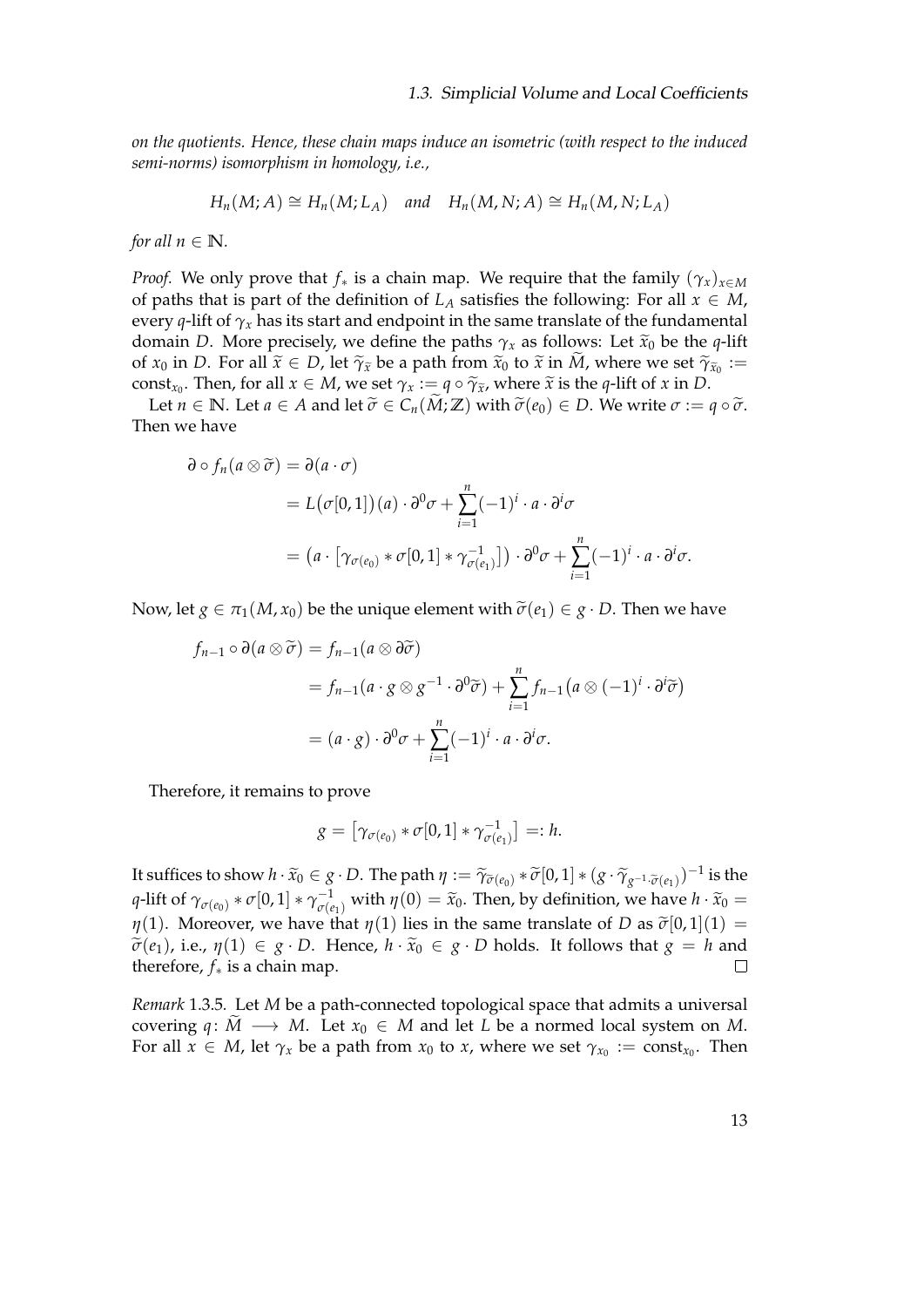the natural isomorphism  $T: L \implies L_{L(x_0)}$  defined as in Example [1.3.2](#page-21-2) induces an isometric chain isomorphism

$$
C_n(M;L) \longrightarrow C_n(M;L_{L(x_0)})
$$

$$
a \cdot \sigma \longmapsto L([\gamma_{\sigma(e_0)}^{-1}]_*)(a) \cdot \sigma
$$

and by Proposition [1.3.4](#page-23-1) we therefore have an isometric isomorphism

$$
H_n(M;L) \cong H_n(M;L(x_0))
$$

for all  $n \in \mathbb{N}$ . Analogously, also the relative version of this statement holds.

### <span id="page-25-0"></span>1.3.3. Integral Foliated Simplicial Volume via Local Coefficients

In this section, we explain how to define integral foliated simplicial volume using local coefficients.

**Definition 1.3.6** (standard *G*-space, essentially free)**.** Let *G* be a groupoid. A *standard G-space* is a functor  $\alpha: G \longrightarrow SBP$ , where SBP is the category of all standard Borel probability spaces and probability measure preserving transformations.

Note that for all objects *x* in *G*, the standard Borel probability space *α*(*x*) becomes a standard Aut<sub>*G*</sub>(*x*)-space via the induced action Aut<sub>*G*</sub>(*x*)  $\sim \alpha(x)$ , where Aut<sub>*G*</sub>(*x*) denotes the group of automorphisms of *x* in *G*.

A standard *G*-space  $\alpha: G \longrightarrow SBP$  is *essentially free*, if for every object  $x \in G$  the the standard  $Aut_G(x)$ -space  $\alpha(x)$  is essentially free.

**Definition 1.3.7** (associated normed local coefficient system to a standard *G*-space)**.** Let *G* be a groupoid and let *α* be a standard *G*-space. Then the *associated normed local (coefficient) system L*∞(*α*, **Z**) *to α on G* is given by

$$
L^{\infty}(\alpha,\mathbb{Z})(x):=L^{\infty}(\alpha(x),\mathbb{Z})
$$

for all objects *x* of *G* and

$$
L^{\infty}(\alpha, \mathbb{Z})(g): L^{\infty}(\alpha(x), \mathbb{Z}) \longrightarrow L^{\infty}(\alpha(y), \mathbb{Z})
$$

$$
f \longmapsto f \circ \alpha(g^{-1})
$$

for all morphisms  $g: x \longrightarrow y$  of *G*.

**Definition 1.3.8** (parametrised (local) relative fundamental class). Let  $n \in \mathbb{N}$ , let *M* be an oriented compact (not necessarily connected) *n*-manifold and let *α* be a standard *G*-space. Then the *relative α-parametrised fundamental class* [*M*, *∂M*] *α of M* is defined to be the image of the integral relative fundamental class  $[M, \partial M]$ <sub>Z</sub> under the change of coefficients map

$$
H_n(M, \partial M; \mathbb{Z}) \longrightarrow H_n(M, \partial M; L^{\infty}(\alpha, \mathbb{Z})) =: H_n(M, \partial M; \alpha)
$$

that is induced by the "inclusion" of  $\mathbb{Z}$  (as constant local system) into  $L^{\infty}(\alpha, \mathbb{Z})$ .

A *relative α-parametrised fundamental cycle of M* is a cycle in *Cn*(*M*, *∂M*; *α*) that represents [*M*, *∂M*] *α* .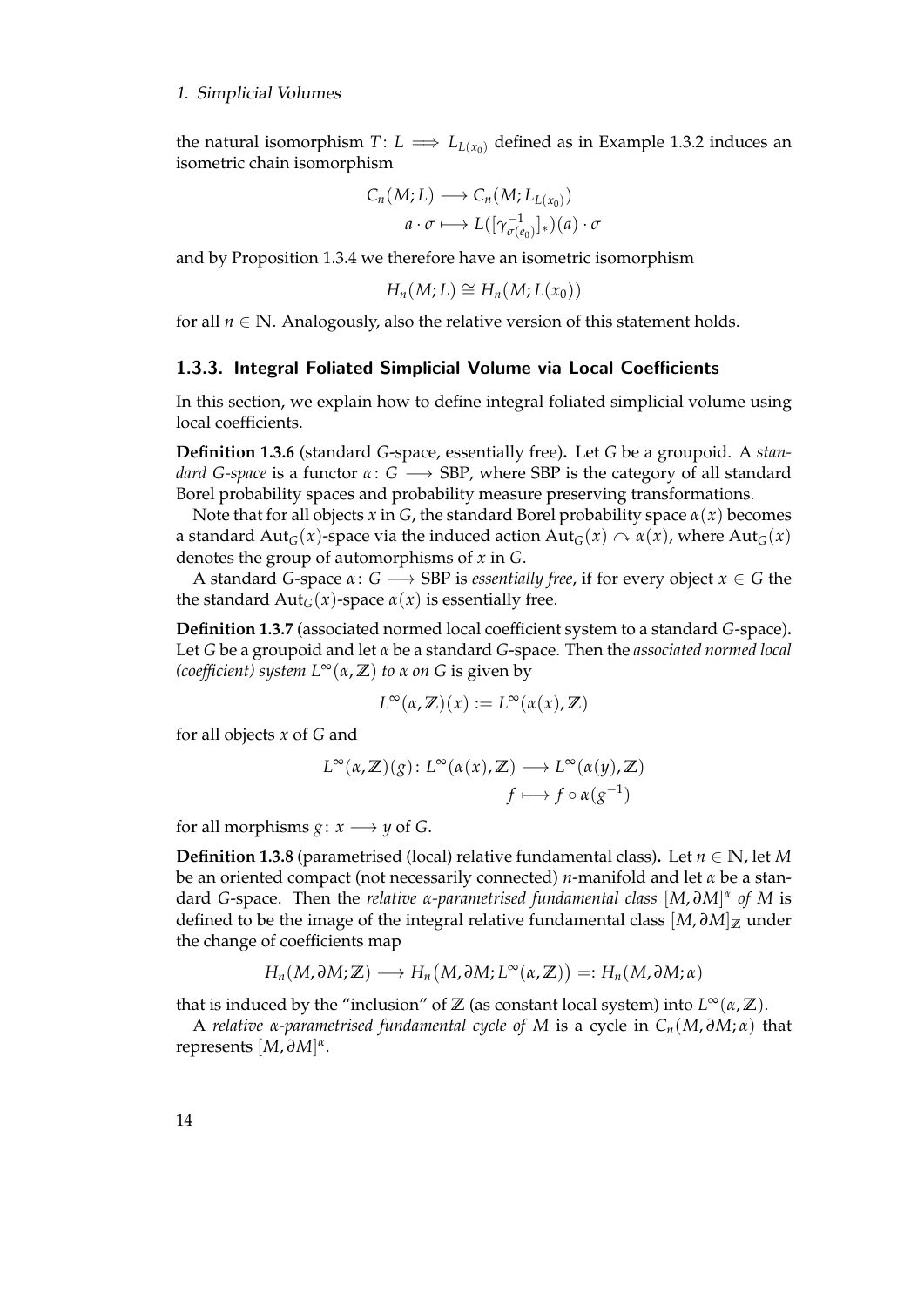**Definition 1.3.9** (relative integral foliated simplicial volume with local coefficients)**.** Let  $n \in \mathbb{N}$ , let *M* be a oriented compact (not necessarily connected) *n*-manifold and let *α* be a standard  $π(M)$ -space. Then the *α*-parametrised relative simplicial volume *of M* is defined by

$$
\left\|M,\partial M\right\|^{\alpha}:=\left\|\left[M,\partial M\right]^{\alpha}\right\|_{1,\alpha},
$$

where we write  $\|\cdot\|_{1,\alpha} := \|\cdot\|_{1,L^\infty(\alpha,\mathbb{Z})}$ . The *relative integral foliated simplicial volume* | *M*, ∂*M* | *of M with local coefficients* is given by the infimum over all parame-<br>trised relative simplicial volumes of *M* trised relative simplicial volumes of *M*.

<span id="page-26-1"></span>**Proposition 1.3.10** (comparison with the twisted version of integral foliated simplicial volume). Let  $n \in \mathbb{N}$ , let M be an oriented compact connected n-manifold and *let*  $x_0 \in M$ . Let  $\alpha$  *be a standard*  $\pi(M)$ -space. Then the isometric isomorphism

$$
H_n(M, \partial M; \alpha) \longrightarrow H_n(M, \partial M; \alpha(x_0))
$$

*defined as in Remark [1.3.5](#page-24-0) sends fundamental class to fundamental class. Hence, we have*

$$
\left[M, \partial M\right]^{\alpha} = \left[M, \partial M\right]^{\alpha(x_0)},
$$

*i.e., the integral foliated simplicial volume with local coefficients coincides with the one with twisted coefficients.*

*Proof.* Let *i* denote the isometric chain isomorphism

$$
i\colon C_n(M,\partial M;\alpha)\longrightarrow C_n(M,\partial M;\alpha(x_0))
$$

defined as in Remark [1.3.5.](#page-24-0) The calculation

$$
i(\text{const}_1 \cdot \sigma) = (L^{\infty}(\alpha, \mathbb{Z})([\gamma_{\sigma(e_0)}^{-1}]_*)) (\text{const}_1) \otimes \widetilde{\sigma}
$$
  
= const<sub>1</sub>  $\circ$   $\alpha([\gamma_{\sigma(e_0)}]_*) \otimes \widetilde{\sigma} = \text{const}_1 \otimes \widetilde{\sigma}$ 

(with the notation from Proposition [1.3.4](#page-23-1) and Remark [1.3.5\)](#page-24-0) shows that the image of  $[M,\partial M]_{\mathbb{Z}}$  in  $H_n(M,\partial M;\alpha)$  is sent to the image of  $[M,\partial M]_{\mathbb{Z}}$  in  $H_n\big(M,\partial M;\alpha(x_0)\big)$ under  $H_n(i)$  and the claim follows.  $\Box$ 

## <span id="page-26-0"></span>1.3.4. The Local Criterion for Parametrised Fundamental Cycles with Local Coefficients

We now reformulate the local criterion from Section [1.2.3](#page-17-0) for parametrised fundamental cycles with local coefficients.

**Proposition 1.3.11** (local criterion for parametrised fundamental cycles with local coefficients). Let M be an oriented compact connected n-manifold. Let  $U \subset M$  be an  $e$ mbedded open n-ball in M such that  $\overline{U} \subset M^\circ.$  Let  $\alpha$  be a standard  $\pi(M)$ -space. Let  $c \in M$ *Cn*(*M*, *∂M*; *α*) *be a relative cycle. Then the following are equivalent:*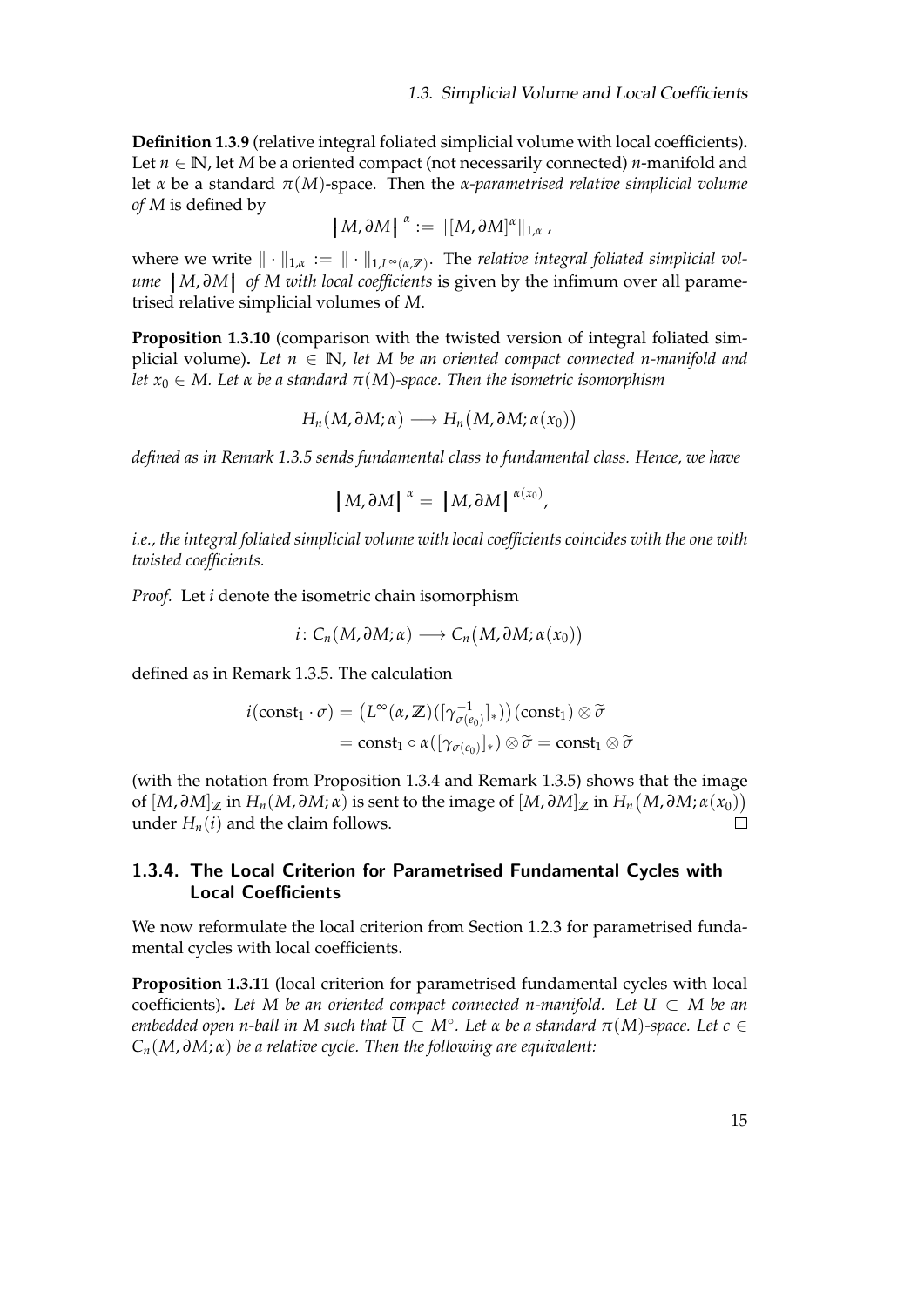- *1. The cycle c is a relative α-parametrised fundamental cycle of M.*
- *2. The cycle c is a U*-local relative *α*-parametrised fundamental cycle of *M, i.e., c represents the image of*  $[\overline{U}, \partial \overline{U}]_{\mathbb{Z}}$  *in*  $H_n(M, M \setminus U; \alpha)$ *.*

*Proof.* Let  $x_0 \in M$ . Then the statement is a direct consequence of Proposition [1.2.15](#page-20-0) and the fact that the isometric isomorphisms

 $H_n(M, \partial M; \alpha) \cong H_n(M, \partial M; \alpha(x_0))$  and  $H_n(M, M \setminus U; \alpha) \cong H_n(M, M \setminus U; \alpha(x_0))$ 

defined as in Remark [1.3.5](#page-24-0) send (local) fundamental classes to (local) fundamental classes (see Proposition [1.3.10](#page-26-1) for the first isomorphism; the second can be shown  $\Box$ analogously).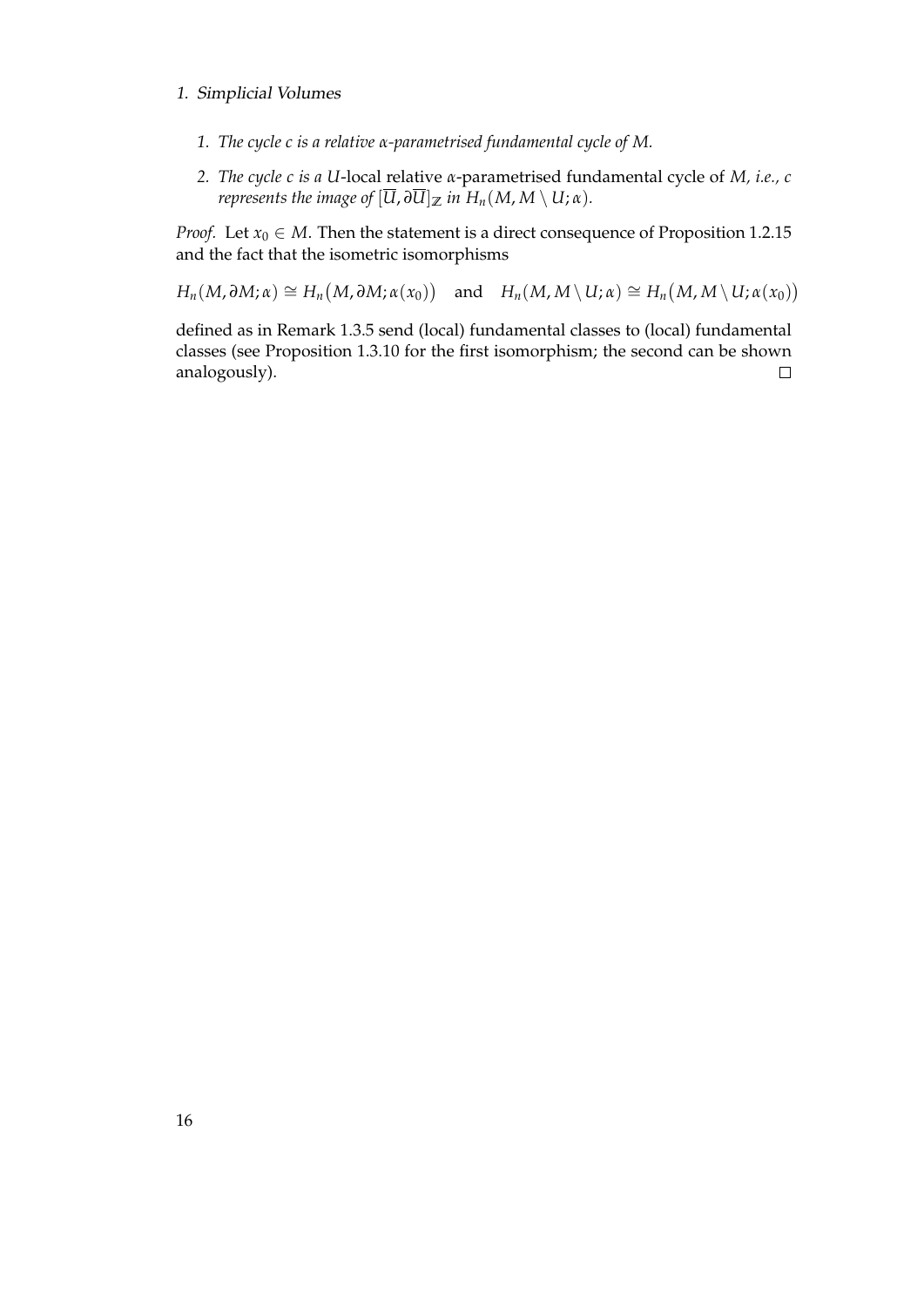# <span id="page-28-0"></span>2. Exotic Finite Functorial Semi-Norms, URC-Manifolds and Gromov's Question

This chapter splits into two parts, which are connected by the following definition.

**Definition 2.0.1.** Let *A* be a class and let  $f$ ,  $g: A \longrightarrow \mathbb{R}_{\geq 0}$  be maps. Then we say that *f carries g* if

$$
\forall_{a \in A} \quad f(a) = 0 \implies g(a) = 0.
$$

In Section [2.1,](#page-28-1) we investigate functorial semi-norms on  $H_*(-;\mathbb{R})$  and recall a result of Löh and the author on the existence of such semi-norms that are finite and not carried by the  $\ell^1$ -norm.

Then, in Section [2.2,](#page-30-1) we give a sufficient condition to prove that the answer to Gromov's question (Question [1\)](#page-3-0) is affirmative: We show that if the integral foliated simplicial volume is functorial on aspherical manifolds then the integral foliated simplicial volume is carried by the simplicial volume on aspherical manifolds.

## <span id="page-28-1"></span>2.1. Exotic Finite Functorial Semi-Norms

Let *n* ∈ **N**. A *(finite) functorial semi-norm on*  $H_n$ ( · ; **R**) is a lift of  $H_n$ ( · ; **R**) (as a functor Top → Vect<sub>R</sub> from topological spaces to real vector spaces) to a functor Top → Vect $_{\mathbb{R}}^{\text{sn}}$ , where Vect $_{\mathbb{R}}^{\text{sn}}$  is the category of semi-normed real vector spaces with norm non-increasing linear maps. More concretely, a functorial semi-norm is a choice of a (finite) semi-norm on the vector space  $H_n(X;\mathbb{R})$  for all topological spaces *X* such that all maps in homology that are induced by continuous maps are norm non-increasing. We say that a functorial semi-norm *A carries* another functorial semi-norm *B* if the semi-norm on  $H_n(X;\mathbb{R})$  coming from *A* carries the one coming from *B* for all topological spaces *X*.

Crowley and Löh showed that there are (non-finite) exotic functorial semi-norms on singular homology [\[9,](#page-82-3) Theorem 1.2], i.e., functorial semi-norms that are not carried by the  $\ell^1$ -semi-norm. Furthermore, they ask whether the  $\ell^1$ -semi-norm carries every finite functorial semi norm on singular homology [\[9,](#page-82-3) Question 5.8]. Löh and the author answered that question to the negative by proving the following theorem.

<span id="page-28-2"></span>**Theorem 2.1.1** (exotic finite functorial semi-norms [\[15,](#page-83-9) Theorem 1.2])**.** *Let n* ∈ {3} ∪  $\mathbb{N}_{>5}$ *. Then there exists an exotic finite functorial semi-norm on*  $H_n(\cdot;\mathbb{R})$ *.*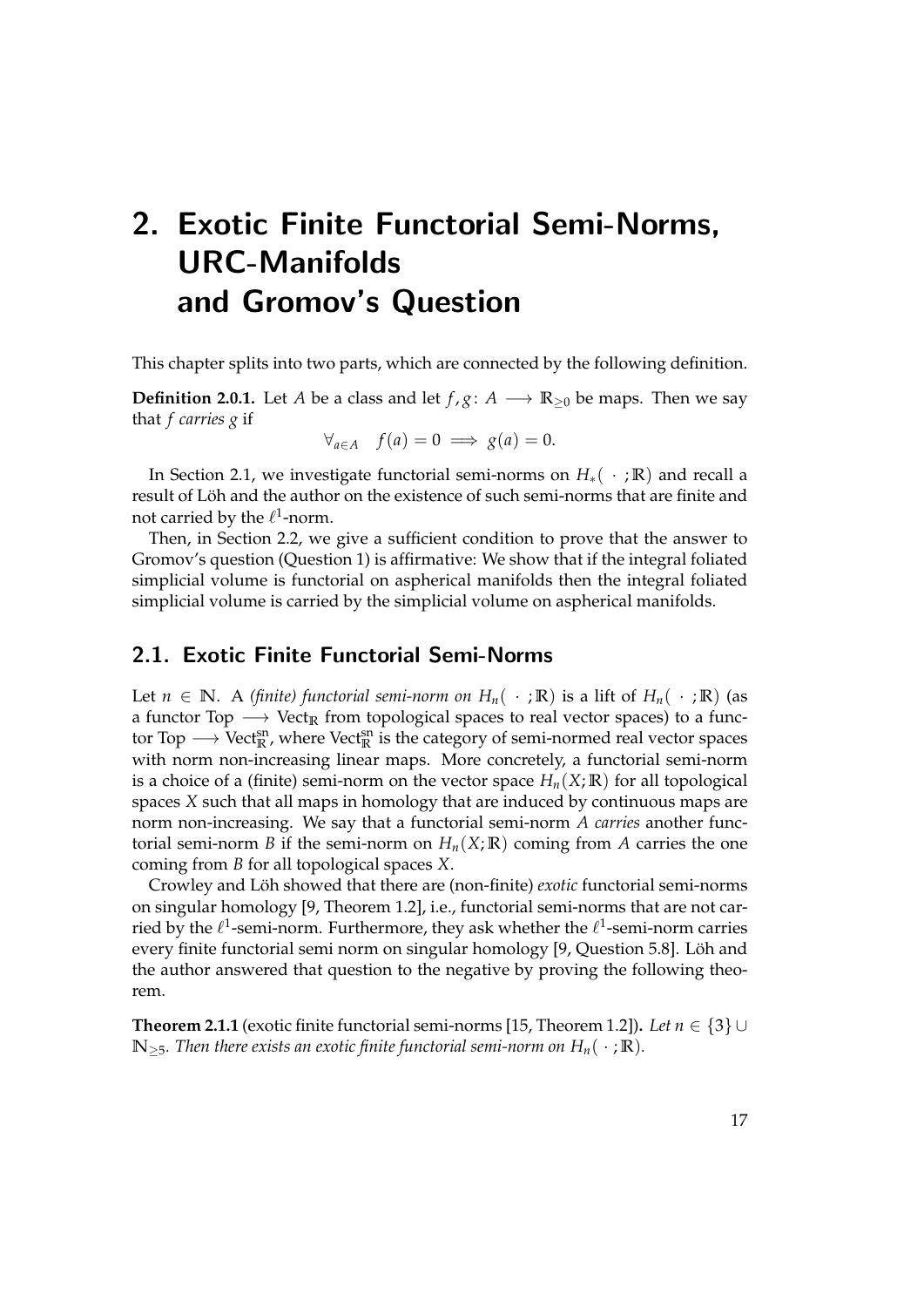Before we give the idea of the proof we recall the following definition.

**Definition 2.1.2** ((strongly) inflexible). Let  $n \in \mathbb{N}$ . Let *M* be an oriented closed connected *n*-manifold. For all oriented closed connected *n*-manifolds *N* we define

$$
D(N, M) := \big\{\deg f \mid f \in \operatorname{map}(N, M)\big\}.
$$

Recall that the *degree of f* is the integer deg  $f \in \mathbb{Z}$  such that

$$
H_n(f;\mathbb{Z})[N] = \text{deg} f \cdot [M]
$$

holds. Then, we define the following notions:

- We call *M* inflexible if  $D(M, M)$  is finite, i.e.,  $D(M, M) \subset \{-1, 0, 1\}$ .
- If *M* is not inflexible, we call *M flexible*.
- We call *M strongly inflexible* if *D*(*N*, *M*) is finite for all oriented closed connected *n*-manifolds *N*.
- If *M* is not strongly inflexible, we call *M weakly flexible*.

Note that weakly flexible manifolds have vanishing simplicial volume. In particular hyperbolic manifolds are strongly inflexible. Moreover, products of strongly inflexible manifolds are strongly inflexible [\[15,](#page-83-9) Proposition 3.2].

The idea of the proof of Theorem [2.1.1](#page-28-2) now is the following:

- 1. We prove that there exists an (aspherical) oriented closed connected *n*-manifold *M* that is strongly inflexible and has vanishing simplicial volume:
	- There exist (aspherical) oriented closed connected 3-manifolds that are strongly inflexible and that have vanishing simplicial volume [\[15,](#page-83-9) Example 3.3]. Let  $M_1$  be such a manifold. If  $n = 3$  we are done.
	- If *n* ≥ 5 then let *M*<sup>2</sup> be a hyperbolic oriented closed connected (*n* − 3) manifold. Then the product  $M := M_1 \times M_2$  is an aspherical oriented closed connected *n*-manifold, which is strongly inflexible and has vanishing simplicial volume.
- 2. There exists a finite functorial semi-norm  $|\cdot|_M$  on  $H_n(\cdot;\mathbb{R})$  with

$$
|[N]_{\mathbb{R}}|_{M} = \sup\{|d| \mid d \in D(N,M)\}
$$

for all oriented closed connected *n*-manifolds *N* [\[9,](#page-82-3) Section 7.1]. In particular  $|[M]_{\mathbb{R}}|_{M}=1$  and therefore,  $|\cdot|_{M}$  is *not* carried by the  $\ell^{1}$ -semi norm.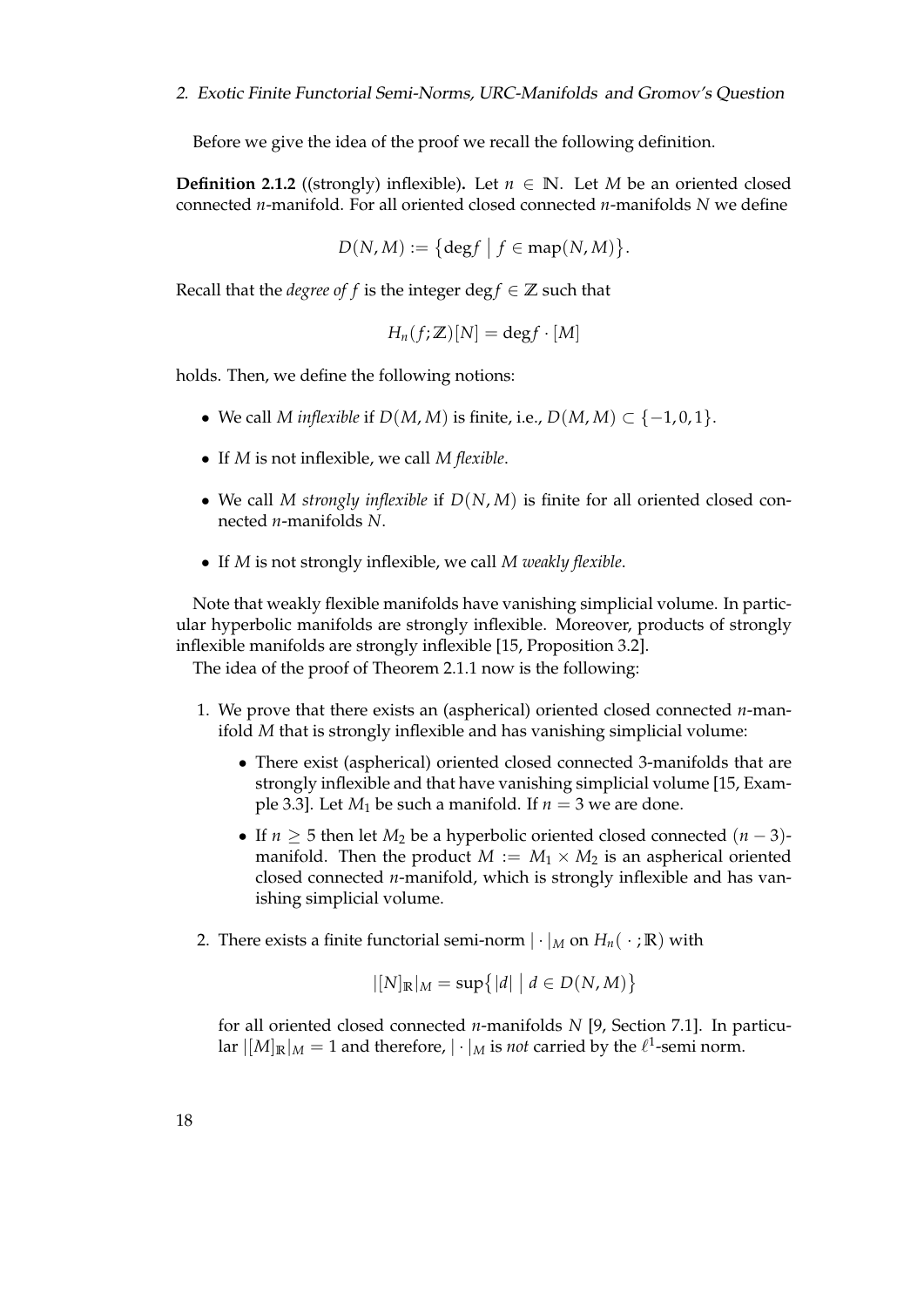## <span id="page-30-1"></span>2.2. Gromov's Question and Functoriality of the Integral Foliated Simplicial Volume

The following question is a reformulation of the refined version of Gromov's question (Question [2\)](#page-4-0).

**Question 2.2.1.** Does the simplicial volume carry the integral foliated simplicial volume on the class of aspherical oriented closed connected manifolds?

If one drops the condition "aspherical", the answer to this question is obviously "no", because for example

$$
||S2|| = 0 < 2 = ||S2||\mathbb{Z} = ||S2||\mathbb{Z\infty = |S2|.
$$

Since there exists a map of degree 1 from the 2-torus  $T^2$  to the 2-sphere  $S^2$  and because  $|T^2| = 0$ , we know that the integral foliated simplicial volume cannot come from a (finite) functorial semi norm. Still, one could hope that the integral foliated simplicial volume is functorial on aspherical manifolds, because in this case no counterexamples are known. In this section, we prove the following result.

<span id="page-30-0"></span>**Theorem 2.2.2** (functoriality and Gromov's question). Let  $n \in \mathbb{N}$ *. We assume that the integral foliated simplicial volume was known to be* functorial on aspherical *n*-manifolds *in the following sense: For all aspherical oriented closed connected n-manifolds M*, *N and all continuous maps f* : *M* −→ *N we have*

$$
|\text{deg} f| \cdot |N| \leq |M|.
$$

*Under this assumption, the answer to the refined version of Gromov's question is affirmative in dimension n, i.e., for all aspherical oriented closed connected n-manifolds we have*

$$
||M|| = 0 \implies |M| = 0.
$$

## <span id="page-30-2"></span>2.2.1. Gaifullin's URC-Manifolds

In this section, we recall the definition of URC-manifolds by Gaifullin [\[20\]](#page-83-10).

**Definition 2.2.3.** Let  $n \in \mathbb{N}$ . A URC-*n-manifold* is an oriented closed connected *n*manifold *M* satisfying the *universal realisation of cycles* property: For all topological spaces *X* and all homology classes  $\alpha \in H_n(X;\mathbb{Z})$  there exists a URC-triple for  $\alpha$ , i.e., a triple  $(p, k, f)$ , where  $p: \overline{M} \longrightarrow M$  is a finite-sheeted covering,  $k \in \mathbb{Z} \setminus \{0\}$ and  $f: \overline{M} \longrightarrow X$  is a continuous map with

$$
H_n(f;\mathbb{Z})[\overline{M}] = k \cdot \alpha.
$$

Using manifolds introduced by Tomei [\[45\]](#page-85-4) with fundamental groups, which were calculated by Davis [\[10\]](#page-82-4), Gaifullin proved the following result.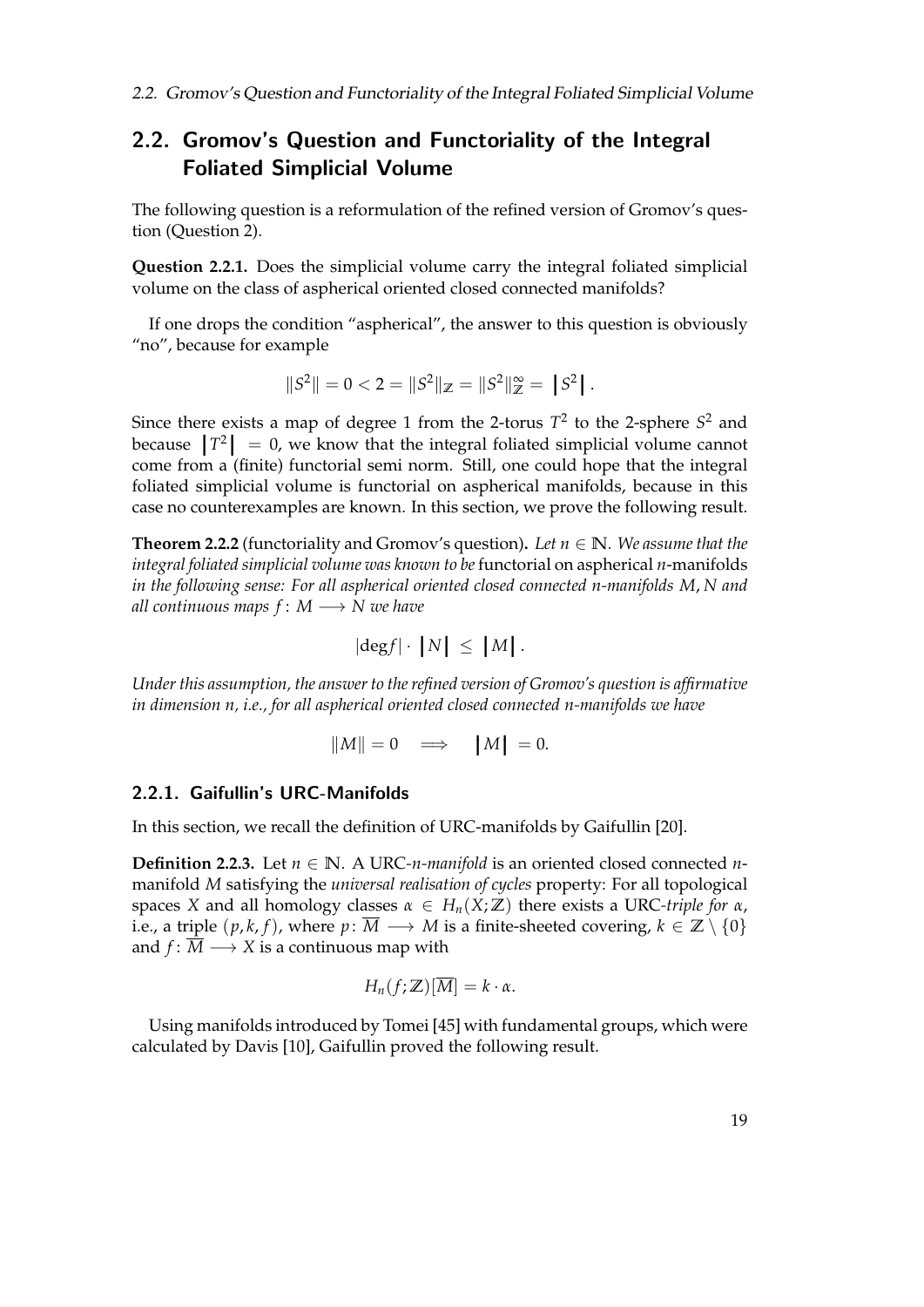<span id="page-31-1"></span>**Theorem 2.2.4** (asphercial URC-manifolds [\[21\]](#page-83-11)). *For all*  $n \in \mathbb{N}$  *there exists a URC-nmanifold that is aspherical.*

Having a URC-manifold we can define associated finite functorial semi-norms on  $H_*(\cdot;\mathbb{Z})$ .

**Definition 2.2.5** (URC-norm)**.** Let *M* be a URC-*n*-manifold. Then we define a (finite) functorial semi-norm on  $H_n(\cdot;\mathbb{Z})$  by

$$
|\alpha|_M^{\text{URC}} := \inf \frac{|\text{deg} p|}{|k|}
$$

for all topological spaces *X* and all  $\alpha \in H_n(X;\mathbb{Z})$ , where the infimum goes over all URC-triples  $(p, k, f)$  for  $\alpha$ .

The following result connects the URC norms to the  $\ell^1$ -norm. Gaifullin proved this by reduction to Tomei manifolds and using the structure of these manifolds.

<span id="page-31-2"></span>**Theorem 2.2.6** (URC-norm vs.  $\ell^1$ -norm [\[20,](#page-83-10) Theorem 6.1]). Let M be a URC-n*manifold. Then there exists C<sup>M</sup>* ∈ **R**><sup>0</sup> *such that for all topological spaces X and all α* ∈  $H_n(X;\mathbb{Z})$  *we have* 

$$
|\alpha|_M^{\text{URC}} \leq C_M \cdot ||\alpha||_{1,\mathbb{R}}.
$$

In particular, the associated semi-norm to a URC-manifold is carried by the  $\ell^1$ semi-norm.

### <span id="page-31-0"></span>2.2.2. Proof of Theorem [2.2.2](#page-30-0)

Now we are prepared to prove Theorem [2.2.2](#page-30-0) using the existence of aspherical URC-manifolds (Theorem [2.2.4\)](#page-31-1) and that the URC-norm is carried by the  $\ell^1$ -norm (Theorem [2.2.6\)](#page-31-2).

Recall that we assume that the integral foliated simplicial volume is functorial on aspherical *n*-manifolds. This is not known to be true! By Theorem [2.2.4,](#page-31-1) there exists an aspherical URC-*n*-manifold *M*. Let *N* be an aspherical oriented closed connected *n*-manifold with  $||N|| = 0$ . We want to show that  $|N| = 0$ . To this end, let  $(p: \overline{M} \longrightarrow M, k, f: \overline{M} \longrightarrow N)$  be a URC-triple for [*N*]. Since, by assumption, the integral foliated simplicial volume is functorial on aspherical *n*-manifolds and because the integral foliated simplicial volume is multiplicative under finite coverings [\[37,](#page-84-4) Theorem 4.22] we have

$$
|k| \cdot |N| = |\text{deg } f| \cdot |N| \leq |\overline{M}| = |\text{deg } p| \cdot |M|.
$$

Taking the infimum over all URC-triples and applying Theorem [2.2.6](#page-31-2) we obtain

$$
|N| \leq |[N]|_M^{\text{URC}} \cdot |M| \leq C_M \cdot ||N|| \cdot |M| = 0.
$$

Hence, we have  $|N| = 0$  as desired.

 $\Box$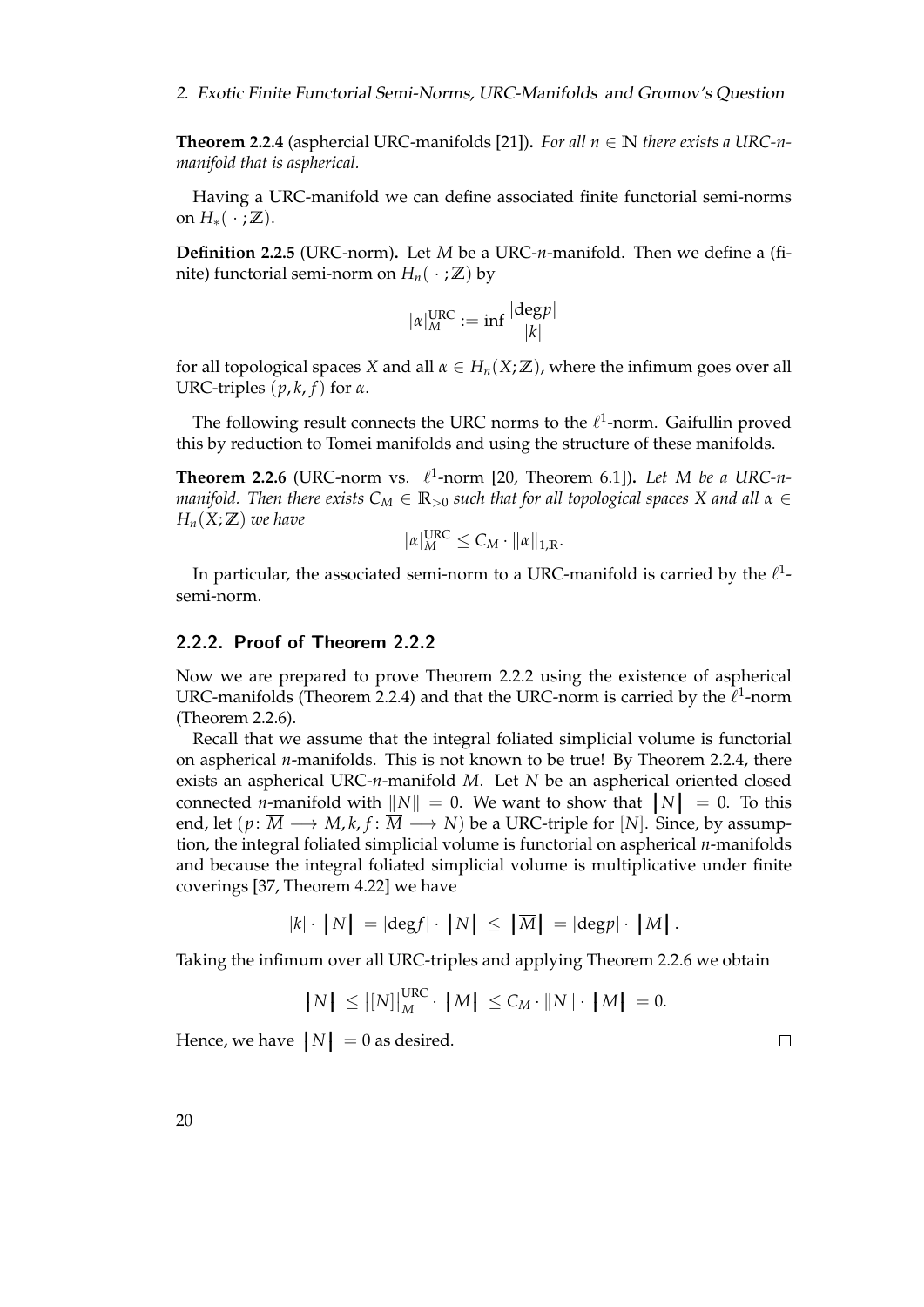## <span id="page-32-0"></span>3. The Uniform Boundary Condition

A normed chain complex satisfies the uniform boundary condition (or UBC), if every null-homologous cycle can be filled by a chain efficiently, i.e., the ratio of the norm of the chain by the norm of the null-homologous cycle is uniformly bounded (see Definition [3.1.1\)](#page-32-2). For the singular chain complex with real coefficients together with the  $\ell^1$ -norm there is a full characterisation for satisfying the uniform boundary condition in terms of bounded cohomology by Matsumoto and Morita [\[39\]](#page-84-5) (see Section [3.1\)](#page-32-1). For the proofs of Theorem [3](#page-5-0) and Theorem [5](#page-6-0) we need that the parametrised chain complex of  $S^1$  with respect to an essentially free standard  $\pi_1(S^1)$ -space together with the parametrised  $\ell^1$ -norm satisfies the uniform boundary condition (see Theorem [3.2.1\)](#page-33-1). Therefore, we will state and for the sake of completeness also prove a result of Löh and the author on the parametrised uniform boundary condition of tori [\[14\]](#page-83-8) (see Section [3.2\)](#page-33-0). In Section [3.3,](#page-39-0) we summarize more results of Löh and the author and we give an additional application of UBC (apart from Theorem [3](#page-5-0) and Theorem [5\)](#page-6-0), namely glueing results for (parametrised) simplicial volumes.

## <span id="page-32-1"></span>3.1. The Uniform Boundary Condition for the Singular Chain Complex

We begin by defining the uniform boundary condition for normed chain complexes and stating a classical result by Matsumoto and Morita [\[39\]](#page-84-5).

<span id="page-32-2"></span>**Definition 3.1.1** (UBC)**.** Let *R* be a ring (with unit). Let *C*∗ be a normed chain complex of *R*-modules. Let  $n \in \mathbb{N}$ . Then, we say that  $C_*$  satisfies the *uniform boundary condition in degree n* (or *n*-UBC) if there exists  $K_n \in \mathbb{R}_{>0}$  such that for every null-homologous cycle  $c \in C_n$  there exists  $b \in C_{n+1}$  with  $\partial b = c$  and  $|b| \leq K_n \cdot |c|$ . Here, *K<sup>n</sup>* is called a UBC*-constant of C*∗ *in degree n*.

We say that *C*∗ satisfies the *uniform boundary condition* (or UBC) if *C*∗ satisfies the uniform boundary condition in every degree.

First, we observe that the uniform boundary condition is preserved under bounded chain homotopies.

**Proposition 3.1.2** (UBC and chain homotopy equivalences)**.** *Let R be a ring and let f*<sup>∗</sup> : *C*<sup>∗</sup> −→ *D*<sup>∗</sup> *and g*<sup>∗</sup> : *D*<sup>∗</sup> −→ *C*<sup>∗</sup> *be chain maps between normed chain complexes of R-modules such that there exists a chain homotopy*  $h_*^C$  *from*  $\mathrm{id}_C$  *to*  $g \circ f.$ 

*If the R-linear maps*  $f_n$ *,*  $g_{n+1}$  *and*  $h_n^C$  *are all bounded for some*  $n \in \mathbb{N}$  *then the following holds: If D*∗ *satisfies n-*UBC*, then so does C*∗*.*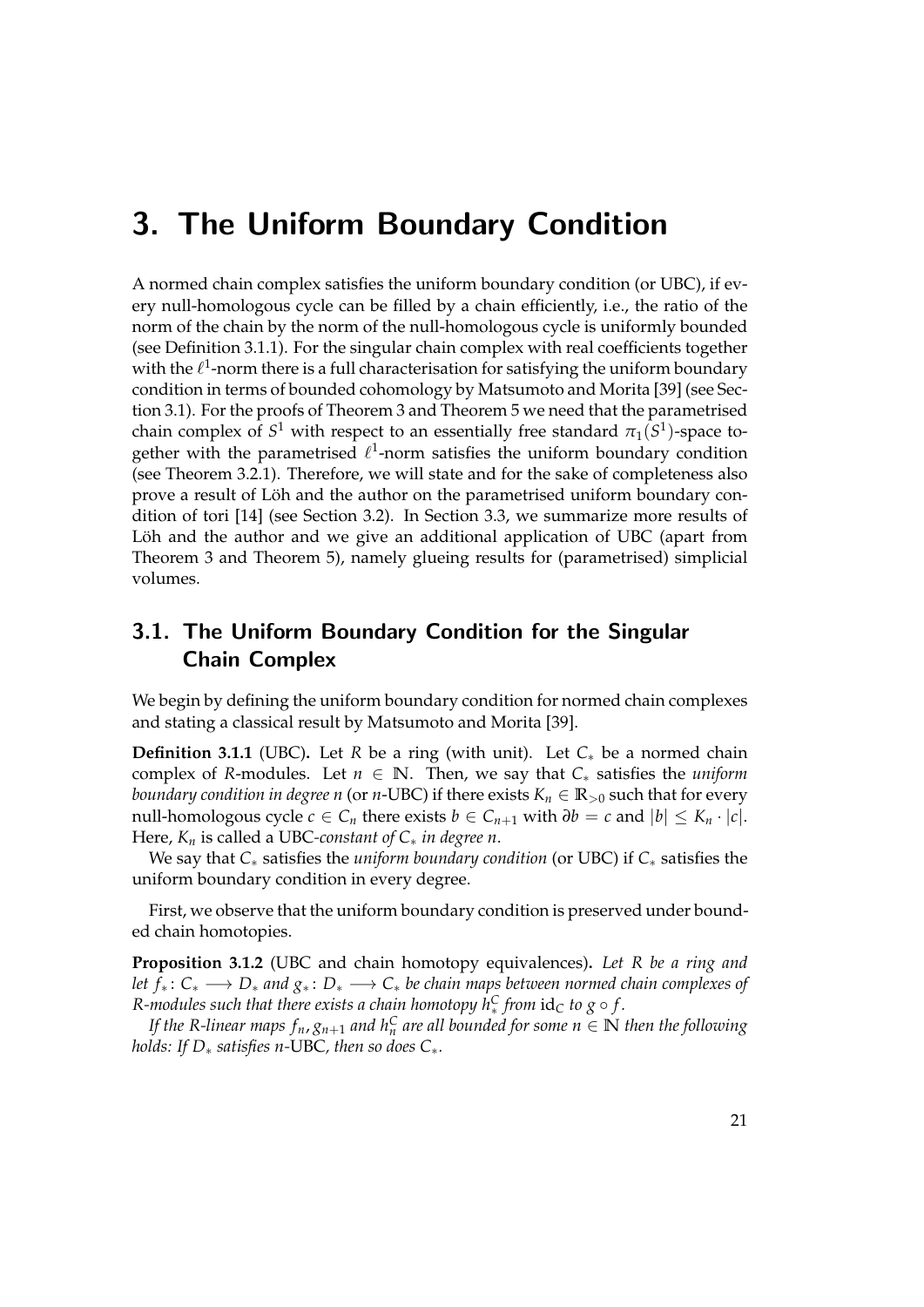The proof is straight-forward and can be found in the work of the author [\[12,](#page-83-6) Proposition 3.15].

This implies that for the singular or parametrised chain complex of a space, satisfying UBC only depends on the homotopy type of the space.

We will now state a classical result about UBC of Matsumoto and Morita [\[39\]](#page-84-5).

<span id="page-33-2"></span>**Theorem 3.1.3** (UBC and singular homology). Let M be a topological space and let  $n \in \mathbb{Z}$ **N***. Then the following conditions are equivalent:*

- *The normed chain complex C*∗(*M*; **R**) *satisfies n-*UBC*.*
- *The comparison map*  $H_b^{n+1}(M; \mathbb{R}) \longrightarrow H^{n+1}(M; \mathbb{R})$  *is injective.*

*In particular,*  $C_*(M; \mathbb{R})$  *satisfies* UBC *if*  $\pi_1(M)$  *is amenable.* 

Here, *H*<sup>∗</sup> *b* (*M*; **R**) is the so-called *bounded cohomology of M (with coefficients in* **R***)*; it is the cohomology of the subcomplex  $C_b^*(M;\mathbb{R}) \subset C^*(M;\mathbb{R})$  of the singular cochain complex of *M* with real coefficients consisting of all linear maps that are bounded with respect to the  $\ell^{\infty}$ -norm on  $C^*(M;\mathbb{R})$ .

The proof of Theorem [3.1.3](#page-33-2) is based on elementary homological algebra and functional analysis. We will not discuss the details here because for dealing with parametrised UBC we (have to) use techniques, which are very different. The last statement in Theorem [3.1.3](#page-33-2) directly follows from the fact that bounded cohomology of topological spaces with amenable fundamental group is trivial [\[5,](#page-82-5) [24\]](#page-83-0).

## <span id="page-33-0"></span>3.2. The Uniform Boundary Condition and the Parametrised Chain Complex of Tori

In this section, we investigate the uniform boundary condition for parametrised chain complexes of tori with the  $\ell^1$ -norm. As mentioned before we cannot use the arguments of Matsumoto and Morita in the classical case because the parametrised chain complex is built up from the singular chain complex with **Z**-coefficients and it seems that there is no adequate definition of bounded cohomology in this case. Instead, we focus on tori and apply a geometric Følner argument on the chain level. The following is an extract of an article by Löh and the author [\[14\]](#page-83-8).

<span id="page-33-1"></span>**Theorem 3.2.1** (parametrised UBC for tori [\[14,](#page-83-8) Theorem 1.3]). Let  $n \in \mathbb{N}$  and let  $M :=$  $(S^1)^n$  be the n-torus. Let  $\Gamma := \pi_1(M) \cong \mathbb{Z}^d$  be its fundamental group. Let  $\alpha = \Gamma \cap \mathbb{Z}^d$ (*X*, *µ*) *be an essentially free standard* Γ*-space. Then, C*∗(*M*; *α*) *satisfies* UBC *(with* UBC*constants any*  $K_n \in \mathbb{R}_{>1}$ ).

We prove this theorem in Section [3.2.2.](#page-36-0) The proof is based on the filling lemma and the lifting lemma (see Section [3.2.1\)](#page-34-0) as well as the Rokhlin lemma for free abelian groups [\[8,](#page-82-6) [28\]](#page-84-7).

Observe that Theorem [3.2.1](#page-33-1) also holds for local coefficients by Proposition [1.3.4.](#page-23-1) Using local coefficients, we can also deal with spaces with multiple connected components in the following sense.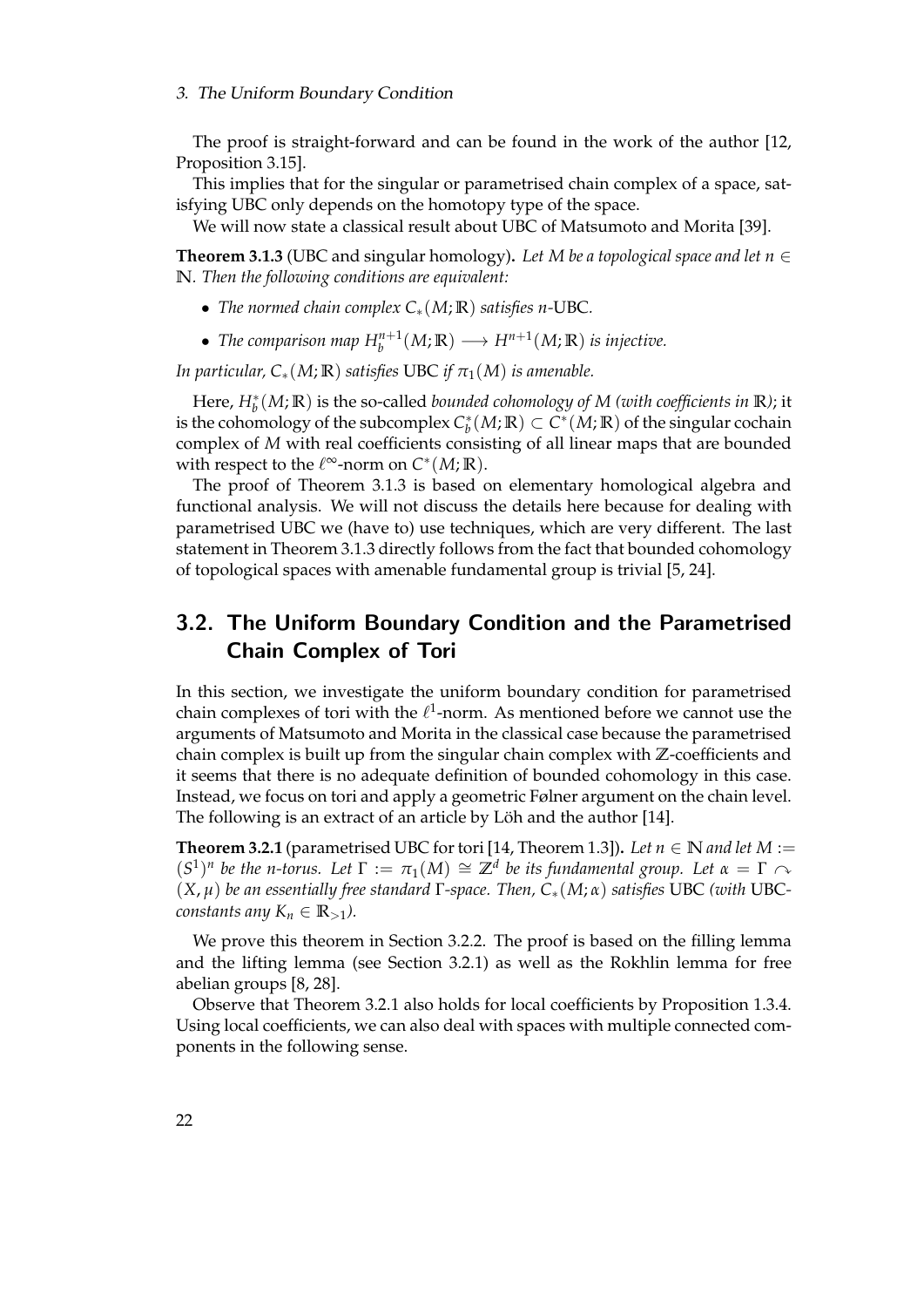*Remark* 3.2.2 (local parametrised UBC)*.* Let *M* be a topological space with finitely  $m$ any components  $M_1, \ldots, M_k$  for some  $k \in \mathbb{N}_{\geq 1}$ . Let  $\alpha$  be a standard  $\pi(M)$ -space. Let  $\alpha_i$  be the composition  $\pi(M_i) \longrightarrow \pi(M) \stackrel{\alpha}{\longrightarrow} SBP$  for all  $i \in \{1, \ldots, k\}$ . Let  $n \in$ **N**. Then we have the following: If  $C_*(M_i; \alpha_i)$  satisfies *n*-UBC for all  $i \in \{1, ..., k\}$ then so does  $C_*(M; \alpha)$ .

#### <span id="page-34-0"></span>3.2.1. The Filling Lemma and the Lifting Lemma

In this section, we prepare for the proof of Theorem [3.2.1](#page-33-1) by presenting the filling lemma and the lifting lemma.

**Lemma 3.2.3** (filling lemma [\[14,](#page-83-8) Lemma 4.1])**.** *Let M be a contractible topological space, let A* be a normed  $\mathbb{Z}$ -module, and let  $n \in \mathbb{N}$ . For every  $c \in C_n(M; A)$  there exists a *chain*  $c' \in C_n(M; A)$  *with* 

$$
\partial c' = \partial c \quad and \quad |c'|_1 \leq |\partial c|_1.
$$

This lemma can be proved via a simple coning-off argument. For the details we refer to the literature [\[19,](#page-83-5) Lemma 6.3][\[14,](#page-83-8) Lemma 4.1]. Observe that this lemma also says that contractible spaces satisfy (parametrised) UBC.

<span id="page-34-1"></span>**Lemma 3.2.4** (lifting lemma [\[14,](#page-83-8) Lemma 4.2])**.** *Let M be a topological space that admits a* universal covering  $\widetilde{M}$ , let  $\Gamma := \pi_1(M)$  and let  $n \in \mathbb{N}$ . Let A be a normed right- $\mathbb{Z}\Gamma$ *module, and let*  $\widetilde{a} \in A \otimes_{\mathbb{Z}} C_n(M;\mathbb{Z})$  *be a lift of*  $0 \in A \otimes_{\mathbb{Z}} C_n(M;\mathbb{Z})$ *, i.e.,*  $\widetilde{a}$  *is mapped to zero under the canonical projection*

$$
A\otimes_{\mathbb{Z}}C_n(\widetilde{M};\mathbb{Z})\longrightarrow A\otimes_{\mathbb{Z}\Gamma}C_n(\widetilde{M};\mathbb{Z}).
$$

*Then there is a constant*  $C \in \mathbb{R}_{\geq 0}$  *and a finite set*  $S \subset \Gamma$  *such that the following holds: For every finite subset F* ⊂ Γ *we have*

$$
|F\cdot \widetilde{a}|_1\leq C\cdot |\partial_S F|,
$$

*where*  $|\cdot|_1$  *is the*  $\ell^1$ -norm on  $A \otimes_{\mathbb{Z}} C_n(\widetilde{M}; \mathbb{Z})$  *induced by the norm on A and*  $|\cdot|$  *denotes the cardinality of sets.*

In the situation of Lemma [3.2.4,](#page-34-1) the *S-boundary of F in* Γ is given by

$$
\partial_S F := \{ \gamma \in F \mid \exists_{s \in S} \ \gamma \cdot s \notin F \}.
$$

Moreover, we set  $F \cdot \widetilde{a} := \sum_{\gamma \in F} \gamma \cdot \widetilde{a}$ , where  $\Gamma$  acts on  $A \otimes_{\mathbb{Z}} C_n(\widetilde{M}; \mathbb{Z})$  by

$$
\gamma\cdot(x\otimes\sigma):=x\cdot\gamma^{-1}\otimes\gamma\cdot\sigma
$$

for all  $\gamma \in \Gamma$ ,  $x \in A$  and  $\sigma \in \text{map}(\Delta^n, \tilde{M})$ .

We add a proof of the lifting lemma, which is slightly different from the proof in our original paper and possibly more accessible. It is based on unpublished notes of Löh.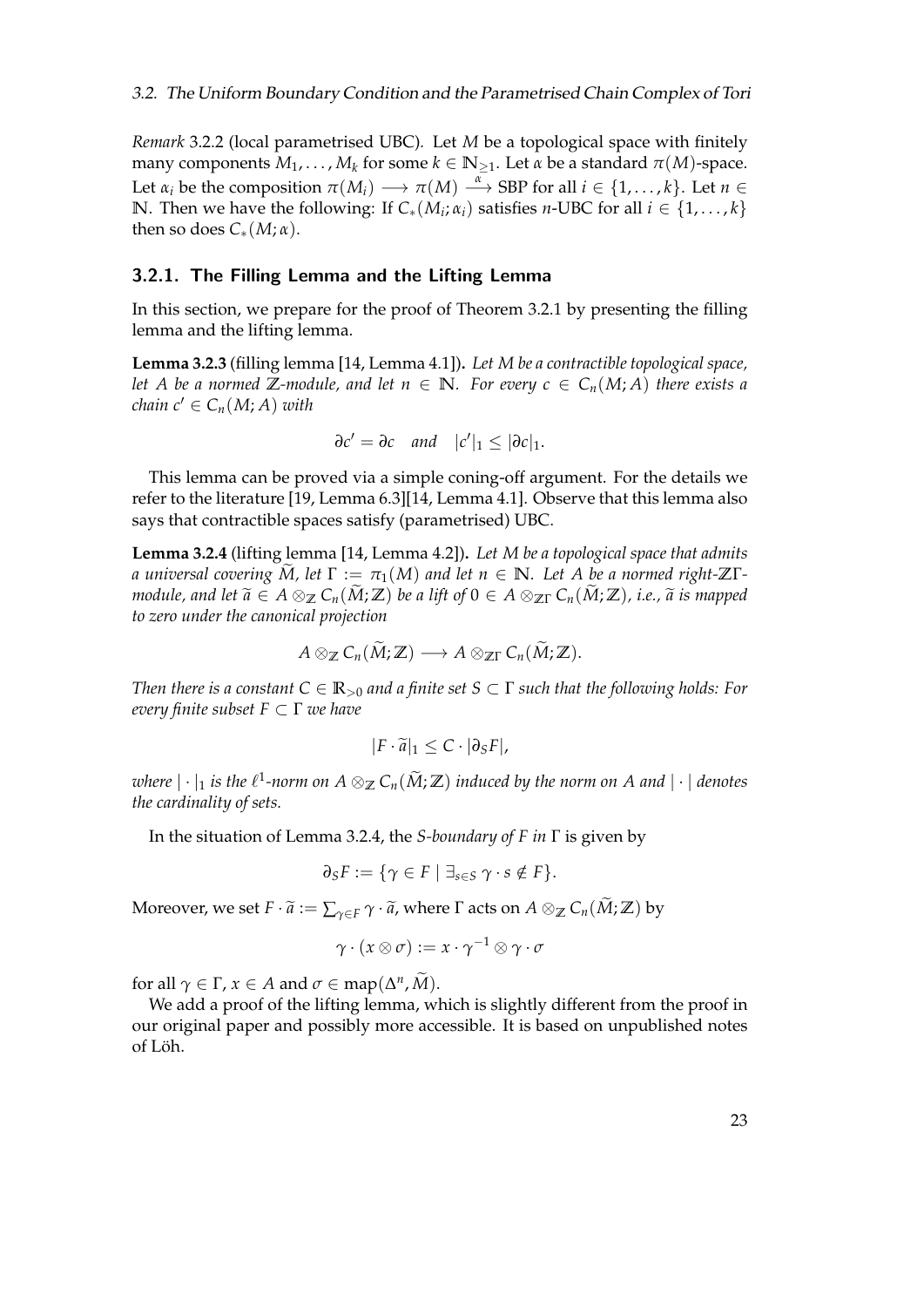## 3. The Uniform Boundary Condition

*Proof.* We write  $\widetilde{a} = \sum_{j=1}^{k} f_{\tau_j} \otimes \tau_j$  in reduced form in  $A \otimes_{\mathbb{Z}} C_n(\widetilde{M}; \mathbb{Z})$ , i.e.,  $\tau_i \neq \tau_j$ if *i* ≠ *j*. Let *q* :  $\widetilde{M}$  →  $\widetilde{M}$  denote the universal covering and let

$$
K:=\big\{q\circ\tau_j\;\big|\;j\in\{1,\ldots,k\}\big\}.
$$

For all  $\tau \in K$  we choose a lift  $\tilde{\tau} \in C_n(\tilde{M}; \mathbb{Z})$  that occurs in  $\tilde{a}$  and we set

$$
S(\tau) := \{ \gamma \in \Gamma \mid \exists_{j \in \{1,\dots,k\}} \tau_j = \gamma \cdot \widetilde{\tau} \}.
$$

Let  $S := \bigcup_{\tau \in K} (S(\tau) \cup S(\tau)^{-1}) \subset \Gamma$ . Then *S* is a finite and symmetric subset of  $\Gamma$ . Now, we can write

$$
\widetilde{a} = \sum_{\tau \in K} \sum_{s \in S(\tau)} f_s \cdot \widetilde{\tau} \otimes s \cdot \widetilde{\tau} = \sum_{\tau \in K} \sum_{s \in S} f_s \cdot \widetilde{\tau} \otimes s \cdot \widetilde{\tau}
$$

in  $A \otimes_{\mathbb{Z}} C_n(\widetilde{M}; \mathbb{Z})$ , where we set  $f_s \tilde{\tau} := 0$  for all  $s \in S \setminus S(\tau)$ . We have

$$
\sum_{s\in S} f_{s\cdot \widetilde{\tau}}\cdot s=0
$$

for all  $\tau \in K$  because  $\tilde{a}$  is a lift of zero.

Let  $F \subset \Gamma$  be a finite subset. The goal is to estimate the  $\ell^1$ -norm of

$$
F \cdot \widetilde{a} = \sum_{\gamma \in F} \gamma \cdot \widetilde{a} = \sum_{\gamma \in F} \sum_{\tau \in K} \sum_{s \in S} f_{s \cdot \widetilde{\tau}} \cdot \gamma^{-1} \otimes \gamma \cdot s \cdot \widetilde{\tau}.
$$

In  $A \otimes_{\mathbb{Z}} C_n(\widetilde{M}; \mathbb{Z})$  we have

$$
F \cdot \widetilde{a} = \sum_{s \in S} \sum_{\gamma \in F} \sum_{\tau \in K} f_s \cdot \widetilde{\tau} \cdot \gamma^{-1} \otimes \gamma \cdot s \cdot \widetilde{\tau}
$$
  
\n
$$
= \sum_{s \in S} \sum_{\eta \in F} \sum_{s \tau \in K} f_s \cdot \widetilde{\tau} \cdot s \cdot \eta^{-1} \otimes \eta \cdot \widetilde{\tau}
$$
  
\n
$$
= R_F + \sum_{s \in S} \sum_{\eta \in F} \sum_{\tau \in K} f_s \cdot \widetilde{\tau} \cdot s \cdot \eta^{-1} \otimes \eta \cdot \widetilde{\tau}
$$
  
\n
$$
= R_F + \sum_{\eta \in F} \sum_{\tau \in K} \left( \sum_{s \in S} f_s \cdot \widetilde{\tau} \cdot s \right) \cdot \eta^{-1} \otimes \eta \cdot \widetilde{\tau}
$$
  
\n
$$
= R_F,
$$

where

$$
R_F := \sum_{s \in S} \sum_{\eta \in F \cdot s \backslash F} \sum_{\tau \in K} f_s \cdot \tilde{\tau} \cdot s \cdot \eta^{-1} \otimes \eta \cdot \tilde{\tau} - \sum_{s \in S} \sum_{\eta \in F \backslash F \cdot s} \sum_{\tau \in K} f_s \cdot \tilde{\tau} \cdot s \cdot \eta^{-1} \otimes \eta \cdot \tilde{\tau}.
$$

Now, we estimate the  $\ell^1$ -norm of the remainder  $R_F$ . We define

$$
m := |K| \cdot \max\{|f_\gamma \cdot \tilde{\tau}|_A \mid \gamma \in S, \tau \in K\}.
$$

24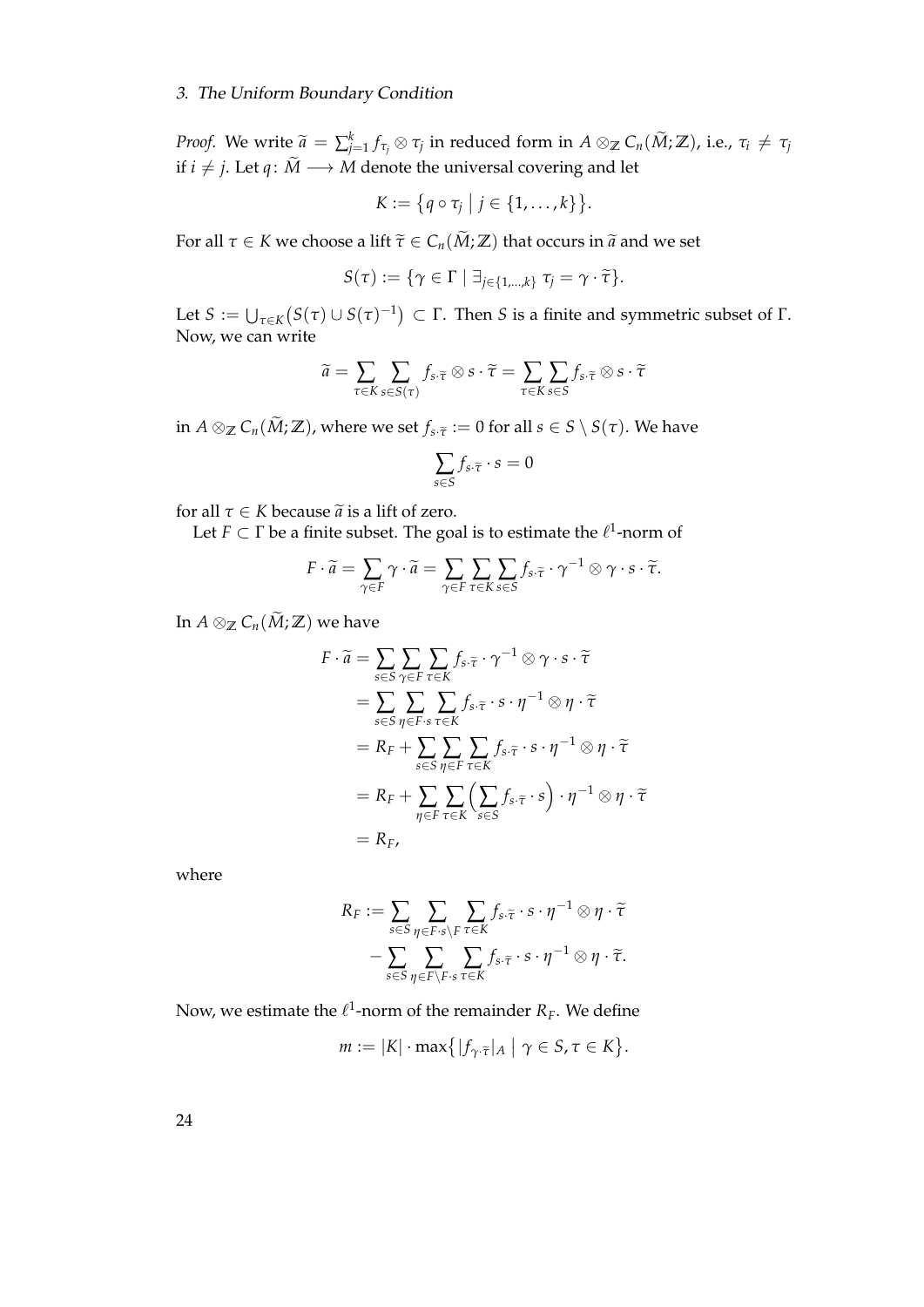Then, we have

$$
|R_F|_1 \leq \sum_{s \in S} |F \cdot s \setminus F| \cdot m + \sum_{s \in S} |F \setminus F \cdot s| \cdot m
$$
  
= 
$$
\sum_{s \in S} |F \cdot s \setminus F| \cdot m + \sum_{s \in S} |F \cdot s^{-1} \setminus F| \cdot m
$$
  

$$
\leq 2 \cdot |S| \cdot |\partial_S F| \cdot m.
$$

Hence, the result follows for

$$
C := 2 \cdot |S| \cdot m.
$$

#### 3.2.2. Proof of Theorem [3.2.1](#page-33-0)

Let  $c \in C_n(M;\alpha)$  be a null-homologous cycle, i.e., there exists  $b \in C_{n+1}(M;\alpha)$ with *∂b* = *c*. We will use *b* to find a more efficient filling of *c*. Let

 $p: L^{\infty}(X; \mathbb{Z}) \otimes_{\mathbb{Z}} C_*(\widetilde{M}; \mathbb{Z}) \longrightarrow L^{\infty}(X; \mathbb{Z}) \otimes_{\mathbb{Z}\Gamma} C_*(\widetilde{M}; \mathbb{Z}) = C_*(M; \alpha)$ 

be the canonical projection.

The idea of the proof is as follows.

- *Lifting step:* First, we choose *p*-lifts  $\tilde{c}$  and *b* of *c* and *b* with controlled  $l^1$ -<br>- name,  $M_2$  consider the lift  $\tilde{c}$ ,  $\tilde{M}$ ,  $\tilde{c}$  f gave and evaluable lifting layours norm. We consider the lift  $\tilde{a} := \partial \tilde{b} - \tilde{c}$  of zero and apply the lifting lemma (Lemma [3.2.4\)](#page-34-0) to a "Følner set"  $F$ , i.e., we consider the translates of  $\tilde{a}$  by  $F$ and estimate the  $\ell^1$ -norm of this chain. We now have a bound for the  $\ell^1$ -norm of  $F \cdot \bar{b}$  in terms of the  $\ell^1$ -norm of *c* and the size of the "boundary" of *F*.
- *Quotient step:* We continue by applying the Rokhlin lemma for free abelian groups [\[8,](#page-82-0) [28\]](#page-84-0) to the transformations of *X* given by multiplication with elements in *F*. That gives us a decomposition of *X* into a set *A* and *F*-translates of this set. This allows us to decompose the chain  $F \cdot \overline{b}$  according to the decomposition of X. It turns out that it is enough to consider only one of the pieces  $b_0$ of *F*  $\cdot$  *b* such that the  $\ell^1$ -norm of  $\partial b_0$  is bounded by the quotient  $|\partial (F \cdot b)|_1 / |F|$ .
- *Filling step:* We apply the filling lemma (Lemma [3.2.3\)](#page-34-1) and obtain an efficient filling  $\widetilde{b}_0$  of  $\widetilde{b}_0$ . By construction, we have  $\partial b_0' = c$  up to a correction term of small norm. This gives us the desired efficient filling of *c*.

For the sake of completeness we will now discuss the proof in more detail. The following is taken from the work of Löh and the author  $[14]$ .

*Lifting step:* Let  $\tilde{c}$  be a *p*-lift of *c* with  $|\tilde{c}|_1 \leq |c|_1$  (e.g., by lifting *c* simplex by simplex) and let *b* be a *p*-lift of *b*. We now consider

$$
\widetilde{a}:=\partial\widetilde{b}-\widetilde{c}\in L^{\infty}(X;\mathbb{Z})\otimes_{\mathbb{Z}}C_n(\widetilde{M};\mathbb{Z}).
$$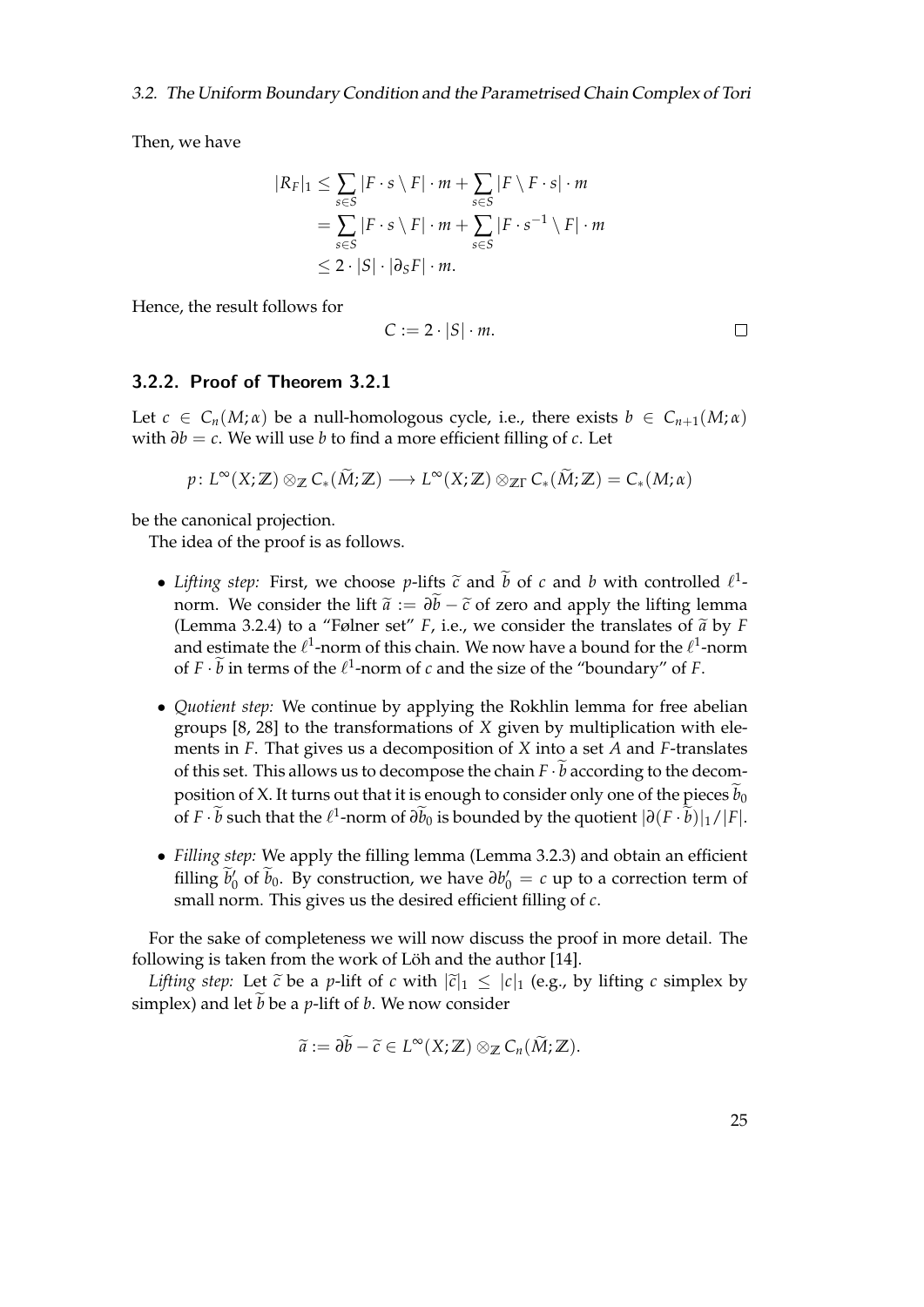#### 3. The Uniform Boundary Condition

Then  $\tilde{a}$  is a *p*-lift of  $0 \in C_n(M;\alpha)$ . By the lifting lemma (Lemma [3.2.4\)](#page-34-0), there exist a constant  $C \in \mathbb{R}_{>0}$  and a finite subset  $S \subset \Gamma$  such that the following holds: for all finite sets  $F \subset \Gamma$  we have

$$
|F \cdot \widetilde{a}|_1 \leq C \cdot |\partial_S F|.
$$

For all  $k \in \mathbb{N}$  we define

$$
F_k := \{0, \ldots, k\}^d \subset \Gamma
$$

via an isomorphism  $\Gamma \cong \mathbb{Z}^d$ . Then  $(F_k^{-1})$  $(k<sup>i-1</sup>)<sub>k∈N</sub>$  is a Følner sequence for Γ with respect to *S* in the sense that

$$
\lim_{k \to \infty} \frac{|\partial_S(F_k^{-1})|}{|F_k|} = 0.
$$

Then, for all  $k \in \mathbb{N}$  we have

$$
|\partial (F_k^{-1} \cdot \widetilde{b})|_1 = |F_k^{-1} \cdot \widetilde{a} + F_k^{-1} \cdot \widetilde{c}|_1 \leq C \cdot |\partial_S F_k^{-1}| + |F_k| \cdot |\widetilde{c}|_1.
$$

*Quotient step:* Let  $k \in \mathbb{N}$  and  $\epsilon \in \mathbb{R}_{>0}$ . By the Rokhlin lemma for free abelian groups [\[8,](#page-82-0) [28\]](#page-84-0), there exists a measurable subset  $A_k \subset X$  such that the translates  $(\gamma \cdot A_k)_{\gamma \in F_k}$  are pairwise disjoint and the complement

$$
B_k := X \setminus F_k \cdot A_k
$$

has measure less than *ε*.

Since  $L^\infty(X;\mathbb{Z})$  is a  $L^\infty(X;\mathbb{Z})$ - $\mathbb{Z}$ -bimodule, it follows that

$$
L^{\infty}(X;\mathbb{Z})\otimes_{\mathbb{Z}}C_n(\widetilde{M};\mathbb{Z})
$$

is a left- $L^{\infty}(X;\mathbb{Z})$ -module. Therefore, we can define

$$
\widetilde{b}_{k,\gamma} := \chi_{\gamma \cdot A_k} \cdot (F_k^{-1} \cdot \widetilde{b}) \in L^{\infty}(X; \mathbb{Z}) \otimes_{\mathbb{Z}} C_n(\widetilde{M}; \mathbb{Z})
$$

for all  $\gamma \in F_k$ . Then we have

$$
F_k^{-1} \cdot \widetilde{b} = \chi_X \cdot (F_k^{-1} \cdot \widetilde{b}) = \chi_{B_k} \cdot (F_k^{-1} \cdot \widetilde{b}) + \sum_{\gamma \in F_k} \chi_{\gamma \cdot A_k} \cdot (F_k^{-1} \cdot \widetilde{b})
$$
  
=  $\chi_{B_k} \cdot (F_k^{-1} \cdot \widetilde{b}) + \sum_{\gamma \in F_k} \widetilde{b}_{k,\gamma}.$ 

Because the chains  $(\partial b_{k,\gamma})_{\gamma\in F_k}$  have pairwise disjoint support, we obtain

$$
\Bigl|\sum_{\gamma\in F_k}\partial\widetilde b_{k,\gamma}\Bigr|_1=\sum_{\gamma\in F_k}|\partial\widetilde b_{k,\gamma}|_1
$$

and by the box principle it follows that there exists  $\gamma_0 \in F_k$  with

$$
|\partial \widetilde{b}_{k,\gamma_0}|_1 \leq \frac{1}{|F_k|} \cdot (|F_k^{-1} \cdot \partial \widetilde{b}|_1 + |\chi_{B_k} \cdot (F_k^{-1} \cdot \partial \widetilde{b})|_1).
$$

26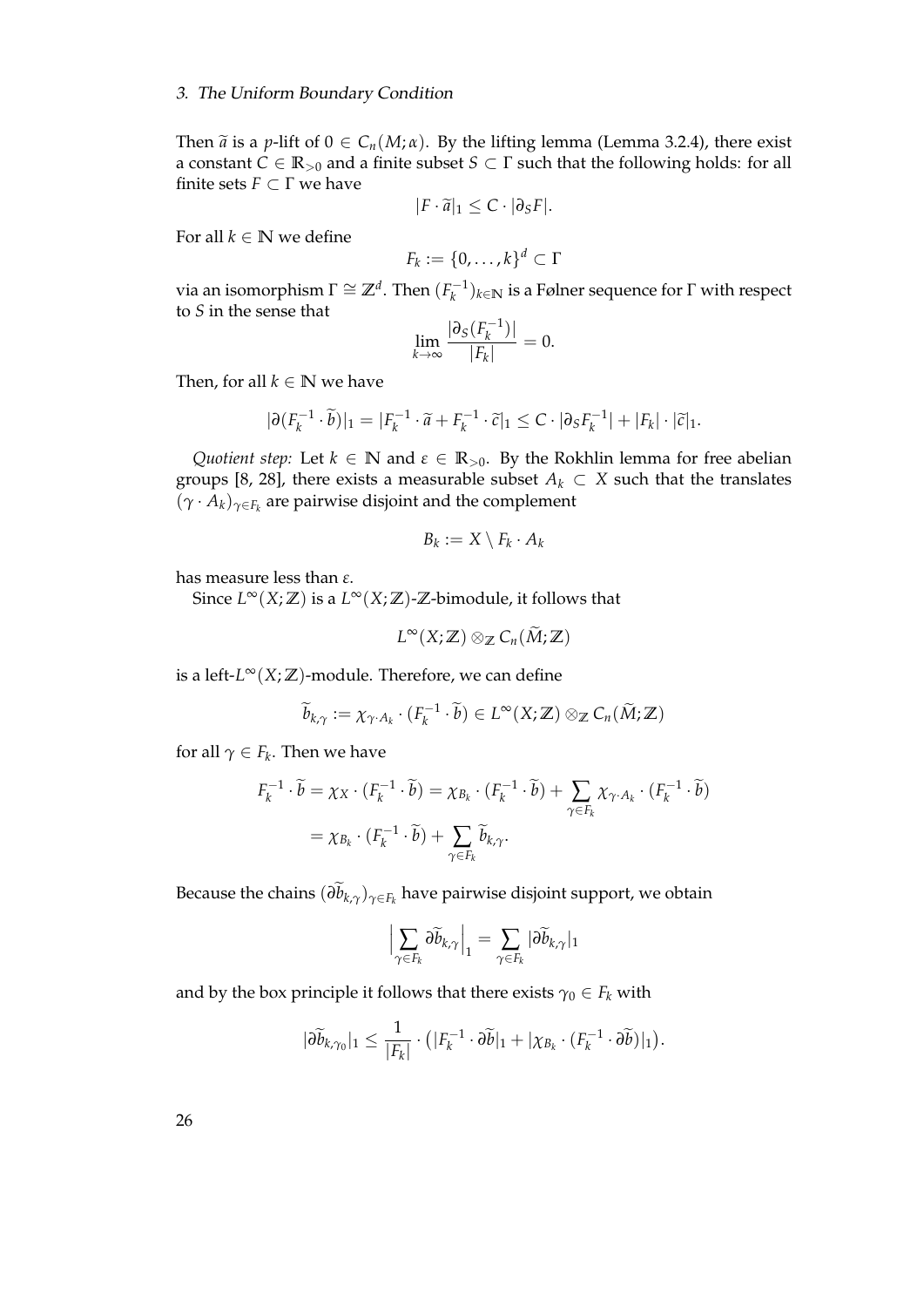## 3.2. The Uniform Boundary Condition and the Parametrised Chain Complex of Tori

 $W$ e write  $\widetilde{b} = \sum_{j=1}^m a_j \otimes \sigma_j \in L^\infty(X; \mathbb{Z}) \otimes_{\mathbb{Z}} C_{n+1}(\widetilde{M}; \mathbb{Z})$  in reduced form and set  $|b|_{1,\infty} :=$ *m* ∑ *j*=1 |*aj* |∞.

Then

$$
|\partial \widetilde{b}_{k,\gamma_0}|_1 \leq \frac{1}{|F_k|} \cdot (|F_k^{-1} \cdot \partial \widetilde{b}|_1 + \mu(B_k) \cdot |F_k| \cdot (n+2) \cdot |\widetilde{b}|_{1,\infty})
$$
  
 
$$
\leq C \cdot \frac{|\partial_S(F_k^{-1})|}{|F_k|} + |c|_1 + \varepsilon \cdot (n+2) \cdot |\widetilde{b}|_{1,\infty}.
$$

*Filling step:* By Lemma [4.1.4,](#page-51-0) there exists a parametrised chain

$$
\widetilde{b}'_{k,\gamma_0}\in L^\infty(X;\mathbb{Z})\otimes_{\mathbb{Z}}C_{n+1}(\widetilde{M};\mathbb{Z})
$$

with  $\partial \widetilde{b}'_k$  $'_{k,\gamma_0} = \partial b_{k,\gamma_0}$  and

$$
|\widetilde{b}'_{k,\gamma_0}|_1 \leq |\partial \widetilde{b}_{k,\gamma_0}|_1 \leq C \cdot \frac{|\partial_S(F_k^{-1})|}{|F_k|} + |c|_1 + \varepsilon \cdot (n+2) \cdot |\widetilde{b}|_{1,\infty}.
$$

Let

$$
b_{k,\gamma_0} := p(\widetilde{b}_{k,\gamma_0}) \in C_{n+1}(M;\alpha) \quad \text{and} \quad b'_{k,\gamma_0} := p(\widetilde{b}'_{k,\gamma_0}) \in C_{n+1}(M;\alpha).
$$

Because Γ is abelian and  $\chi_{\gamma \cdot A_k} = \chi_{A_k} \cdot \gamma^{-1}$  holds for all  $\gamma \in \Gamma$ , we obtain in the chain module  $C_n(M; \alpha)$  that

$$
\partial b'_{k,\gamma_0} = \partial b_{k,\gamma_0}
$$
\n
$$
= \sum_{j=1}^m \sum_{\gamma \in F_k} \chi_{\gamma_0 \cdot A_k} \cdot (a_j \cdot \gamma) \otimes \gamma^{-1} \cdot \partial \sigma_j
$$
\n
$$
= \sum_{j=1}^m \sum_{\gamma \in F_k} \chi_{A_k} \cdot (a_j \cdot \gamma \cdot \gamma_0) \otimes \gamma_0^{-1} \cdot \gamma^{-1} \cdot \partial \sigma_j
$$
\n
$$
= \sum_{j=1}^m \sum_{\gamma \in F_k} \chi_{A_k} \cdot (a_j \cdot \gamma_0 \cdot \gamma) \otimes \gamma^{-1} \cdot \gamma_0^{-1} \cdot \partial \sigma_j
$$
\n
$$
= \sum_{j=1}^m \sum_{\gamma \in F_k} \chi_{\gamma \cdot A_k} \cdot (a_j \cdot \gamma_0) \otimes \gamma_0^{-1} \cdot \partial \sigma_j,
$$

which almost looks like *c*. We define the correction term

$$
r_k := \sum_{j=1}^m \chi_{\gamma_0 \cdot B_k} \cdot a_j \otimes \sigma_j = \sum_{j=1}^m \chi_{B_k} \cdot (a_j \cdot \gamma_0) \otimes \gamma_0^{-1} \cdot \sigma_j
$$

27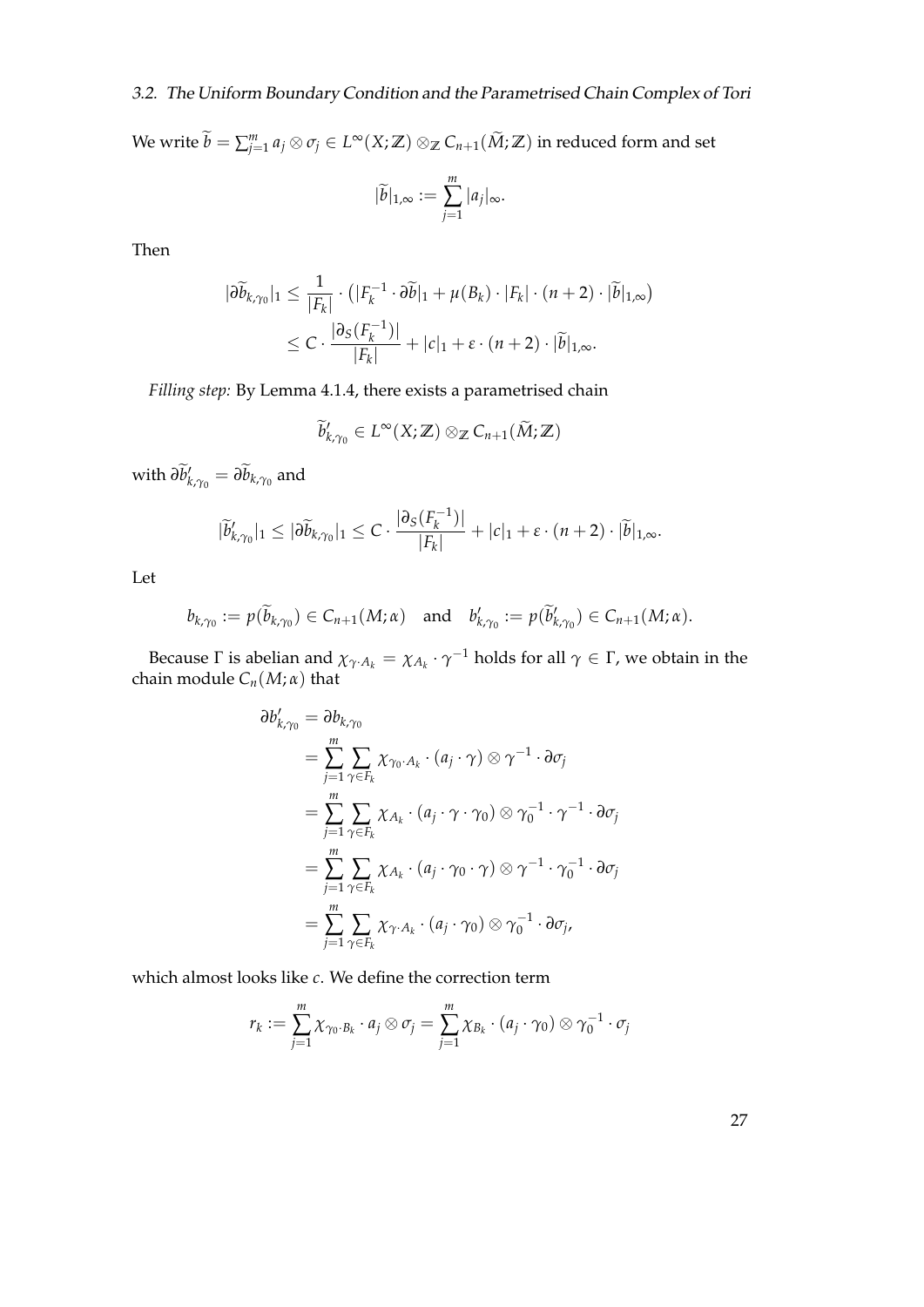#### 3. The Uniform Boundary Condition

and observe that the following holds in  $C_n(M;\alpha)$ :

$$
\partial (b'_{k,\gamma_0}+r_k)=\sum_{j=1}^m \chi_X\cdot (a_j\cdot \gamma_0)\otimes \gamma_0^{-1}\cdot \partial \sigma_j=\sum_{j=1}^m a_j\otimes \partial \sigma_j=\partial b=c.
$$

Finally, we have

$$
|b'_{k,\gamma_0} + r_k|_1 \le |b'_{k,\gamma_0}|_1 + |r_k|_1
$$
  
\n
$$
\le C \cdot \frac{|\partial_S(F_k^{-1})|}{|F_k|} + |c|_1 + \varepsilon \cdot (n+2) \cdot |\widetilde{b}|_{1,\infty} + \varepsilon \cdot |\widetilde{b}|_{1,\infty}
$$
  
\n
$$
\le C \cdot \frac{|\partial_S(F_k^{-1})|}{|F_k|} + |c|_1 + \varepsilon \cdot (n+3) \cdot |\widetilde{b}|_{1,\infty}.
$$

Because  $(F_k^{-1})$ *k* )*k*∈**<sup>N</sup>** is a Følner sequence for Γ with respect to *S*, for *k* → ∞ and *ε* → 0 the chains  $\hat{b}'_k$  $\alpha'_{k,\gamma_0} + r_k$  are efficient fillings of *c*.

# 3.3. More Results on the Uniform Boundary Condition and Applications

In this section, we state more results by Löh and the author  $[14]$  on the uniform boundary condition without repeating the proofs. Moreover, we recall an important application of the parametrised uniform boundary condition namely glueing results for the integral foliated simplicial volume.

#### 3.3.1. More Results on the Uniform Boundary Condition

For the sake of completeness, we state further results on stable and parametrised UBC of Löh and the author [\[14\]](#page-83-0).

**Theorem 3.3.1** (UBC for the stable integral  $\ell^1$ -norm [\[14,](#page-83-0) Theorem 1.2]). Let M be an *aspherical topological space with countable amenable residually finite fundamental group and let*  $n \in \mathbb{N}$ *. Then there is a constant*  $K \in \mathbb{R}_{>0}$  *such that: If*  $c \in C_n(M;\mathbb{Z})$  *is a nullhomologous cycle, then there is a sequence*  $(b_k)_{k \in \mathbb{N}}$  *of chains and a sequence*  $(M_k)_{k \in \mathbb{N}}$  *of covering spaces of M with the following properties:*

- For each  $k \in \mathbb{N}$ , there is a regular finite-sheeted covering  $p_k \colon M_k \longrightarrow M$  of M, and *the covering degrees*  $d_k$  *satisfy*  $\lim_{k\to\infty} d_k = \infty$ *.*
- For each  $k \in \mathbb{N}$  we have  $b_k \in C_{n+1}(M_k; \mathbb{Z})$  and

$$
\partial b_k = c_k \quad \text{and} \quad |b_k|_1 \leq d_k \cdot K \cdot |c|_1,
$$

 $\alpha$  *k*  $\in$  *C*<sub>*n*</sub>( $M_k$ ;  $\mathbb{Z}$ ) denotes the full  $p_k$ -lift of c, i.e., if  $c = \sum_{j=1}^m a_j \cdot \sigma_j$  then

$$
c_k = \sum_{j=1}^m a_j \cdot \left( \sum_{\substack{\tau \in \text{map}(\Delta^n, M_k) \\ p_k \circ \tau = \sigma_j}} \tau \right).
$$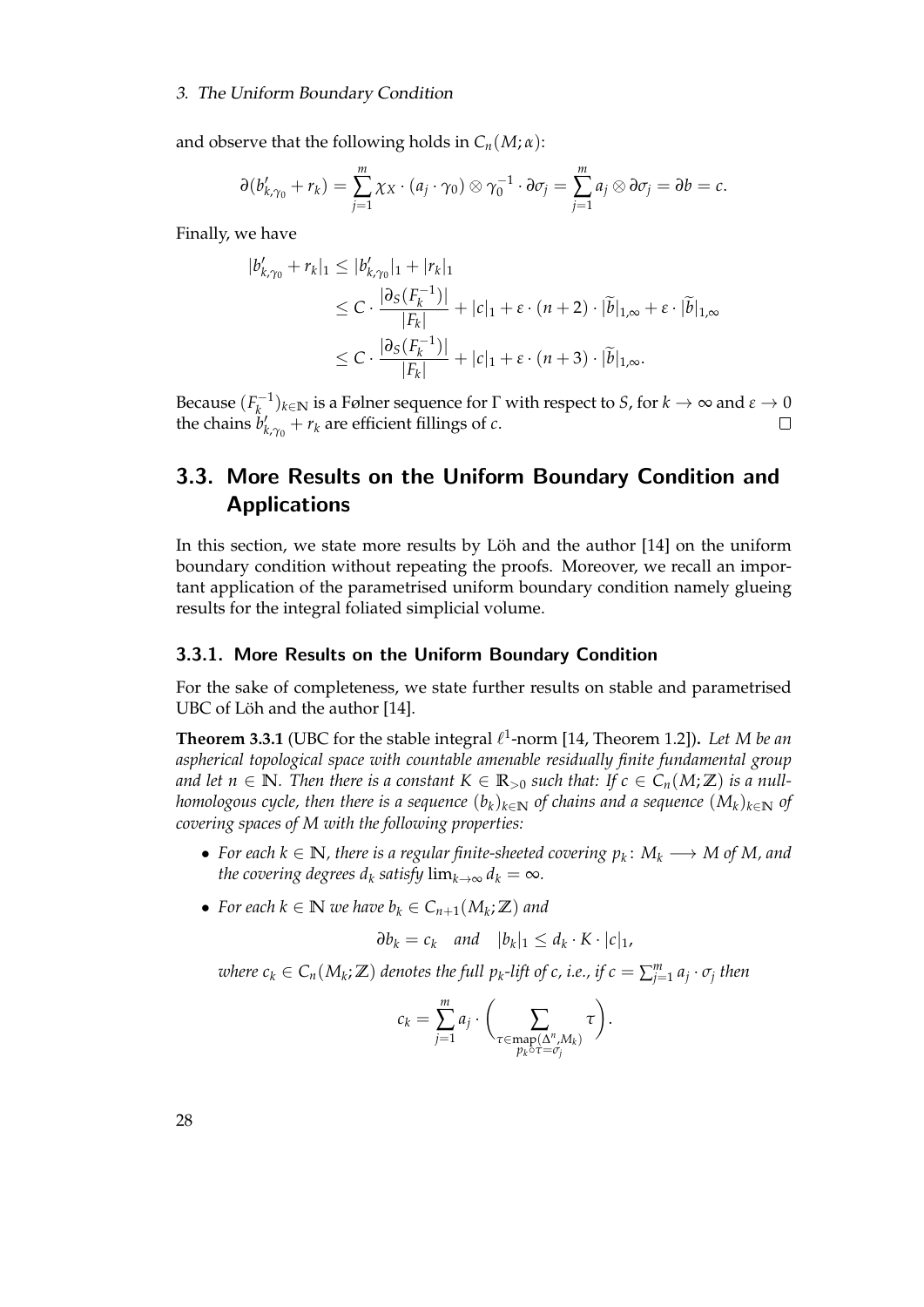

<span id="page-40-0"></span>Figure 3.1.: A glueing of two manifolds along their "common" boundary; the sum of two relative fundamental cycles will not be a cycle in general

It seems to be hard to show parametrised UBC for a general aspherical topological space with amenable fundamental group. However, it is possible to fill integral null-homologous cycles by parametrised chains in an efficient way.

**Theorem 3.3.2** (mixed UBC for the twisted  $\ell^1$ -norm [\[14,](#page-83-0) Theorem 1.4]). Let M be an *aspherical topological space with amenable fundamental group and let*  $n \in \mathbb{N}$ *. Let*  $\alpha =$ Γ y (*X*, *µ*) *be an (essentially) free standard* Γ*-space. Then there is a constant K* ∈  $\mathbb{R}_{>0}$  *such that: For every cycle c*  $\in C_n(M;\mathbb{Z}) \subset C_n(M;\alpha)$  *that is null-homologous in*  $C_n(M;\mathbb{Z})$  *there exists a parametrised chain b*  $\in C_{n+1}(M;\alpha)$  *with* 

 $\partial b = c$  *and*  $|b|_1 \leq K \cdot |c|_1$ .

#### 3.3.2. Application: Glueing Results for Parametrised Simplicial Volumes

We first explain the idea how UBC can help with proving glueing results [\[7,](#page-82-1) Remark 6.2]. Let *M* and *N* be oriented compact connected *n*-manifolds with connected boundary and with an orientation reversing homeomorphism  $f : \partial M \cong \partial N$ . Then we consider the glued manifold  $M \cup_f N$ . Let  $z_M$  be a relative real fundamental cycle of *M* and let  $z_N$  be a relative real fundamental cycle of *N*. See Figure [3.1](#page-40-0) for an illustration of this situation. Then,  $\partial z_M + \partial z_N$  is a null-homologous cycle in *Cn*−1(*∂M*; **R**) (here and in the following we identify *∂M* and *∂N* via *f*). To show that

$$
||M \cup_f N|| \leq ||M, \partial M|| + ||N, \partial N||
$$

it suffices to verify the following:

- We can choose  $z_M$  and  $z_N$  such that  $\partial z_M + \partial z_N$  has small  $\ell^1$ -norm and
- that *∂z<sup>M</sup>* + *∂z<sup>N</sup>* can be filled efficiently; this for example holds if *C*∗(*∂M*; **R**) satisfies the uniform boundary condition in degree  $n - 1$ .

These conditions are for example fulfilled if *∂M* has amenable fundamental group because then we can find a relative fundamental cycle *z<sup>M</sup>* of *M* such that *∂z<sup>M</sup>* has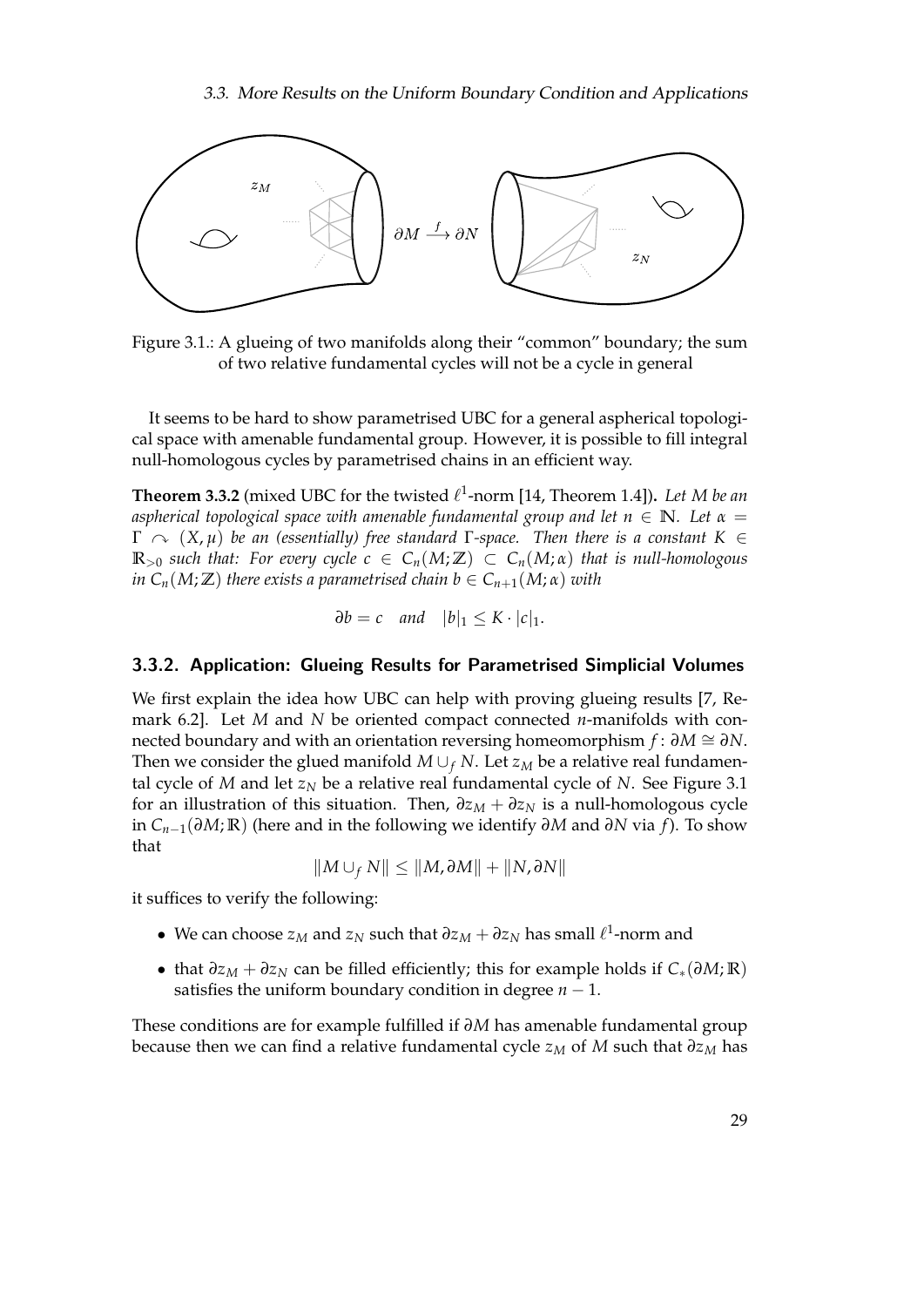arbitrarily small norm (and analogously for *N*) by the Equivalence Theorem of Gromov [\[24,](#page-83-1) p. 57][\[7\]](#page-82-1)[\[18,](#page-83-2) Section 4.5]. Moreover, *Cn*−1(*∂M*; **R**) satisfies the uniform boundary condition by Theorem [3.1.3.](#page-33-1) Recall that one can even prove the equality

$$
||M \cup_f N|| = ||M, \partial M|| + ||N, \partial N||
$$

in this case [\[24,](#page-83-1) [31,](#page-84-1) [7\]](#page-82-1).

However, if we work with parametrised fundamental cycles, things get more involved. For example there is no version of the Equivalence Theorem known in this case. Still, we can formulate the following result.

**Theorem 3.3.3** (parametrised simplicial volumes and glueings)**.** *Let M and N be oriented compact connected n-manifolds such that there exists an orientation reversing homeomorphism f* : *M*<sup>0</sup> −→ *N*<sup>0</sup> *, where M*<sup>0</sup> *and N*<sup>0</sup> *are connected components of ∂M and ∂N respectively with the inherited orientations. Then we consider the oriented compact connected manifold V* :=  $M \cup_f N$ . Let  $i_M$ ,  $i_N$  *and*  $i_M$  be the corresponding inclusions into V. *Let α be a standard*  $\pi$ (*V*)-space and let  $\alpha$ <sub>*M*</sub>,  $\alpha$ <sub>*N*</sub></sub> and  $\alpha$ <sub>*M<sup>†</sup></sub> be the restrictions of*  $\alpha$  *along*  $i_M$ ,  $i_N$ </sub> *and iM*<sup>0</sup> *respectively. We require that C*∗(*M*<sup>0</sup> ; *αM*<sup>0</sup>) *satisfies the uniform boundary condition in degree n* − 1 *and that for all ε* ∈ **R**><sup>0</sup> *there exist αM- and αN-parametrised fundamental cycles z<sup>M</sup> and z<sup>N</sup> of M and N, respectively, with*

$$
|z_M|_{1,\alpha_M} + |(\partial z_M)|_{M'}\big|_{1,\alpha_{M'}} < |M, \partial M|^{|\alpha_M|} + \varepsilon
$$

*and*

$$
|z_N|_{1,\alpha_N}+|(\partial z_N)|_{M'}\Big|_{1,\alpha_{M'}}<|N,\partial N|^{|\alpha_N|}+\varepsilon.
$$

*Then we have*

$$
\left|V,\partial V\right|^{\alpha} \leq \left|M,\partial M\right|^{\alpha_M} + \left|N,\partial N\right|^{\alpha_N}.
$$

*Proof.* Let  $K \in \mathbb{R}_{>0}$  be a UBC-constant for  $C_*(M'; \alpha_{M'})$  in degree  $n-1$  and let  $\varepsilon \in$ **R**>0. Let *z<sup>M</sup>* and *z<sup>N</sup>* be *αM*- and *αN*-parametrised fundamental cycles of *M* and *N* respectively with

$$
|z_M|_{1,\alpha_M}+|(\partial z_M)|_{M'}\big|_{1,\alpha_{M'}}<|M,\partial M|^{|\alpha_M|}+\varepsilon
$$

and

$$
|z_N|_{1,\alpha_N}+|(\partial z_N)|_{M'}\Big|_{1,\alpha_{M'}}<|N,\partial N|^{|\alpha_N|}+\varepsilon.
$$

Then, the chain

$$
\widetilde{z}:=(\partial z_M)|_{M'}+(\partial z_N)|_{M'}\in C_{n-1}(M';\alpha_{M'})
$$

is a null-homologous cycle because both  $(\partial z_M)|_{M}$  and  $(\partial z_N)|_{M}$  are  $\alpha_{M}$ -parametrised fundamental cycles of *M'* (with opposite orientations). Because  $C_*(\overline{M}'; \alpha_{M'})$ satisfies the uniform boundary condition in degree *n* − 1 with UBC-constant *K*, there exists a chain  $b \in C_n(M'; \alpha_{M'})$  with

$$
\partial b = \widetilde{z} \quad \text{and} \quad |b|_{1,\alpha_{M'}} \leq K \cdot |\widetilde{z}|_{1,\alpha_{M'}} < K \cdot 2 \cdot \varepsilon.
$$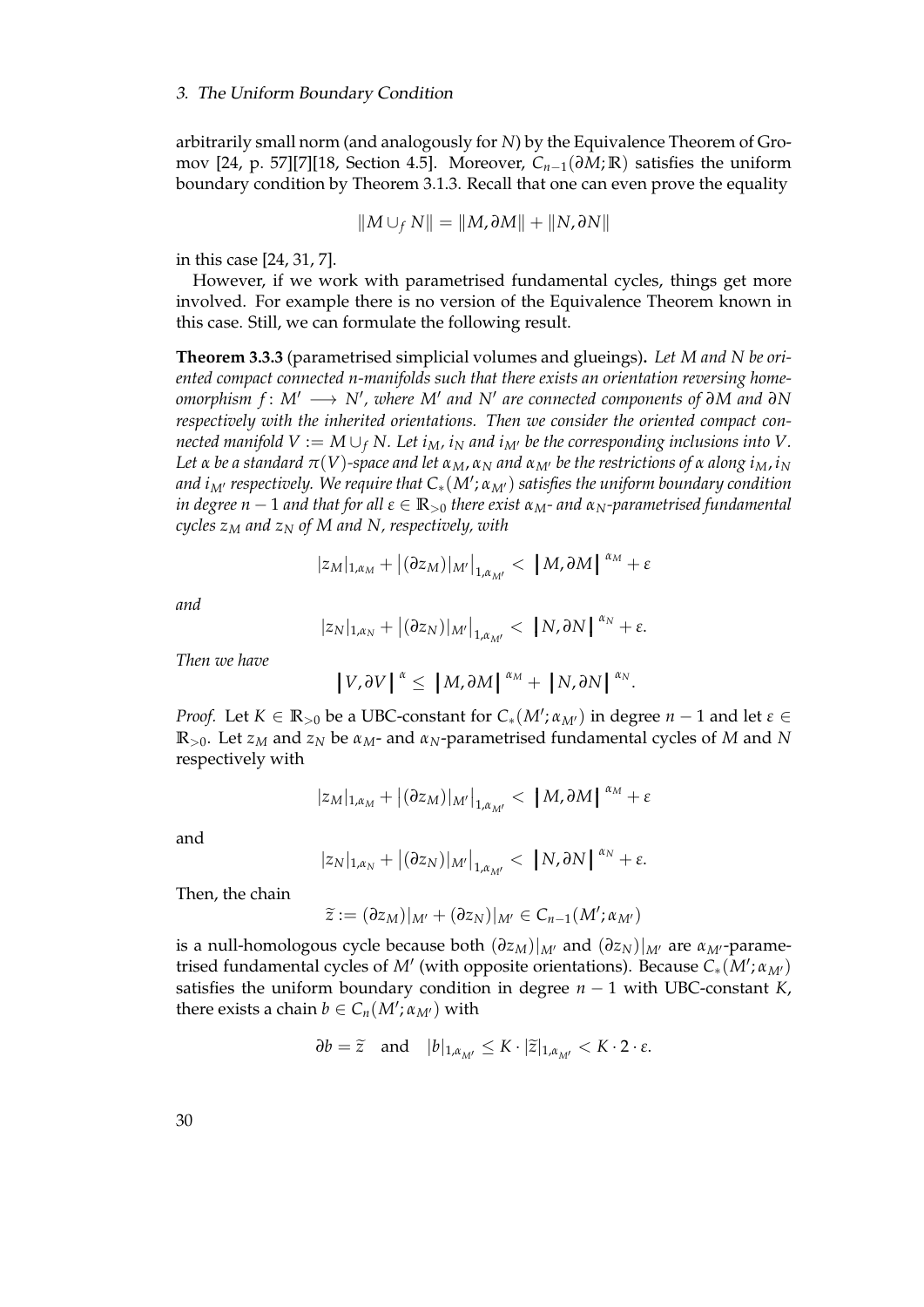Then we have that  $z_M + z_N - b$  is an *α*-parametrised fundamental cycle of *V* (this can be verified easily using the local criterion; see Proposition [1.3.11\)](#page-26-0) with  $\ell^1$ -norm less than

$$
|M,\partial M|^{ \alpha_M}+|N,\partial N|^{ \alpha_N}+2\cdot \varepsilon+K\cdot 2\cdot \varepsilon.
$$

Since we can choose *ε* arbitrarily small, the result follows.

If one drops the condition on the existence of parametrised fundamental cycles with boundary of small norm, the bounds get worse and will depend on the UBCconstant in general. Still we can formulate the following result for glueings along tori.

<span id="page-42-0"></span>**Theorem 3.3.4.** *Let M and N be oriented compact connected n-manifolds such that there*  $e$ xists an orientation reversing homeomorphism  $f\colon T\longrightarrow T'$  , where  $T$  and  $T'$  are connected *components of ∂M and ∂N respectively with the inherited orientations that are homeomorphic to the torus*  $T^{n-1} = (S^1)^{n-1}$ *. Then we consider the oriented compact connected manifold*  $V := M \cup_f N$ . Let  $i_M$ ,  $i_N$  and  $i_T$  be the corresponding inclusions into V. Let  $\alpha$  be *an essentially free standard*  $\pi$ (*V*)-space with the property that the restriction  $\alpha$ <sup>T</sup> *along*  $i$ <sup>T</sup> *is essentially free. Let α<sup>M</sup> and α<sup>N</sup> be the restrictions of α along i<sup>M</sup> and i<sup>N</sup> respectively. Then we have*

$$
\left|V,\partial V\right|^{\alpha} \leq (n+3) \cdot \left(\left|M,\partial M\right|^{\alpha_M} + \left|N,\partial N\right|^{\alpha_N}\right).
$$

*Proof.* Let  $K \in \mathbb{R}_{>0}$  be a UBC-constant for  $C_{n-1}(T; \alpha_T)$ ; this exists by Theorem [3.2.1](#page-33-0) and can be chosen such that  $K \leq 1 + 1/(n + 1)$ . Let  $\varepsilon \in \mathbb{R}_{>0}$ . Let  $z_M$  and  $z_N$  be  $\alpha_M$ and *αN*-parametrised fundamental cycles of *M* and *N* respectively with

$$
|z_M|_{1,\alpha_M} \le |M,\partial M|^{|\alpha_M|} + \varepsilon \text{ and } |z_N|_{1,\alpha_N} \le |N,\partial N|^{|\alpha_N|} + \varepsilon.
$$

Then, the chain

$$
\widetilde{z} := (\partial z_M)|_T + (\partial z_N)|_T \in C_{n-1}(T; \alpha_T)
$$

is a null-homologous cycle. Because  $C_{n-1}(T; \alpha_T)$  satisfies the uniform boundary condition, there exists a chain  $b \in C_n(T; \alpha_T)$  with  $\partial b = \tilde{z}$  and

$$
|b|_{1,\alpha_T} \leq K \cdot |\widetilde{z}|_{1,\alpha_T} < K \cdot (n+1) \cdot (|M, \partial M|^{\alpha_M} + \varepsilon + |N, \partial N|^{\alpha_N} + \varepsilon).
$$

Then we have that  $z_M + z_N - b$  is an *α*-parametrised fundamental cycle of *V* (this can be verified easily using the local criterion; see Proposition [1.3.11\)](#page-26-0). Because  $K \leq$  $1 + 1/(n + 1)$  we have

$$
\begin{aligned} \left| V, \partial V \right|^{\alpha} &\leq |z_M + z_N - b|_{1,\alpha} \\ &< (1 + K \cdot (n+1)) \cdot \left( \left| M, \partial M \right|^{\alpha_M} + \varepsilon + \left| N, \partial N \right|^{\alpha_N} + \varepsilon \right) \\ &\leq (n+3) \cdot \left( \left| M, \partial M \right|^{\alpha_M} + \left| N, \partial N \right|^{\alpha_N} + 2 \cdot \varepsilon \right). \end{aligned}
$$

Since we can choose *ε* arbitrarily small it follows that

$$
\left|V,\partial V\right|^{\alpha} < (n+3)\cdot\left(\left|M,\partial M\right|^{\alpha_M} + \left|N,\partial N\right|^{\alpha_N}\right),
$$

as desired.

31

 $\Box$ 

 $\Box$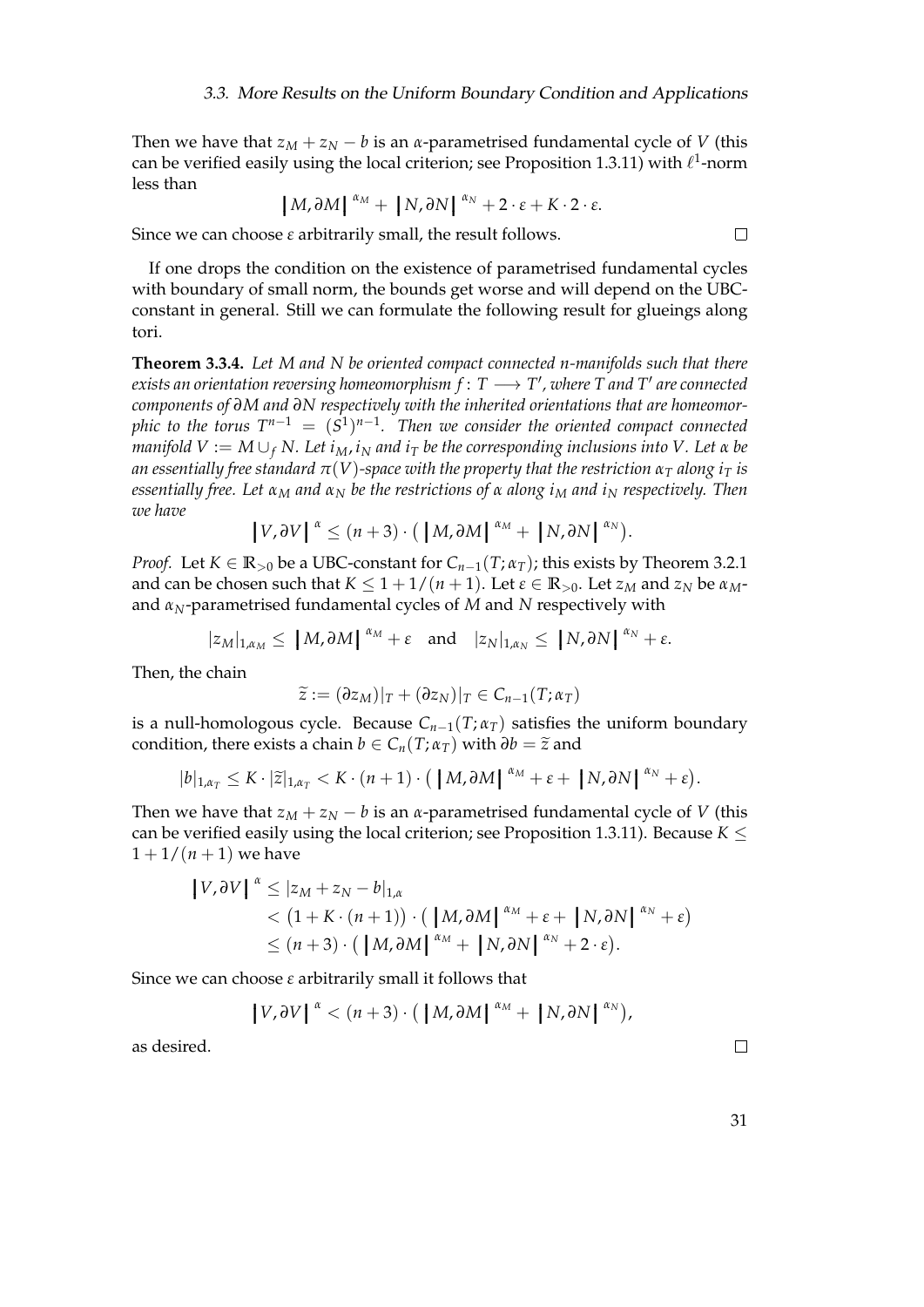#### 3. The Uniform Boundary Condition

The following is a direct consequence of the above theorem.

<span id="page-43-0"></span>**Corollary 3.3.5** (integral foliated simplicial volume and glueings along tori [\[13,](#page-83-3) Proposition 4.4])**.** *If we are in the situation of Theorem [3.3.4](#page-42-0) and we additionally require that*

 $\left[ M, \partial M \right]^{ \alpha_M} = 0$  *and*  $\left[ N, \partial N \right]^{ \alpha_N} = 0$ 

*holds, then we have*  $\left| V, \partial V \right|^{a} = 0$  *and in particular,*  $\left| V, \partial V \right| = 0$ .

Corollary [3.3.5](#page-43-0) and Theorem [5](#page-6-0) are important ingredients in the proof of vanishing of integral foliated simplicial volume of generalised graph manifolds in the sense of Friedl, Löh and the author [\[13\]](#page-83-3) (these have toroidal boundary and in particular include all 3-dimensional graph manifolds that are not finitely covered by *S* 3 ).

**Theorem 3.3.6** (integral foliated simplicial volume and graph manifolds [\[13,](#page-83-3) Theorem 1.7])**.** *Let M be an oriented compact connected generalised graph manifold. Let α be an essentially free standard*  $\pi(M)$ *-space. Then*  $|M,\tilde{\partial}M|^{a} = 0$ *.* 

This implies vanishing of the stable integral simplicial volume of oriented compact connected generalised graph manifolds with residually finite fundamental group [\[19,](#page-83-4) Theorem 2.6].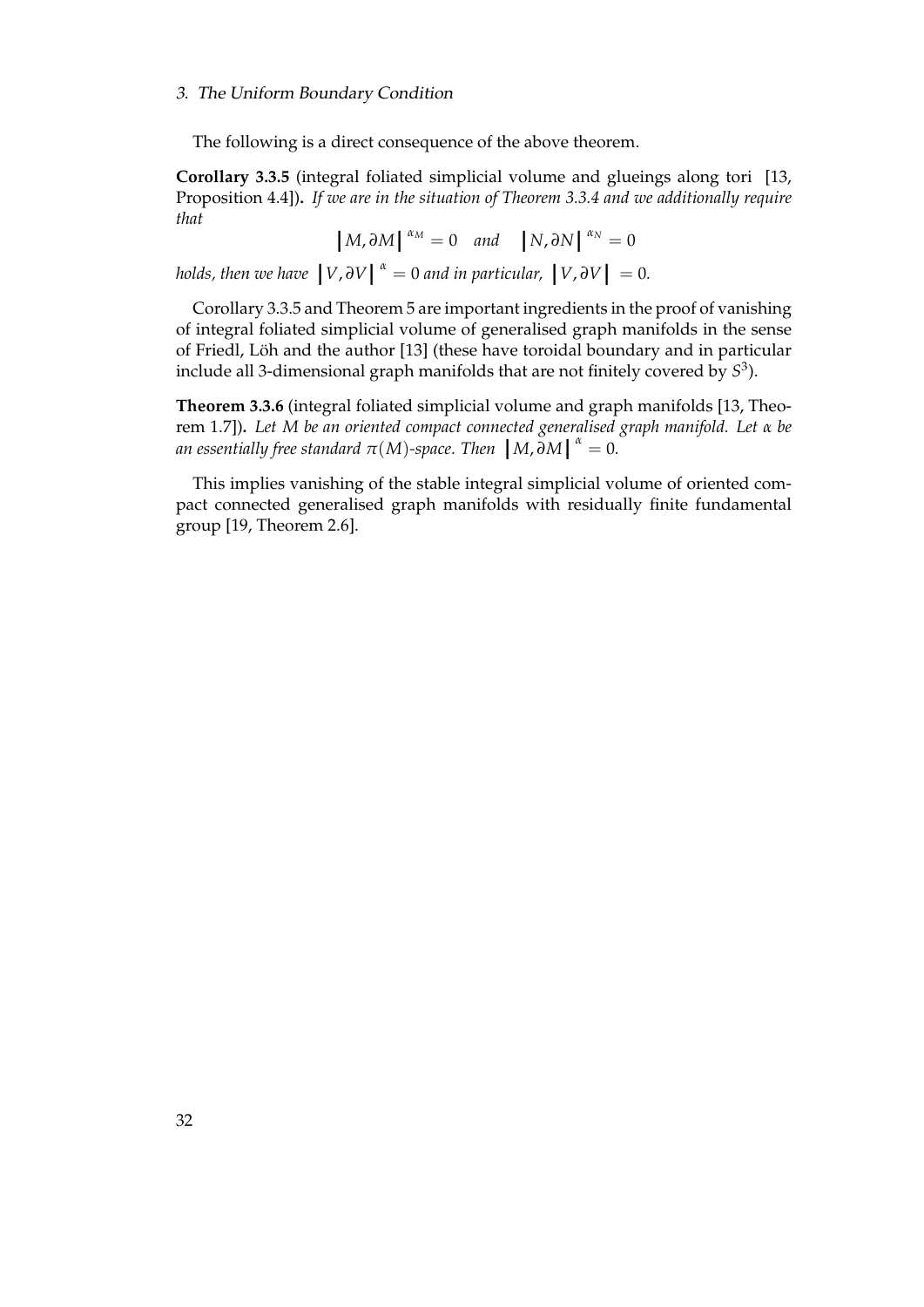<span id="page-44-0"></span>In this chapter we will show vanishing of the integral foliated simplicial volume of

- smooth oriented compact connected manifolds with a non-trivial smooth  $S^1$ action such that all orbits are  $\pi_1$ -injective (see Theorem [3\)](#page-5-0) and
- smooth oriented compact connected manifolds that are the total space of a smooth *S* 1 -bundle over a smooth oriented compact connected manifold with  $\pi_1$ -injective fibres (see Theorem [5\)](#page-6-0).

The proofs are very similar, and based on Yano's proof of vanishing of simplicial volume of smooth oriented closed connected manifolds with a smooth non-trivial *S* 1 -action [\[47\]](#page-85-0).

Yano's proof consists of two steps, which can be sketched as follows: Let  $n \in \mathbb{N}$ and let *M* be a smooth oriented compact connected *n*-manifold with a non-trivial smooth *S* 1 -action.

- 1. **Deconstruction step:** In this step, we construct a trivial  $S^1$ -bundle  $M'$  with an equivariant map to *M*.
	- Recall that there is a decomposition of *M* into invariant submanifolds with constant isotropy group such that distinct submanifolds have distinct isotropy groups; then each of these submanifolds has the structure of a smooth fiber bundle over a manifold (with fiber *S* <sup>1</sup> or a point).
	- We can choose a triangulation of the orbit space  $\overline{M}$  that respects the decomposition of *M* from above, i.e., such that open simplices (or more precisely their preimages in *M*) have constant isotropy group.
	- We may assume that the  $S^1$ -action is effective. Then, we know that the dimension of the complement of the submanifold corresponding to the trivial isotropy group has dimension less than  $n - 2$ .
	- Now we remove invariant tubular neighbourhoods of all the submanifolds corresponding to non-trivial orbit types. We do this inductively by equivariant hollowings in *M* at the pullbacks of the skeleta of *M* of dimension less than *n* − 3. This gives us a combinatorial structure on the resulting manifold M' as a manifold with corners.
	- Since the induced  $S^1$ -action on  $M'$  is free by construction, the projection  $M' \longrightarrow \overline{M}'$  to the orbit space is a principal  $S^1$ -bundle. Moreover, the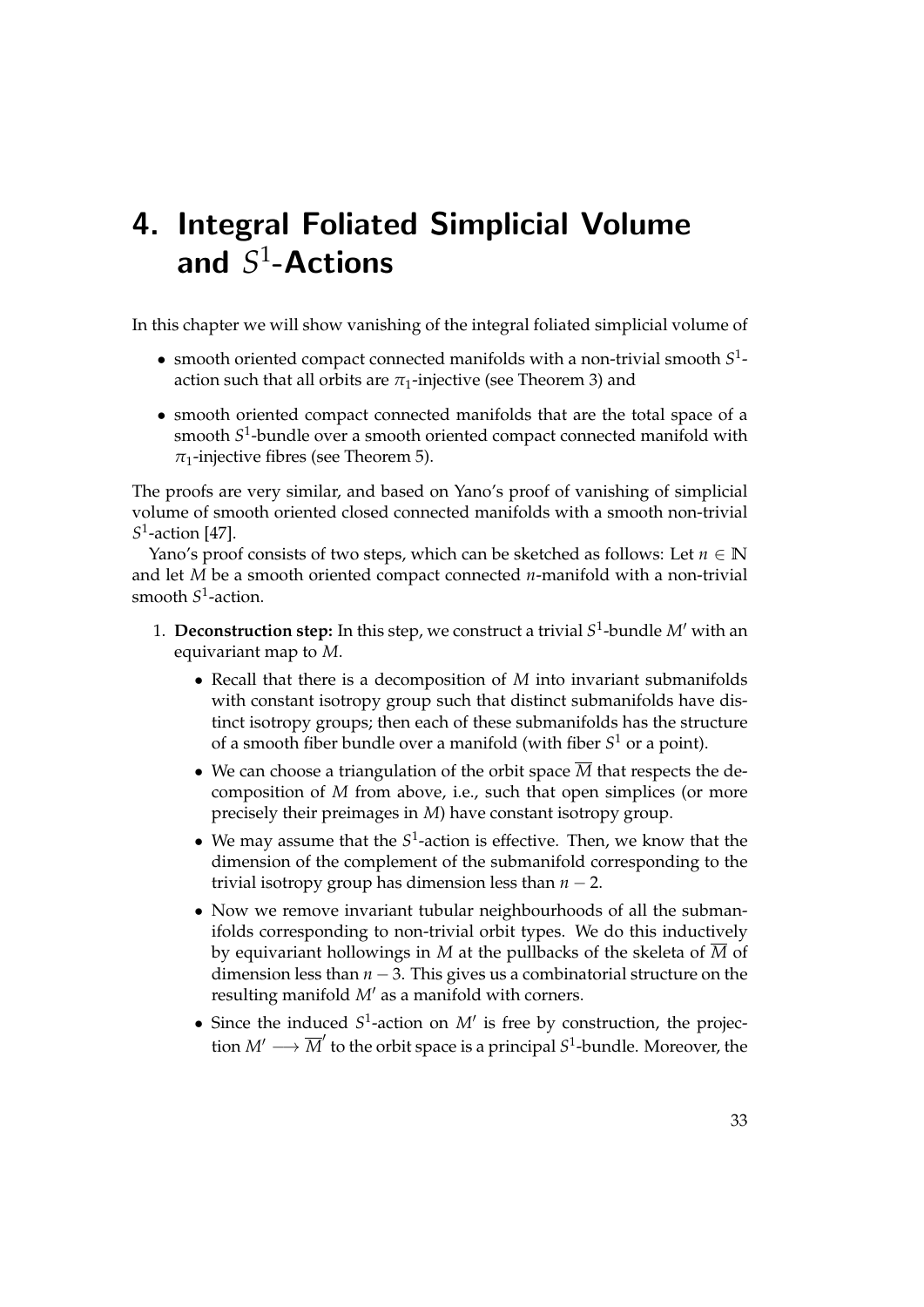space  $\overline{M}'$  has the homotopy type of a 1-complex. Therefore,  $M' \longrightarrow \overline{M}'$ is a trivial *S* 1 -bundle.

- 2. **Filling step:** In this step, we construct a fundamental cycle of *M* of small norm.
	- **•** Since trivial S<sup>1</sup>-bundles have vanishing simplicial volume, we can choose a fundamental cycle of *M'* of small norm.
	- Using the combinatorial structure of  $M'$  and an efficient filling strategy for null-homologous cycles in contractible spaces or in spaces that are homotopy equivalent to  $S^1$  we can make the pushforward of this cycle a fundamental cycle of *M* of small norm again.

We have to adapt Yano's proof in two ways. First, we have to deal with compact manifolds with boundary and second, we need a setup with twisted/local coefficients and a filling strategy for null-homologous parametrised cycles in *S* 1 (or the point). We fortunately already have such a filling strategy in form of the uniform boundary condition (see Chapter [3\)](#page-32-0).

This chapter is built up as follows: In Section [4.1,](#page-45-0) we set up the notation to deal with twisted/local coefficients and give a unified proof for the filling step for *S* 1 actions and *S* 1 -bundles. Then, in Section [4.2](#page-54-0) and Section [4.3,](#page-62-0) we focus on the deconstruction step for S<sup>1</sup>-actions and S<sup>1</sup>-bundles, respectively, in such a way that the unified filling step can be applied in both cases. Finally, in Section [4.4,](#page-64-0) we give some applications of Theorem [3](#page-5-0) and Theorem [5.](#page-6-0)

# <span id="page-45-0"></span>4.1. The Abstract Filling Step

In this section, we set up the notation that is needed to prove the filling step in the parametrised world and then prove the filling step in a way that it can be applied in both cases, the case of  $S^1$ -actions and the case of  $S^1$ -bundles. Here we need the notion of an *admissible sequence of hollowings*, which is explained in Appendix [B](#page-72-0) in more detail; concrete examples are the sequences of hollowings appearing in the deconstruction step for  $S^1$ -actions (see Section [4.2\)](#page-54-0) or  $S^1$ -bundles (see Section [4.3\)](#page-62-0).

A hollowing in a manifold *M* at a submanifold *N* can be thought to be the following: We remove a tubular neighbourhood of *N* from *M* and glue a collar to the resulting boundary. We call the obtained manifold  $M'$  and define a map  $p: M' \longrightarrow M$ by projecting the collar to the tubular neighbourhood of *N* such that the boundary of the collar is mapped to *N*. This map is called *hollowing in M at N* with *trace N* and *hollow wall p*−<sup>1</sup> (*N*). For a subspace *L* ⊂ *M* the *pullback p*∗*L of L along p* is the closure of  $p^{-1}(L \setminus N)$ . For the precise definitions we refer to Appendix [B.](#page-72-0)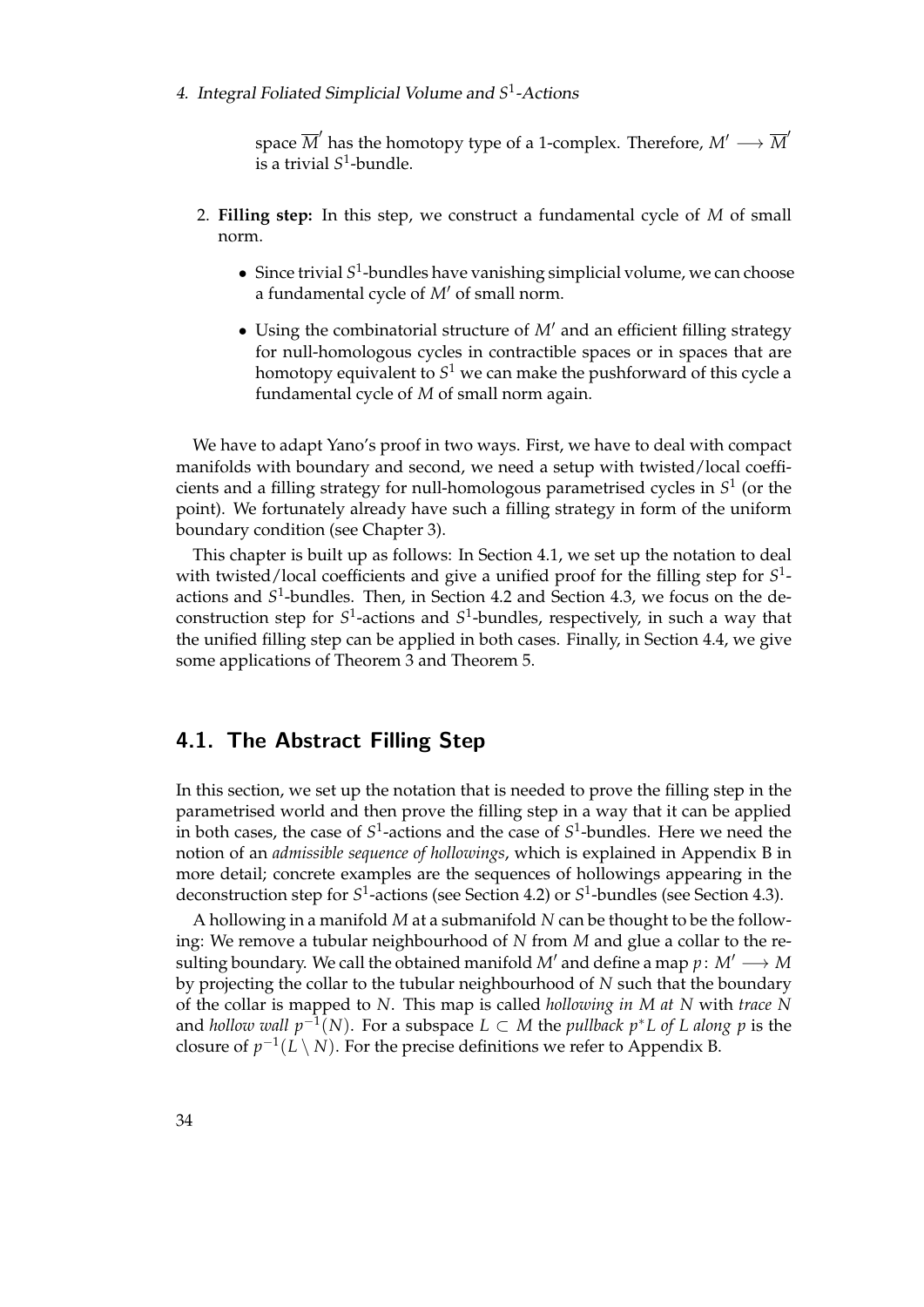#### <span id="page-46-0"></span>4.1.1. The Setup for the Filling Step

Let *n* ∈ **N**. Let *M* be a smooth oriented compact connected *n*-manifold. Let *d* ∈ **N** and let

$$
M_d \xrightarrow{p_{d-1}} M_{d-1} \longrightarrow \cdots \longrightarrow M_2 \xrightarrow{p_1} M_1 \xrightarrow{p_0} M_0 = M
$$

be an admissible sequence of hollowings  $p_i$  in manifolds with corners  $M_i$  at submanifolds *X*<sup>*i*</sup> ⊂ *M*<sup>*i*</sup> with hollow walls  $\overline{N_i} = p_i^{-1}(X_i)$  ⊂ *M*<sub>*i*+1</sub> (see Definition [B.3.1\)](#page-78-0). This vaguely means that every component *Y* of each *X<sup>i</sup>* is either

- transverse to the boundary *∂M<sup>i</sup>* or
- is a subset of the "old part" of *∂M<sup>i</sup>* that did not arise from the previous hollowings and which is transverse to the "new part" of *∂M<sup>i</sup>* .

For more details about and references for manifolds with corners and hollowings at submanifolds see Appendix [B.](#page-72-0) In particular, we explain there how to hollow at submanifolds that fulfil the second of the above conditions, i.e., that are submanifolds at the boundary, since this construction is non-standard.

We need some notation regarding the geometric construction: Let

$$
\widetilde{N}_{-1} := p_{d,0}^* \partial M \subset M_d \quad \text{and} \quad \widetilde{N}_{d-1} := N_{d-1} \subset M_d
$$

and for all *i* ∈ {0, . . . *d* − 2} let

$$
\widetilde{N_i}:=p_{d,i+1}^*N_i\subset M_d,
$$

where

$$
p_{j,i}^*L := p_{j-1}^* \dots p_i^*L \subset M_j
$$

for all  $i, j \in \{0, \ldots, d\}$  with  $i < j$  and all subspaces  $L \subset M_i$ . For all  $i, j \in \{0, \ldots, d\}$ with  $i < j$  we define

$$
p_{j,i} := p_i \circ \cdots \circ p_{j-1} \colon M_j \longrightarrow M_i
$$

and we set  $p_{i,i} := \mathrm{id}_{M_i}$ . We define

$$
\widetilde{N}_{j_1,\dots,j_k} := \bigcap_{i \in \{j_1,\dots,j_k\}} \widetilde{N}_i \subset M_d
$$

and

$$
X_{j_1,\dots,j_k} := p_{d,j_1}(\widetilde{N}_{j_1,\dots,j_k}) \subset M_{j_1}.
$$

for all *k* ∈ {2, . . . , *d* + 1} and pairwise distinct  $j_1, ..., j_k$  ∈ {-1, . . . , *d* − 1}. We set

$$
\widetilde{N}_{j_1,\dots,j_k} = \emptyset \quad \text{and} \quad X_{j_1,\dots,j_k} = \emptyset
$$

if the  $j_1, \ldots, j_k$  are not pairwise distinct. See Table [4.1](#page-47-0) for an overview of the relative positions of the defined objects so far.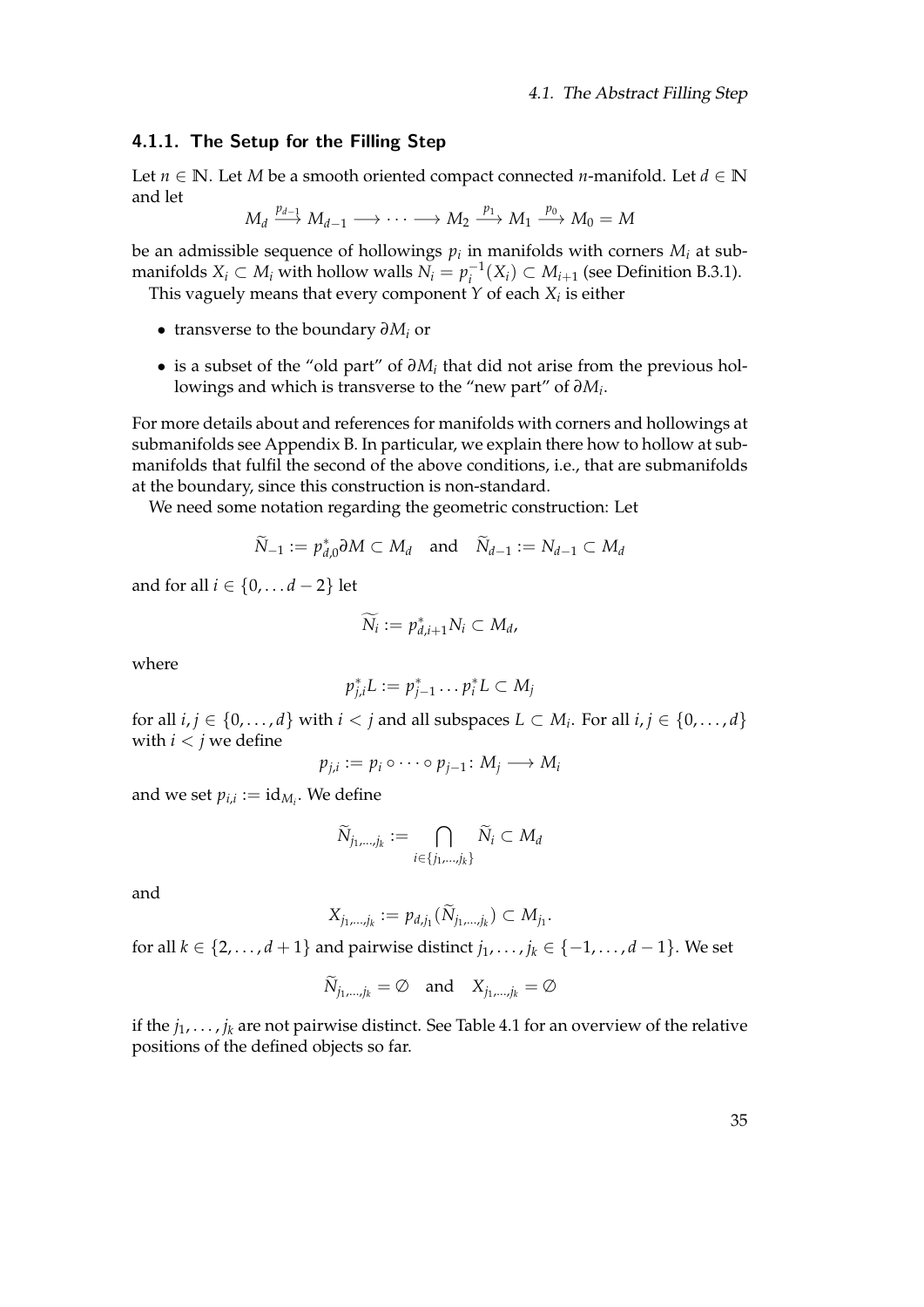|                            |  | $M_d \stackrel{p_{d-1}}{\longrightarrow} \dots \stackrel{p_{j_1+1}}{\longrightarrow} M_{j_1+1} \stackrel{p_{j_1}}{\longrightarrow} M_{j_1} \stackrel{p_{j_1-1}}{\longrightarrow} \dots \stackrel{p_0}{\longrightarrow} M_0 = M$ |          |              |
|----------------------------|--|---------------------------------------------------------------------------------------------------------------------------------------------------------------------------------------------------------------------------------|----------|--------------|
| $\widetilde{N}_{-1}$ -     |  |                                                                                                                                                                                                                                 | $\cdots$ | $\partial M$ |
|                            |  | $\widetilde{N}_{i_1}$ $N_{i_1}$ $X_{i_1}$                                                                                                                                                                                       |          |              |
|                            |  |                                                                                                                                                                                                                                 |          |              |
| $\widetilde{N}_{j_1,,j_k}$ |  | $X_{j_1,\dots,j_k}$                                                                                                                                                                                                             |          |              |

<span id="page-47-0"></span>Table 4.1.: Relative position of the defined objects

Moreover, we need notation to work with parametrised chains: Let *α* be an essentially free standard  $\pi(M)$ -space. We define a sequence

$$
C_*(M_d;\alpha_d)\stackrel{P_{d-1}}{\longrightarrow}\cdots\stackrel{P_0}{\longrightarrow} C_*(M_0;\alpha_0)
$$

of chain maps: Let  $\alpha_0 = \alpha$  and for all  $j \in \{1, ..., d\}$  let  $\alpha_j$  be the standard  $\pi(M_j)$ space given by

$$
\alpha_j := \alpha \circ \pi(p_{j,0}) \colon \pi(M_j) \longrightarrow \text{SBP}.
$$

Now, we can define chain maps

$$
P_j: C_*(M_{j+1}; \alpha_{j+1}) \longrightarrow C_*(M_j; \alpha_j)
$$
  

$$
f \cdot \sigma \longmapsto f \cdot p_j \circ \sigma
$$

for all *j* ∈ {0, . . . , *d* − 1}. Notice that the chain maps  $P_j$  are *not* relative chain maps regarding the boundaries of  $M_{j+1}$  and  $M_j$ . Obviously, we have  $||P_j|| \leq 1$  with respect to the parametrised  $\ell^1$ -norm and we define

$$
P_{j,i} := P_i \circ \cdots \circ P_{j-1} : C_*(M_j; \alpha_j) \longrightarrow C_*(M_i; \alpha_i)
$$

for *i* < *j* and we set  $P_{i,i} :=$  id. Let  $k ∈ {1, ..., d + 1}$  and  $j_1, ..., j_k ∈ {−1, ..., d - 1}$ be pairwise distinct. Let  $\iota_{j_1,...,j_k}$ :  $\pi(X_{j_1,...,j_k}) \longrightarrow \pi(M_{j_1})$  be the functor induced by the inclusion  $X_{j_1,...,j_k} \subset M_{j_1}$ . Then we have an inclusion

$$
C_{*}(X_{j_{1},...,j_{k}}; \alpha'_{j_{1},...,j_{k}}) \subset C_{*}(M_{j_{1}}; \alpha_{j_{1}}),
$$

where  $\alpha_i'$  $j_1,...,j_k := \alpha_{j_1} \circ \iota_{j_1,...,j_k}.$ 

For all chains  $z \in C_n(M_d; \alpha_d)$  we define the following: For all  $j \in \{-1, \ldots, d-1\}$ let

$$
z_j:=(\partial z)|_{\widetilde{N}_j}.
$$

Recall that for a chain  $c = \sum_{j=1}^k a_j \cdot \sigma_j \in C_n(M;\alpha)$  and a subspace  $L \subset M$  we define the restriction of *c* to *L* by

$$
c|_L := \sum_{\substack{j \in \{1,\ldots,k\} \\ \operatorname{im}(\sigma_j) \subset L}} a_j \cdot \sigma_j \in C_n(M; \alpha).
$$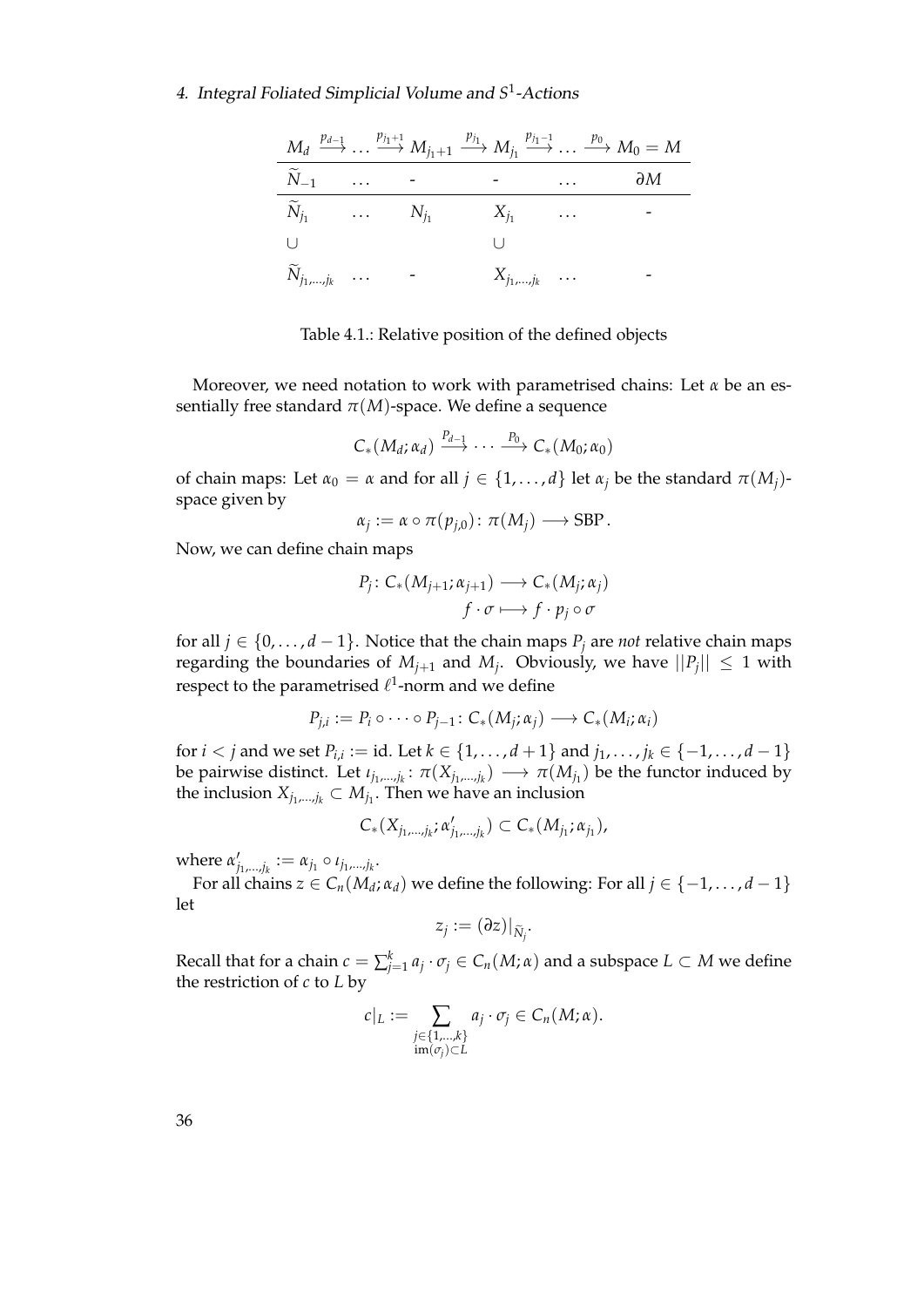Then, we inductively define

$$
z_{j_1,\ldots,j_k}:=(\partial z_{j_1,\ldots,j_{k-1}})|_{\widetilde{N}_{j_1,\ldots,j_k}}
$$

for all  $k \in \{2, \ldots, d+1\}$  and all  $j_1, \ldots, j_k \in \{-1, \ldots, d-1\}$  that are pairwise distinct. See Table [4.2](#page-49-0) for an overview of all defined objects.

We require that the following statements hold:

- 1. There exists an embedded *n*-ball  $U \subset M^\circ$  in the interior of M that is not affected by any of the hollowings, i.e., with  $U \cap p_{d,0}(\partial M_d) = \emptyset$ .
- 2. We have that

$$
\angle^{(k)}M_d = \bigcup_{j_1,\dots,j_k \in \{-1,\dots,d-1\}} \widetilde{N}_{j_1,\dots,j_k} \quad \text{and} \quad \partial \widetilde{N}_{j_1,\dots,j_k} = \bigcup_{j=-1}^{d-1} \widetilde{N}_{j_1,\dots,j_k,j}
$$

are decompositions into subpolyhedra for all  $k \in \{2, \ldots, d+1\}$  and  $j_1, \ldots, j_k \in$  ${-1, \ldots, d-1}$ . Moreover, we assume  $d \geq n-1$  and  $\widetilde{N}_{j_1,\ldots,j_k} = \emptyset$  if either

- $k = n 1$  and  $j_1, \ldots, j_k \in \{0, \ldots, d 1\}$  with  $\{j_1, \ldots, j_k\} \neq \{0, \ldots, n 2\}$
- or  $k \in \{n, ..., 2n 2\}$  and  $j_1, ..., j_k \in \{-1, ..., 2n 4\}$ .
- 3. For all *k* ∈ {1,...,*d*} and *j*<sub>1</sub>,...,*j*<sub>*k*</sub> ∈ {0,...,*d* − 1} with *j*<sub>1</sub> > ··· > *j*<sub>*k*</sub> the space  $X_{j_1,...,j_k}$  satisfies parametrised UBC, i.e., the normed chain complex  $C_*(X_{j_1,...,j_k}; a'_j)$ *j*1,...,*j<sup>k</sup>* ) satisfies UBC. We also assume that *Xj*1,...,*j<sup>k</sup>* ,−<sup>1</sup> is the union of the connected components *Y* in  $X_{j_1,\dots,j_k}$  with

$$
Y\subset p_{n-2,j_1}(\widetilde{N}_{-1}).
$$

Moreover, we have that  $H_\ell(X_{j_1,...,j_k}; \alpha'_j)$  $f_{j_1,...,j_k}$ ) = 0 holds for all  $\ell \geq 2$ .

4. We have  $|M_d$ , *∂M*<sup>*d*</sup></sub> $^{\alpha_d}$  = 0. More precisely, for every *ε* ∈ **R**<sub>>0</sub> there exists a relative *κ* expandition *κ* expandition *α* expandition *α* expandition *α* expandition *α* expandition *α* expandition relative *α<sup>d</sup>* -parametrised fundamental cycle *z* of *M<sup>d</sup>* that respects the structure of *M<sup>d</sup>* as a manifold with corners, i.e., every open *k*-face of the support of each simplex in  $\partial z$  (in reduced form) is contained in exactly one of the ∠<sup>(*l*)</sup> $M_d \setminus$ ∠<sup>(*l*+1)</sup> $M_d$  with *l* ∈ {1, . . . , *n* − *k*}. Furthermore, we assume that

 $P_{d,n-2}(z_{n-2},\ldots,0)$ 

is a null-homologous cycle in  $C_1(X_{n-2,\ldots,0}; \alpha'_{n-2,\ldots,0})$ .

#### 4.1.2. The Filling Step

We are now prepared to do the filling step if we are in the situation of Section [4.1.1.](#page-46-0) More precisely, given a nice relative parametrised fundamental cycle *z* of *M<sup>d</sup>* with small  $\ell^1$ -norm we repair  $P_{d,0}(z)$  efficiently to obtain a relative parametrised fundamental cycle of *M* with small norm via an inductive filling technique.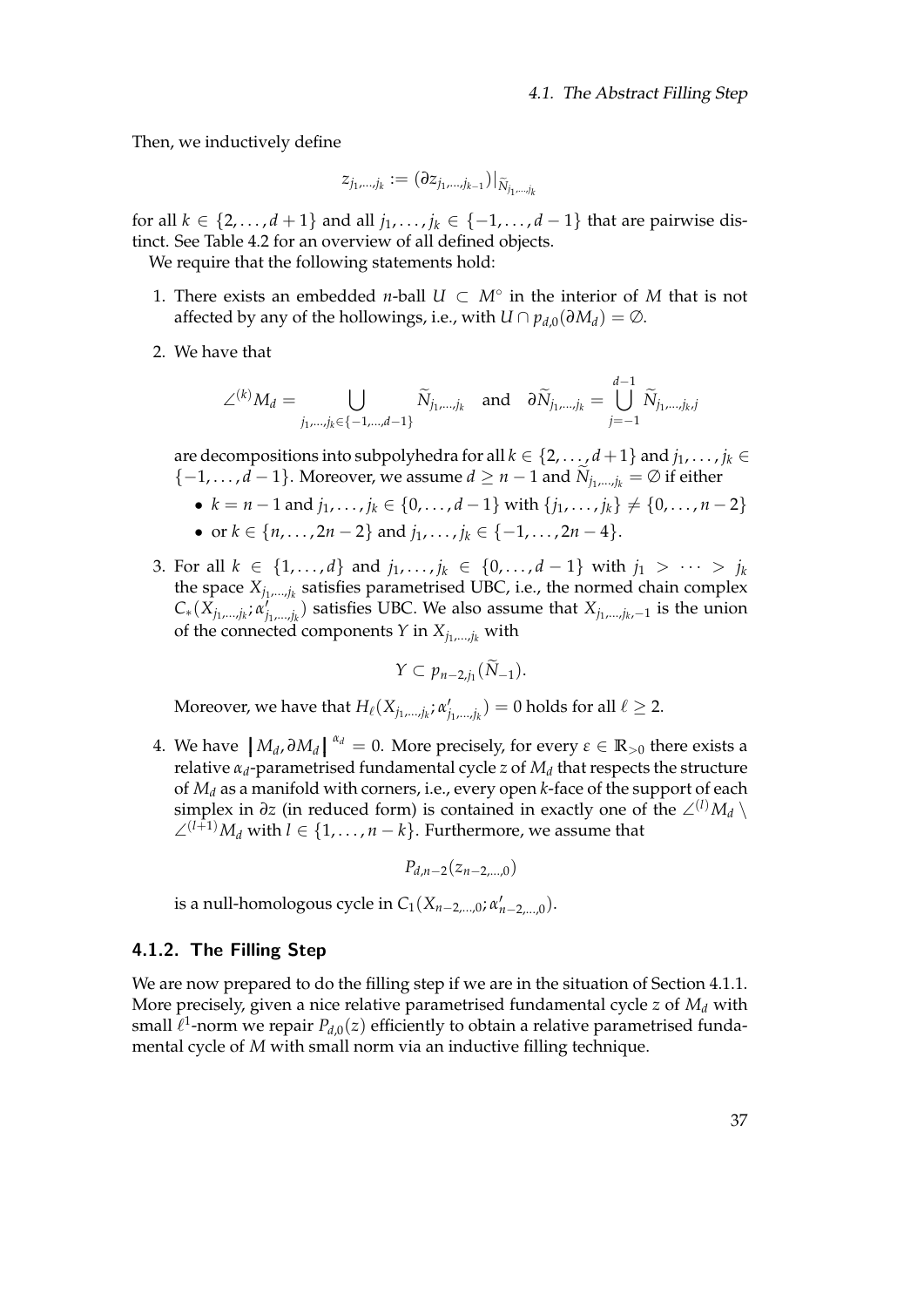| object                           | information                                                     | in words                                                                             |  |  |
|----------------------------------|-----------------------------------------------------------------|--------------------------------------------------------------------------------------|--|--|
| $p_j$                            | $M_{j+1} \longrightarrow M_j$                                   | hollowing in $M_i$ at $X_i$                                                          |  |  |
| $p_{j,i}$                        | $M_i \longrightarrow M_i$                                       | composition of the corre-<br>sponding hollowings                                     |  |  |
| $p_i^*L$                         | $\subset M_{j+1}$                                               | pullback of $L$ along $p_j$                                                          |  |  |
| $p_{j,i}^*L$                     | $\subset M_i$                                                   | pullback of L along $p_{j,i}$                                                        |  |  |
| $X_j$                            | $\subset M_i$                                                   | trace of $p_j$                                                                       |  |  |
| $N_j$                            | $\subset M_{j+1}$                                               | hollow wall of $p_i$                                                                 |  |  |
| $\widetilde{N}_{-1}$             | $\subset M_d$                                                   | pullback of the boundary<br>of M along $p_{d,0}$                                     |  |  |
| $\widetilde{N}_j$                | $\subset M_d$                                                   | pullback of $N_i$ along $p_{d,j+1}$                                                  |  |  |
| $\widetilde{N}_{j_1,\cdots,j_k}$ | $\subset \widetilde{N}_{j_1}$                                   | intersection of $\widetilde{N}_{j_1}, \ldots, \widetilde{N}_{j_k}$                   |  |  |
| $X_{j_1,\ldots,j_k}$             | $\subset X_{j_1}$                                               | pushforward of $\tilde{N}_{j_1,,j_k}$<br>along $p_{d,j_1}$                           |  |  |
| α                                | standard $\pi(M)$ -space                                        | the standard $\pi(M)$ -space we<br>start with                                        |  |  |
| $\alpha_i$                       | standard $\pi(M_i)$ -space                                      | restriction of $\alpha$ along $\pi(p_{i,0})$                                         |  |  |
| $P_i$                            | $C_*(M_{j+1}; \alpha_{j+1}) \longrightarrow C_*(M_j; \alpha_j)$ | chain map induced by $p_i$                                                           |  |  |
| $P_{j,i}$                        | $C_*(M_i; \alpha_i) \longrightarrow C_*(M_i; \alpha_i)$         | composition of the corre-<br>sponding chain maps                                     |  |  |
| $\alpha'_{j_1,\dots,j_k}$        | standard $\pi(X_{j_1,,j_k})$ -space                             | restriction of $\alpha_{j_1}$ along<br>$\pi(X_{j_1,\ldots,j_k})\subset \pi(M_{j_1})$ |  |  |
| $\overline{z}$                   | $\in C_n(M_d;\alpha_d)$                                         | the parametrised chain we<br>start with                                              |  |  |
| $z_j$                            | $\in C_{n-1}(M_d;\alpha_d)$                                     | restriction of $\partial z$ to $N_i$                                                 |  |  |
| $z_{j_1,,j_k}$                   | $\in C_{n-k}(M_d; \alpha_d)$                                    | restriction of $\partial z_{j_1,,j_{k-1}}$<br>to $\widetilde{N}_{j_1,,j_k}$          |  |  |

<span id="page-49-0"></span>Table 4.2.: Overview of all defined objects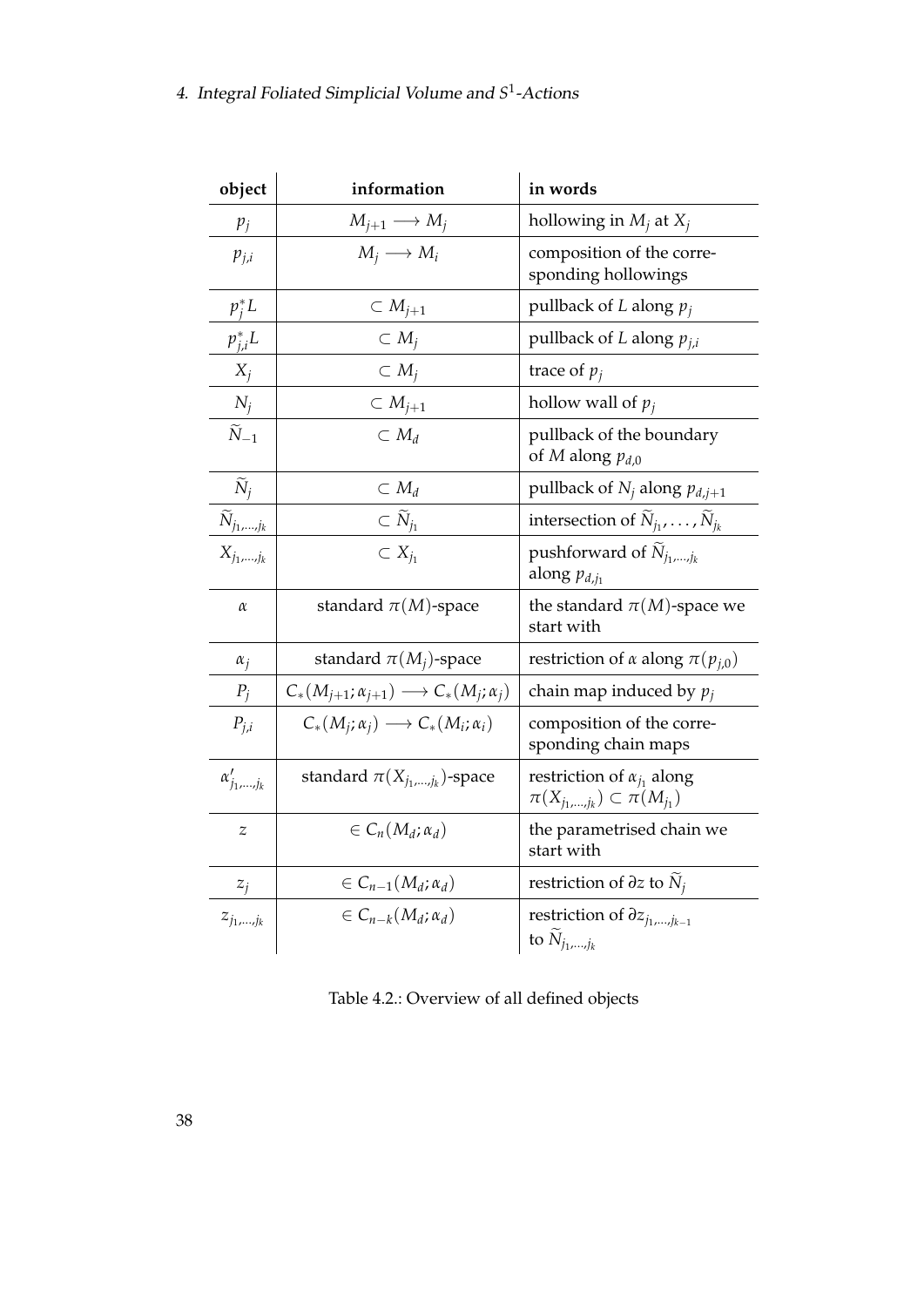<span id="page-50-0"></span>**Theorem 4.1.1** (integral foliated simplicial volume and hollowings)**.** *If we are in the situation described in Section [4.1.1](#page-46-0) then*

$$
|M,\partial M|^{ \alpha}=0.
$$

*Proof of Theorem [4.1.1.](#page-50-0)* Assume that we are in the situation described in Section [4.1.1.](#page-46-0) Let  $\varepsilon \in \mathbb{R}_{>0}$ . Then, by Assumption 4 in Section [4.1.1](#page-46-0) there exists a (representative of a) relative  $α_d$ -parametrised fundamental cycle  $z \in C_n(M_d; α_d)$  with  $|z|_1 \leq ε$  that respects the structure of *∂M<sup>d</sup>* as a manifold with corners.

We need the following lemmas:

<span id="page-50-1"></span>**Lemma 4.1.2.** *We have*

$$
\partial z = \sum_{j=-1}^{d-1} z_j \quad \text{and} \quad \partial z_{j_1,...,j_k} = \sum_{j=-1}^{d-1} z_{j_1,...,j_k,j}
$$

*for all*  $k \in \{1, ..., d\}$  *and all*  $j_1, ..., j_k \in \{0, ..., d-1\}$  *that are pairwise distinct.* 

*Proof.* This immediately follows from the fact that *z* respects the structure of  $∂M<sub>d</sub>$ as a manifold with corners and from Assumption 2 in Section [4.1.1.](#page-46-0)  $\Box$ 

Note that by Lemma [4.1.2](#page-50-1) and Assumption 2 in Section [4.1.1,](#page-46-0) it follows that we have  $z_{j_1,...,j_k} = 0$  if  $k \ge n$  or  $(k = n - 1$  and  $\{j_1,...,j_k\}$  ∈  $\{0,...,d-1\}$ with  $\{j_1, ..., j_k\} \neq \{0, ..., n-2\}$ ).

**Lemma 4.1.3.** *Let*  $k \in \{1, ..., d + 1\}$  *and let*  $\tau$  *be a permutation of*  $\{1, ..., k\}$ *. Then we have*

$$
z_{j_1,\dots,j_k} = \text{sign}(\tau) \cdot z_{j_{\tau(1)},\dots,j_{\tau(k)}}
$$

*for all*  $j_1, \ldots, j_k \in \{-1, \ldots, d-1\}$  *that are pairwise distinct.* 

*Proof.* We may assume that  $\tau$  is a transposition. Furthermore, it suffices to consider the case of swapping the last two indices, i.e., to show that

$$
z_{j_1,...,j_k}=-z_{j_1,...,j_{k-2},j_k,j_{k-1}},
$$

because: Let  $\tau = (\ell \, m)$  with  $\ell < m$ . Then, we know that

 $z_{j_1,...,j_{\ell-1},j_{\ell},j_m} = -z_{j_1,...,j_{\ell-1},j_m,j_k}$ 

by swapping the last two indices. It follows that

$$
z_{j_1,\ldots,j_{\ell-1},j_\ell,j_m,j_{\ell+1}}=-z_{j_1,\ldots,j_{\ell-1},j_m,j_\ell,j_{\ell+1}}
$$

holds. Now, by swapping the last two indices, we have

 $z_{j_1,...,j_{\ell-1},j_{\ell},j_{\ell+1},j_m} = -z_{j_1,...,j_{\ell-1},j_m,j_{\ell+1},j_{\ell}}.$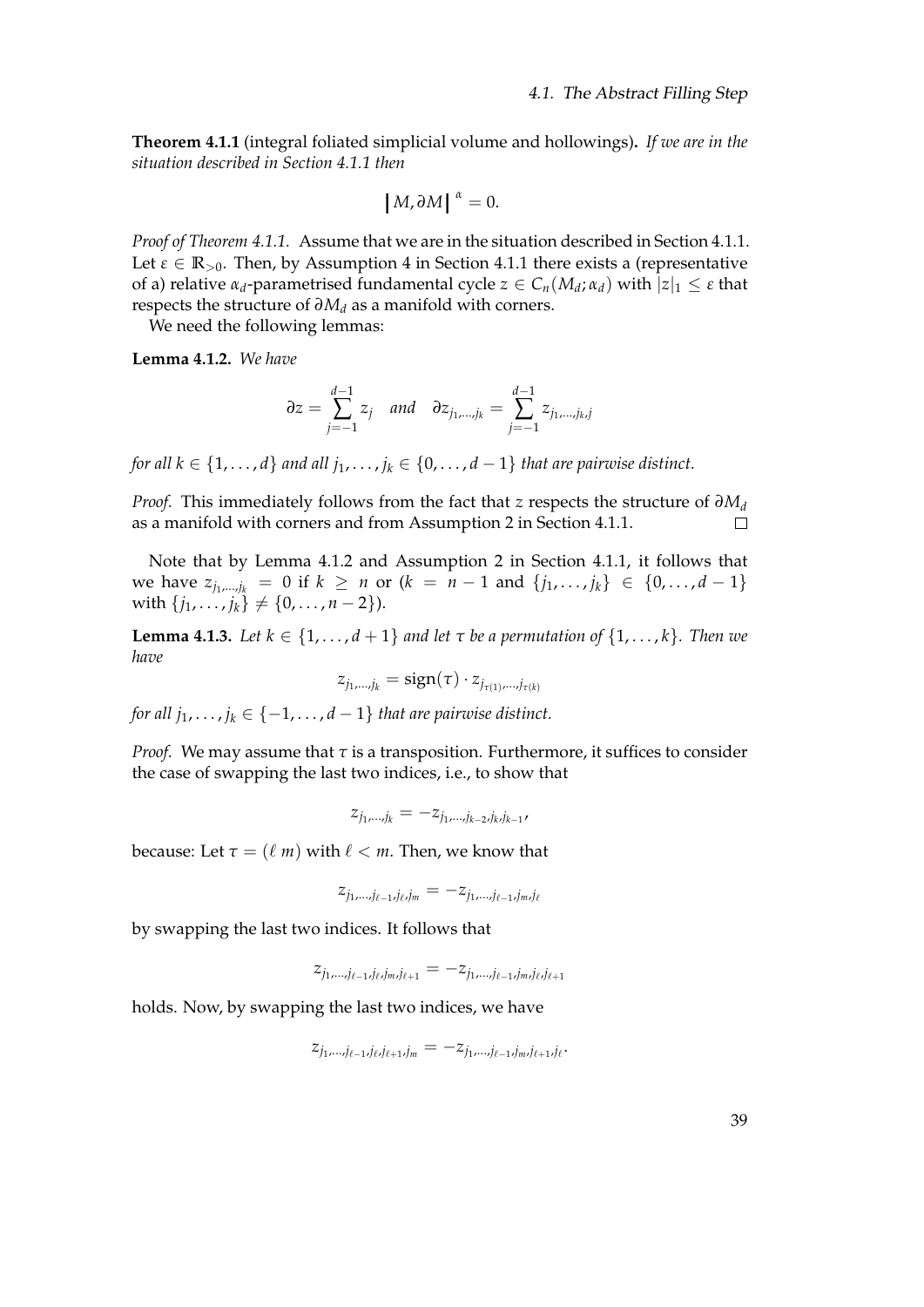Continuing this pattern, we obtain

$$
z_{j_1,\ldots,j_m}=-z_{j_1,\ldots,j_{\ell-1},j_m,j_{\ell+1},\ldots,j_{m-1},j_\ell}.
$$

Then it follows that

$$
z_{j_1,...,j_k} = -z_{j_1,...,j_{\ell-1},j_m,j_{\ell+1},...,j_{m-1},j_{\ell},j_{m+1},...,j_k}
$$

holds. Therefore, we only have to prove the case of swapping the last two indices. By Lemma [4.1.2](#page-50-1) we have

$$
0=\partial\partial z_{j_1,\dots,j_{k-2}}=\sum_{j=-1}^{d-1}\partial z_{j_1,\dots,j_{k-2},j}=\sum_{j=-1}^{d-1}\sum_{i=-1}^{d-1}z_{j_1,\dots,j_{k-2},j,i}
$$

Since *z* respects the structure of  $M_d$  as a manifold with corners by assumption, it follows that the only term that can cancel  $z_{j_1,\dots,j_k}$  out is a term that has the same indices, namely *zj*1,...,*jk*−<sup>2</sup> ,*jk* ,*jk*−<sup>1</sup> and therefore,

$$
z_{j_1,...,j_k} = -z_{j_1,...,j_{k-2},j_k,j_{k-1}}
$$

holds.

<span id="page-51-0"></span>**Lemma 4.1.4.** *For all k* ∈ {1, . . . , *d*} *and all*  $j_1$ , . . . ,  $j_k$  ∈ {0, . . . , *d* − 1} *there exist families of chains*

$$
w_{j_1,...,j_k} \in C_{n-k+1}(X_{j_1,...,j_k}; \alpha'_{j_1,...,j_k})
$$

*and*

$$
w_{j_1,\dots,j_k,-1} \in C_{n-k}(X_{j_1,\dots,j_k,-1};\alpha'_{j_1,\dots,j_k,-1})
$$

*satisfying the following conditions:*

- *1. The chains wj*1,...,*j<sup>k</sup> and wj*1,...,*j<sup>k</sup>* ,−<sup>1</sup> *are alternating with respect to permutations of the indices j*1, . . . , *j<sup>k</sup> .*
- *2. We have*

$$
\partial w_{j_1,\dots,j_k} = P_{d,j_1}(z_{j_1,\dots,j_k}) - \sum_{j=-1}^{d-1} w_{j_1,\dots,j_k,j}
$$

*and*

$$
\partial w_{j_1,\dots,j_k,-1} = P_{d,j_1}(z_{j_1,\dots,j_k,-1}) + \sum_{j=0}^{d-1} w_{j_1,\dots,j_k,j,-1}.
$$

*3.* Let C be a  $\ell$ -UBC-constant for all  $X_{j_1,...,j_k}$  for all degrees  $\ell \in \{1,\ldots,n-1\}$  (which *exists by Assumption 3 in Section [4.1.1\)](#page-46-0). Then we have*

$$
|w_{j_1,...,j_k}|_1 \leq C \cdot B^{n-k+1} \cdot (n+1)! \cdot |z|_1
$$

*where*  $B := 1 + C \cdot d$ .

 $\Box$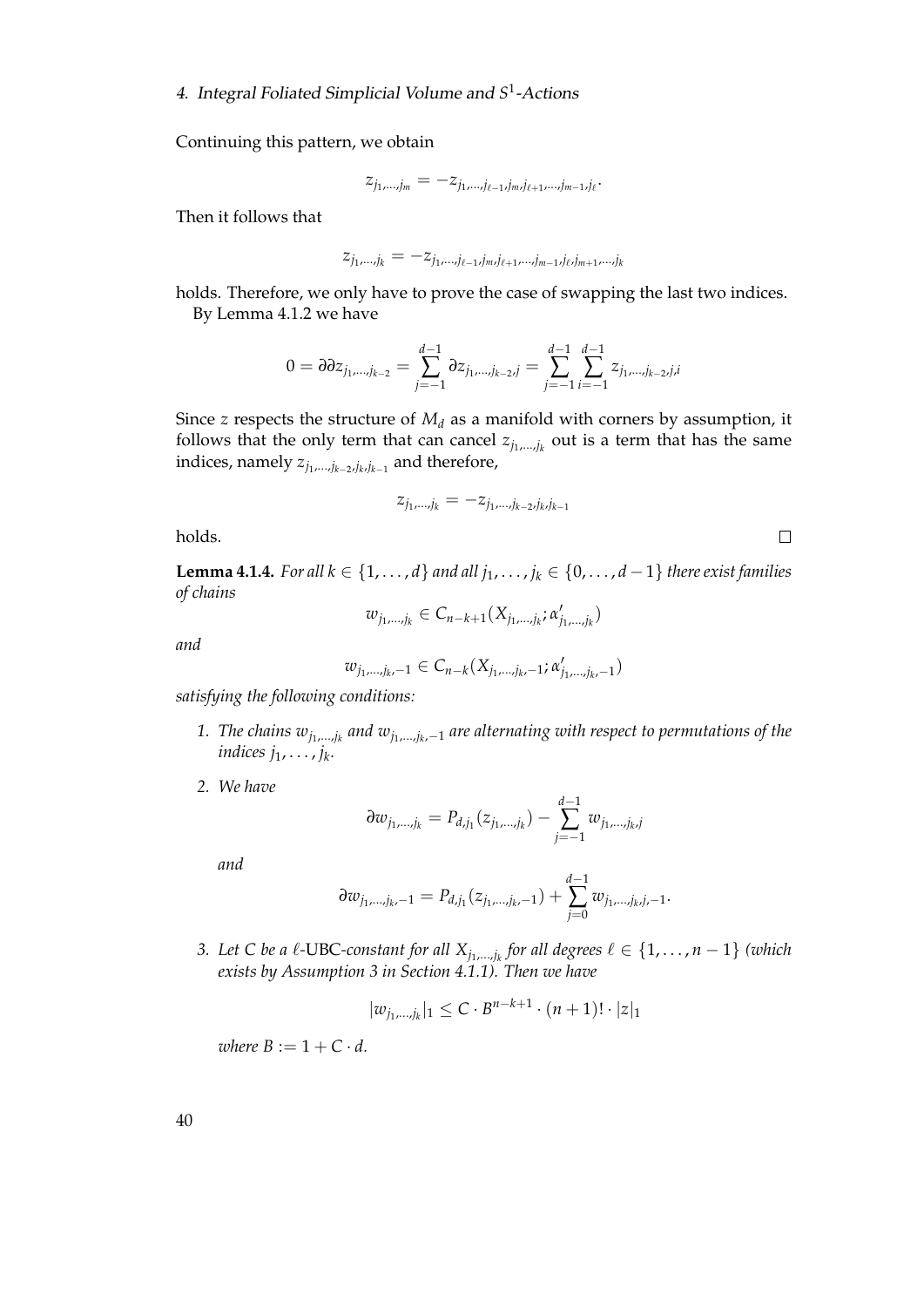*Proof.* We prove the lemma by downward induction on *k*. If  $k \ge n$  we set  $w_{j_1,...,j_k} :=$ 0. Let  $k = n - 1$ . If  $\{j_1, ..., j_k\}$  ≠  $\{0, ..., n-2\}$ , we set  $w_{j_1,...,j_k} := 0$ . By Lemma [4.1.2](#page-50-1) and Assumption 2 in Section [4.1.1](#page-46-0) we have

$$
\partial z_{n-2,\dots,0} = \sum_{j=-1}^{d-1} z_{n-2,\dots,0,j} = 0
$$

Therefore,  $\tilde{z}_{n-2,...,0} := P_{d,n-2}(z_{n-2,...,0})$  is a cycle in  $C_1(X_{n-2,...,0}; \alpha'_{n-2,...,0})$ , which is null-homologous by Assumption 4 in Section [4.1.1.](#page-46-0) Because *Xn*−2,...,0 satisfies parametrised UBC by Assumption 3 in Section [4.1.1,](#page-46-0) there exists a chain *wn*−2,...,0 with

$$
\partial w_{n-2,\dots,0}=P_{d,n-2}(z_{n-2,\dots,0})
$$

and

$$
|w_{n-2,...,0}|_1 \leq C \cdot |z_{n-2,...,0}|_1 \leq C \cdot (n+1)! \cdot |z|_1,
$$

where the term  $(n + 1)!$  comes from the operator norm of the boundary maps. For each permutation  $\tau$  of  $\{0, \ldots, n-2\}$  we set

$$
w_{\tau(n-2), \ldots, \tau(0))} := \text{sign}(\tau) \cdot P_{d, \tau(n-2)}(w_{n-2, \ldots, 0}).
$$

The induction step consists of two parts. Let  $k \in \{1, \ldots, n-2\}$  such that  $w_{j_1,\ldots,j_k,j_k}$ is defined for all  $j_1, \ldots, j_k \in \{0, \ldots, d-1\}$  and all  $j \in \{0, \ldots, d-1\}$ . We first construct  $w_{j_1,...,j_k,-1}$  and then  $w_{j_1,...,j_k}$  for all  $j_1,...,j_k \in \{0,...,d-1\}$ . To this end, let *j*<sub>1</sub>, . . . *, j*<sub>*k*</sub> ∈ {0*,* . . . *, d* − 1} with *j*<sub>1</sub> > *j*<sub>2</sub> > · · · > *j*<sub>*k*</sub>.

**Step 1:** We want to define *wj*1,...,*j<sup>k</sup>* ,−1. We consider

$$
\hat{z}_{j_1,\dots,j_k} := P_{d,j_1}(z_{j_1,\dots,j_k}) - \sum_{j=0}^{d-1} w_{j_1,\dots,j_k,j} \in C_{n-k}(X_{j_1,\dots,j_k}; \alpha'_{j_1,\dots,j_k})
$$

and use Lemma [4.1.2](#page-50-1) and the formula in statement 2 of Lemma [4.1.4](#page-51-0) for all  $\partial w_{j_1,...,j_k,j_l}$ with  $j \geq 0$  to verify that

$$
\partial \hat{z}_{j_1,\dots,j_k} = P_{d,j_1}(\partial z_{j_1,\dots,j_k}) - \sum_{j=0}^{d-1} \partial w_{j_1,\dots,j_k,j}
$$
  
\n
$$
= \sum_{j=-1}^{d-1} P_{d,j_1}(z_{j_1,\dots,j_k,j}) - \sum_{j=0}^{d-1} P_{d,j_1}(z_{j_1,\dots,j_k,j}) + \sum_{j=0}^{d-1} \sum_{i=-1}^{d-1} w_{j_1,\dots,j_k,j,i}
$$
  
\n
$$
= P_{d,j_1}(z_{j_1,\dots,j_k,-1}) + \sum_{j=0}^{d-1} w_{j_1,\dots,j_k,j,-1},
$$

where for the last equality we observe that

$$
\sum_{j=0}^{d-1} \sum_{i=0}^{d-1} w_{j_1,\dots,j_k,j,i} = 0
$$

41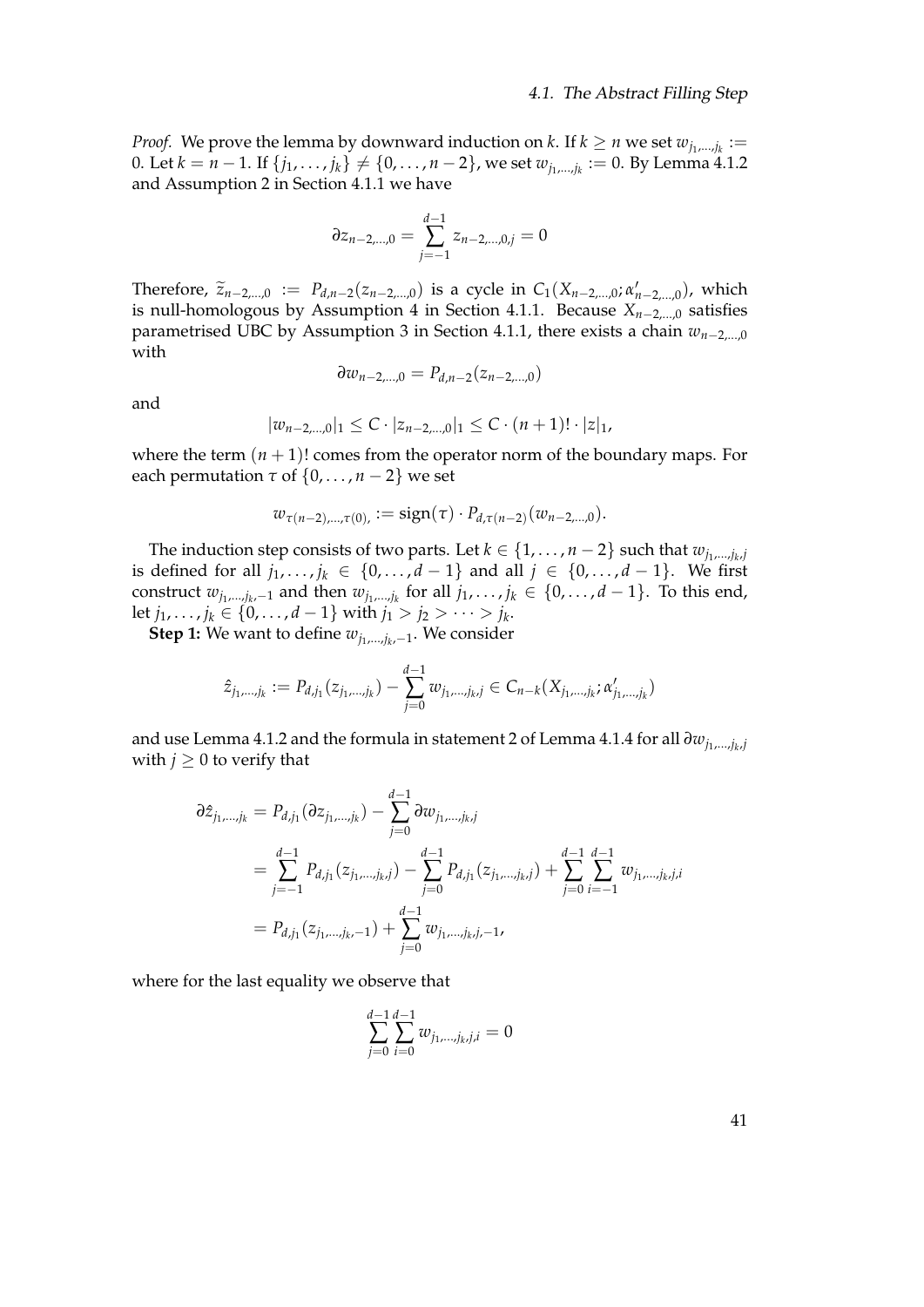since the  $w_{j_1,...,j_k}$  are alternating with respect to permutations of the indices  $j_1,\ldots,j_k$ . We have that

$$
\partial \hat{z}_{j_1,\dots,j_k} \in C_{n-k-1}(X_{j_1,\dots,j_k-1}; \alpha'_{j_1,\dots,j_k-1})
$$

is a cycle, which is null-homologous because *Xj*1,...,*j<sup>k</sup>* ,−<sup>1</sup> is a union of connected components in  $X_{j_1,...,j_k}$  and we can set

$$
w_{j_1,\ldots,j_k,-1}:=(\hat{z}_{j_1,\ldots,j_k})|_{X_{j_1,\ldots,j_k,-1}}\in C_{n-k}(X_{j_1,\ldots,j_k,-1};\alpha'_{j_1,\ldots,j_k,-1}).
$$

For all  $i_1, \ldots, i_k \in \{0, \ldots, d-1\}$ , we define  $w_{i_1, \ldots, i_k, -1} := 0$  if  $i_1, \ldots, i_k$  are not pairwise distinct and otherwise we define

$$
w_{i_1,...,i_k,-1} := \text{sign}(\tau) \cdot P_{i_{\tau(1)},i_1}(w_{i_{\tau(1)},...,i_{\tau(k)},-1}),
$$

where  $\tau$  is the permutation on  $\{1, \ldots, k\}$  with  $i_{\tau(1)} > \cdots > i_{\tau(k)}$ .

**Step 2:** Now, we want to define *wj*1,...,*j<sup>k</sup>* . We observe that

$$
\widetilde{z}_{j_1,\dots,j_k} := P_{d,j_1}(z_{j_1,\dots,j_k}) - \sum_{j=-1}^{d-1} w_{j_1,\dots,j_k,j} = \hat{z}_{j_1,\dots,j_k} - w_{j_1,\dots,j_k-1}
$$

is a cycle in  $C_{n-k}(X_{j_1,...,j_k}; \alpha'_j)$ *j*<sub>1</sub>,...,*j*<sub>k</sub>). Furthermore, the cycle  $\widetilde{z}_{j_1,...,j_k}$  is null-homologous<br>blacks</sub> because by assumption we have

$$
H_{\ell}(X_{j_1,\ldots,j_k};\alpha'_{j_1,\ldots,j_k})\cong 0
$$

for all  $\ell \in \mathbb{N}_{\geq 2}$ . We can apply the parametrised uniform boundary condition for  $X_{j_1,...,j_k}$ . Then, there exists a chain  $w_{j_1,...,j_k} \in C_{n-k+1}(X_{j_1,...,j_k}; \alpha'_j)$  $\mathcal{I}_{j_1,...,j_k}^{\prime}$ ) with

$$
\partial w_{j_1,\dots,j_k} = \widetilde{z}_{j_1,\dots,j_k} = P_{d,j_1}(z_{j_1,\dots,j_k}) - \sum_{j=-1}^{d-1} w_{j_1,\dots,j_k,j}
$$

and

$$
|w_{j_1,\dots,j_k}|_1 \leq C \cdot |\tilde{z}_{j_1,\dots,j_k}|_1
$$
  
\n
$$
\leq C \cdot |\hat{z}_{j_1,\dots,j_k}|_1
$$
  
\n
$$
\leq C \cdot (n+1)! \cdot |z|_1 + C \cdot d \cdot C \cdot B^{n-k-1+1} \cdot (n+1)! \cdot |z|_1
$$
  
\n
$$
\leq (1+C \cdot d) \cdot B^{n-k} \cdot C \cdot (n+1)! \cdot |z|_1
$$
  
\n
$$
= C \cdot B^{n-k+1} \cdot (n+1)! \cdot |z|_1,
$$

where the second inequality follows from the definition of  $w_{j_1,...,j_k,-1}$  and the last inequality follows from  $B\geq 1$ . For all  $i_1,\ldots,i_k\in\{0,\ldots,d-1\}$ , we define  $w_{i_1,\ldots,i_k}:=$ 0 if  $i_1$ , . . . ,  $i_k$  are not pairwise distinct and otherwise we define

$$
w_{i_1,...,i_k} := \text{sign}(\tau) \cdot P_{i_{\tau(1)},i_1}(w_{i_{\tau(1)},...,i_{\tau(k)}}),
$$

where  $\tau$  is the unique permutation on  $\{1,\ldots,k\}$  with  $i_{\tau(1)} > \cdots > i_{\tau(k)}$ .

By induction the lemma follows.

 $\Box$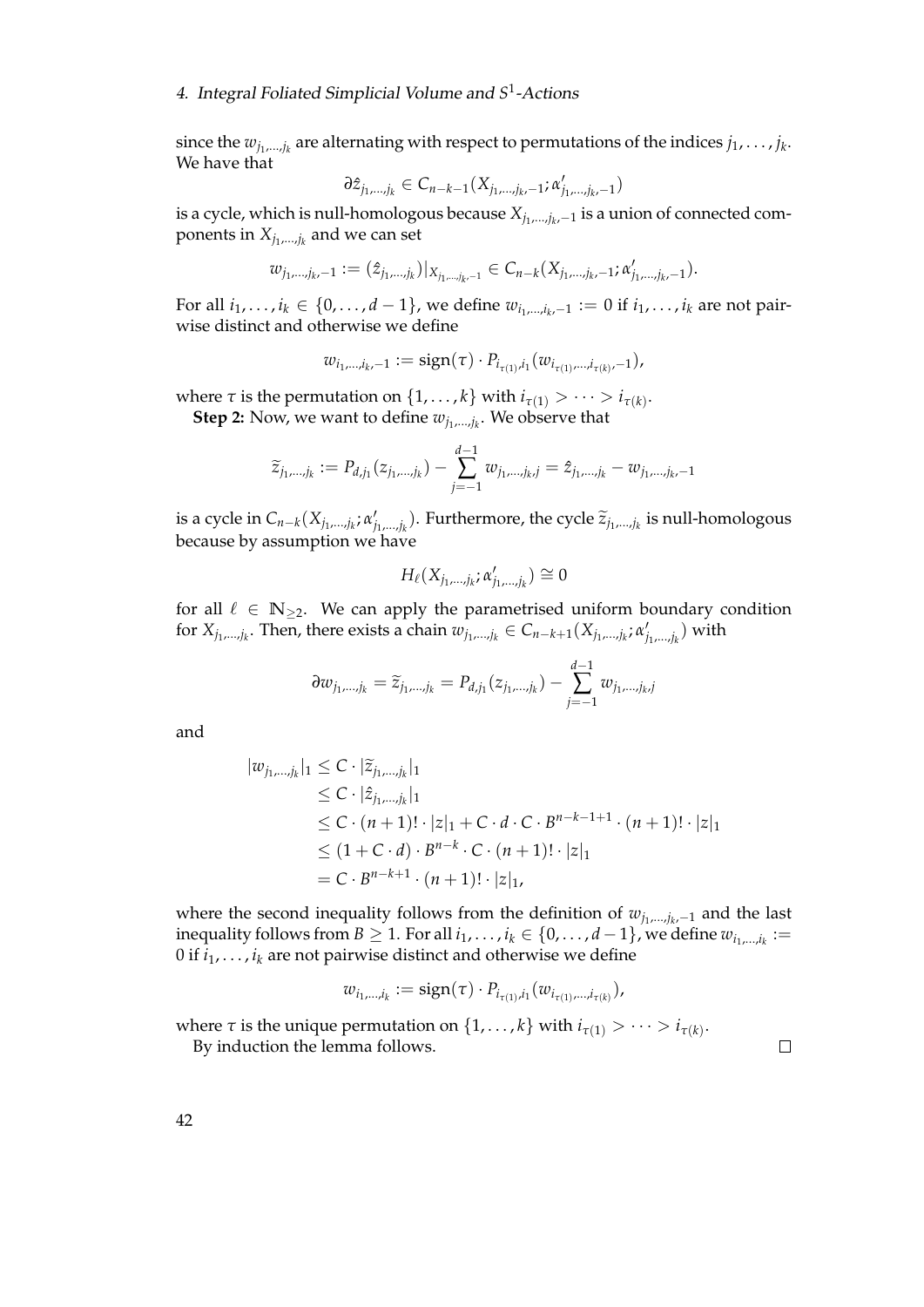$$
C_n(U, \partial U; \mathbb{Z}) \longrightarrow C_n(M_d, M_d \setminus U; \alpha_d) \longleftarrow C_n(M_d, \partial M_d; \alpha_d)
$$
  
\n
$$
\downarrow \qquad \qquad \downarrow
$$
  
\n
$$
C_n(U, \partial U; \mathbb{Z}) \longrightarrow C_n(M, M \setminus U; \alpha) \longleftarrow C_n(M, \partial M; \alpha)
$$

<span id="page-54-1"></span>Figure 4.1.: Proving that z' is a (local) fundamental cycle

To finish the proof of Theorem [4.1.1](#page-50-0) we set

$$
z' := P_{d,0}(z) - \sum_{j=0}^{d-1} P_{j,0}(w_j).
$$

Then, z' is a relative cycle with

$$
|z'|_1 \leq C \cdot B^n \cdot (n+1)! \cdot \varepsilon.
$$

It is left so show, that *z'* is a relative *α*-parametrised fundamental cycle of *M*. Let  $U \subset M^{\circ}$  be an embedded *n*-ball in the interior of *M* with  $U \cap p_{d,0}(\partial M_d) = \emptyset$ , i.e., *U* is not affected by any of the hollowings (this exists by Assumption 1). By the local criterion for parametrised fundamental cycles (see Proposition [1.3.11\)](#page-26-0) it is left to show that  $z'$  represents the image of  $[U,\partial U]_{\mathbb{Z}}$  in  $H_n(M,M \setminus U;\alpha)$ . By construction and the choice of *U* we have  $P_{d,0}(z) = z'$  in  $C_n(M, M \setminus U; \alpha)$ . Since *z* is a parametrised relative fundamental cycle of *M<sup>d</sup>* , we have that *z* represents the image of  $[U,\partial U]_{\mathbb{Z}}$  in  $H_n(M_d,M_d \setminus U; \alpha_d)$  (note that this also holds if  $M_d$  is not con-nected). By the commutativity of the diagram Figure [4.1](#page-54-1) it follows that also  $P_{d,0}(z)$ represents the image of  $[U, \partial U]_{\mathbb{Z}}$  in  $H_n(M, M \setminus U; \alpha)$ . Hence, *z'* is a relative *α*parametrised fundamental cycle of *M*.

Since  $\varepsilon$  can be chosen arbitrarily small, we have  $|M, \partial M|^{a} = 0$ .  $\Box$ 

# <span id="page-54-0"></span>4.2. The Deconstruction Step for the Case of  $S^1$ -Actions

Now, we focus on manifolds with non-trivial *S* 1 -action. Since we already worked out the filling step in the previous section, we will now mainly discuss the deconstruction step and then we have to verify that we can apply the filling technique from Section [4.1.](#page-45-0) The goal is to prove the following theorem.

<span id="page-54-2"></span>**Theorem 4.2.1** (parametrised simplicial volume and S<sup>1</sup>-actions [\[12,](#page-83-5) Theorem 1.1]). *Let M be a smooth oriented compact connected manifold that admits a non-trivial smooth S* 1 *-action. Let α be a standard π*(*M*)*-space that restricts to essentially free standard spaces on every orbit.* Then,  $|M, \partial M| \stackrel{\alpha}{=} 0$ .<br>In particular, if the inclusion of ever

*In particular, if the inclusion of every orbit*  $S^1 \cdot x$  *into*  $M$  *is*  $\pi_1$ *-injective then we have*  $|M, \partial M|^\alpha = 0$  *for all essentially free standard*  $\pi(M)$ *-spaces*  $\alpha$ *.*  $[M, \partial M]$ <sup>*α*</sup> = 0 *for all essentially free standard*  $\pi(M)$ *-spaces α.*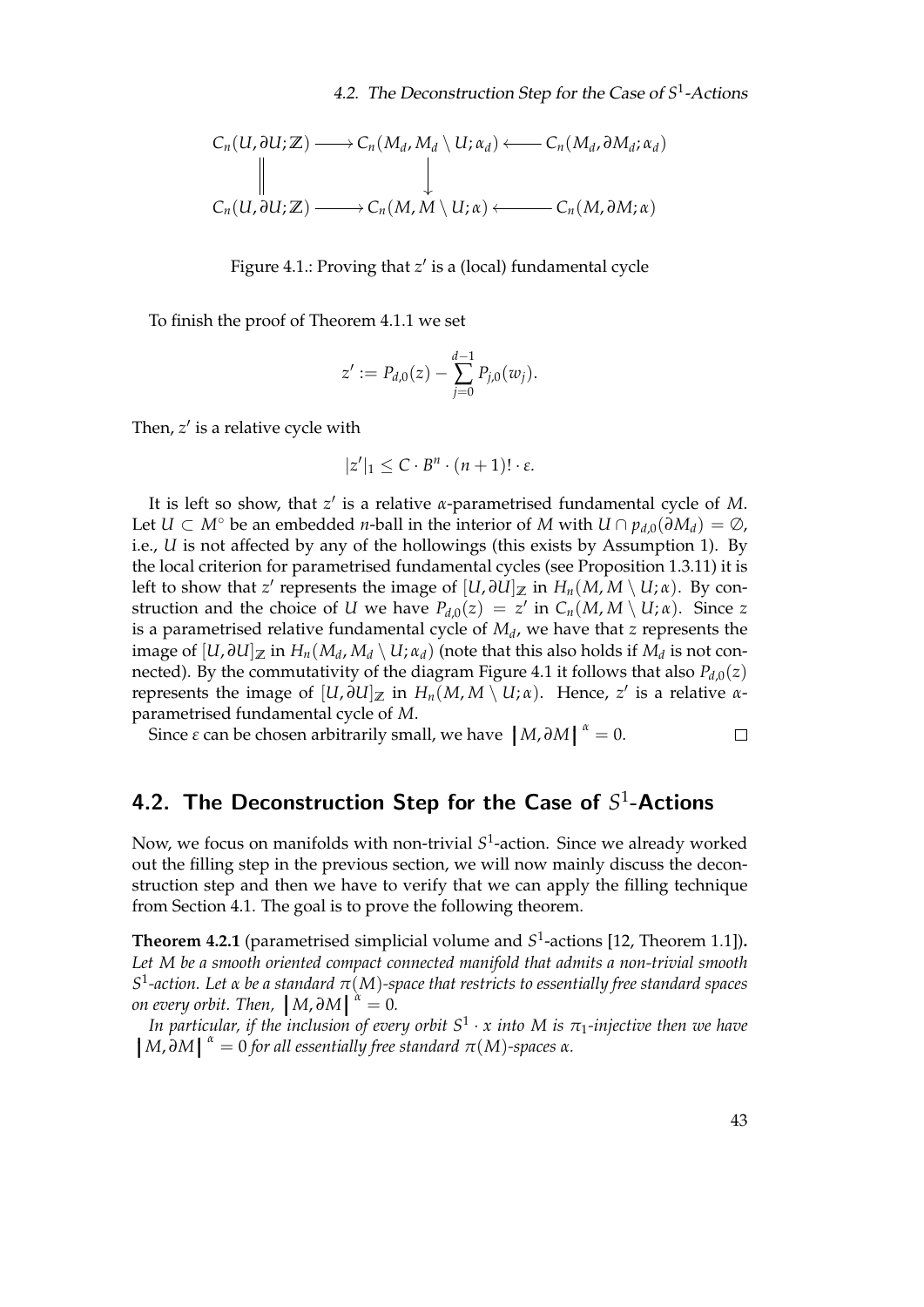*Proof.* We begin by investigating the structure on *M* that comes with the non-trivial *S* 1 -action. The details and references can be found in Appendix [A.](#page-68-0) Without loss of generality, we may assume that the  $S^1$ -action is *effective*, i.e., there exists no  $g \in$  $S^1 \setminus \{e\}$  with  $g \cdot x = x$  for all  $x \in M$ . From that, it follows that the *principal orbit type* is  $(1)$ , i.e., the set of points in *M* with isotropy group  $\{1\} \subset S^1$  is dense in *M*. Let *F* be the fixed point set, for all  $r \in \mathbb{N}_{\geq 2}$ , let  $L_r$  be the set of points whose isotropy groups contain  $\{0, 1/r, \ldots, (r-1)/r\} \subset \mathbb{R}/\mathbb{Z} \cong S^1$  and let  $L := \bigcup_{r \in \mathbb{N}_{\geq 2}} L_r$ . Then *F*, *L* and each *L<sup>r</sup>* are smooth invariant submanifolds of *M* and for sufficiently large *r* the set  $L_r \setminus F$  is empty. Furthermore, there exists a triangulation of the orbit space M such that open simplices have constant isotropy group and  $\overline{F}$  and all  $\overline{L}_r$  are subcomplexes. We have

$$
\dim F \leq n-2 \quad \text{and} \quad \dim L \setminus F \leq n-2
$$

and therefore for the orbit spaces we have

$$
\dim \overline{F} \leq n-2 \quad \text{and} \quad \dim \overline{L} \setminus \overline{F} \leq n-3.
$$

Now, we consider the sequence of hollowings

$$
M_{2n-3} \stackrel{p_{2n-4}}{\longrightarrow} M_{2n-4} \longrightarrow \cdots \longrightarrow M_2 \stackrel{p_1}{\longrightarrow} M_1 \stackrel{p_0}{\longrightarrow} M_0 = M
$$

specified in the following: For all  $j \in \{0, \ldots, 2n-4\}$  the map  $p_j$  is a hollowing of *M<sup>j</sup>* at *X<sup>j</sup>* , where

• for all  $j \in \{0, \ldots, n-2\}$  we define

$$
X_j := p_{j-1}^* \cdots p_0^* q^{-1} (\overline{M}^{(j)} \cap \overline{F})
$$

• and for all  $j \in \{n-1, ..., 2n-4\}$  we set

$$
X_j := p_{j-1}^* \cdots p_0^* q^{-1} (\overline{M}^{(j-n+1)}).
$$

Here *q* : *M*  $\longrightarrow \overline{M}$  is the orbit map. This is an admissible sequence of equivariant hollowings (see Definition [B.3.1\)](#page-78-0). Furthermore, note that we never hollow at an (*n* − 2)-simplex in the triangulation of *M* that is part of *∂M* because the dimension of the fixed point set of *∂M* is bounded by *n* − 3 (see Appendix [B\)](#page-72-0).

In the following we use the notation from Section [4.1.1.](#page-46-0) In order to apply Theorem [4.1.1](#page-50-0) we need to show that the assumptions listed in Section [4.1.1](#page-46-0) are satisfied.

Assumption 1 holds obviously, since we can set *U* to be an open ball in the preimage of an open  $(n - 1)$ -simplex in the triangulation of  $\overline{M}$ .

The first part of Assumption 2, i.e., that we have decompositions

$$
\angle^{(k)} M_{2n-3} = \bigcup \widetilde{N}_{j_1,\dots,j_k} \quad \text{and} \quad \partial \widetilde{N}_{j_1,\dots,j_k} = \bigcup_{j=-1}^{2n-4} \widetilde{N}_{j_1,\dots,j_k,j}
$$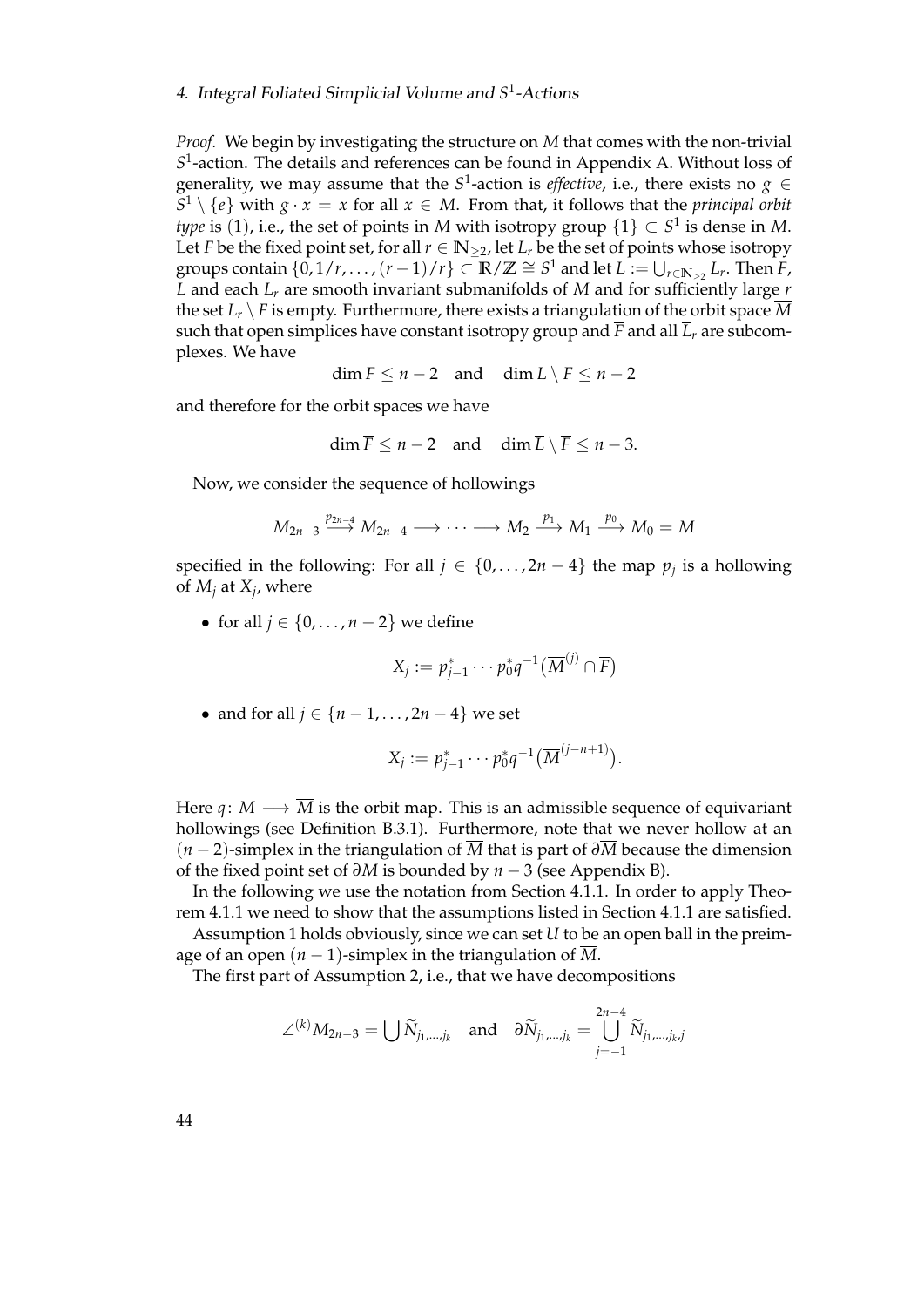

<span id="page-56-0"></span>Figure 4.2.: Decomposition of the boundary of  $\Delta^2$  with the 0-skeleton and the 1skeleton removed (also compare to Figure [4.3\)](#page-57-0)

into subpolyhedra, also follows from the construction (see Figure [4.2](#page-56-0) for an illustration of such a decomposition). We will discuss the second part of Assumption 2 later (see Lemma [4.2.6\)](#page-59-0).

We first want to investigate the structure of the *Xj*1,...,*j<sup>k</sup>* and of *M*2*n*−3.

<span id="page-56-1"></span>**Lemma 4.2.2.** *Let*  $k \in \{1, ..., 2n - 3\}$  *and let*  $j_1, ..., j_k \in \{0, ..., 2n - 4\}$  *with*  $j_1 >$  $\cdots > j_k.$  Then each connected component of  $\overline{X}_{j_1,...,j_k}$  is contractible.

*Proof.* Let  $\ell \in \mathbb{N}$ . We consider the sequence of hollowings

$$
\Delta^\ell_\ell \longrightarrow \Delta^\ell_{\ell-1} \longrightarrow \cdots \longrightarrow \Delta^\ell_1 \longrightarrow \Delta^\ell_0 = \Delta^\ell
$$

of the standard  $\ell$ -simplex with the standard triangulation, where we hollow at the pullbacks of the skeleta (see Figure [4.3](#page-57-0) for an illustration of this sequence for  $\ell = 2$ ). By construction, each connected component of  $\overline{X}_{j_1}$  is homeomorphic to  $\Delta^\ell_\ell$  and thus is contractible, where  $\ell = j_1$  if  $j_1 \in \{0, \ldots, n-2\}$  and  $\ell = j_1 - n + 1$  if  $j_1 \in \{n-1\}$  $1, \ldots, 2n-4$ .

Under this identification, each connected component of  $\overline{X}_{j_1,...,j_k}$  for  $k \geq 2$  is one of the closures of the connected components of

$$
\angle^{(k-1)} \Delta^\ell_\ell \setminus \angle^{(k)} \Delta^\ell_\ell.
$$

Indeed, <u>two distinct components</u> *A*, *B* of  $\angle^{(k-1)}\Delta^{\ell}$   $\setminus\angle^{(k)}\Delta^{\ell}$  with non-trivial intersection  $\overline{A} \cap \overline{B}$  of the closures are mapped to faces of  $\Delta$  that do *not* have the same dimension, but all components of  $X_{j_1,...,j_k}$  are mapped to  $\ell$ -dimensional faces of  $\Delta^{\ell}$ ,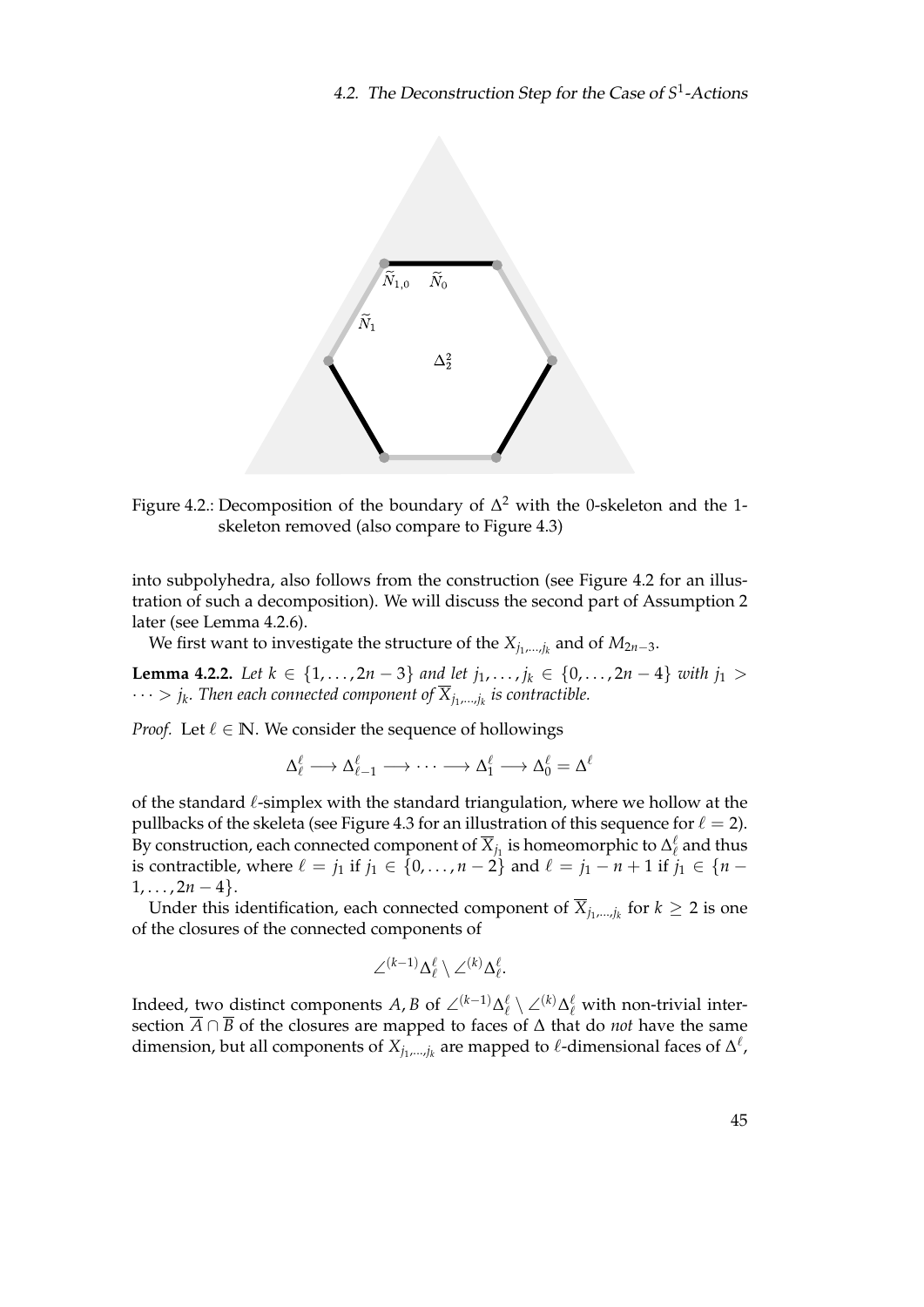

<span id="page-57-0"></span>Figure 4.3.: Sequence of hollowings of  $\Delta^2$ 

where  $\ell = j_k$  if  $j_k \in \{0, ..., n-2\}$  and  $\ell = j_k - n + 1$  if  $j_k \in \{n-1, ..., 2n-4\}$ . From the above, it follows that  $\overline{X}_{j_1,...,j_k}$  is homeomorphic to  $\Delta_{\ell-k+1}^{\ell-k+1}$  $\int_{\ell-k+1}^{\ell-k+1}$  and thus is contractible.

<span id="page-57-2"></span>**Lemma 4.2.3.** *Let*  $k \in \{1, ..., 2n - 3\}$  *and let*  $j_1, ..., j_k \in \{0, ..., 2n - 4\}$  *with*  $j_1 >$ · · · > *j<sup>k</sup> . Then we have*

$$
X_{j_1,\dots,j_k} \cong \begin{cases} \overline{X}_{j_1,\dots,j_k} & \text{if } 0 \le j_1 \le n-2 \\ \overline{X}_{j_1,\dots,j_k} \times S^1 & \text{if } n-1 \le j_1 \le 2n-4. \end{cases}
$$

*Proof.* If  $j_1 \in \{0, \ldots, n-2\}$ , we have by construction

$$
X_{j_1,\dots,j_k}\subset X_{j_1}\subset p_{j_1-1}^*\dots p_0^*F.
$$

That means that  $S^1$  acts trivially on  $X_{j_1,...,j_k}$  and therefore

$$
X_{j_1,\dots,j_k}\cong \overline{X}_{j_1,\dots,j_k}.
$$

If  $j_1 \in \{n-1, \ldots, 2n-4\}$  and Y is a connected component of  $X_{j_1,\ldots,j_k}$  then either the restriction of the  $S^1$ -action on  $M_{j_1}$  to  $Y$  is free or the orbit type of all points in  $Y$ is  $(H) = \left(\{0, 1/r, 2/r, \ldots, (r-1)/r\}\right)$  for some  $r \in \mathbb{R}_{\geq 2}$  (since we already removed the fixed points and because open simplices in  $\overline{M}$  have constant orbit type). In the second case we consider the free action of  $S^1 \cong S^1/H$  on *Y*. Thus,  $X_{j_1,...,j_k}$  is the total space of a principal  $S^1$ -bundle over the contractible space  $\overline{X}_{j_1,...,j_k}$  and therefore a trivial *S* 1 -bundle.  $\Box$ 

<span id="page-57-1"></span>**Lemma 4.2.4.** We have  $M_{2n-3} \cong \overline{M}_{2n-3} \times S^1$  as manifolds with corners.

*Proof.* As discussed above, we have dim  $\overline{F} \le n - 2$  and dim  $\overline{L} \setminus \overline{F} \le n - 3$ . Therefore, the *S* 1 -action on *M*2*n*−<sup>3</sup> is free by construction. The space

$$
\overline{M}' := \overline{M} \setminus (\overline{M}^{(n-3)} \cup \overline{F})
$$

and thus also  $\overline{M}_{2n-3}$  has the homotopy type of a 1-complex. More precisely, we consider the graph *G* that is dual to the simplicial complex *K*, which we have chosen to triangulate  $\overline{M}$ , given by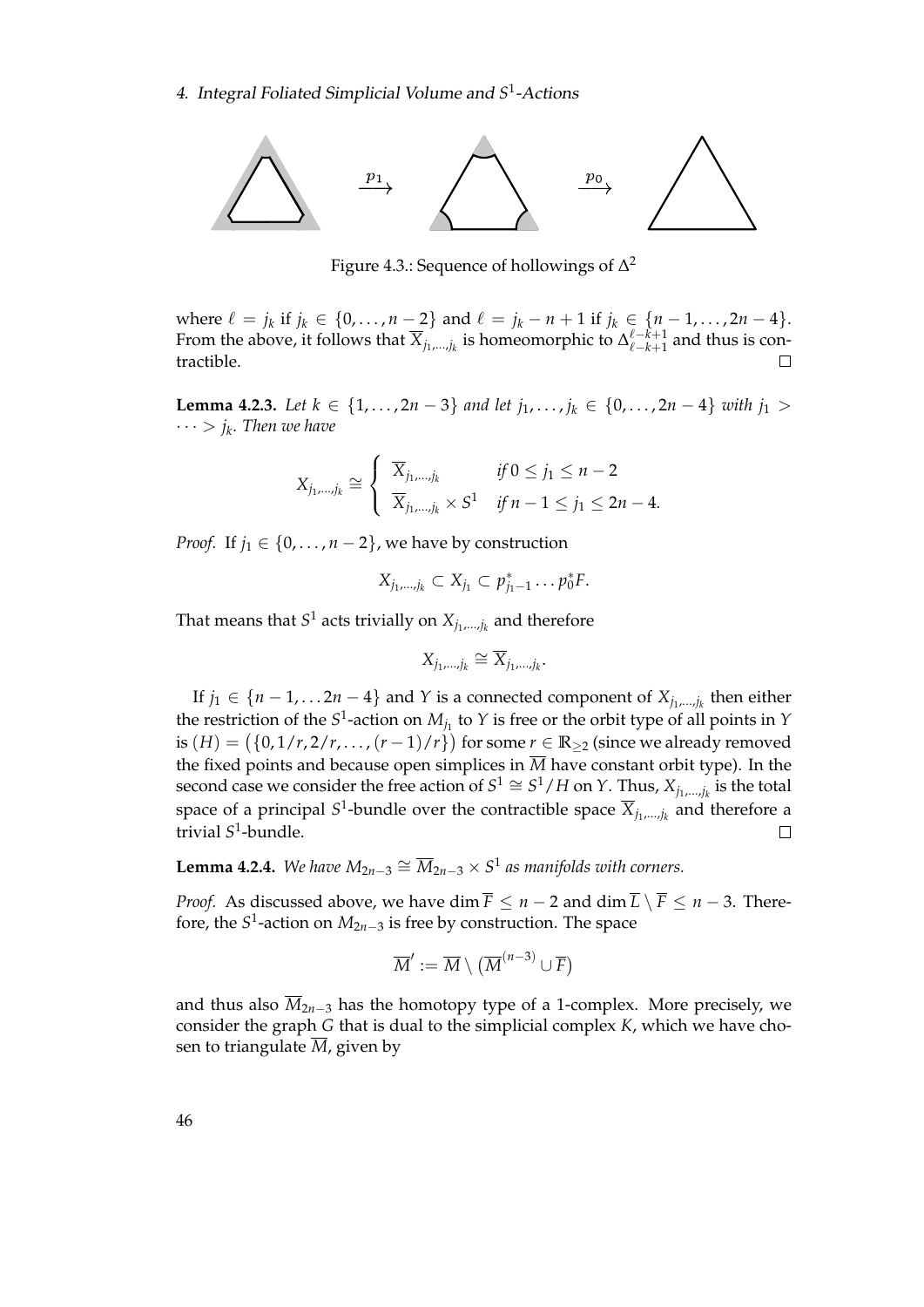- one vertex for each (*n* − 1)-simplex and one for each (*n* − 2)-simplex that is not part of  $\overline{F}$  and
- an edge between two vertices if and only if one vertex corresponds to an (*n* − 1)-simplex and the other corresponds to an (*n* − 2)-face of that simplex.

Note, that there exist no simplices of dimension *n* or higher and that all  $(n - 2)$ simplices are a face of an (*n* − 1)-simplex in our case. The graph *G* can be identified with a subcomplex of the barycentric subdivision of *K* such that the geometric realization of this subcomplex lies in  $\overline{M}'$ . One can now show that this embedded graph is a deformation retract of  $\overline{M}'$  for example by retracting every  $(n-1)$ -simplex to a 1-dimensional star (that is the part of the embedded graph lying in that simplex) in a way that these retractions fit together on the connecting (*n* − 2)-simplices.

Since any principal *S* 1 -bundle over a 1-complex is trivial, we have that *M*2*n*−<sup>3</sup> and *M*2*n*−<sup>3</sup> × *S* <sup>1</sup> are homeomorphic via a homeomorphism *f* such that the diagram

$$
M_{2n-3} \xrightarrow{f} \overline{M}_{2n-3} \times S^1
$$
\n
$$
q_{2n-3} \downarrow \qquad \qquad \downarrow p_{\overline{M}_{2n-3}}
$$
\n
$$
\overline{M}_{2n-3} \xrightarrow{f} \overline{M}_{2n-3}
$$

commutes. That the homeomorphism *f* respects the structures of manifolds with corners follows from the commutativity of above diagram together with the fact that the corners  $\angle^{(k)}$  *M*<sub>2*n*−3</sub> are invariant by construction. Here and in the following, we consider the structure as a manifold with corners on *M*2*n*−<sup>3</sup> (with the orientation such that the homeomorphism *f* is orientation-preserving) that arises from the "hollowings"  $\overline{p}_k$  in the orbit spaces, i.e., such that

$$
\angle^{(k)} \, \overline{M}_{2n-3} = q_{2n-3} (\angle^{(k)} M_{2n-3}),
$$

and the canonical structure as a manifold with corners on  $\overline{M}_{2n-3} \times S^1$ , i.e., such that

$$
\angle^{(k)}(\overline{M}_{2n-3}\times S^1)=(\angle^{(k)}\overline{M}_{2n-3})\times S^1.
$$

Now we can prove that the second part of Assumption 2 in Section [4.1.1](#page-46-0) holds.

<span id="page-58-0"></span>**Lemma 4.2.5.** *Let*  $k \in \{1, ..., 2n - 3\}$  *and let*  $j_1, ..., j_k \in \{0, ..., 2n - 4\}$  *with*  $j_1 >$  $\cdots$  > *j<sub>k</sub>*. If  $j_1 > n - 2$  and  $k > j_1 - n + 2$ , then we have  $N_{j_1,...,j_k} = \emptyset$ .

*Proof.* If there are  $i$ ,  $i' \in \{1, ..., 2n-3\}$  with  $i' = i + n - 1$  then  $\overline{N}_{i',i} = \overline{N}_{i'} \cap \overline{N}_i = \emptyset$ because: Let *Y*, *Y'* be connected components of  $\overline{N}_i$  and  $\overline{N}_{i^\prime}$  respectively. Then there are *i*-simplices  $\Delta$ ,  $\Delta'$  in the triangulation of  $\overline{M}$  such that *Y* is the pullback of  $\overline{p}_i^{-1}(\Delta_i)$ and *Y'* is the pullback of  $p_{i'}^{-1}$  $\overline{p}_{i'}^{-1}(\Delta_{i'})$ , where  $\Delta_i = \overline{p}_{i,0}^* \Delta$  denotes the pullback. Now, *Y* ∩ *Y*<sup> $\prime$ </sup> = ∅ follows from  $\Delta_i \cap \Delta'_{i'} = \emptyset$ . This holds obviously: Either  $\Delta$  and  $\Delta'$  are already disjoint, or they have a common face of dimension less than *i* and then the pullbacks  $\Delta_i$  and  $\Delta'_{i'}$  are disjoint.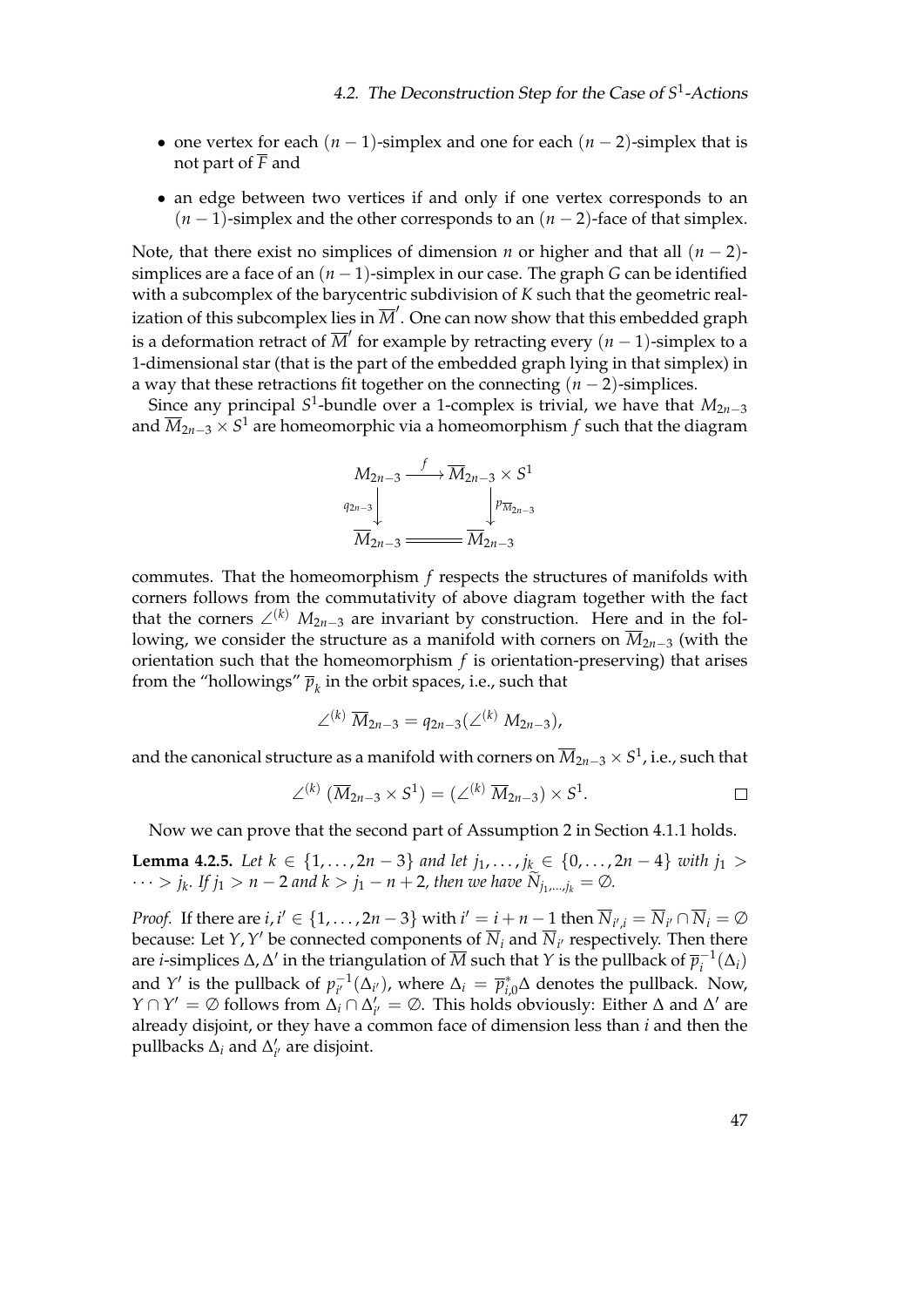If there is an *i* ∈ {1,...,2*n* − 3} with  $j_1 - n + 2 \le i \le n - 2$  then  $\overline{N}_{j_1,i} = \emptyset$ , because: Let *Y*, *Y'* be connected components of  $\overline{N}_{j_1}$  and  $\overline{N}_i$  respectively. Then there is a  $(j_1 - n + 1)$ -simplex ∆ and an *i*-simplex ∆' in the triangulation of  $\overline{M}$  such that *Y* is the pullback of  $p_i^{-1}$  $j_1^{-1}(\Delta_{j_1})$  and *Y*' is the pullback of  $p_i^{-1}(\Delta_i)$ . Now, we are in one of the following three cases:

- 1.  $\Delta$  and  $\Delta'$  are disjoint,
- 2.  $\Delta \cap \Delta'$  is a common face of dimension less than  $j_1 n + 1$ , or
- 3.  $\Delta$  is a face of  $\Delta'$ .

In the first two cases  $Y \cap Y' = \emptyset$  holds obviously. The third case is not possible because ∆' is a simplex in the simplicial complex  $\overline{\overline{F}}$ , i.e., the orbit space of the fixed points, but  $\Delta$  is not.

The result follows by elementary combinatorics: By the second paragraph of the proof, we may assume that for all  $i \in \{1, ..., k\}$  we either have

$$
0 \le j_i \le j_1 - n + 1
$$
 or  $n - 1 \le j_i \le j_1$ .

Since  $k > j_1 - n + 2$  there exist  $i, i' \in \{1, ..., k\}$  with  $j_{i'} = j_i + n - 1$ . Therefore,

$$
\widetilde{N}_{j_1,\dots,j_k}\subset \widetilde{N}_{i,i'}=\emptyset
$$

by the first paragraph of the proof.

<span id="page-59-0"></span>**Lemma 4.2.6.** *We have*  $\widetilde{N}_{j_1,\dots,j_k} = \emptyset$  *if either* 

- $k = n 1$  and  $j_1, \ldots, j_k \in \{0, \ldots, 2n 4\}$  with  $\{j_1, \ldots, j_k\} \neq \{0, \ldots, n 2\}$  or
- $k \in \{n, \ldots, 2n-2\}$  and  $j_1, \ldots, j_k \in \{-1, \ldots, 2n-4\}.$

*Proof.* The first part follows from Lemma [4.2.5,](#page-58-0) because we may assume that  $j_1$  >  $j_2 > \cdots > j_k$  holds and then we have

$$
k = n - 1 > n - 2 = 2n - 4 - n + 2 \ge j_1 - n + 2.
$$

The second part directly follows from Lemma [4.2.4](#page-57-1) because

$$
\angle^{(n)}(\overline{M}_{2n-3}\times S^1)=\emptyset.
$$

The following two lemmas show that Assumption 3 in Section [4.1.1](#page-46-0) is satisfied. Note that we have

$$
H_{\ell}(X_{j_1,\ldots,j_k};\alpha'_{j_1,\ldots,j_k})=0
$$

for all  $\ell \in \mathbb{N}_{\geq 2}$  by Lemma [4.2.3](#page-57-2) and Lemma [4.2.2.](#page-56-1)

**Lemma 4.2.7.** *For all k* ∈ {1,..., 2*n* − 3} *and*  $j_1$ ,...,  $j_k$  ∈ {0,..., 2*n* − 4} *with*  $j_1$  >  $\cdots > j_k$ , the standard  $\pi(X_{j_1,\dots,j_k})$ -space  $\alpha'_j$  $j_{1},...,j_{k}}$  is essentially free and  $C_{\ast}(X_{j_{1},...,j_{k}}; \alpha_{j_{k}}^{\prime})$ *j*1,...,*j<sup>k</sup>* ) *satisfies UBC in every degree.*

 $\Box$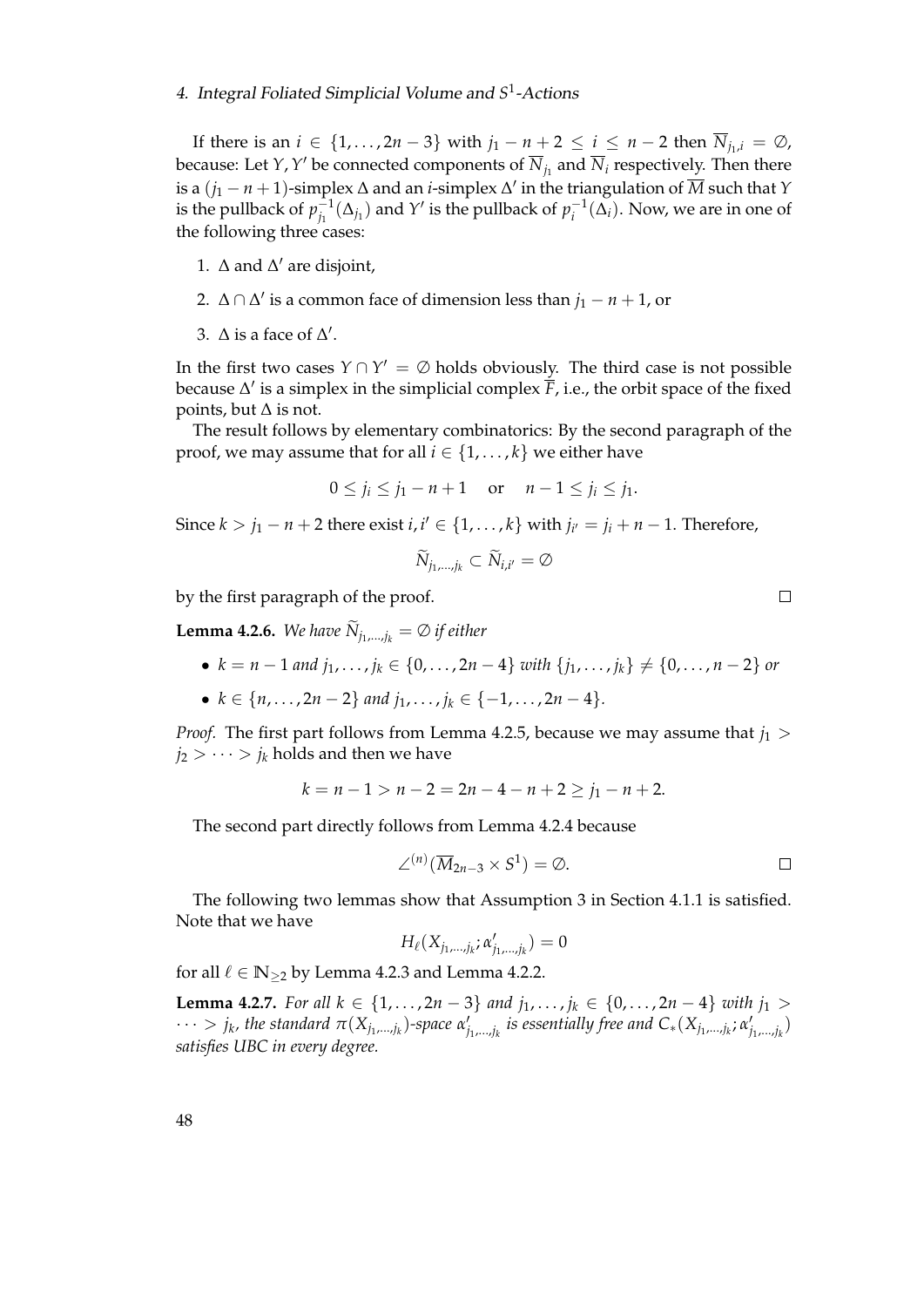*Proof.* By Lemma [4.2.2](#page-56-1) and Lemma [4.2.3](#page-57-2) we have that

$$
X_{j_1,\dots,j_k} \cong \overline{X}_{j_1,\dots,j_k} \times S^1 \quad \text{or} \quad X_{j_1,\dots,j_k} \cong \overline{X}_{j_1,\dots,j_k}
$$

and  $\overline{X}_{j_1,...,j_k}$  is contractible. Hence, the composition  $X_{j_1,...,j_k}\subset M_{j_1}\stackrel{p_{j_1,0}}{\longrightarrow} M$  is homotopic to the inclusion of finitely many disjoint *S* 1 -orbits and therefore the restriction  $\alpha'_i$ *j*1,...,*j<sup>k</sup>* of *αj*1,...,*j<sup>k</sup>* is essentially free by the assumptions of Theorem [4.2.1.](#page-54-2) The normed chain complex *C*∗(*Xj*1,...,*j<sup>k</sup>* ; *α* 0 *j*1,...,*j<sup>k</sup>* ) satisfies parametrised UBC because we know parametrised UBC for the point and for  $S^1$  (see Theorem [3.2.1\)](#page-33-0).  $\Box$ 

For the case with boundary we need in addition the following observation:

<span id="page-60-0"></span>**Lemma 4.2.8.** *For all k* ∈ {1,..., 2*n* − 3} *and*  $j_1$ ,...,  $j_k$  ∈ {0,..., 2*n* − 4} *with*  $j_1$  > · · · > *j<sup>k</sup> , we have that Xj*1,...,*j<sup>k</sup>* ,−<sup>1</sup> *is the union of those connected components Y of Xj*1,...,*j<sup>k</sup> with*

$$
Y\subset p_{2n-3,j_1}(N_{-1}).
$$

*Proof.* Because  $X_{j_1,...,j_k,-1}$  ⊂  $p_{2n-3,j_1}(N_{-1})$  and  $X_{j_1,...,j_k,-1}$  ⊂  $X_{j_1,...,j_k}$  it suffices to prove that all connected components *Y* of  $X_{j_1,...,j_k}$  with  $Y \subset p_{2n-3,j_1}(N_{-1})$  are contained in  $X_{j_1,...,j_k,-1}$ .

Let *j* ∈ {0, . . . , 2*n* − 4}. First, we show the statement for  $X_{j,-1} \subset X_j$ . Let  $Y \subset \overline{X}_j$ be a connected component. As in the proof of Lemma [4.2.4](#page-57-1) we observe that *Y* is the pullback  $\overline{p}_{\ell-1}^* \dots \overline{p}_0^* \Delta$  of an  $\ell$ -simplex  $\Delta$  in the triangulation of  $\overline{M}$ , where  $\ell = j$ if *j* ∈ {0,..., *n* − 2} and  $\ell = j - n + 1$  if  $j \in \{n - 1, ..., 2n - 4\}$ . There are two possibilities:

- 1. We have that ∆ ⊂ *∂M*, or
- 2. we have that  $\Delta \cap \partial \overline{M}$  is empty or a simplex of dimension less than  $\ell$ .

Assume that we are in the first case. Let  $\Delta'$  be a  $(n-2)$ -simplex with  $\Delta' \subset \partial \overline{M}$  and such that  $\Delta$  is a face of  $\Delta'$ . We already observed, that we never hollow at pullbacks of (*n* − 2)-simplices at the boundary. It follows that

$$
Y \subset \overline{p}_{2n-3,j}(\overline{p}_{2n-3,0}^*\Delta') \subset \overline{p}_{2n-3,j}(\overline{N}_{-1}).
$$

Therefore, we have

$$
Y \subset \overline{X}_j \cap \overline{p}_{2n-3,j}(\overline{N}_{-1}) = \overline{p}_{2n-3,j}(\overline{N}_j) \cap \overline{p}_{2n-3,j}(\overline{N}_{-1})
$$
  

$$
\subset \overline{p}_{2n-3,j}(\overline{N}_{j,-1}) = \overline{X}_{j,-1}.
$$

Here, the last inclusion follows from

$$
\overline{p}_{n-2,j}(\overline{N}_j\setminus\overline{N}_{-1})\cap\overline{p}_{n-2,j}(\overline{N}_{-1}\setminus\overline{N}_j)=\emptyset.
$$

This is a consequence of

$$
\overline{p}_{n-2,j}(\overline{N}_{-1}\setminus\overline{N}_j)\subset\overline{p}_{n-2,j}(\overline{N}_{-1})\setminus\overline{p}_{n-2,j}(\overline{N}_j),
$$

49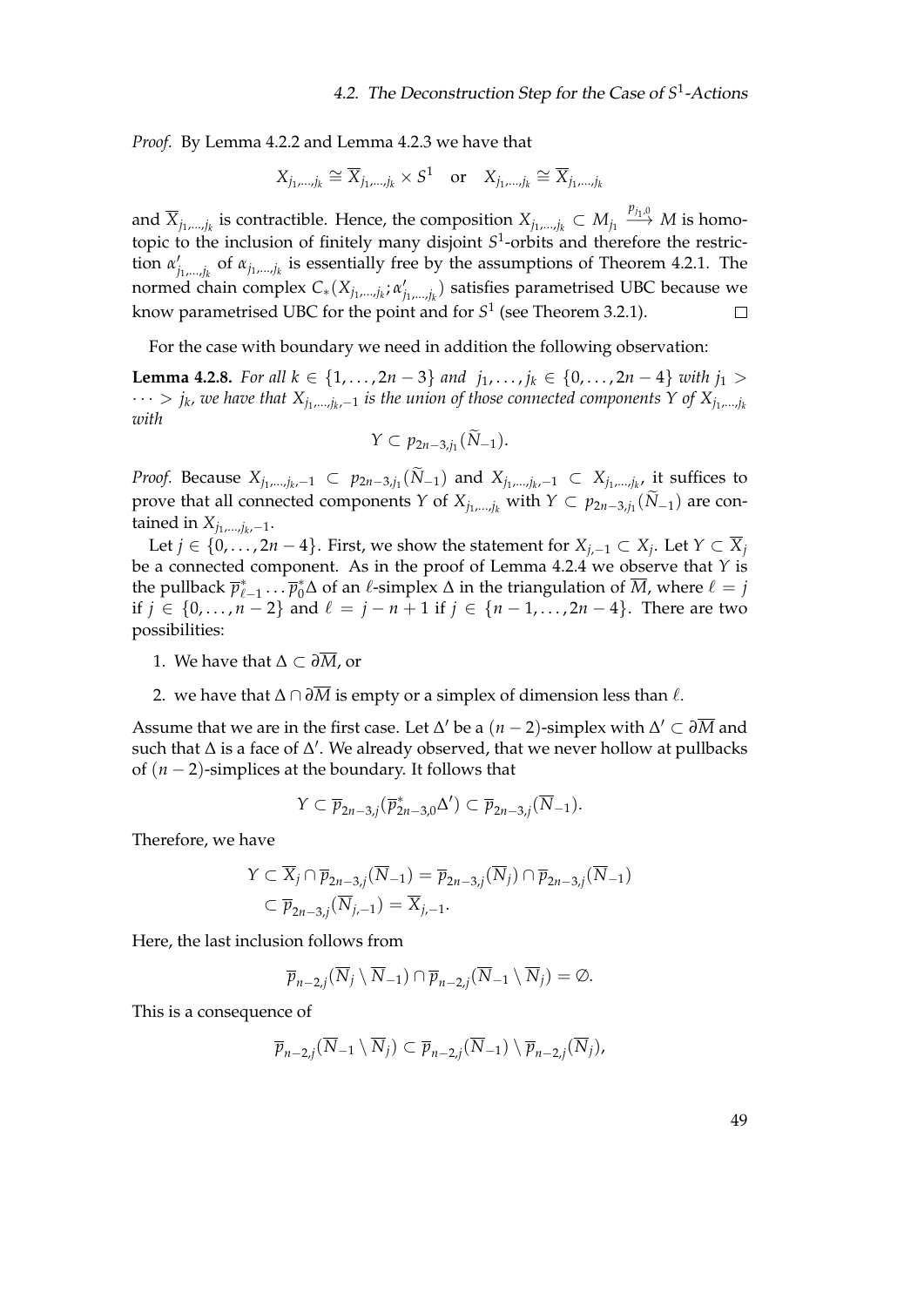which holds by construction (see Lemma [B.3.2;](#page-79-0) here we identify a connected component of  $\overline{N}_{-1}$  with a hollowed (*n* − 2)-simplex and a component of  $\overline{N}_{i,-1}$  with the pullback of a hollowed *j*-simplex).

In the second case, we have that  $Y \cap \overline{p}_{2n-3,j}(\overline{N}_{-1}) = \varnothing$  holds and therefore, we have  $Y \cap \overline{X}_{i-1} = \emptyset$ .

For the case of more than one index it is enough to show that

$$
\overline{X}_{j_1,\dots,j_k,-1} = \overline{X}_{j_1,\dots,j_k} \cap \overline{X}_{j_1,-1}
$$

holds. This follows similarly as before from

$$
\overline{p}_{2n-3,j_1}(\overline{N}_{j_1,\ldots,j_k}\setminus\overline{N}_{j_1,-1})\cap\overline{p}_{2n-3,j_1}(\overline{N}_{j_1,-1}\setminus\overline{N}_{j_1,\ldots,j_k})=\varnothing.
$$

This again is a consequence of

$$
\overline{p}_{2n-3,j_1}(\overline{N}_{j_1,-1}\setminus\overline{N}_{j_1,\ldots,j_k})\subset \overline{p}_{2n-3,j_1}(\overline{N}_{j_1,-1})\setminus\overline{p}_{2n-3,j_1}(\overline{N}_{j_1,\ldots,j_k}),
$$

which holds by construction (see Lemma [B.3.2;](#page-79-0) here we identify a connected component of  $\overline{N}_{j_1,-1}$  with the pullback of the preimage of a hollowed  $\ell$ -simplex in a hollowed  $(n-2)$ -simplex where  $\ell = j_1$  if  $j_1 \in \{0, ..., n-2\}$  and  $\ell = j_1 - n + 1$ if *j*<sub>1</sub> ∈ {*n* − 1, . . . , 2*n* − 4} and a component of  $\overline{N}_{j_1,...,j_k,-1}$  with the pullback of the preimage of a hollowed  $(\ell - k + 1)$ -simplex; note that if  $k > \ell + 1$  then  $\overline{N}_{j_1,\dots,j_k} = \emptyset$ by Lemma [4.2.5\)](#page-58-0).

Now, we construct a relative parametrised fundamental cycle of *M*2*n*−<sup>3</sup> which satisfies Assumption 4 in Section [4.1.1.](#page-46-0) Let  $\alpha$  be a standard  $\pi(M)$ -space that restricts to essentially free standard spaces on every orbit. By Lemma [4.2.4](#page-57-1) we have  $M_{2n-3}$  ≅  $\overline{M}_{2n-3}\times S^1$  as manifolds with corners. Let  $\overline{K}$  be a triangulation of  $\overline{M}_{2n-3}$  that respects the structure of  $\overline{M}_{2n-3}$  as a manifold with corners. Since  $\overline{M}_{2n-3}$  is an oriented compact connected manifold we can construct a relative fundamental cycle *z* ∈  $C_{n-1}(\overline{M}_{2n-3};\mathbb{Z})$  out of the triangulation  $\overline{K}$ . Let  $\varepsilon\in\mathbb{R}_{>0}$ . Let  $\iota\colon\{x\}\times S^1\longrightarrow M_{2n-3}$ be the inclusion of an orbit of the trivial  $S^1$ -bundle  $M_{2n-3}$  (for some  $x \in \overline{M}_{2n-3}$ ). By assumption on *α* the restriction  $\alpha' := \alpha_{2n-3} \circ \pi(\iota)$  is an essentially free  $\pi(S^1)$ space and therefore, there exists a parametrised fundamental cycle  $c_{S^1} \in C_1(S^1; \alpha')$ of small norm [\[43,](#page-85-1) Lemma 10.8] such that

$$
z:=\overline{z}\times c_{S^1}\in C_n(M_{2n-3};\alpha_{2n-3})
$$

has  $\ell^1$ -norm less than *ε*. For the definition of a cross product map in the case of parametrised chains with twisted coefficients we refer to the work of Schmidt [\[43,](#page-85-1) Definition 5.32]. Via Proposition [1.3.4](#page-23-0) we also obtain a cross product for parametrised chains with local coefficients.

By Lemma [4.2.6](#page-59-0) we have  $z_{j_1,...,j_k} = 0$  if  $k > n - 1$  or

$$
k = n - 1
$$
 and  $\{j_1, ..., j_k\} \neq \{0, ..., n - 2\}.$ 

The chain  $P_{2n-3,n-2}(z_{n-2,...,0})$  ∈  $C_1(X_{n-2,...,0}; \alpha'_{n-2,...,0})$  is a cycle by Lemma [4.1.2](#page-50-1) and Lemma [4.2.6](#page-59-0) which is null-homologous because every component of *Xn*−2,...,0 is contractible by Lemma [4.2.2](#page-56-1) and Lemma [4.2.3.](#page-57-2)

 $\Box$ 

By Theorem [4.1.1,](#page-50-0) we have  $|M, \partial M|^{a} = 0$ .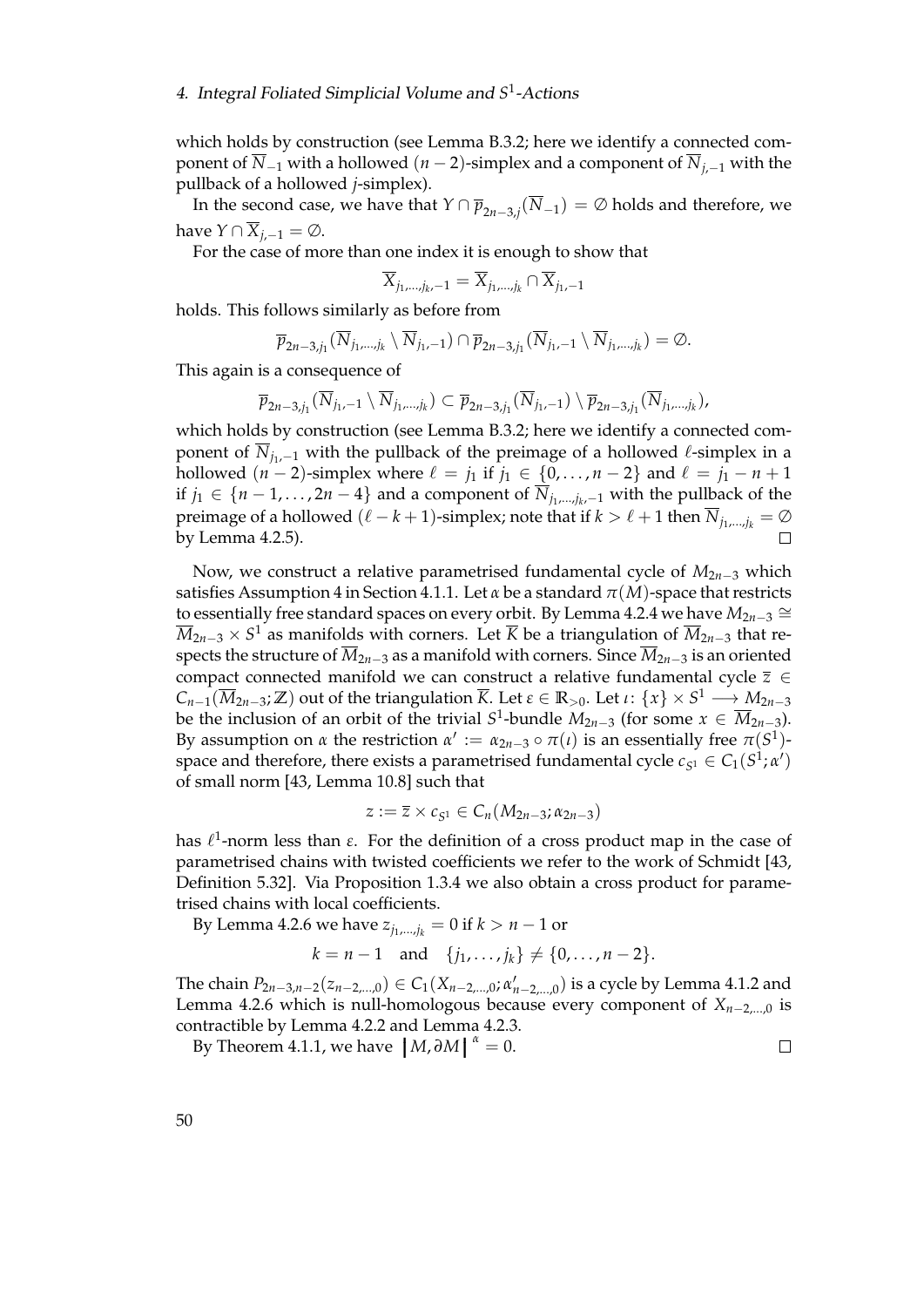# <span id="page-62-0"></span>4.3. The Deconstruction Step for  $S^1$ -Bundles

In this section, we will discuss the deconstruction step for proving vanishing of parametrised simplicial volume of smooth manifolds that are the total space of a smooth *S* 1 -bundle. Afterwards we prove that the filling step, which is explained in Section [4.1,](#page-45-0) can be applied also in the case of *S* 1 -bundles. We aim to prove the following theorem.

<span id="page-62-1"></span>**Theorem 4.3.1** (parametrised simplicial volume and  $S^1$ -bundles [\[13,](#page-83-3) Prop. 4.2]). *Let M be a smooth oriented compact connected n-manifold that is the total space of a smooth S*<sup>1</sup> *-bundle q* : *M* −→ *B over a compact smooth* (*n* − 1)*-manifold B. Then, for all standard π*(*M*)*-spaces α that restrict to essentially free standard spaces on every fibre, we have*  $[M, \partial M]^{\alpha} = 0$ .<br>*In neuticologie if all fibre* 

*In particular, if all fibres are*  $\pi_1$ -injective in M then we have  $|M,\partial M|^{|\alpha|} = 0$  for all<br>centially free standard  $\pi(M)$ -snaces  $\alpha$ *essentially free standard*  $π(M)$ *-spaces*  $α$ *.* 

*Proof.* We choose a triangulation of *B*; then the bundle *p* is trivial over every simplex in this triangulation. We consider the admissible sequence

$$
M_{n-1} \stackrel{p_{n-2}}{\longrightarrow} M_{n-2} \longrightarrow \cdots \longrightarrow M_2 \stackrel{p_1}{\longrightarrow} M_1 \stackrel{p_0}{\longrightarrow} M_0 = M,
$$

of hollowings *p<sup>j</sup>* in *M<sup>j</sup>* at the pullback *X<sup>j</sup>* of the preimage of the *j*-skeleton of *B* (see Definition [B.3.1\)](#page-78-0), i.e.,

$$
X_j := p_{j-1}^* \dots p_0^* p^{-1}(B^{(j)})
$$

for all  $j \in \{0, ..., n-3\}$  and

$$
X_{n-2} := p_{n-3}^* \dots p_0^* p^{-1} (\overline{B^{(n-2)} \setminus \partial B}).
$$

In the last step we only hollow at pullbacks of preimages of (*n* − 2)-faces of *B* that are not part of the boundary. The resulting space would be the same (up to isomorphism of manifolds with corners) if we were hollowing at all faces, but we would lose the information about which simplices were part of the boundary. We can perform the hollowings in a way that the tubular neighbourhoods that we remove are smooth subbundles. Then we have that all the *M<sup>i</sup>* are *S* 1 -bundles and the maps  $p_i$  are smooth bundle maps. We write  $q_j: M_j \longrightarrow B_j$  for the according bundles and  $\overline{p}_{j-1} \colon B_j \longrightarrow B_{j-1}$  for the according maps for all  $j \in \{1, \ldots, n-1\}.$ 

Now, let *α* be a  $π(M)$ -space whose restrictions to the fibres are essentially free. In the following we use the notation from Section [4.1.1.](#page-46-0) Before we prove that the as-sumptions listed in Section [4.1.1](#page-46-0) are satisfied, we investigate the structure of  $M_{n-1}$ and the  $X_{j_1,...,j_k}$ .

For every (*n* − 1)-simplex ∆ in the set *B* [*n*−1] of all (*n* − 1)-simplices in the triangulation of *B* we consider the induced sequence of hollowings

$$
\Delta_{n-1} \longrightarrow \cdots \longrightarrow \Delta_0 = \Delta
$$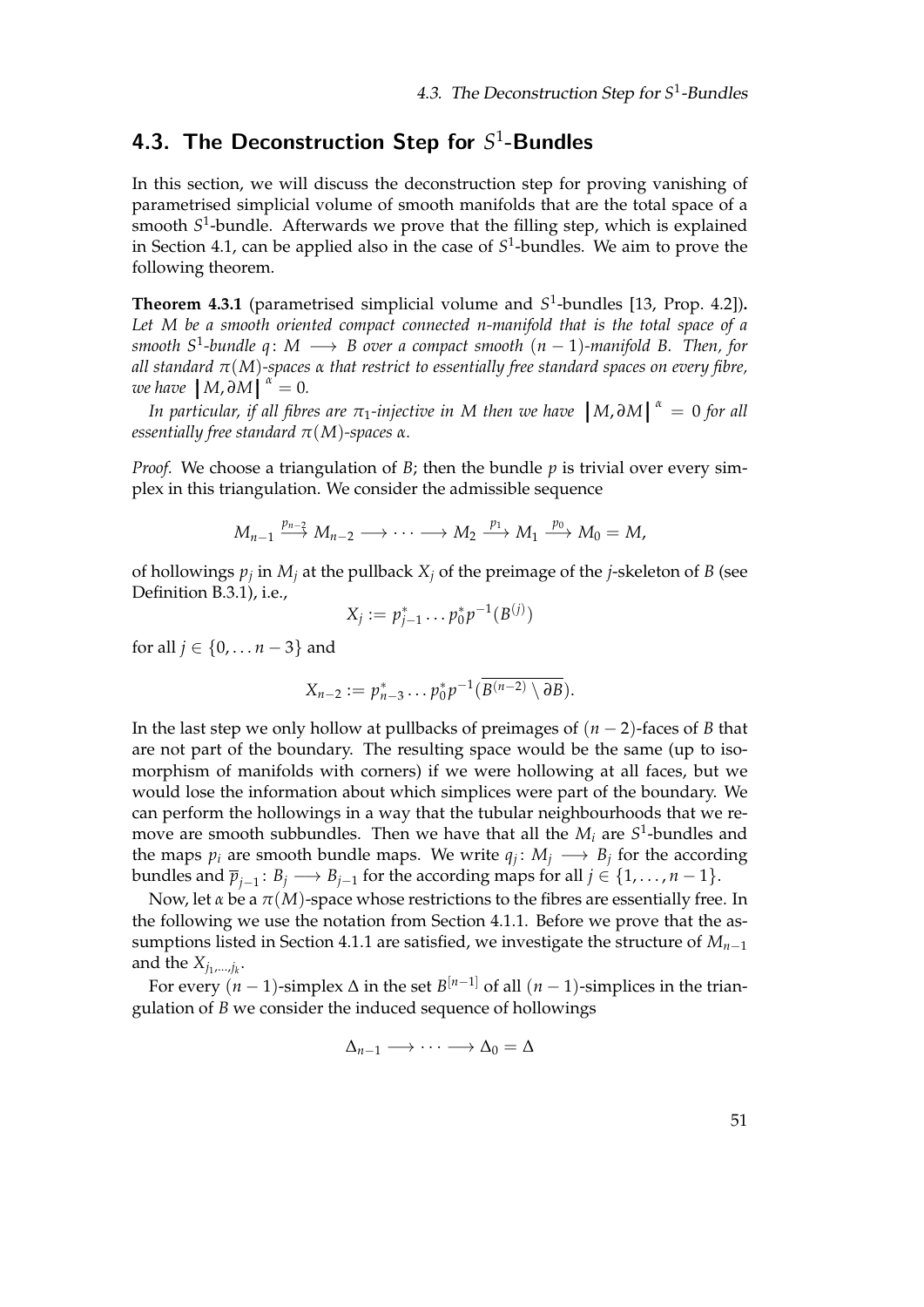at the skeleta of ∆. Then

$$
M_{n-1} \cong \coprod_{\Delta \in B^{[n-1]}} \Delta_{n-1} \times S^1
$$

as manifolds with corners (with an appropriate orientation of the ∆*n*−1).

Now, we study the structure of the  $X_{j_1,...,j_k}$ . Let  $k \in \{1,\ldots,n-1\}$  and  $j_1,\ldots,j_k \in$  $\{0,\ldots,n-2\}$  with  $j_1 > j_2 > \cdots > j_k$ . Analogously to Lemma [4.2.3](#page-57-2) in the case of *S*<sup>1</sup>-bundles, we can prove that  $X_{j_1,...,j_k}$  ≅  $\overline{X}_{j_1,...,j_k}$  × *S*<sup>1</sup> and  $\overline{X}_{j_1,...,j_k}$  is contractible. Here,  $\overline{X}_{j_1,...,j_k} := q_{j_1}(X_{j_1,...,j_k}) \subset B_{j_1}.$  Similarly as in Lemma [4.2.8](#page-60-0) we can prove that  $X_{j_1,...,j_k,-1}$  is a union of connected components of  $X_{j_1,...,j_k}$ .

Assumption 1 in Section [4.1.1](#page-46-0) is satisfied by construction: we can choose an open *n*-ball *V* in the interior of some  $\Delta_{n-1} \times S^1 \subset M_{n-1}$  such that  $p_{n-1,0}|_V \colon V \longrightarrow$  $p_{n-1,0}(V) = V$  is the identity. Then let *U* be an open *n*-ball in *V* with  $\overline{U} \subset V$ .

The first part of Assumption 2 holds by construction and we will not give the details. The second part can be proved analogously to Lemma [4.2.6](#page-59-0) in the case of *S* 1 -actions.

Assumption 3 in Section [4.1.1](#page-46-0) holds in this case because for all  $k \in \{1, \ldots, n-1\}$ and all *j*<sub>1</sub>, . . . , *j*<sub>*k*</sub> ∈ {0, . . . , *n* − 2} with *j*<sub>1</sub> > *j*<sub>2</sub> > · · · > *j*<sub>*k*</sub> we know

- that  $X_{j_1,...,j_k}$  is homotopy equivalent to  $S^1$  and
- the restriction  $\alpha_i'$ *j*1,...,*j<sup>k</sup>* of *α* are essentially free by assumption since they are restrictions to fibres.

Hence, *C*∗(*Xj*1,...,*j<sup>k</sup>* ; *α* 0  $f'_{j_1,...,j_k}$ ) satisfies UBC by Theorem [3.2.1.](#page-33-0)

Now, we deal with Assumption 4 in Section [4.1.1.](#page-46-0) Let  $\varepsilon \in \mathbb{R}_{>0}$ . We will now construct a relative  $\alpha_{n-1}$ -parametrised fundamental cycle of  $M_{n-1}$  with small norm that fulfils Assumption 4 in Section [4.1.1.](#page-46-0) For each  $\Delta \in B^{[n-1]}$ , we choose a triangulation of  $\Delta_{n-1}$  that respects the structure of  $\Delta_{n-1}$  as a manifold with corners. Let  $z_{\Delta}$  ∈  $C_n(\Delta_{n-1}; \mathbb{Z})$  be a relative fundamental cycle obtained from the triangulation of  $\Delta_{n-1}$  and the orientation inherited from the orientation of  $M_{n-1}$  (for example by taking the barycentric subdivision [\[37,](#page-84-2) Remark 3.6]). Since the restriction of *α* to every fibre is essentially free, we have that the restriction  $α<sub>Λ</sub>$  of  $α<sub>n-2</sub>$ to ∆*n*−<sup>1</sup> × *S* 1 is essentially free. Therefore, there exits an *α*∆-parametrised fundamental cycle  $c_{\Delta}^{S^1} \in C_1(S^1;\alpha_{\Delta})$  of  $S^1$  with  $|c_{\Delta}^{S^1}|$  $\frac{S^1}{\Delta}|_1 < \varepsilon$  [\[43,](#page-85-1) Proposition 5.30] (note that Schmidt's proof also works for essentially free standard  $\pi(S^1)$ -spaces). We define

$$
z:=\sum_{\Delta\in B^{[n-1]}}z_{\Delta}\times c_{\Delta}^{S^1}\in C_n(M_{n-1};\alpha_{n-1}).
$$

Then, *z* is a relative  $\alpha_{n-1}$ -parametrised fundamental cycle of  $M_{n-1}$  with

$$
|z|_1 \leq n \cdot |B^{[n-1]}| \cdot A \cdot \varepsilon,
$$

where  $A := \max\{|z_\Delta|_1 \mid \Delta \in B^{[n-1]}\}.$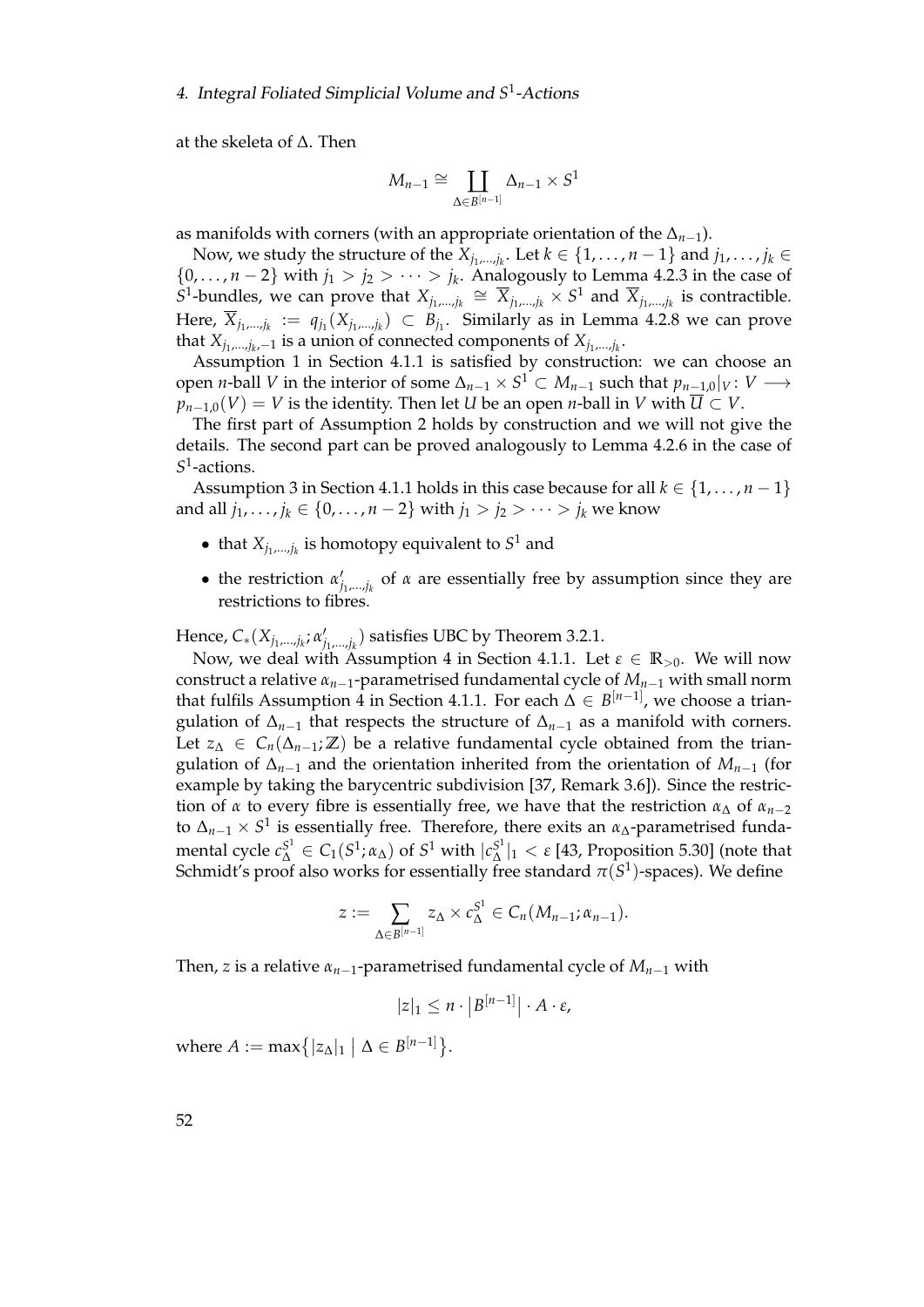Since *zn*−2,...,0 is a cycle by Lemma [4.1.2](#page-50-1) and Lemma [4.2.6](#page-59-0) and *Pn*−<sup>2</sup> is a chain map, it is left to show that  $P_{n-2}(z_{n-2,...,0})$  is null-homologous in  $C_1(X_{n-2,...,0}; \alpha'_{n-2,...,0})$ . Observe that the hollowing map  $\overline{p}_{n-2}$ :  $B_{n-1} \longrightarrow B_{n-2}$  is given by identifying some of the hollowed  $(n-2)$ -faces of  $B_{n-1}$  (namely the components of  $\overline{N}_{n-2}$ ) in pairs. The space  $\widetilde{N}_{n-2,\dots,0}$  then is a collection of circles in  $\partial \widetilde{N}_{n-2}$  that are pairwise identified under  $p_{n-2}$ . By construction of the cycle *z*, we have that

- $z_{n-2,...,0}$  is an  $\alpha'_{n-2,...,0}$ -parametrised fundamental cycle of a disjoint union of several copies of  $S^1$ , one for every circle in  $\widetilde{N}_{n-2,\dots,0}$  and
- the restrictions of  $z_{n-2,...,0}$  to two different circles in  $\widetilde{N}_{n-2,...,0}$  that are identified under *pn*−<sup>2</sup> have different signs.

Therefore,  $P_{n-2}(z_{n-2,...,0})$  is a null-homologous cycle in  $C_1(X_{n-2,...,0}; \alpha'_{n-2,...,0})$ . By Theorem [4.1.1,](#page-50-0) we have  $|M, \partial M|^{a} = 0$ .  $\Box$ 

## <span id="page-64-0"></span>4.4. Applications

In this section, we list some applications of Theorem [4.2.1](#page-54-2) and Theorem [4.3.1](#page-62-1) to gradient invariants. These are mainly taken from the work of the author [\[12\]](#page-83-5).

We have a new approximation result for simplicial volume and hence vanishing results for the Betti number gradient, the torsion homology gradient and the rank gradient and cost of (fundamental groups of) aspherical smooth oriented compact connected manifolds that admit a non-trivial smooth *S* 1 -action or are the total space of a smooth  $S^1$ -bundle over a compact smooth manifold with  $\pi_1$ -injective fibres.

First, we recall some definitions: The *(relative) stable integral simplicial volume* of an oriented compact connected manifold *M* with fundamental group Γ is given by

 $\|M,\partial M\|_{\mathbb{Z}}^{\infty}:=\inf\bigl\{\|\overline{M},\partial\overline{M}\|_{\mathbb{Z}}\big/d\bigm|\overline{M}\longrightarrow M\text{ is a }d\text{-sheeted covering}\bigr\}.$ 

A *residual chain* in a finitely generated group  $\Gamma$  is a descending sequence  $\Gamma = \Gamma_0$  >  $\Gamma_1$  > ... of normal finite index subgroups of  $\Gamma$  whose intersection is trivial.

<span id="page-64-1"></span>**Corollary 4.4.1** (stable integral simplicial volume and *S* 1 -actions/-bundles)**.** *Let M be a smooth oriented compact connected manifold with residually finite fundamental group* Γ *that*

- *admits a non-trivial smooth S*<sup>1</sup> *-action such that all orbits are π*1*-injective, or*
- *is the total space of a smooth S*<sup>1</sup> *-bundle over a smooth compact connected manifold with π*1*-injective fibres.*

*Then, we have*

$$
||M,\partial M||^\infty_{\mathbb{Z}}=0.
$$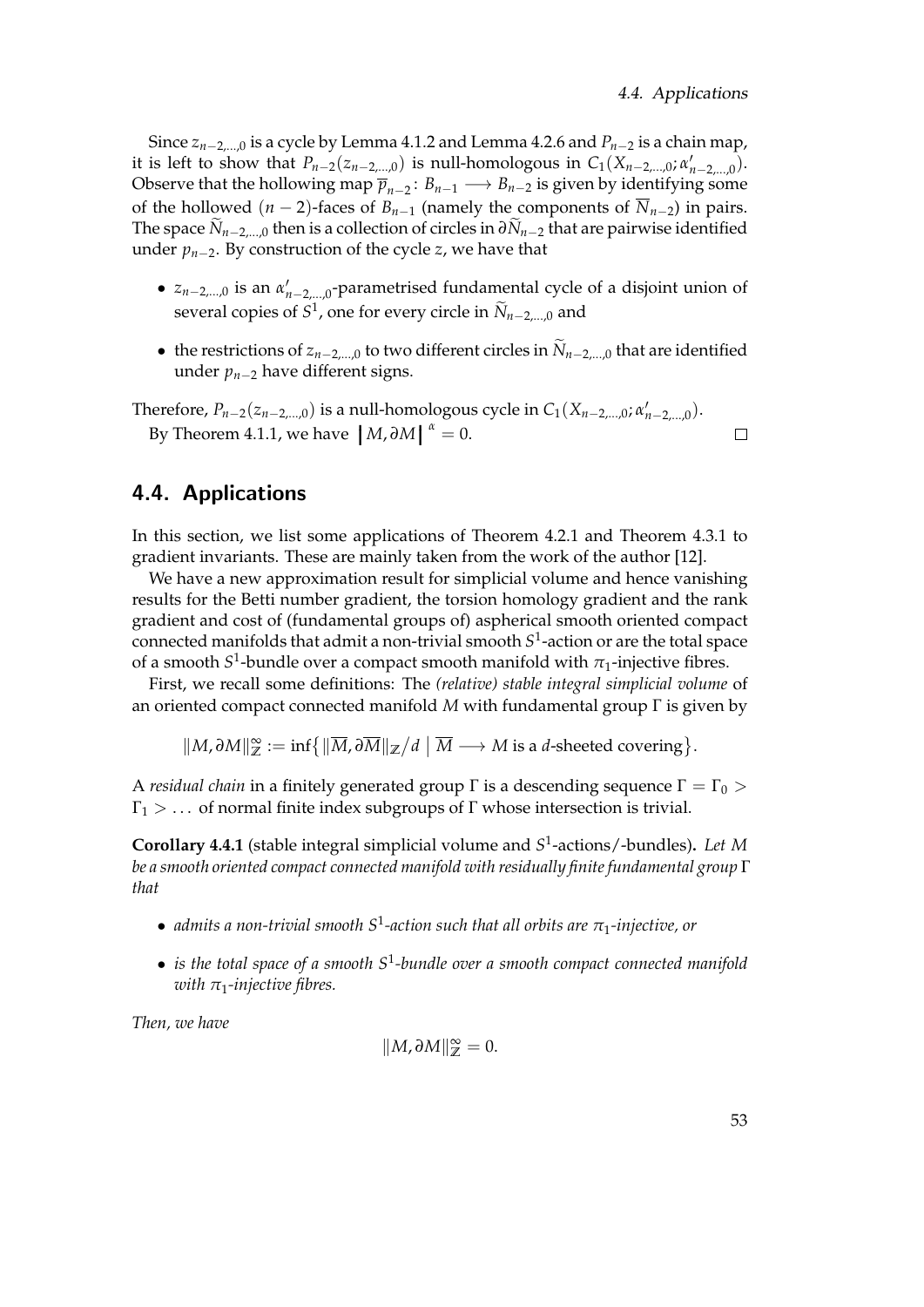*More generally: If* (Γ*i*)*i*∈**<sup>N</sup>** *is a Farber chain [\[1\]](#page-82-2) (e.g., a residual chain) in* Γ*, then*

$$
\inf_{i\in\mathbb{N}}\frac{\|M_i,\partial M_i\|_{{\mathbb{Z}}}}{\left[\Gamma:\Gamma_i\right]}=0,
$$

 $\tau$  *where*  $M_i \longrightarrow M$  *denotes the covering of*  $M$  *associated to*  $\Gamma_i$  *for all*  $i \in \mathbb{N}$ *.* 

*Proof.* A Farber chain in a finitely generated group Γ yields a standard Γ-space that is essentially free [\[1,](#page-82-2) Section 3]. Now, the result follows from (a relative version of) the relation between integral foliated simplicial volume and stable integral simplicial volume [\[19,](#page-83-4) Theorem 2.6] and Theorem [4.2.1](#page-54-2) or Theorem [4.3.1.](#page-62-1)  $\Box$ 

Let Γ be a finitely generated group. Then the *rank gradient* of Γ (with respect to a Farber chain  $(\Gamma_i)_{i \in \mathbb{N}}$  in  $\Gamma$ ) is defined as

$$
rg(\Gamma) := \inf_{\Lambda \in F(\Gamma)} \frac{d(\Lambda) - 1}{[\Gamma : \Lambda]} \quad \text{and} \quad rg(\Gamma, (\Gamma_i)_{i \in \mathbb{N}}) := \inf_{i \in \mathbb{N}} \frac{d(\Gamma_i) - 1}{[\Gamma : \Gamma_i]},
$$

where *F*(Γ) is the set of finite index subgroups of Γ and *d*(Γ) denotes the *rank of* Γ, i.e., the minimal cardinality of a generating set of Γ.

The *cost* of a finitely generated group is a dynamical version of the rank gradient (as integral foliated simplicial volume is a dynamical version of simplicial volume); for the definition we refer to the literature [\[30\]](#page-84-3).

Furthermore, let tors *A* denote the torsion of a finitely generated abelian group *A* and let rk*<sup>R</sup> B* denote the *R*-dimension of the free part of a finitely generated *R*-module *B*, where *R* is a principal ideal domain.

**Corollary 4.4.2** (gradient invariants and *S* 1 -actions/-bundles)**.** *Let M be a smooth oriented closed connected n-manifold with residually finite fundamental group* Γ *that*

- *admits a non-trivial smooth S*<sup>1</sup> *-action such that all orbits are π*1*-injective, or*
- *is the total space of a smooth S*<sup>1</sup> *-bundle over a smooth compact connected manifold with*  $\pi_1$ *-injective fibres.*

*Let*  $(\Gamma_i)_{i \in \mathbb{N}}$  *be a Farber chain in*  $\Gamma$  *and let*  $M_i \longrightarrow M$  *denote the covering of*  $M$  *associated to* Γ*<sup>i</sup> for all i* ∈ **N***. Then*

*1. for all*  $k \in \mathbb{N}$  *and for every principal ideal domain*  $R$ *, we have* 

$$
\limsup_{i \to \infty} \frac{\mathrm{rk}_R \ H_k(M_i; R)}{[\Gamma : \Gamma_i]} \le \mathrm{const}_n \cdot \inf_{i \in \mathbb{N}} \frac{\|M_i\|_{\mathbb{Z}}}{[\Gamma : \Gamma_i]} = 0
$$
\n
$$
\limsup_{i \to \infty} \frac{\log |\mathrm{tors} \ H_k(M_i; \mathbb{Z})|}{[\Gamma : \Gamma_i]} \le \inf_{i \in \mathbb{N}} \frac{\|M_i\|_{\mathbb{Z}}}{[\Gamma : \Gamma_i]} = 0,
$$

*2. we have*

$$
\mathrm{rg}\big(\Gamma,(\Gamma_i)_{i\in\mathbb{N}}\big)\leq \inf_{i\in\mathbb{N}}\frac{\|M_i\|_{\mathbb{Z}}}{[\Gamma:\Gamma_i]}=0;
$$

*in particular,*  $rg(\Gamma) = 0$  *and* 

54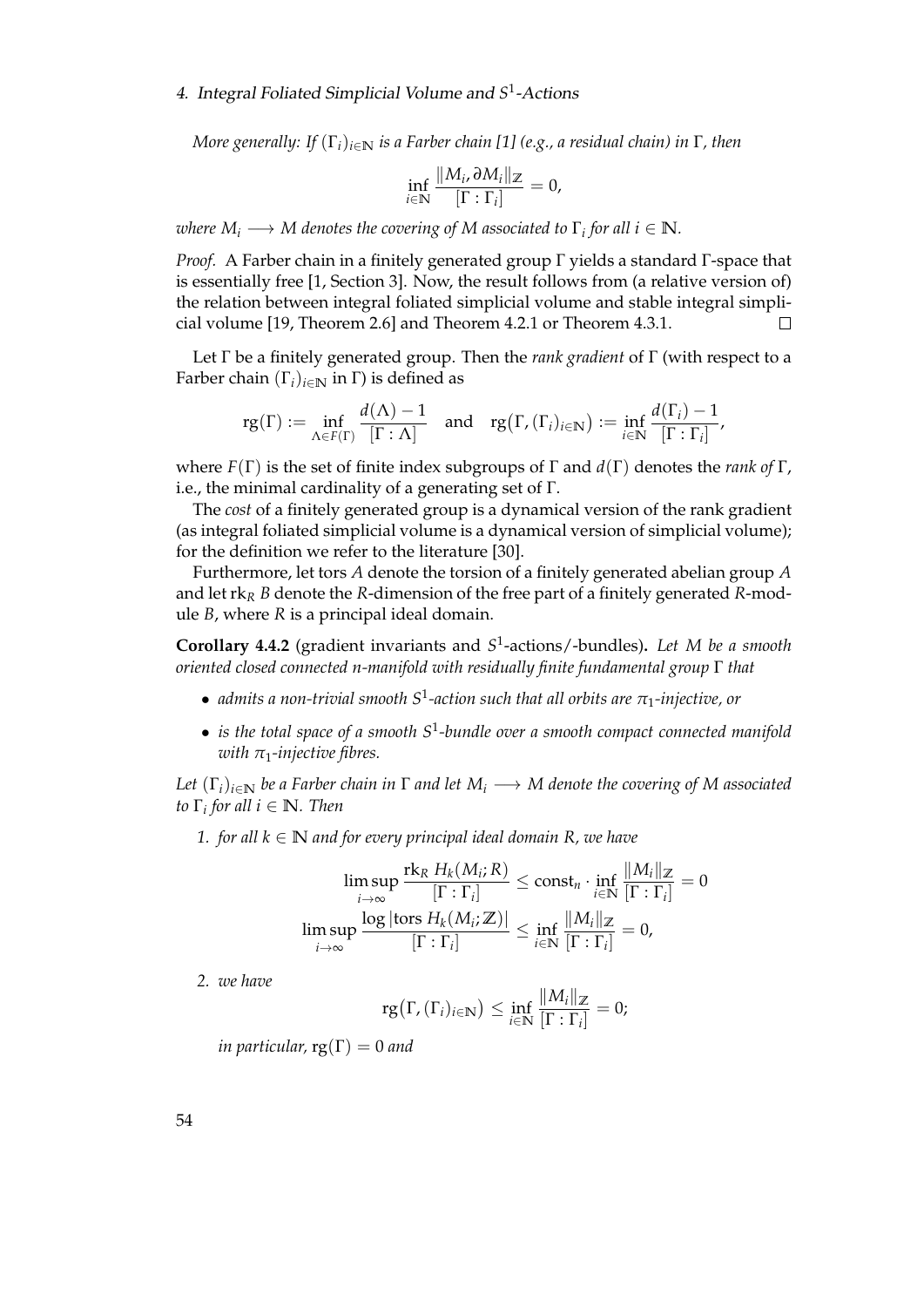#### *3. it follows that*  $cost(\Gamma) = 1$ *.*

*Proof.* The first part of the corollary follows from a result on homology bounds by Frigerio, Löh, Pagliantini, and Sauer [\[19,](#page-83-4) Theorem 1.6] and Corollary [4.4.1.](#page-64-1)

The second part follows from the result by Löh that stable integral simplicial volume yields an upper bound for the rank gradient [\[36,](#page-84-4) Theorem 1.1] and Corollary [4.4.1.](#page-64-1)

The third part follows from the dynamical version of the latter, namely the cost estimate by Löh [\[35\]](#page-84-5), which is given by

$$
cost(\Gamma) - 1 \leq |M|.
$$

Since  $cost(\Gamma) \ge 1$ , we have  $cost(\Gamma) = 1$  by Theorem [3](#page-5-0) or Theorem [5.](#page-6-0)

 $\Box$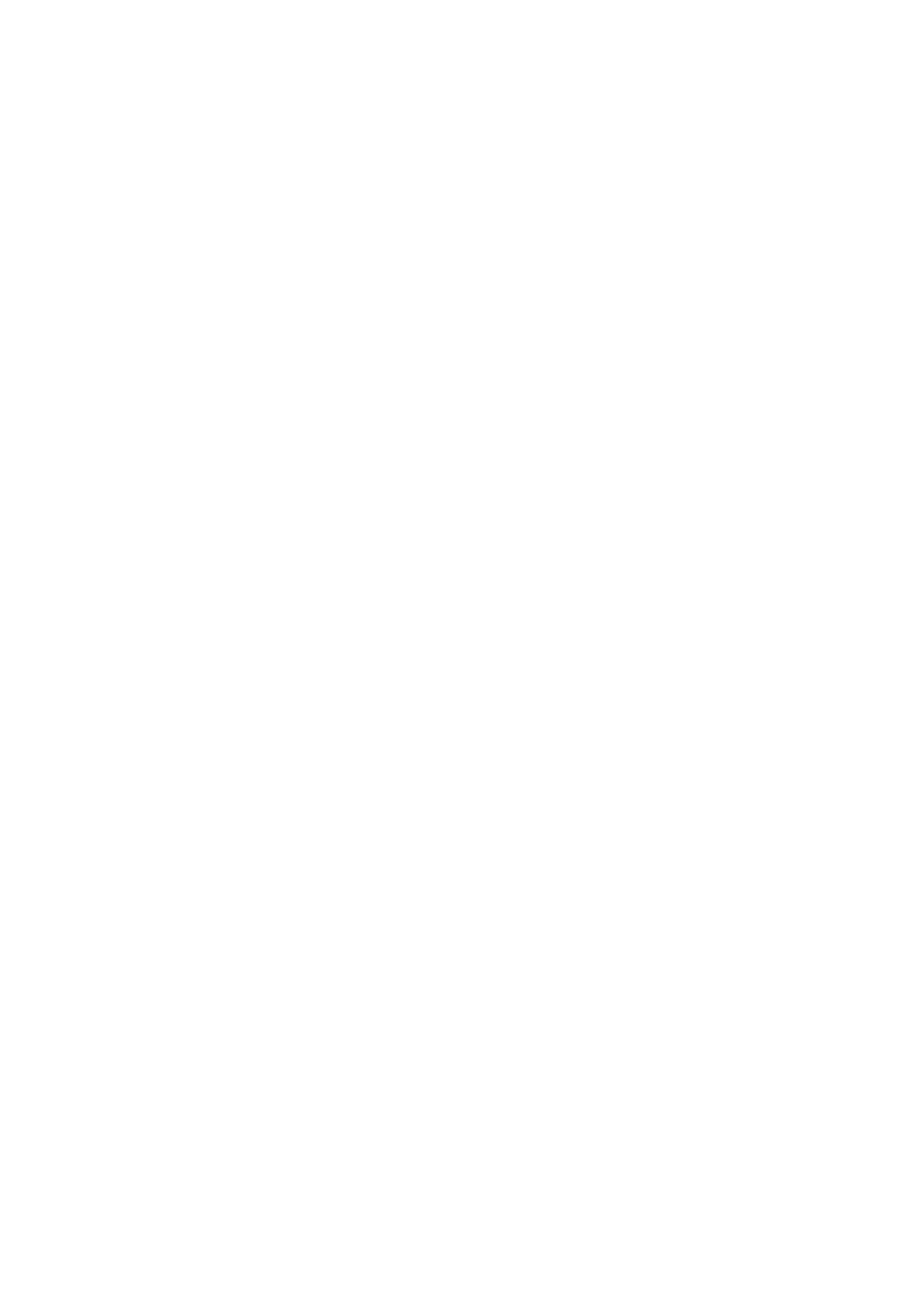# <span id="page-68-0"></span>A. A Survey on Smooth Lie Group Actions

In this appendix, we recall the basic notions of smooth Lie group actions on smooth manifolds in order to understand the deconstruction step for smooth manifolds with non-trivial smooth S<sup>1</sup>-action in Section [4.2](#page-54-0) better. In particular, we investigate unions of orbits of a given orbit type, e.g., the fixed point set, which turn out to be manifolds; we are interested in the dimension of these manifolds. For the details we refer to the literature [\[4,](#page-82-3) Chapter VI][\[27\]](#page-84-6).

In Section [A.1,](#page-68-1) we recall some basic notions and classical results (without proofs) about compact smooth Lie group actions on smooth oriented compact connected manifolds. Then, in Section [A.2,](#page-70-0) we work out the case of smooth *S* 1 -actions in more detail. We conclude this chapter with Section [A.3,](#page-71-0) where we investigate equivariant triangulations of orbit spaces.

# <span id="page-68-1"></span>A.1. Basic Notions and Classical Results

In this section, we recall some of the very basics about compact smooth Lie group actions on smooth oriented compact connected manifolds. Afterwards, we state some classical results that we need. In the end, we briefly discuss the connection between free Lie group actions and principal fiber bundles.

Throughout this section, let *G* be a compact Lie group.

**Definition A.1.1** (smooth *G*-action, *G*-manifold)**.** Let *M* be a smooth compact connected manifold. A group action of *G* on *M* is called *smooth* if the map  $G \times M \longrightarrow$ *M* given by the group action is smooth.

In this case we also call *M* a *G-manifold*.

**Definition A.1.2** (orbit, isotropy groups, fixed points, orbit type)**.** Let *M* be a *G*manifold and let  $x \in M$ . Then we define

• the *orbit of x* by

$$
G \cdot x := \{ g \cdot x \mid g \in G \} \subset M,
$$

• the *isotropy group (or stabilizer) of x* by

$$
G_x := \{ g \in G \mid g \cdot x = x \} \subset G,
$$

• the *set of fixed points* by

$$
M^G:=\{y\in M\mid \forall_{g\in G}\ g\cdot y=y\}\subset M,
$$

57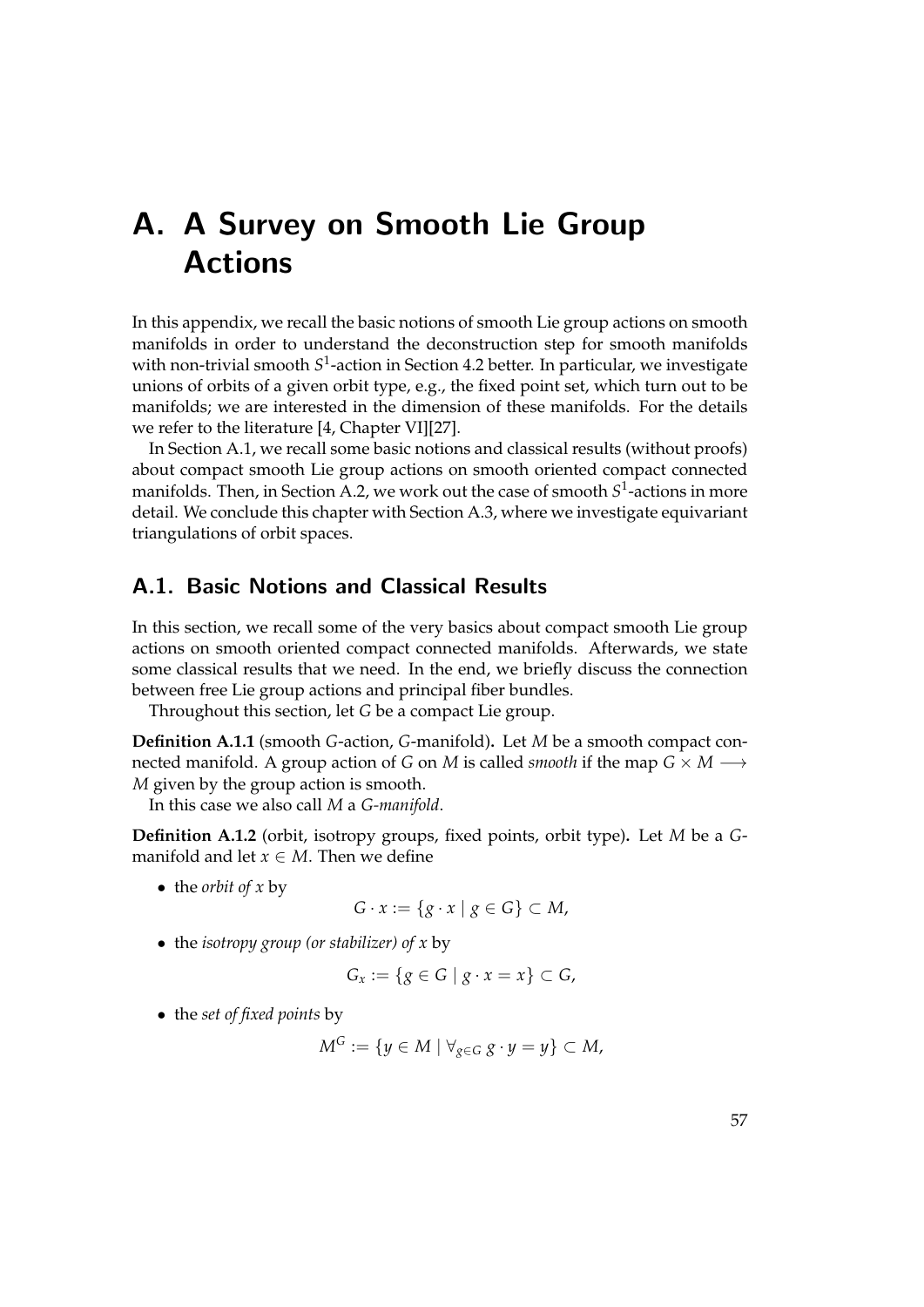• the *orbit type* of  $G \cdot x$  by

$$
(G_x) := \{ G_{g \cdot x} \mid g \in G \},
$$

• and the *orbit space* by

$$
M/G := \{G \cdot y \mid y \in M\}
$$

together with the quotient topology.

*Remark* A.1.3 (orbit types are conjugacy classes)*.* Let *M* be a *G*-manifold and let *x* ∈ *M* and  $g \in G$ . Then we have

$$
G_{g \cdot x} = g \cdot G_x \cdot g^{-1}
$$

and therefore the orbit type  $(G_x)$  is the conjugacy class of the isotropy group  $G_x$ in *G*. To explain the name "orbit type" we consider the induced map  $G/G_x \longrightarrow M$ . This is an equivariant smooth embedding with image  $G \cdot x$ . In particular,  $G/G_x$ and *G* · *x* are equivariantly diffeomorphic. Let  $y \in M$ . Then  $G/G_x$  and  $G/G_y$  are equivariantly diffeomorphic if and only if  $G_x$  and  $G_y$  are in the same conjugacy class. Putting it all together we have that the orbits  $G \cdot x$  and  $G \cdot y$  are isomorphic (i.e., equivariantly diffeomorphic) *G*-manifolds if and only if they have the same orbit type.

Now, we state some basic facts about *G*-manifolds and orbit types. For the proofs we refer to the work of Jänich [\[27\]](#page-84-6).

<span id="page-69-1"></span>**Theorem A.1.4.** *Let M be a G-manifold. Then there are only finitely many orbit types of M.*

<span id="page-69-0"></span>**Theorem A.1.5.** Let M be a G-manifold and let  $(H)$  be an orbit type. Then the union  $M_{(H)}$ *of all orbits of type* (*H*) *is a smooth submanifold of M.*

We define an ordering on the orbit types of a *G*-manifold *M* as follows: If (*H*1) and  $(H_2)$  are two orbit types in *M*, then we write  $(H_1) \leq (H_2)$  if and only if there are representatives  $H'_1$  and  $H'_2$  with  $H'_2 \subset H'_1$ .

<span id="page-69-2"></span>**Theorem A.1.6** (principal orbit type)**.** *Let M be a G-manifold. Then there exists a maximal orbit type* (*H*) *among all orbit types of M. The union M*(*H*) *of all orbits of type* (*H*) *is open and dense in M.*

*We call* (*H*) *the* principal orbit type of *M. A* principal orbit *is an orbit of principal orbit type.*

**Definition A.1.7** (singular orbit, exceptional orbit)**.** Let *M* be a *G*-manifold. An orbit is called

• *singular* if the dimension of the orbit is less than the dimension of a principal orbit and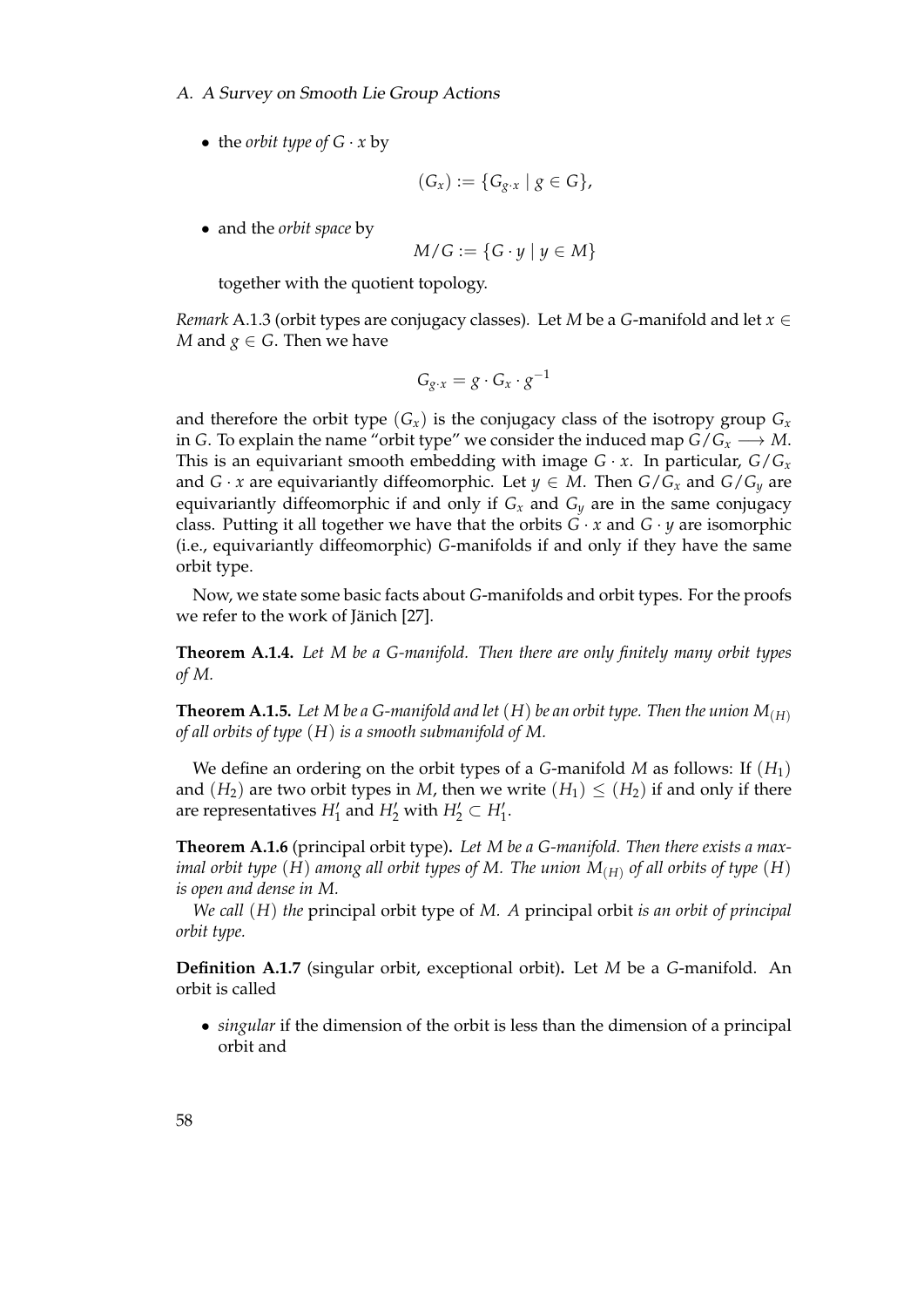• *exceptional* if the dimension equals the dimension of a principal orbit but the orbit is not principal.

An orbit type is called *singular* or *exceptional* if it is the orbit type of a singular or exceptional orbit, respectively.

<span id="page-70-1"></span>**Theorem A.1.8** (dimension of the union of orbits of a singular orbit type)**.** *Let M be a G-manifold of dimension n. Let s be the maximal dimension of orbits in M. Let* (*U*) *be a singular orbit type. Then we have*

dim  $M_{(U)}$  ≤ *n* − *s* + dim *G*/*U* − 1.

<span id="page-70-2"></span>**Theorem A.1.9** (dimension of the union of all exceptional orbits [\[4,](#page-82-3) Chapter III.3.10 and 3.11])**.** *Let M be a G-manifold of dimension n. Let E be the union of all exceptional orbits. We assume that all exceptional orbits are orientable. Then we have dim*  $E \leq n - 2$ *.* 

For several conclusions in Chapter [4](#page-44-0) we need a connection between *G*-manifolds and *G*-principal bundles.

*Remark* A.1.10 (principal *G*-bundles and free *G*-actions)*.* If *M* is a *G*-manifold with a free *G*-action, then the orbit map  $M \longrightarrow M/G$  is a principal *G*-bundle [\[4,](#page-82-3) Theorem II.5.8].

# <span id="page-70-0"></span>A.2. Example: Smooth S<sup>1</sup>-Actions

As we are particularly interested in S<sup>1</sup>-actions, we will now apply the results from the previous section to smooth *S* 1 -actions on smooth manifolds. To do so, let *M* be a compact connected smooth *n*-manifold with a smooth *S* 1 -action. We first focus on isotropy groups and orbit types: It is easy to see that all possible isotropy groups are of the form {1}, *S* 1 , or

$$
T_r := \left\{0, \frac{1}{r}, \frac{2}{r}, \ldots, \frac{r-1}{r}\right\}
$$

for an  $r \in \mathbb{N}_{\geq 2}$ , where we view  $S^1$  as  $[0,1]/(0 \sim 1)$  . Since  $S^1$  is abelian, the orbit types correspond to the isotropy groups.

Let *F* be the set of fixed points in *M* and let  $L_r$  be the union of orbits in *M* of orbit type *T<sup>r</sup>* or smaller, i.e., the set of points whose isotropy groups contain *T<sup>r</sup>* . Let *L* denote the union of all *L<sup>r</sup>* . By Theorem [A.1.5](#page-69-0) we obtain that *F*, *L* and each *L<sup>r</sup>* are submanifolds of *M*. Since S<sup>1</sup> is compact, Theorem [A.1.4](#page-69-1) implies that we have only finitely many orbit types and therefore, for large *r* we have  $L_r \setminus F = \emptyset$ .

By Theorem [A.1.6](#page-69-2) we obtain the following cases for the principal orbit type:

• If  $S^1$  is the principal orbit type, then *F* is dense in *M* and therefore, the  $S^1$ action is trivial.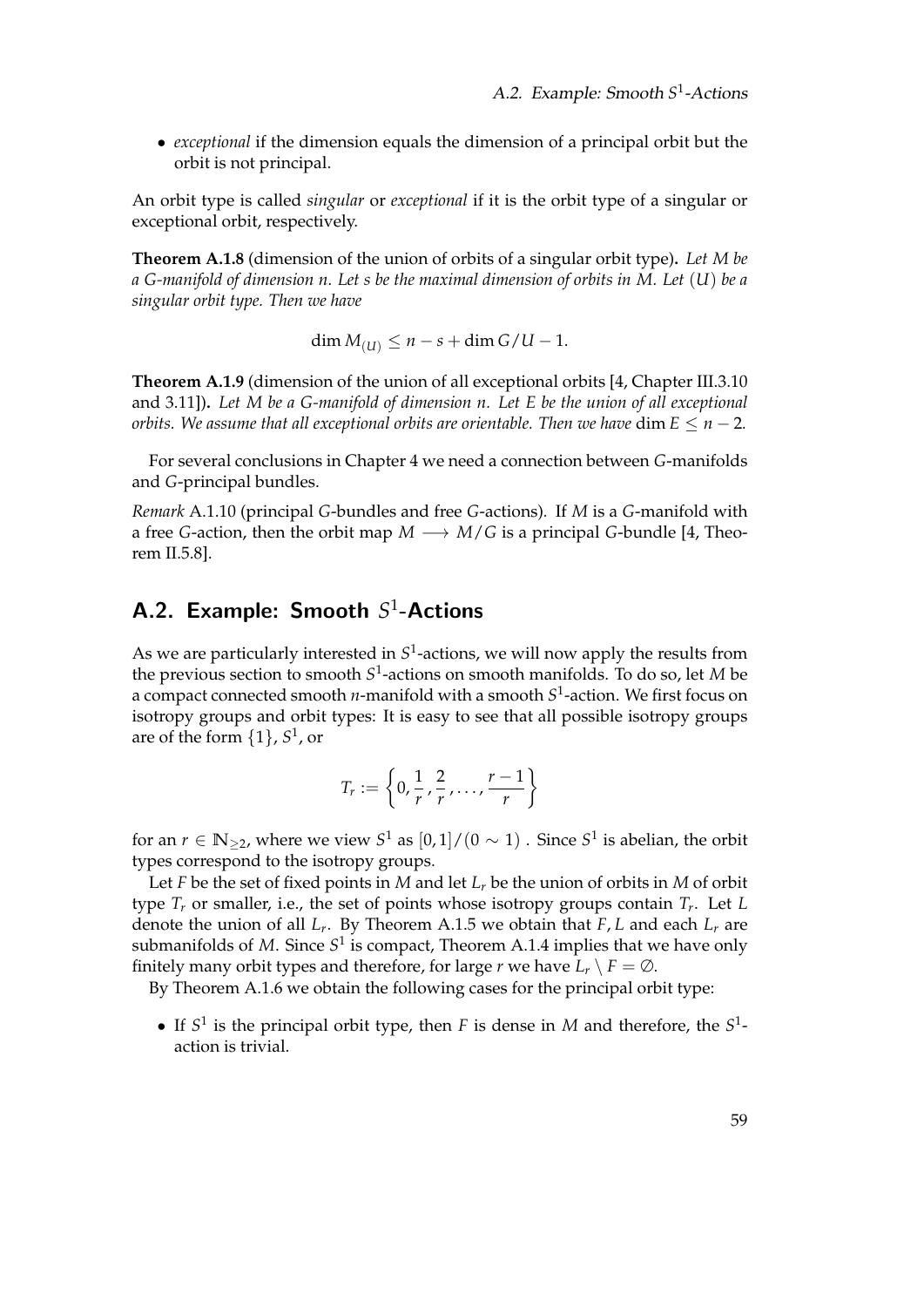- A. A Survey on Smooth Lie Group Actions
	- If  $T_r$  is the principal orbit type, then  $L_r = M$  and therefore, the  $S^1$ -action is not effective. Recall that effective means that there exists no  $g \in S^1$  with  $g \cdot x = x$ for all *x*  $\in$  *M*. Note that in this case we can consider the action of  $S^1/T_r \cong S^1$ on *M*, which is effective.
	- The  $S^1$ -action is effective if and only if  $\{1\}$  is the principal orbit type. If  $\{1\}$ is the principal orbit type, the fixed points are the singular orbits, which implies dim  $F \le n - 2$  by Theorem [A.1.8.](#page-70-1) The orbits of type  $T_r$  with  $r \in \mathbb{N}_{\ge 2}$  are the exceptional orbits; they are homeomorphic to *S* 1 , hence orientable, and therefore, dim  $L \setminus F \leq n - 2$  by Theorem [A.1.9.](#page-70-2)

# <span id="page-71-0"></span>A.3. Triangulations of Orbit Spaces

A crucial ingredient for the proof of vanishing of the integral foliated simplicial volume of smooth manifolds with non-trivial smooth *S* 1 -action with *π*1-injective orbits (see Section [4.2\)](#page-54-0) is the existence of an appropriate triangulation of the orbit space.

**Theorem A.3.1** (equivariant triangulations)**.** *Let M be a G-manifold. Then there exists a triangulation on M*/*G such that all points in an open simplex have the same orbit type (and open faces of a simplex have smaller or equal orbit type than the type of the open simplex).*

This was first proved in the case without boundary by Verona [\[46\]](#page-85-2). Extending Verona's result, Illman proved this also for manifolds with boundary using smooth equivariant collars and doublings [\[25,](#page-83-6) Section 7]. Since the reference that Illman gives for equivariant collars probably contains a typo we refer for this to the work of Bredon [\[4,](#page-82-3) Theorem V.1.5], who uses the Covering Homotopy Theorem of Palais [\[41,](#page-85-3) Theorem 2.4.1].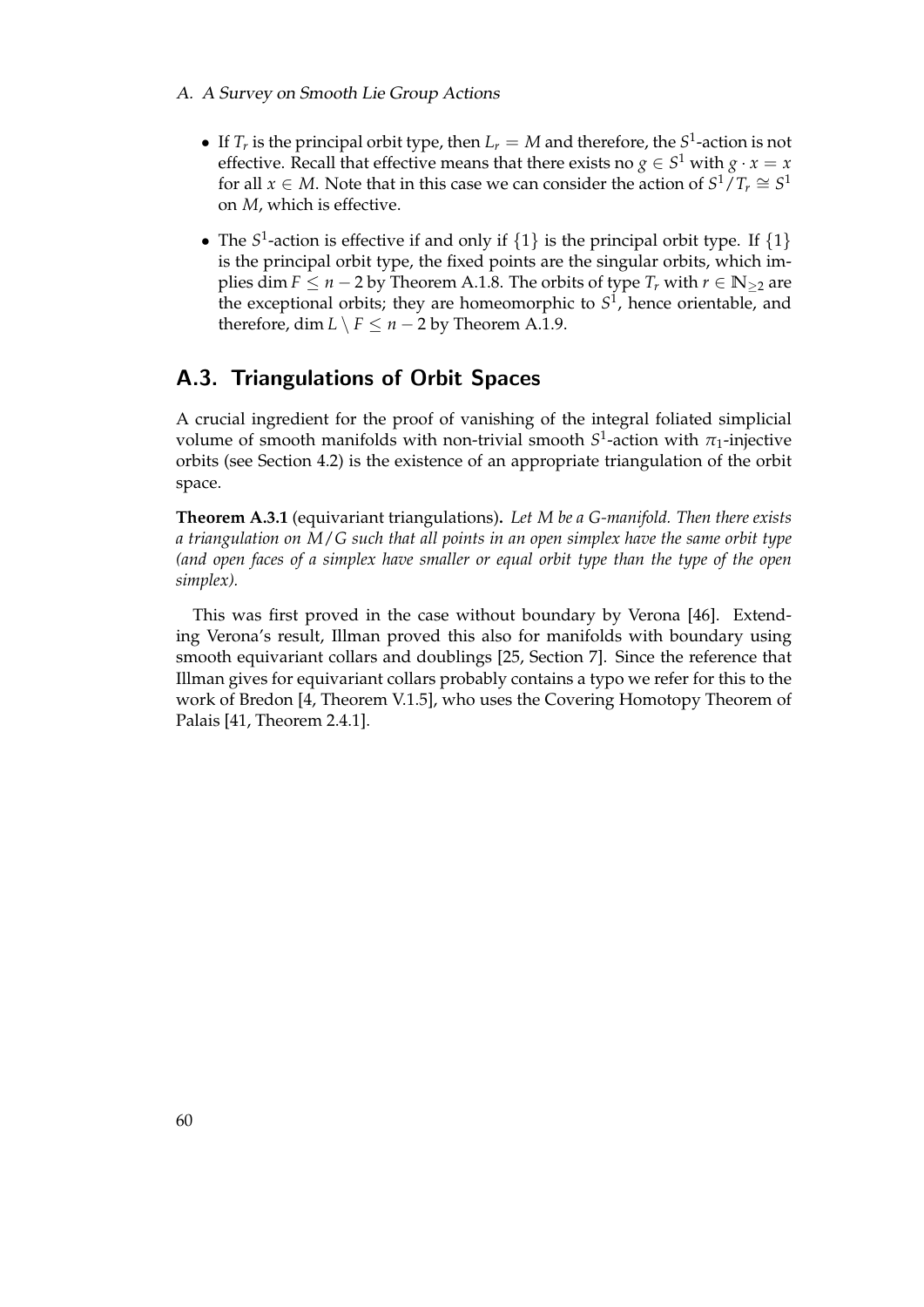# <span id="page-72-1"></span>B. Manifolds with Corners and **Hollowings**

An important part in the deconstruction steps of the proofs of vanishing integral foliated simplicial volume in the case of  $S^1$ -actions or  $S^1$ -bundles presented in Section [4.2](#page-54-0) and Section [4.3](#page-62-0) is to hollow in a manifold at a submanifold. We first introduce the notion of manifolds with corners in Section [B.1,](#page-72-0) which allows us to store combinatorial data given by a sequence of hollowings and which also arise naturally in the process of a hollowing. In Section [B.2,](#page-76-0) we explain hollowings at submanifolds that are transverse to the boundary. Finally, in Section [B.3,](#page-78-0) we explain how to hollow equivariantly also at submanifolds that are part of the boundary in some cases.

### <span id="page-72-0"></span>B.1. Manifolds with Corners

We now introduce manifolds with corners. A manifold locally looks like  $\mathbb{R}^n$  and a manifold with boundary locally looks like a half space in **R***<sup>n</sup>* . Continuing this pattern, manifolds with corners locally look like **R***n*−*<sup>k</sup>* × [0, ∞) *k* . We follow the introduction to manifolds with corners by Douady [\[11\]](#page-82-0).

We first define the building blocks for manifolds with corners.

**Definition B.1.1** (sectors). Let  $n \in \mathbb{N}$  and let  $k \in \{0, \ldots, n\}$ . A *sector of dimension n with index k* is a set of the form

$$
A = \{x \in \mathbb{R}^n \mid x_{i_1} \geq 0, \ldots, x_{i_k} \geq 0\}
$$

with pairwise distinct  $i_1, \ldots, i_k \in \{1, \ldots, n\}$ . In this case, for a point  $x \in A$  the *index of x in A* is defined by

$$
ind_A(x) := |\{i \in \{i_1, \ldots, i_k\} \mid x_i = 0\}|.
$$

Observe that the index of A equals  $\text{ind}_A(0)$ . Furthermore, note that  $\mathbb{R}^n$  is a sector of dimension *n* with index 0.

It is not hard to see that every sector is homeomorphic to either a half space in **R***<sup>n</sup>* or to  $\mathbb{R}^n$  itself for some  $n \in \mathbb{N}$ . In particular, a manifold with corners will be topologically just a manifold with (possibly empty) boundary. To make a difference, we will require that the transition maps are smooth. To do so we define smooth maps on sectors.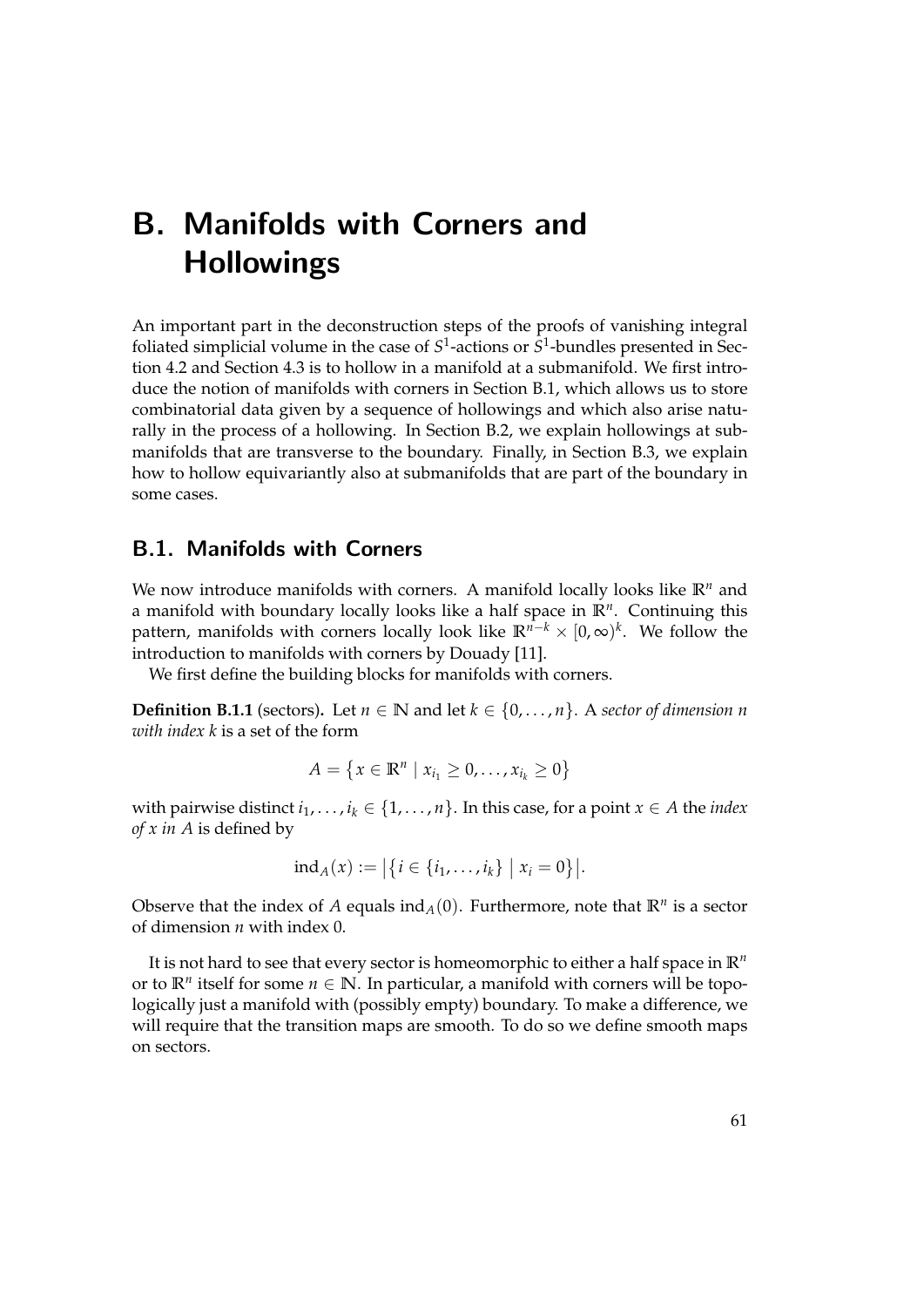<span id="page-73-1"></span><span id="page-73-0"></span>**Definition B.1.2** (smooth maps on sectors). Let  $n, k, m \in \mathbb{N}$  with  $n \geq k$  and let A be a sector of dimension *n* with index *k*. Let  $U \subset A$  be open and let  $V \subset \mathbb{R}^n$ . A map  $\varphi: U \longrightarrow V$  is called *smooth* if for all  $x \in U$  there exists an open neighbourhood  $U_x \subset \mathbb{R}^n$  of *x* and a smooth map  $\varphi_x: U_x \longrightarrow V$  that coincides with  $\varphi$ on  $U_{\rm r} \cap U$ .

Note that the above definition of a smooth map on an open set *U* in a sector of dimension  $n$  is equivalent to the existence of a smooth extension to an open subset of  $\mathbb{R}^n$  that contains *U* [\[32,](#page-84-0) Lemma 2.27]. Moreover, observe that if *A* and *A*<sup>*'*</sup> are smoothly diffeomorphic sectors then *A* and *A'* have the same dimension and index.

**Definition B.1.3** (atlas with corners). Let  $n \in \mathbb{N}$  and let *M* be a topological space. An atlas with corners for M of dimension n is a family  $(U_i, V_i, \varphi_i)_{i \in I}$  where  $(V_i)_{i \in I}$ is an open cover of  $M$ , each  $U_i$  is an open subset in a sector  $A_i$  of dimension  $n$ and *ϕ<sup>i</sup>* : *U<sup>i</sup>* −→ *V<sup>i</sup>* are homeomorphisms (called *charts*) such that all *transition maps are smooth*, i.e., for all  $i, j \in I$  we have that

$$
(\varphi_j^{-1} \circ \varphi_i)|_{U_i \cap U_j}
$$

is a smooth map (in the sense of Definition [B.1.2\)](#page-73-0) that is a smooth diffeomorphism onto its image.

We define an equivalence relation on atlases with corners for *M* as follows: Two atlases for *M* are *equivalent* if and only if their union is an atlas with corners for *M*.

Finally, we are prepared to define manifolds with corners.

**Definition B.1.4** (manifold with corners). Let  $n \in \mathbb{N}$ . A *manifold with corners of dimension n* is a Hausdorff second countable topological space *M* together with an equivalence class of an atlas with corners for *M* of dimension *n*.

Let *M* be a manifold with corners and let  $x \in M$ . The *index of x in M* is given by

$$
ind_M(x) := ind_{A_i}(\varphi_i^{-1}(x)),
$$

where  $\varphi_i: U_i \longrightarrow V_i$  is a chart with  $x \in V_i$  and  $A_i$  is the sector of dimension *n* where *U<sup>i</sup>* lives. Note that this definition does not depend on the choice of the chart and that we can always find a chart in a maximal atlas such that  $\varphi_i(0) = x$ .

For all  $k \in \mathbb{N}$  we define

$$
\angle^{(k)}M:=\big\{x\in M\,\big|\,\operatorname{ind}_M(x)\geq k\big\}.
$$

Let *M*, *N* be manifolds with corners. A map  $f: M \longrightarrow N$  is called *smooth* if for all  $x \in M$ , there exist charts  $\varphi^M\colon U^M \longrightarrow V^M$  of  $M$  with  $x \in V^M$  and  $\varphi^N\colon U^N \longrightarrow$ *V*<sup>*N*</sup> of *M* with  $f(x) \in V^N$  such that  $\varphi^N \circ f \circ (\varphi^M)^{-1}$  is smooth (in the sense of Definition [B.1.2\)](#page-73-0).

Since our goal is to define hollowings in manifolds with corners at submanifolds, we need to explain what submanifolds are in this case. As a preparation we define subsectors.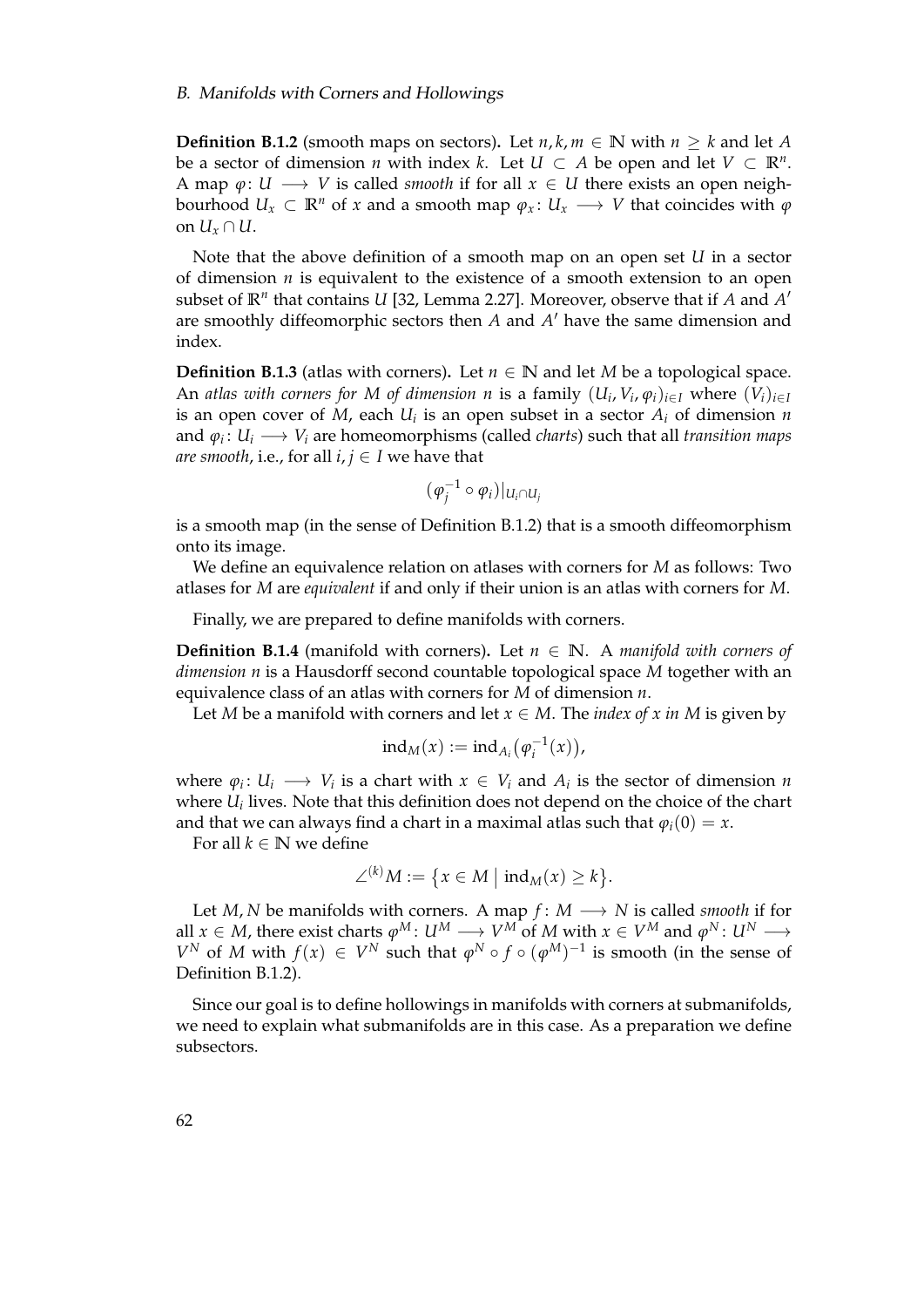**Definition B.1.5** (subsector). Let *n*, *k*, *p*,  $\ell$ , *j* ∈ **N** with *n* ≥ *k*, *p* ≥  $\ell$ . Let

$$
A = \{x \in \mathbb{R}^n \mid x_{i_1} \geq 0, \ldots, x_{i_k} \geq 0\}
$$

be a sector of dimension *n* with index *k*. A *subsector of A (of codimension p, coindex*  $\ell$  *in A and complementary index j)* is a subset  $A' \subset A$  given by replacing  $\ell$  of the inequalities defining *A* by the corresponding equalities and adding  $p - l$  new equalities of the form  $x_r = 0$  and *j* inequalities of the form  $x_s \geq 0$  with new and distinct indices. More precisely, there are sets  $L \subset \{i_1, \ldots, i_k\}$  with  $\ell$  elements,  $P \subset$ { $1, ..., n$ }  $\setminus \{i_1, ..., i_k\}$  with  $p - \ell$  elements and *J* ⊂ { $1, ..., n$ }  $\setminus (\{i_1, ..., i_k\} \cup P)$ with *j* elements such that

$$
A' = \{x \in A \mid \forall_{i \in L} x_i = 0, \forall_{i \in P} x_i = 0, \forall_{i \in J} x_i \ge 0\}.
$$

Note that *A'* can be viewed as a sector of dimension  $n - p$  with index  $k - \ell + j$ . A *relative face of A' in A* is a subset of  $A'$  obtained by replacing at least one of the  $j$ inequalities  $x_i \geq 0$  with  $i \in J$  by the corresponding equality. We call  $A'$  a subsector *without relative faces* if  $J = \emptyset$ .

<span id="page-74-0"></span>*Example* B.1.6 (sector, subsector)*.* We discuss now some examples of sectors and subsectors (see Figure [B.1\)](#page-75-0). The set

$$
A_1 := \{ x \in \mathbb{R}^2 \mid x_2 \ge 0 \}
$$

is a sector of dimension 2 with index 1.

Then the set

$$
A_2 := \{x \in \mathbb{R}^2 \mid x_1 = 0, x_2 \ge 0\}
$$

is a subsector of  $A_1$  (of codimension 1, coindex 0 in  $A_1$  and complementary index 0) without relative faces. Viewed in **R** it is a sector of dimension 1 with index 1.

The set

$$
A_3 := \{x \in \mathbb{R}^2 \mid x_1 \ge 0, x_2 \ge 0\}
$$

is a subsector of  $A_1$  (of codimension 0, coindex 0 in  $A_1$  and complementary index 1) with relative face  $A_2$ . It is a sector of dimension 2 with index 2.

Subsectors can also be parts of the boundary of a sector: The set

$$
A_4 := \{ x \in \mathbb{R}^2 \mid x_2 = 0 \}
$$

is a subsector of  $A_1$  (of codimension 1, coindex 1 in  $A_1$  and complementary index 0) without relative faces. Viewed in **R** it is a sector of dimension 1 with index 0.

Now, we can define submanifolds with corners.

**Definition B.1.7** (submanifold with corners)**.** Let *M* be a manifold with corners. A closed subspace  $N \subset M$  is called *submanifold (with corners)* if for all  $x \in N$  there exists a chart  $\varphi\colon U\longrightarrow V$  in  $M$ , where  $U\subset A$ , and a subsector  $A'\subset A$  such that

$$
\varphi(0) = x
$$
 and  $\varphi^{-1}(V \cap N) = U \cap A'.$ 

In this case, *N* is *without relative boundary* if all of the subsectors  $A' \subset A$  that are part the above charts are without relative faces.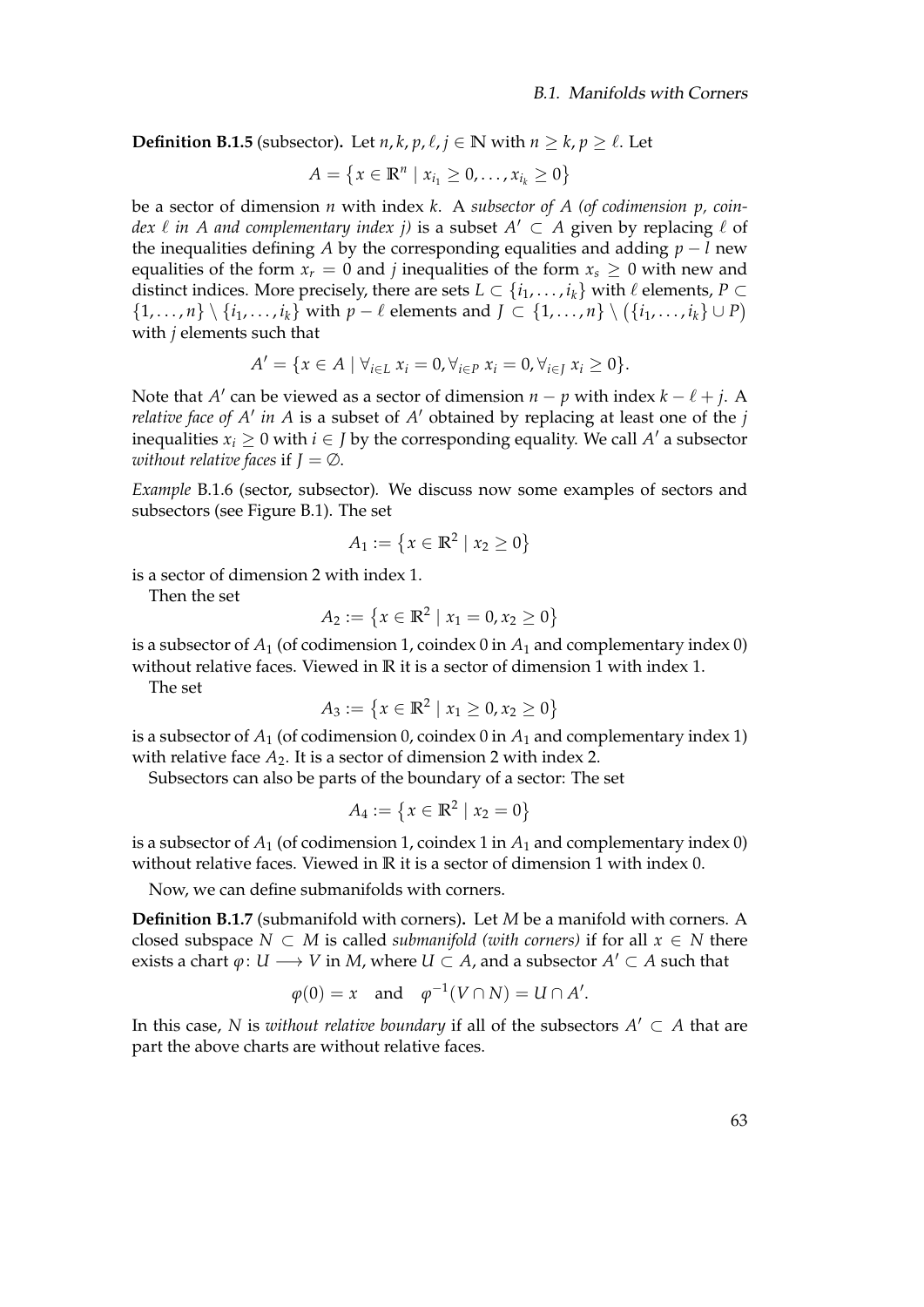#### <span id="page-75-1"></span>B. Manifolds with Corners and Hollowings



<span id="page-75-0"></span>Figure B.1.: Sectors and subsectors from Example [B.1.6](#page-74-0)

For our goal to define hollowings we have to introduce tubular neighbourhoods in manifolds with corners.

Let  $n \in \mathbb{N}$ . Let *M* be a manifold with corners of dimension *n*. We define the tangent bundle  $TM \longrightarrow M$  as follows: Let  $x \in M$ . Then,  $T_xM$  is defined to be the dual of the real vector space *m*/*m*<sup>2</sup> , where *m* is the maximal ideal in the local ring  $\mathcal{O}_x$  of germs of smooth R-valued functions on *M* at *x* consisting of all germs *f* with  $f(x) = 0$ . Let *TM* be as a set the disjoint union of all of the  $T_xM$  and let *TM* → *M* be the map that sends  $v \text{ ∈ } T_xM$  to *x*. For the topology and smooth structure of the tangent bundle, we refer to the literature [\[32,](#page-84-0) Lemma 4.1].

Let *x* ∈ *M* and let *ϕ*: *U* → *V* be a chart with  $φ(0) = x$ . Then we have an isomorphism  $\varphi'(0)$  from  $\mathbb{R}^n$  to  $T_xM$ . Let  $A_xM$  be the image of the sector *A* (that contains *U*) in  $T_xM$  under  $\varphi'(0)$ . This does not depend on the choice of the chart. Let *N* be a submanifold of *M*. Then, for all  $x \in N$  we write

$$
T_x(M:N) := T_xM/T_xN
$$

and we define the *transverse sector*  $A_x(M : N)$  *of* N *in* M to be the image of  $A_xM$ in  $T_x(M:N)$ .

**Definition B.1.8** (tubular neighbourhood)**.** Let *M* be a manifold with corners. Let *N* be a submanifold of *M* without relative boundary. A *tubular neighbourhood of N in M* is a triple  $(T, \mu, \psi)$  consisting of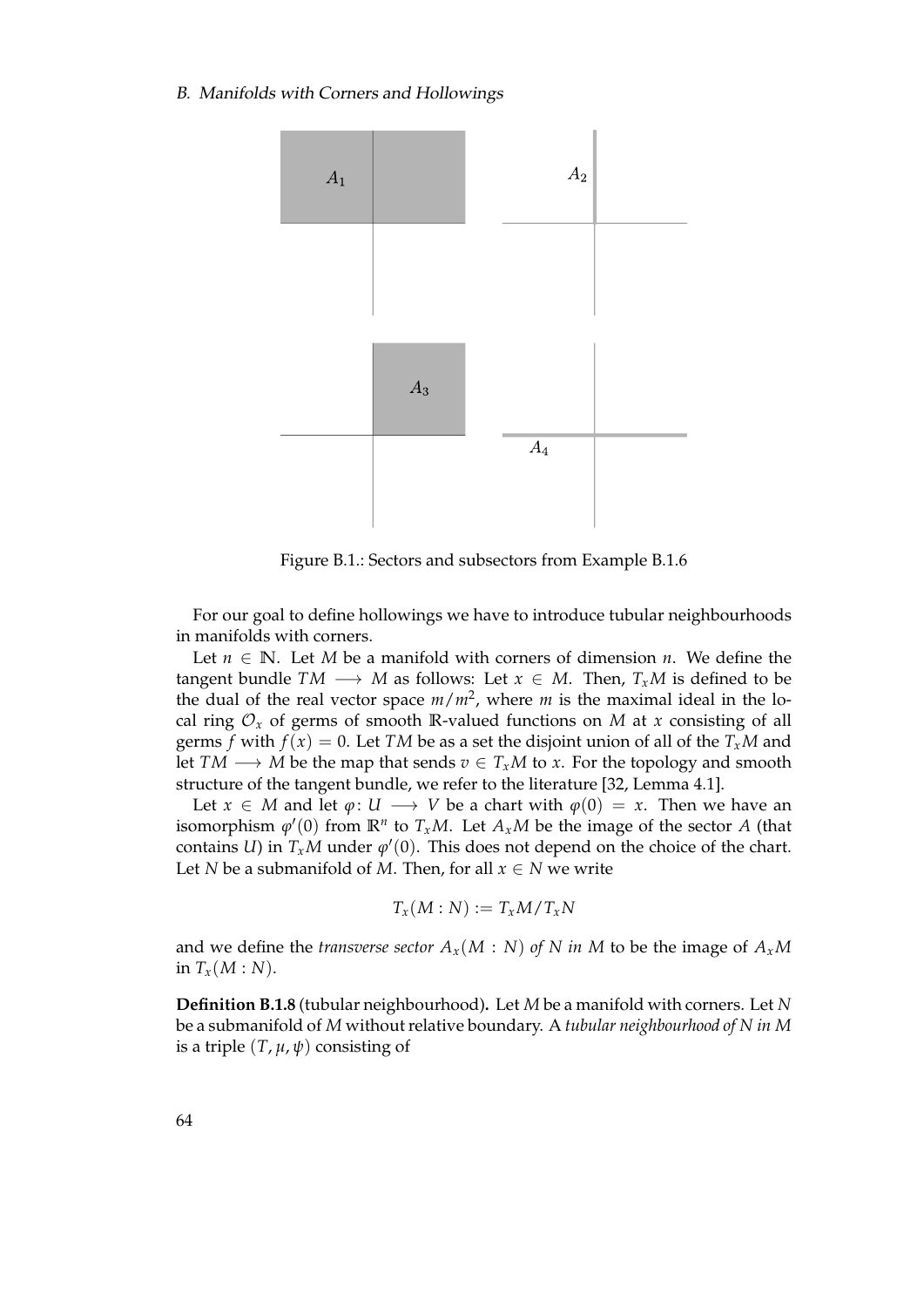- <span id="page-76-3"></span>1. a family  $(\mu_x)_{x \in N}$  of scalar products on  $T_x(M : N)$  that "smoothly depend" on *x*, i.e., they are obtained from a smooth section of the smooth vector bundle  $\mathcal{T}^2(M : N) \longrightarrow N$  of covariant 2-tensors on  $T(M : N)$
- 2. and a diffeomorphism  $\psi$  from  $B := B(M : N; \mu)$  to a submanifold *T* of *M*, where for all  $x \in N$  we define  $B_x := B_x(M : N; \mu)$  to be the trace of  $A_x(M : N)$ of the unit ball in  $T_x(M:N)$  with respect to  $\mu_x$ , i.e.,

$$
B_x(M: N; \mu) := A_x(M: N) \cap B_1^{\mu_x}(0) \subset T_x(M: N)
$$

such that the following holds:

- The restriction of *ψ* to the zero section of *B* (which we identify with *N*) is the inclusion  $N \subset M$ .
- The map

$$
\varphi\colon A(B:N)\longrightarrow A(T:N)
$$

that is induced by  $\psi$  on the fibres is the identity on  $A(M:N)$ .

<span id="page-76-1"></span>**Theorem B.1.9** (tubular neighbourhoods of submanifolds without relative bound-ary [\[11,](#page-82-0) Théorème 1]). Let M be a manifold with corners and let N be a submanifold of M *without relative boundary. Then there exists a tubular neighbourhood of N in M.*

## <span id="page-76-0"></span>B.2. Hollowings at Submanifolds

In this section, we will define hollowings. Afterwards, we shortly explain equivariant hollowings in *G*-manifolds for some compact Lie group *G* and finally, fiber preserving hollowings in smooth fiber bundles. We follow the exposition of Yano [\[47,](#page-85-0) Section 2].

<span id="page-76-2"></span>**Definition B.2.1** (hollowings). Let  $n \in \mathbb{N}$ . Let *M* be an *n*-manifold with corners and let *N* be a compact submanifold with corners of *M* that is transverse to each ∠<sup>(*k*)</sup>*M* \ ∠<sup>(*k*+1)</sup>*M* and such that ∠<sup>(*k*)</sup>*N* = *N* ∩ ∠<sup>(*k*)</sup>*M*. Then there exists a tubular neighbourhood *ν*(*N*) of *N* in *M* by Theorem [B.1.9](#page-76-1) and it has the structure of a disc bundle over *N* (this follows from the transversality conditions). Let *νs*(*N*) be the total space of the associated sphere bundle to  $\nu(N)$ . The polar coordinate  $\pi$   $S^{n} \times [0,1] \longrightarrow D^{n}$  given by  $(x,r) \longmapsto r \cdot x$  induces a bundle map  $\psi \colon \nu_{s}(N) \times D^{n}$  $[0, 1] \longrightarrow \nu(N)$  (over id<sub>N</sub>) via local trivialisations such that  $\psi|_{\nu_s(N) \times \{1\}} = id_{\nu_s(N)}$ and  $\psi|_{\nu_s(N)\times\{0\}}$  is the projection to  $N\subset \nu(N).$  Let

$$
M':=\overline{M\setminus \nu(N)}\cup_{\psi|_{\nu_s(N)\times \{1\}}}\big(\nu_s(N)\times [0,1]\big).
$$

Then we have a map

$$
p:=\big(\mathrm{id}_{\overline{M\setminus \nu(N)}}\cup_{\psi|_{\nu_s(N)\times \{1\}}}\psi\big)\colon M'\longrightarrow M
$$

65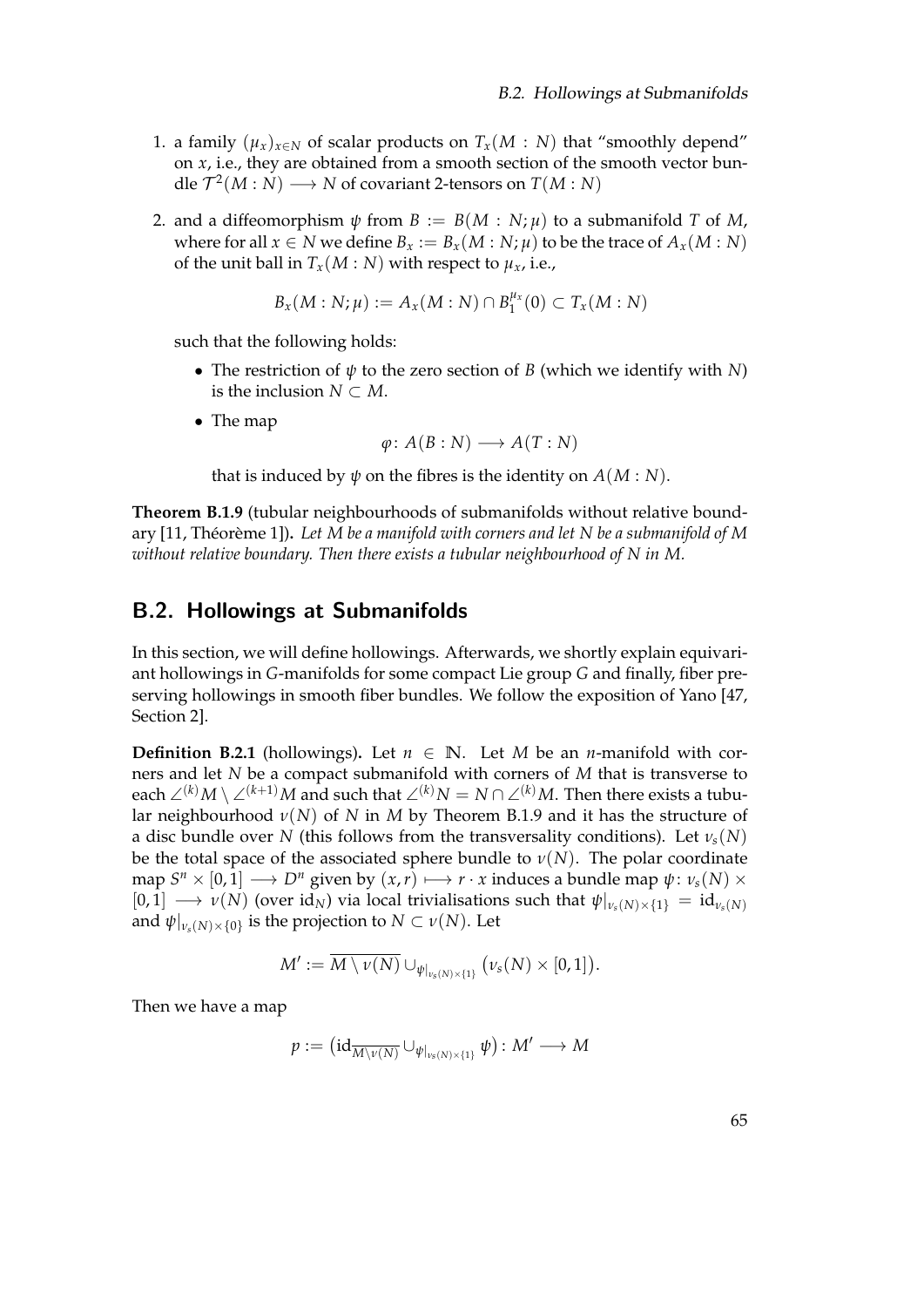<span id="page-77-1"></span>

<span id="page-77-0"></span>Figure B.2.: A hollowing in a cube at an interval schematically, where we view the hollowed cube as a submanifold of the filled cube

and there exists a structure of an *n*-manifold with corners on  $M'$  such that  $p$  is a smooth map. We call *p* a *hollowing in M* at *N* and the submanifolds  $N \subset M$ and  $p^{-1}(N) = v_s(N) \times \{0\} \subset M'$  are called *trace* and *hollow wall* of the hollowing respectively. For a subspace  $L \subset M$  we write

$$
p^*L := \overline{p^{-1}(L \setminus N)}
$$

for the pullback of *L* along *p*.

Note that for all  $x \in \big(\nu_s(N) \times \{0\}\big) \cap p^* \partial M$  we have

$$
ind_M(x) = ind_N(p(x)) + 1.
$$

See Figure [B.2](#page-77-0) for an illustration of a hollowing.

*Remark* B.2.2 (equivariant/fiber preserving hollowings). Let  $n \in \mathbb{N}$  and let *G* be a compact Lie group. Let *M* be a compact *n*-manifold with corners with a smooth *G*-action, i.e., a smooth map  $G \times M \longrightarrow M$ , where we equip  $G \times M$  with the structure as a manifold with corners given by the product of the structures of *G* and *M* as manifold with corners. Let *N* be a *G*-invariant submanifold with corners of *M* that fulfils the transversality conditions in Definition [B.2.1.](#page-76-2) Then there exists a tubular neighbourhood  $\nu(N)$  of *N* by Theorem [B.1.9.](#page-76-1) This can be chosen to be *G*-invariant [\[27,](#page-84-1) p. 4]. We define a *G*-action on the corresponding sphere bundle  $\nu_s(N) \times [0,1]$  by taking the unique extension of the pullback action of *G*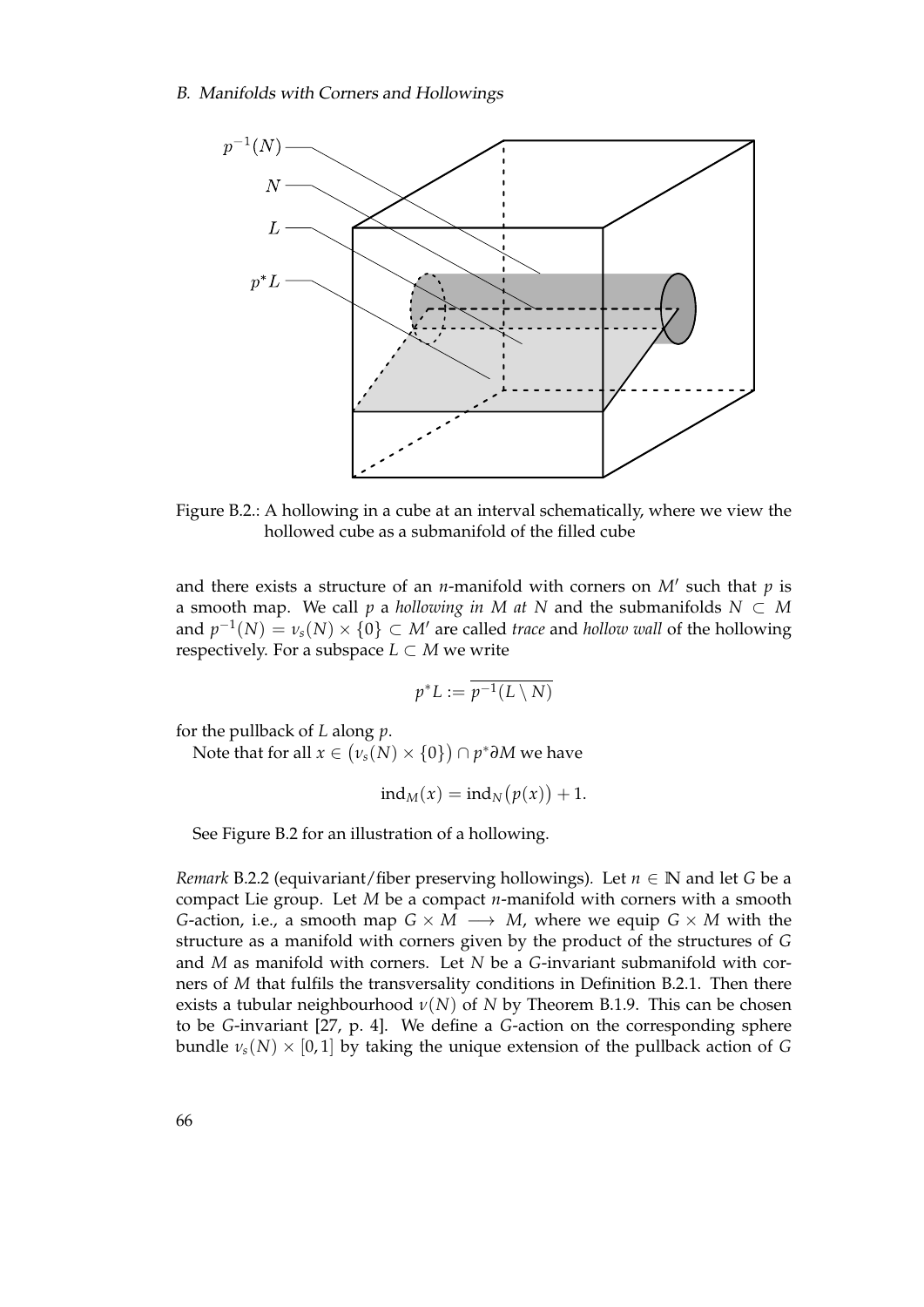<span id="page-78-1"></span>on  $\nu_s(N) \times (0, 1]$  via  $\psi$  that is given by

$$
g \cdot x := \psi^{-1} \big( g \cdot \psi(x) \big)
$$

for all  $g \in G$  and  $x \in \nu_s(N) \times (0,1]$ . After we proceed as in Definition [B.2.1](#page-76-2) we obtain an *n*-manifold with corners *M*<sup>0</sup> which has a canonical smooth *G*-action that makes *p* equivariant. We call  $p: M' \longrightarrow M$  an *equivariant hollowing in M at N*.

Analogously, we define *fibre preserving hollowings* in a total space of a *G*-bundle at a submanifold that is a *G*-subbundle, i.e., a union of fibres. Here, we need to remove a tubular neighbourhood that is a *G*-subbundle itself. This can be chosen to be the preimage of a tubular neighbourhood of the base space of the subbundle we are hollowing at.

A similar version of hollowings and how to get invariant tubular neighbourhoods in manifolds with corners with a smooth Lie group action is briefly explained in work of Jänich [\[26,](#page-84-2) Section 1.3].

## <span id="page-78-0"></span>B.3. Equivariant Hollowings at the Boundary

In this section, we explain what an admissible sequence of hollowings is. For the definition of hollowings in Section [B.2](#page-76-0) we did not really need to restrict to submanifolds that are transverse to the boundary but only to submanifolds without relative faces in order to apply Theorem [B.1.9.](#page-76-1) But since we need to hollow equivariantly and want to follow the work of Illman [\[25\]](#page-83-0) we restrict to hollowings as defined in Definition [B.2.1.](#page-76-2)

Let *n* ∈ **N** and let *G* be a compact Lie group. Let *M* be a smooth compact connected *n*-manifold with a smooth *G*-action. As described by Illman in more detail [\[25\]](#page-83-0), we can construct the double *DM* of *M* such that it has the structure of a smooth oriented closed connected *n*-manifold (which restricts to the smooth structure of *M* on the two copies of *M* in *DM*) with a smooth *G* × **Z**/2-action (where the **Z**/2-action is given by interchanging the two copies of *M* in *DM*; this commutes with the *G*-action) and such that *∂M* is a (*G* × **Z**/2)-invariant submanifold of *DM*.

In order to avoid speaking about the double of a manifold with corners, we want to deal with a whole sequence of hollowings at once.

**Definition B.3.1** (admissible sequence of hollowings). Let  $d \in \mathbb{N}$  and let *G* be a compact Lie group. Let *M* be a smooth compact connected manifold with a smooth *G*-action and let  $X'_i$  ⊂ *M* be invariant subspaces for all  $i \in \{0, ..., d-1\}$ . We consider *M* as a manifold with corners with  $\angle^{(1)}(M) = \partial M$  and  $\angle^{(2)}(M) = \emptyset$ . Then, the pair  $(M, (X'_i)_i)$  is called *admissible* if the following holds:

• The space  $X'_0$  is a closed (possibly non-connected) submanifold of *M*. We write  $(DM)_0 := DM$ ,  $M_0 := M$  and  $DX_0 := DX'_0 \subset (DM)_0$  for the corresponding submanifold. Let  $Dp_0$ :  $(DM)_1 \longrightarrow (DM)_0$  be an equivariant hollowing in  $(DM)_0$  at  $DX_0$ . Then, we write  $M_1 := (DM)_1 / (\mathbb{Z}/2)$ ,  $p_0 := \overline{Dp}_0$ ,  $DX_1 := Dp_0^*DX_1'$  and  $X_1 := DX_1/(\mathbb{Z}/2)$ .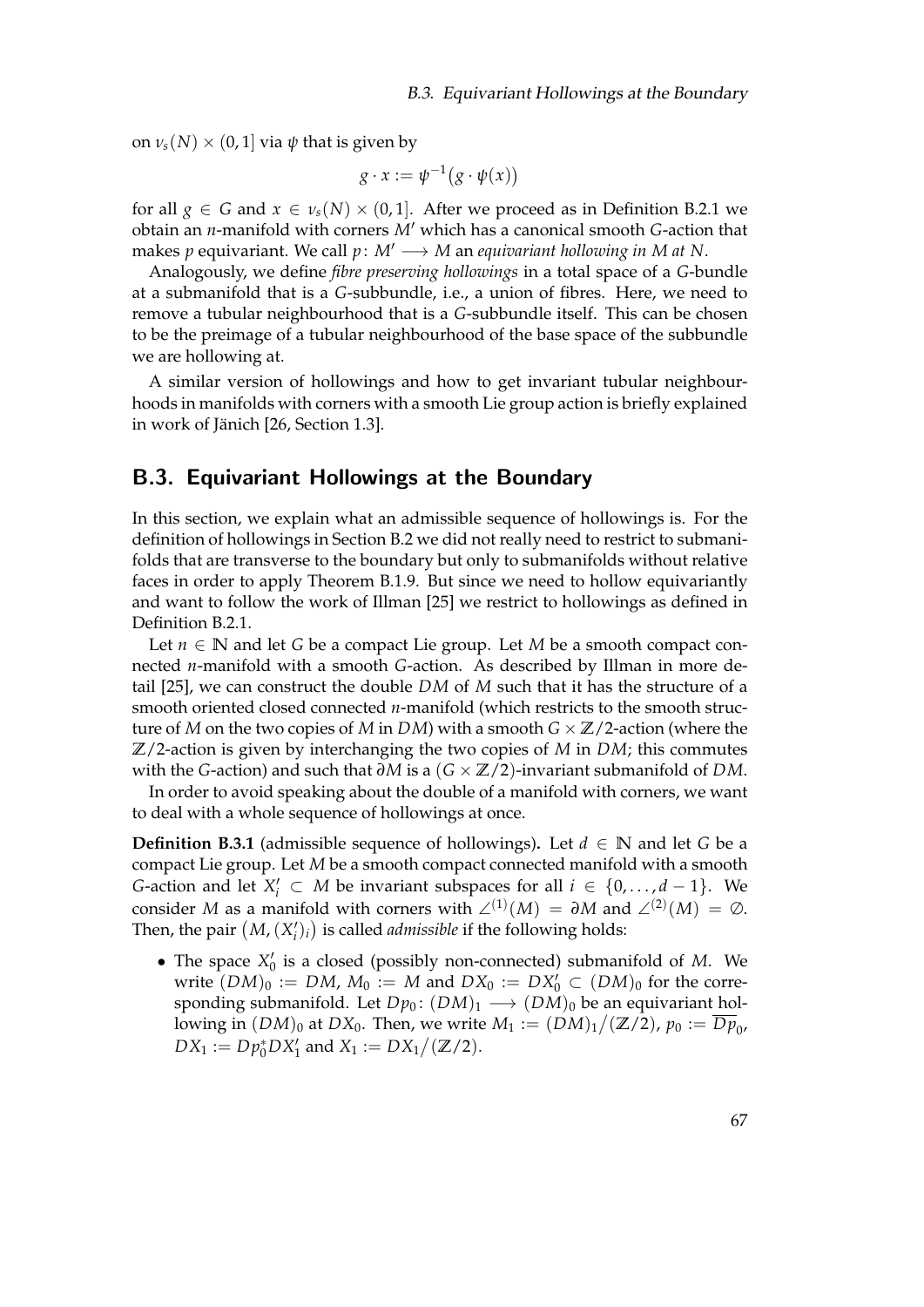#### B. Manifolds with Corners and Hollowings

• Let  $i \in \{1, \ldots, d-1\}$ . Let inductively  $(DM)_j$ ,  $M_j$ ,  $DX_j$ ,  $X_j$ , equivariant hollowings  $Dp_{j-1}$ :  $(DM)_j$  →  $(DM)_{j-1}$  and maps  $p_{j-1}$ :  $M_j$  →  $M_{j-1}$  be already defined for all  $1 \leq j \leq i$ . Then  $DX_i$  satisfies the conditions in Defini-tion [B.2.1,](#page-76-2) i.e.,  $DX_i$  is a compact submanifold of  $(DM)_i$  which is transverse to each  $\angle^{(k)}(DM)_i \setminus \angle^{(k+1)}(DM)_i$  and that we have

$$
\angle^{(k)}DX_i = DX_i \cap \angle^{(k)}(DM)_i
$$

for all appropriate *k*. Let

$$
Dp_i\colon (DM)_{i+1}\longrightarrow (DM)_i
$$

be an equivariant hollowing in (*DM*)*<sup>i</sup>* at *DX<sup>i</sup>* . We write

$$
M_{i+1} := (DM)_{i+1}/(\mathbb{Z}/2), \quad p_i := \overline{Dp}_i : M_{i+1} \longrightarrow M_i,
$$

and if *i* < *d* − 1 we write

$$
DX_{i+1} := Dp_i^* \dots Dp_0^* DX'_{i+1} \text{ and } X_{i+1} := DX_{i+1}/(\mathbb{Z}/2).
$$

We also call  $p_i$  a *hollowing in*  $M_i$  *at*  $X_i$  and use the same terms and notation as in Definition [B.2.1](#page-76-2) like *hollow wall*, *trace* and *pullback*  $p_i^*L$  for  $L \subset M_i$ .

The associated sequence

$$
M_d \xrightarrow{p_{d-1}} \cdots \xrightarrow{p_1} M_1 \xrightarrow{p_0} M_0 = M
$$

to an admissible pair is called an *admissible sequence of hollowings (in M<sup>i</sup> at X<sup>i</sup> )*.

See Figure [B.3](#page-80-0) for an illustration of a hollowing at the boundary using the double. We prove the following lemma about faces in a hollowed standard simplex.

**Lemma B.3.2.** *Let*  $\ell, k \in \mathbb{N}$  *with*  $k \leq \ell$ *. Let* 

$$
\Delta_\ell^\ell \stackrel{p_{\ell-1}}{\longrightarrow} \Delta_{\ell-1}^\ell \stackrel{p_{\ell-2}}{\longrightarrow} \cdots \stackrel{p_0}{\longrightarrow} \Delta_0^\ell=\Delta^\ell
$$

together with the sets  $X_i':=(\Delta^\ell)^{(i)}$ , i.e., the i-skeleton of  $\Delta^\ell$  (with respect to the canonical *triangulation of* ∆ ` *), be an admissible sequence of hollowings. Then, each p<sup>i</sup> is a hollowing in*  $\Delta_i^{\ell}$  *at*  $X_i := p_{i,0}^* X'_i$ *.* 

*Let* ∆ *be a k-face of* ∆ ` *. Then we have*

$$
p_{\ell,k}(\Delta_{\ell}^{\ell} \setminus p_{\ell,k+1}^* p_k^{-1}(\Delta_k)) \subset \Delta_k^{\ell} \setminus \Delta_k.
$$

 $M$ oreover, if  $\Delta'$  is a j-face of  $\Delta^\ell$  with  $\Delta \subset \Delta' \subset \Delta^\ell$  then

$$
p_{\ell,k}(p_{\ell,j+1}^*p_j^{-1}(\Delta_j')\setminus p_{\ell,k+1}^*p_k^{-1}(\Delta_k))\subset \Delta_k'\setminus \Delta_k.
$$

68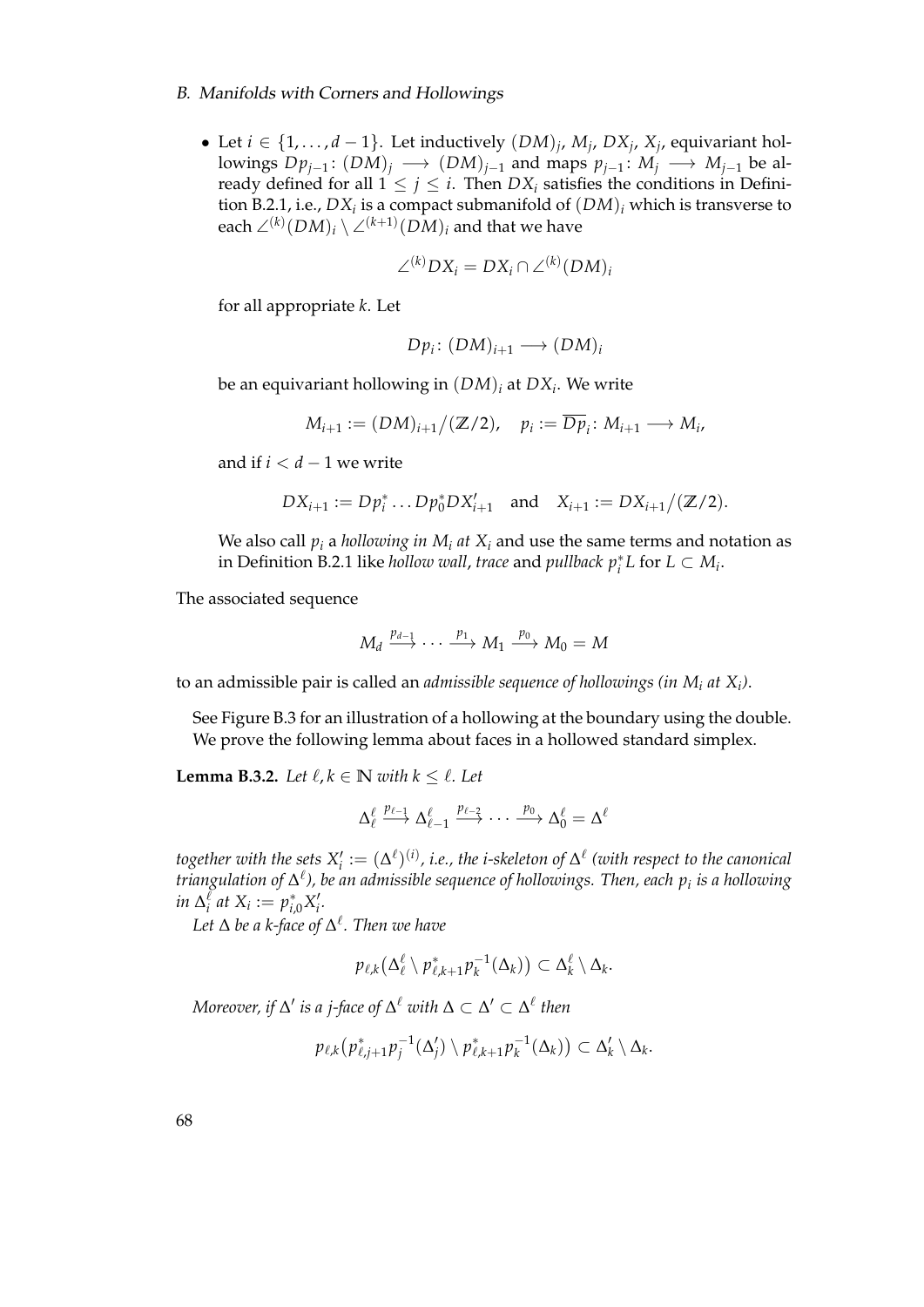

<span id="page-80-0"></span>Figure B.3.: A hollowing in a disc at the 0-skeleton of the given triangulation which gives rise to a manifold with corners

*Proof.* We prove the following by induction: For all  $d \in \{k, ..., \ell\}$  we have

$$
p_{d,k}^{-1}(\Delta_k) = p_{d,k+1}^* p_k^{-1}(\Delta_k).
$$

This obviously holds for *d* = *k* and *d* = *k* + 1. Let now *d*  $\in$  {*k*, . . . ,  $\ell$ } and assume that the claim holds for  $d$ . Then it also holds for  $d + 1$ : We set

$$
A := p_{d,k}^{-1}(\Delta_k) = p_{d,k+1}^* p_k^{-1}(\Delta_k)
$$

It suffices to prove that

$$
p_{d+1}^{-1}(A) = p_{d+1}^*A.
$$

We observe that

$$
p_{d+1}^{-1}(A) = p_{d+1}^{-1}(\overline{A}) = p_{d+1}^{-1}(\overline{A \setminus X_{d+1}}) = \overline{p_{d+1}^{-1}(A \setminus X_{d+1})} = p_{d+1}^*A.
$$

Here we use that  $p_{d+1}$  is a continuous closed map (as a continuous map between compact sets in  $\mathbb{R}^{\ell+1}$ ) and that  $A = \overline{A} = \overline{A \setminus X_{d+1}}$  holds (for dimension reasons and because of the transversality conditions).  $\Box$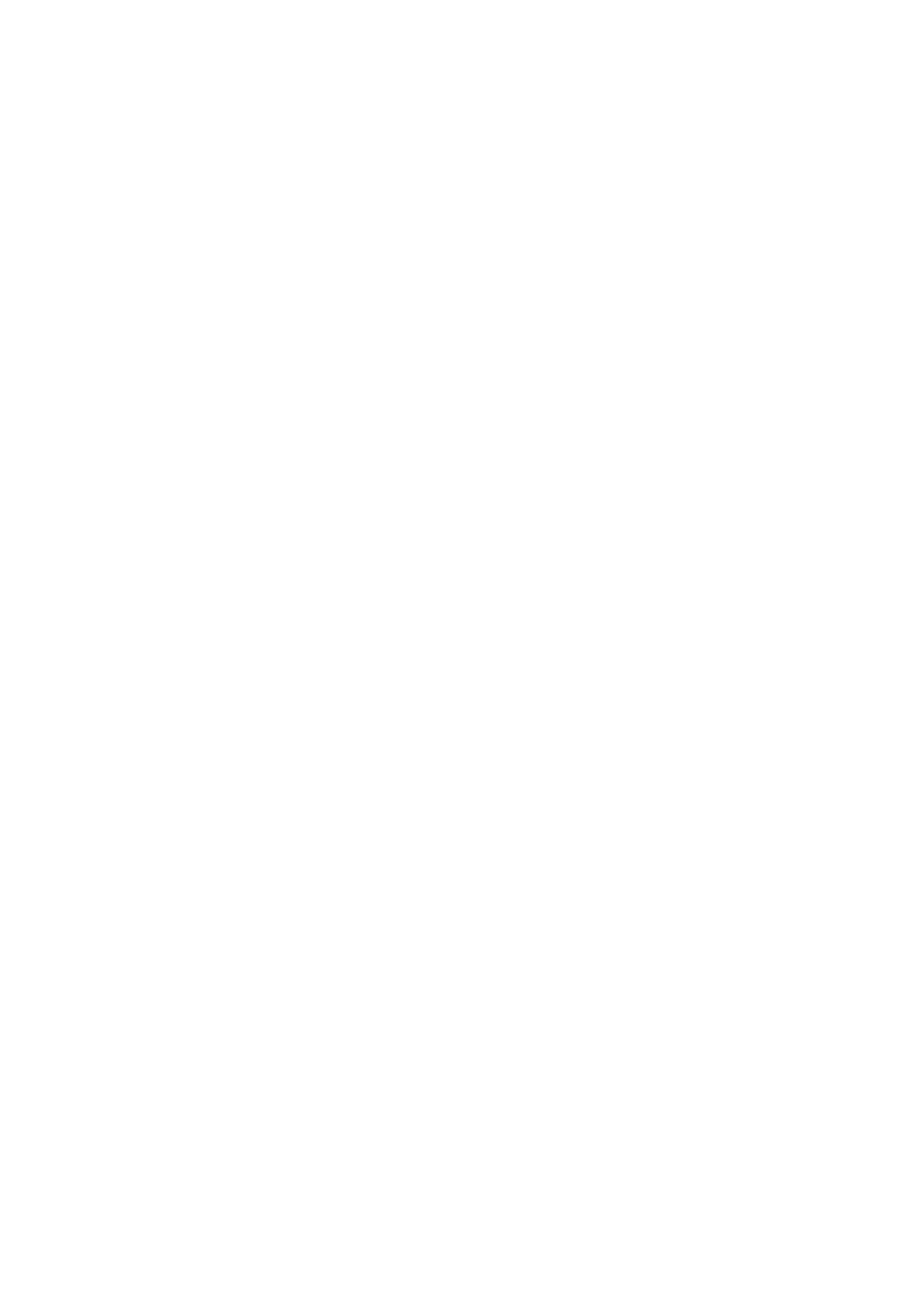## Bibliography

- [1] M. Abért, N. Nikolov. Rank gradient, cost of groups and the rank versus Heegard genus problem, *J. Eur. Math. Soc.*, 14, pp. 1657–1677, 2012. Cited on page: [54](#page-65-0)
- [2] G. Besson, G. Courtois, S. Gallot. Volume et entropie minimale des espaces localement symétriques, Invent. Math., 103(2), pp. 417-445, 1991. Cited on page: [iii](#page-2-0)
- [3] S. Braun. *Simplicial Volume and Macroscopic Scalar Curvature*, PhD thesis, Karlsruhe Institute of Technology, 2018. Cited on page: [vi](#page-5-0)
- [4] G.E. Bredon. *Introduction to compact transformation groups*, Pure and Applied Mathematics, Vol 46. Academic Press, 1972. Cited on page: [57,](#page-68-0) [59,](#page-70-0) [60](#page-71-0)
- [5] R. Brooks. Some remarks on bounded cohomology, *Riemann surfaces and related topics: Proceedings of the 1978 Stony Brook Conference*, pp. 53–63, Ann. of Math. Stud., 97, *Princeton Univ. Press*, 1981. Cited on page: [22](#page-33-0)
- [6] M. Bucher-Karlsson. The proportionality constant for the simplicial volume of locally symmetric spaces, *Colloq. Math.*, 111, pp. 183–198, 2008. Cited on page: [iii](#page-2-0)
- [7] M. Bucher (=M. Bucher-Karlsson), M. Burger, R. Frigerio, A. Iozzi, C. Pagliantini, M. B. Pozzetti. Isometric embeddings in bounded cohomology, *J. Topol. Anal.*, 6(1), pp. 1–25, 2014. Cited on page: [29,](#page-40-0) [30](#page-41-0)
- [8] J.P. Conze. Entropie d'un groupe abelien de transformations, ` *Z. Wahrscheinlichkeitstheorie und Verw. Gebiete*, 25(1), pp. 11–30, 1972. Cited on page: [22,](#page-33-0) [25,](#page-36-0) [26](#page-37-0)
- [9] D. Crowley, C. Löh. Functorial semi-norms on singular homology and (in)flexible manifolds, *Alg. Geom. Topology*, 15(3), pp. 1453–1499, 2015. Cited on page: [17,](#page-28-0) [18](#page-29-0)
- [10] M.W. Davis. Some aspherical manifolds, *Duke Math. J.*, 55(1), pp. 105–139, 1987. Cited on page: [19](#page-30-0)
- <span id="page-82-0"></span>[11] A. Douady. Variétés à bord anguleux et voisinages tubulaires, Séminaire Henri *Cartan, 14(1), Secrétariat mathématique, 1961/1962. Cited on page: [61,](#page-72-1) [65](#page-76-3)*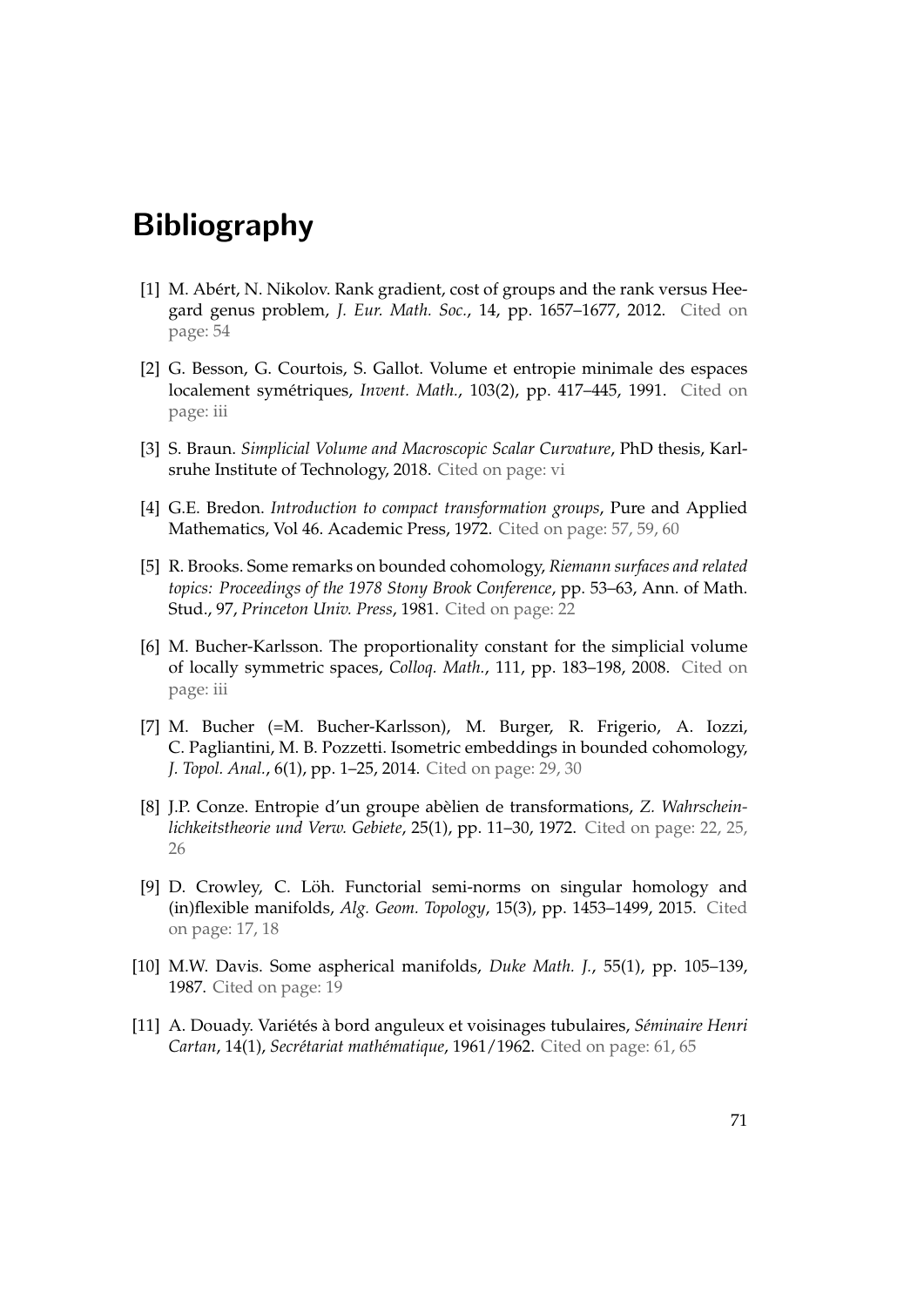#### Bibliography

- [12] D. Fauser. Integral foliated simplicial volume and S<sup>1</sup>-actions, preprint, available at arXiv:1704.08538 [math.GT], 2017. Cited on page: [vi,](#page-5-0) [vii,](#page-6-0) [6,](#page-17-0) [22,](#page-33-0) [43,](#page-54-1) [53](#page-64-0)
- [13] D. Fauser, S. Friedl, C. Löh. Integral approximation of simplicial volume of graph manifolds, preprint, available at arXiv:1807.10522 [math.GT], 2018. Cited on page: [vi,](#page-5-0) [vii,](#page-6-0) [10,](#page-21-0) [32,](#page-43-0) [51](#page-62-1)
- [14] D. Fauser, C. Löh. Variations on the theme of the uniform boundary condition, to appear in *J. Topol. Anal.*, DOI 10.1142/S1793525320500090, 2019. Cited on page: [vii,](#page-6-0) [1,](#page-12-0) [3,](#page-14-0) [21,](#page-32-0) [22,](#page-33-0) [23,](#page-34-0) [25,](#page-36-0) [28,](#page-39-0) [29](#page-40-0)
- [15] D. Fauser, C. Löh. Exotic finite functorial semi-norms on singular homology, *Glasgow Math. J.*, 61(2), pp. 287–295, 2019. Cited on page: [17,](#page-28-0) [18](#page-29-0)
- [16] S. Francaviglia, R. Frigerio, B. Martelli. Stable complexity and simplicial volume of manifolds, *J. Topol.*, 5(4), pp. 977–1010, 2012. Cited on page: [iv](#page-3-0)
- [17] R. Frigerio. (Bounded) continuous cohomology and Gromov's proportionality principle., *Manuscripta Math.*, 134(3–4), pp. 435–474, 2011. Cited on page: [iii](#page-2-0)
- [18] R. Frigerio, M. Moraschini. Gromov's theory of multicomplexes with applications to bounded cohomology and simplicial volume, preprint, avaliable at arXiv:1808.07307 [math.GT], 2018. Cited on page: [30](#page-41-0)
- [19] R. Frigerio, C. Loh, C. Pagliantini, R. Sauer. Integral foliated simplicial volume ¨ of aspherical manifolds, *Israel J. Math.*, 216(2), pp. 707–751, 2016. Cited on page: [v,](#page-4-0) [vi,](#page-5-0) [23,](#page-34-0) [32,](#page-43-0) [54,](#page-65-0) [55](#page-66-0)
- [20] A.A. Gaifullin. Combinatorial realisation of cycles and small covers, *European Congress of Mathematics*, pp. 315–330, *Eur. Math. Soc.*, 2013. Cited on page: [19,](#page-30-0) [20](#page-31-0)
- [21] A.A. Gaifullin. Realisation of cycles by aspherical manifolds, *Uspekhi Mat. Nauk* (Russian), 63(3), pp. 157–158, 2008; translation in *Russian Math. Surveys*, 63(3), pp. 562–564, 2008. Cited on page: [20](#page-31-0)
- [22] M. Gromov. Asymptotic invariants of infinite groups, Geometric group theory, Vol. 2 (Sussex, 1991), *London Math. Soc. Lecture Note Ser.*, 182, Cambridge Univ. Press, pp. 1–295, 1993. Cited on page: [iv](#page-3-0)
- [23] M. Gromov. *Metric structures for Riemannian and non-Riemannian spaces*, Modern Birkhäuser Classics, Birkhäuser Boston Inc., MA, 2007. Cited on page: [iv,](#page-3-0) [v](#page-4-0)
- [24] M. Gromov. Volume and bounded cohomology, *Publ. Math. IHES*, 56, pp. 5–99, 1982. Cited on page: [iii,](#page-2-0) [vi,](#page-5-0) [1,](#page-12-0) [22,](#page-33-0) [30](#page-41-0)
- <span id="page-83-0"></span>[25] S. Illman. The equivariant triangulation theorem for actions of compact Lie groups. *Math. Ann.*, 262(4), pp. 487–501, 1983. Cited on page: [60,](#page-71-0) [67](#page-78-1)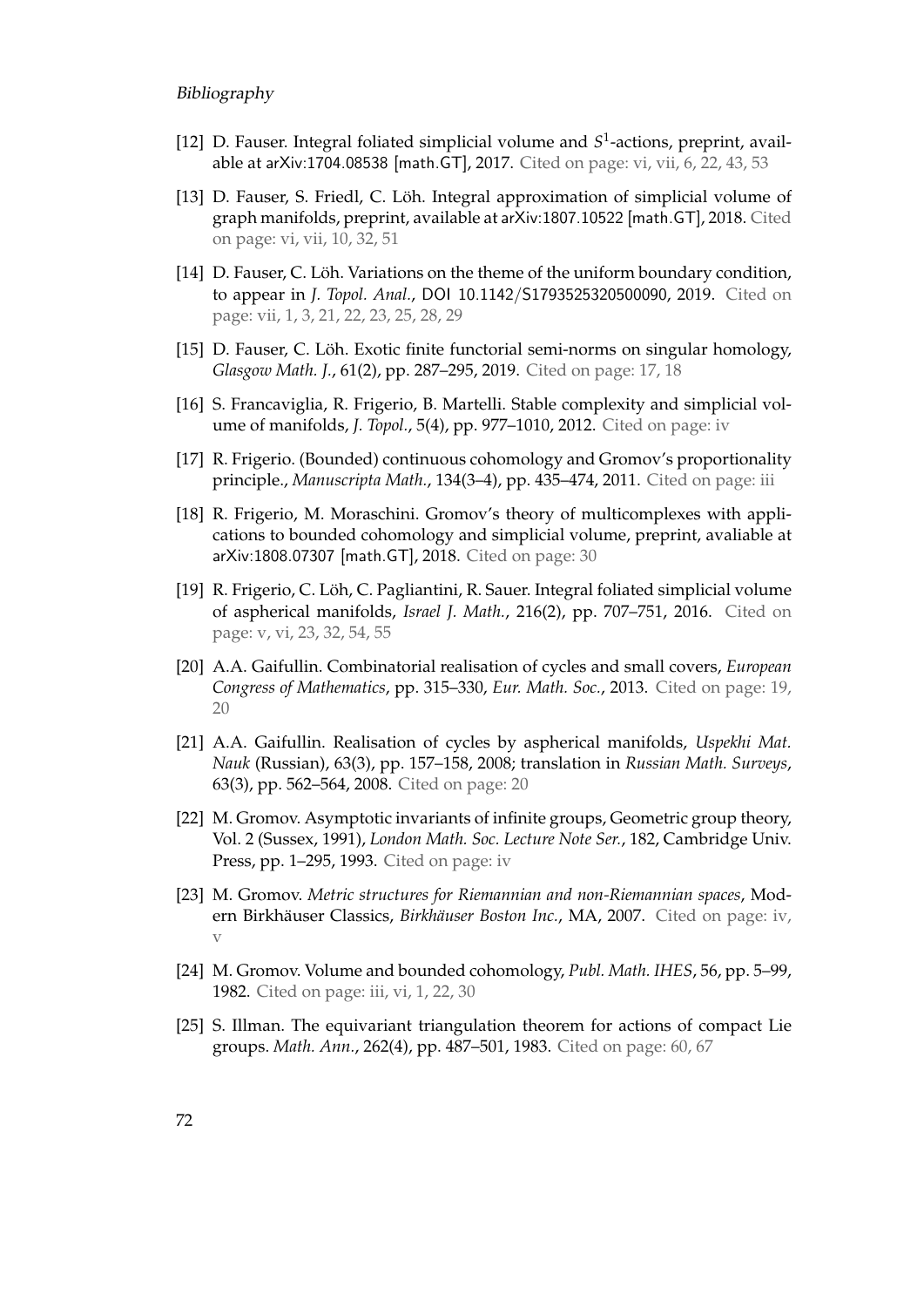- <span id="page-84-2"></span>[26] K. Jänich. On the classification of  $O(n)$ -manifolds, *Math. Ann.*, 176, pp. 53–76, 1968. Cited on page: [67](#page-78-1)
- <span id="page-84-1"></span>[27] K. Jänich. *Differenzierbare G-Mannigfaltigkeiten*, Lecture Notes in Mathematics, 59, *Springer*, 1968. Cited on page: [57,](#page-68-0) [58,](#page-69-0) [66](#page-77-1)
- [28] Y. Katznelson, B. Weiss. Commuting measure preserving transformations, *Israel J. Math.*, 12, pp. 161–173, 1972. Cited on page: [22,](#page-33-0) [25,](#page-36-0) [26](#page-37-0)
- [29] A.S. Kechris. *Classical descriptive set theory*, Graduate Texts in Mathematics, 156, *Springer*, 1995. Cited on page: [5](#page-16-0)
- [30] A.S. Kechris, B. D. Miller. *Topics in orbit equivalence*. Lecture Notes in Mathematics, 1852, *Springer*, 2004. Cited on page: [54](#page-65-0)
- [31] T. Kuessner. *Relative Simplicial Volume*, PhD thesis, Universitat Tubingen, 2001. ¨ Cited on page: [30](#page-41-0)
- <span id="page-84-0"></span>[32] J.M. Lee. *Introduction to smooth manifolds*, Graduate Texts in Mathematics, 218, *Springer*, 2003. Cited on page: [62,](#page-73-1) [64](#page-75-1)
- [33] C. Strohm (=C. Löh). *The proportionality principle of simplicial volume*, Diploma Thesis, Universität Münster, available at arXiv:math/0504106 [math.AT], 2004. Cited on page: [iii](#page-2-0)
- [34] C. Löh. Measure homology and singular homology are isometrically isomorphic, *Math. Z.*, 253, pp. 197–218, 2006. Cited on page: [iii](#page-2-0)
- [35] C. Löh. Cost vs. integral foliated simplicial volume, preprint, available at arXiv:1809.09660 [math.GT], 2018. Cited on page: [55](#page-66-0)
- [36] C. Löh. Rank gradient vs. stable integral simplicial volume, Period. Math. *Hung.*, 76(1), pp. 88–94, 2018. Cited on page: [55](#page-66-0)
- [37] C. Löh, C. Pagliantini. Integral foliated simplicial volume of hyperbolic 3-manifolds, *Groups Geom. Dyn.*, 10(3), pp. 825–865, 2016. Cited on page: [iv,](#page-3-0) [v,](#page-4-0) [vi,](#page-5-0) [20,](#page-31-0) [52](#page-63-0)
- [38] W. Lück. L<sup>2</sup>-Invariants: Theory and Applications to Geometry and K-Theory. Ergebnisse der Mathematik und ihrer Grenzgebiete, 3. Folge, 44, Springer, 2002. Cited on page: [iv,](#page-3-0) [vi](#page-5-0)
- [39] S. Matsumoto, S. Morita. Bounded cohomology of certain groups of homeomorphisms, *Proc. Amer. Math. Soc.*, 94(3), pp. 539–544, 1985. Cited on page: [vii,](#page-6-0) [21,](#page-32-0) [22](#page-33-0)
- [40] H.J. Munkholm. Simplices of maximal volume in hyperbolic space, Gromov's norm, and Gromov's proof of Mostow's rigidity theorem (following Thurston), *Topology Symposium, Siegen 1979*, pp. 109–124, Lecture Notes in Math., 788, *Springer*, 1980. Cited on page: [iii](#page-2-0)